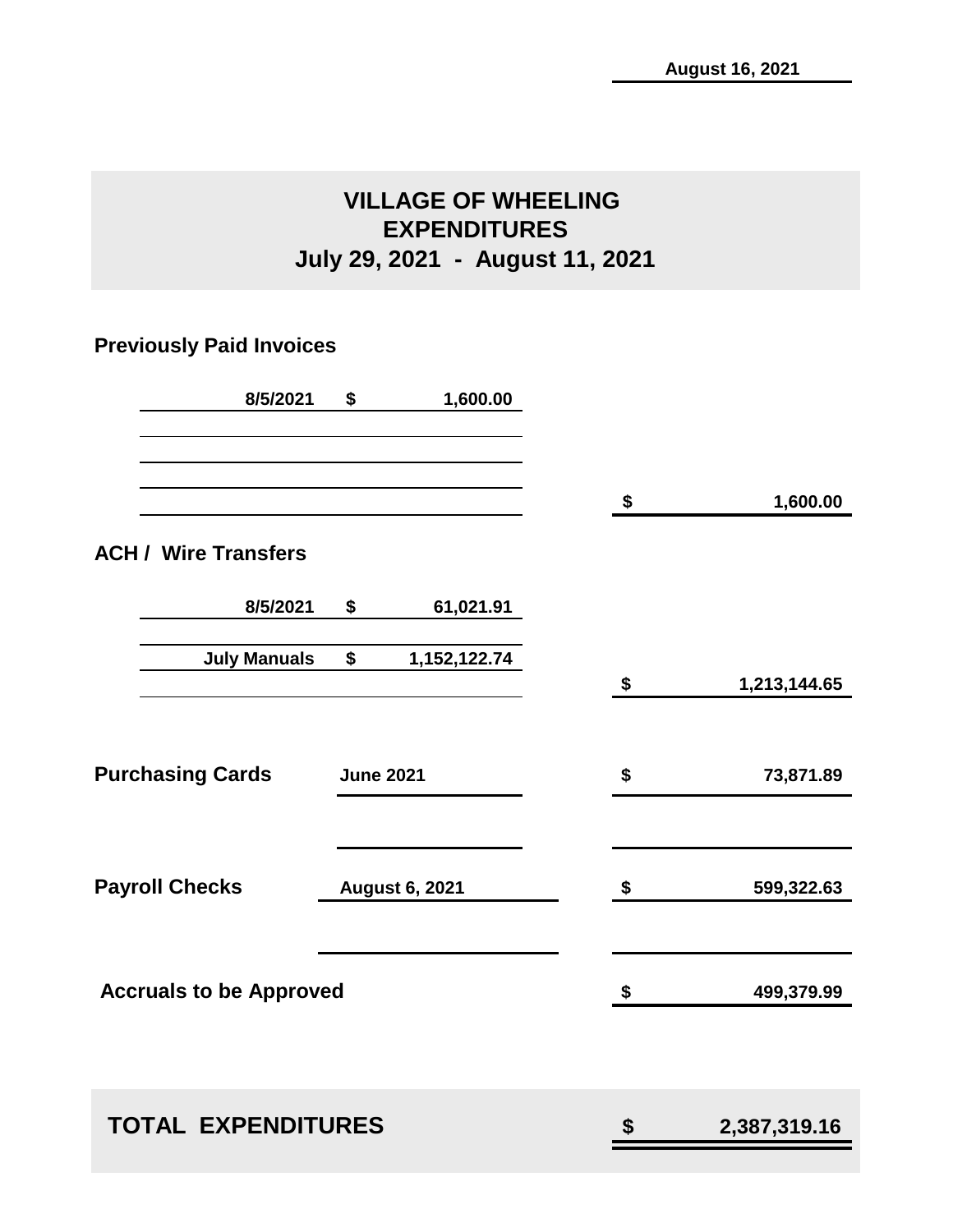| SUNGARD PENTAMATION<br>DATE: 08/05/2021<br>TIME: 08:53:09<br>SELECTION CRITERIA: ALL |                     |         | VILLAGE OF WHEELING | CASH REQUIREMENTS - CHECK FORMAT - DUE DATE: 08/05/2021 |                 | PAGE NUMBER:<br>ACCTPA51<br>ACCOUNTING PERIOD: | 8/21 |
|--------------------------------------------------------------------------------------|---------------------|---------|---------------------|---------------------------------------------------------|-----------------|------------------------------------------------|------|
| PAYMENT TYPE: CHECKS ONLY                                                            |                     |         |                     |                                                         |                 |                                                |      |
| VENDOR                                                                               | <b>ORGANIZATION</b> | ACCOUNT | PURCHASE OR         | INVOICE                                                 | AMOUNT          | DESCRIPTION                                    |      |
| 10439                                                                                | 1140                | 5297    | 21001133            | DEPOSIT                                                 | 800.00          | RNR BAND OPENER                                |      |
| STEVEN J CALZARETTA/ROBERT G<br>TOTAL CHECK                                          |                     |         |                     |                                                         | 800.00          |                                                |      |
| 10439<br>STEVEN J CALZARETTA/ROBERT G                                                | 1140                | 5297    | 21001133            | FINAL                                                   | 800.00          | RNR BAND OPENER                                |      |
| TOTAL CHECK                                                                          |                     |         |                     |                                                         | 800.00          |                                                |      |
| TOTAL CASHABLE CHECKS<br>TOTAL EFT VOUCHERS                                          |                     |         |                     |                                                         | 1,600.00<br>.00 |                                                |      |
| TOTAL REPORT                                                                         |                     |         |                     |                                                         | 1,600.00        |                                                |      |
| TOTAL NUMBER OF CHECKS TO BE ISSUED - 2                                              |                     |         |                     |                                                         |                 |                                                |      |
| TOTAL NUMBER OF EFT VOUCHERS TO BE ISSUED - 0                                        |                     |         |                     |                                                         |                 |                                                |      |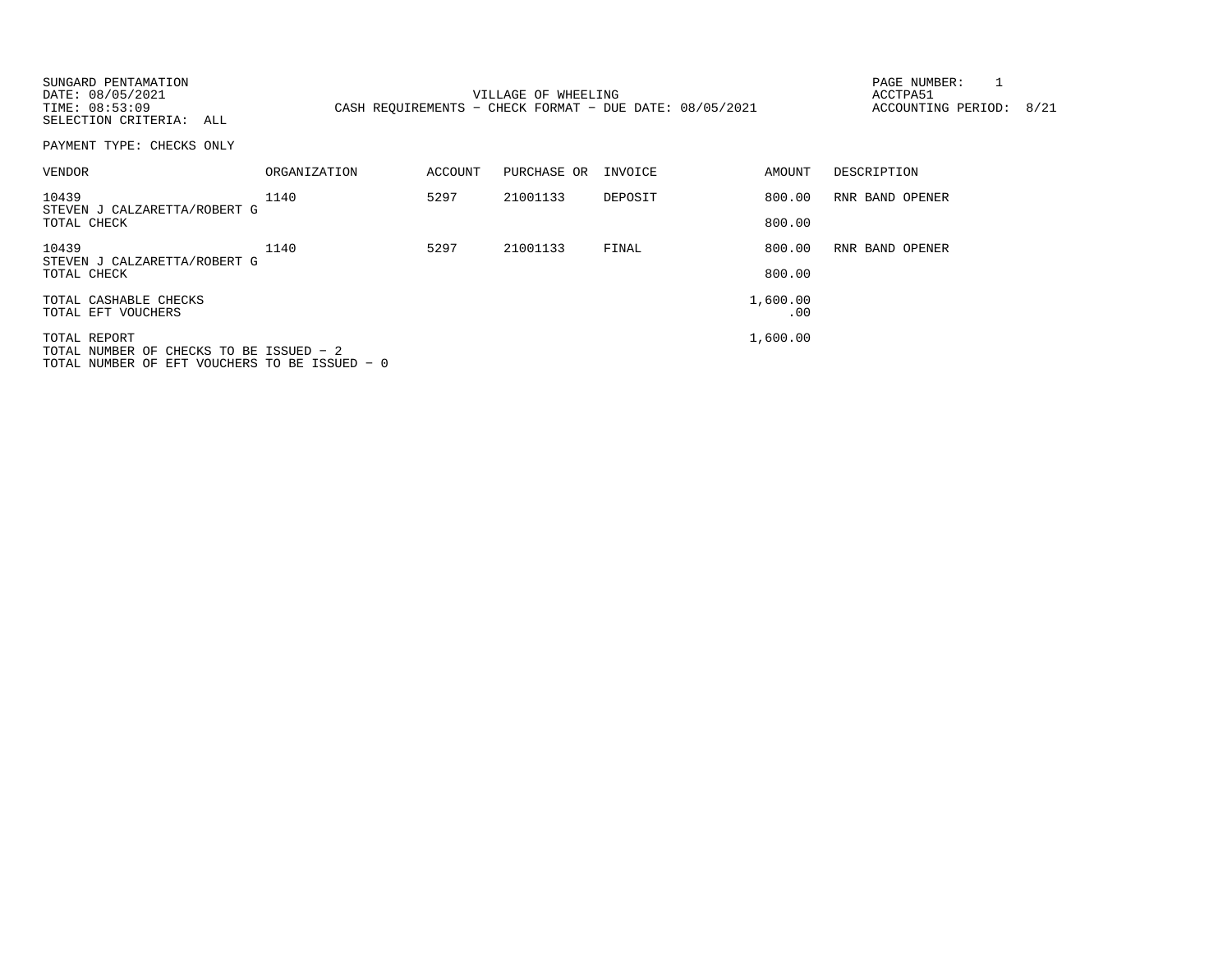SUNGARD PENTAMATION PAGE NUMBER: 1SELECTION CRITERIA: ALL

DATE: 08/05/2021 VILLAGE OF WHEELING ACCTPA51TIME: 08:53:50 CASH REQUIREMENTS - CHECK FORMAT - DUE DATE: 08/05/2021

ACCOUNTING PERIOD: 8/21

PAYMENT TYPE: EFT ONLY

| <b>VENDOR</b>                                                | ORGANIZATION | <b>ACCOUNT</b> | PURCHASE OR INVOICE  | <b>AMOUNT</b>                 | DESCRIPTION                                    |
|--------------------------------------------------------------|--------------|----------------|----------------------|-------------------------------|------------------------------------------------|
| 8768<br>AFSCME COUNCIL 31<br>TOTAL VOUCHER                   | 50           | 2124           |                      | 775.60<br>775.60              | DED:094 AFSCME DUE                             |
| 11198<br>METROPOLITAN ALLIANCE OF POL<br>TOTAL VOUCHER       | 50           | 2108           |                      | 1,457.00<br>1,457.00          | DED:096A MAP DUES                              |
| 12494<br>SALLY MULFORD<br>TOTAL VOUCHER                      | 50           | 2138           |                      | 680.76<br>680.76              | DED:192 MISC DEDUC                             |
| 1869<br>NATIONWIDE RETIREMENT SOLUTI<br>TOTAL VOUCHER        | 50           | 2112           |                      | 12,255.85<br>12,255.85        | DED:040 457 NTWIDE                             |
| 10171<br>ROCELLA RODGERS<br>TOTAL VOUCHER                    | 2110         | 5205           | 21001016             | 212.94<br>212.94              | CONF. MEAL ADVANCE                             |
| 2703<br>VERONICA SALAZAR<br>TOTAL VOUCHER                    | 2100         | 5106           | 21001087             | 551.06<br>551.06              | UNIFORM REIMBURSEMENT                          |
| 995<br>GREG SCHULZ<br>TOTAL VOUCHER                          | 4100<br>4200 | 5106<br>5106   | 21001122<br>21001122 | 102.17<br>102.17<br>204.34    | UNIFORM REIMBURSEMENT<br>UNIFORM REIMBURSEMENT |
| 1322<br><b>JASON SCOTT</b><br>TOTAL VOUCHER                  | 4100<br>4200 | 5106<br>5106   | 21001123<br>21001123 | 44.67<br>44.67<br>89.34       | UNIFORM REIMBURSEMENT<br>UNIFORM REIMBURSEMENT |
| 2735<br>WHEELING FIRE PENSION FUND<br>TOTAL VOUCHER          | 50           | 2107           |                      | 19,780.79<br>19,780.79        | DED:012 FIRE PENS                              |
| 2792<br>WHEELING FIREFIGHTER'S ASSN<br>TOTAL VOUCHER         | 50           | 2111           |                      | 1,952.10<br>1,952.10          | DED:091 FF ASC DUE                             |
| 2736<br>WHEELING POLICE PENSION FUND                         | 50           | 2106           |                      | 23,062.13                     | DED:011 POL PENS                               |
| TOTAL VOUCHER<br>TOTAL CASHABLE CHECKS<br>TOTAL EFT VOUCHERS |              |                |                      | 23,062.13<br>.00<br>61,021.91 |                                                |
| TOTAL REPORT<br>TOTAL NUMBER OF CHECKS TO BE ISSUED - 0      |              |                |                      | 61,021.91                     |                                                |

TOTAL NUMBER OF EFT VOUCHERS TO BE ISSUED − 11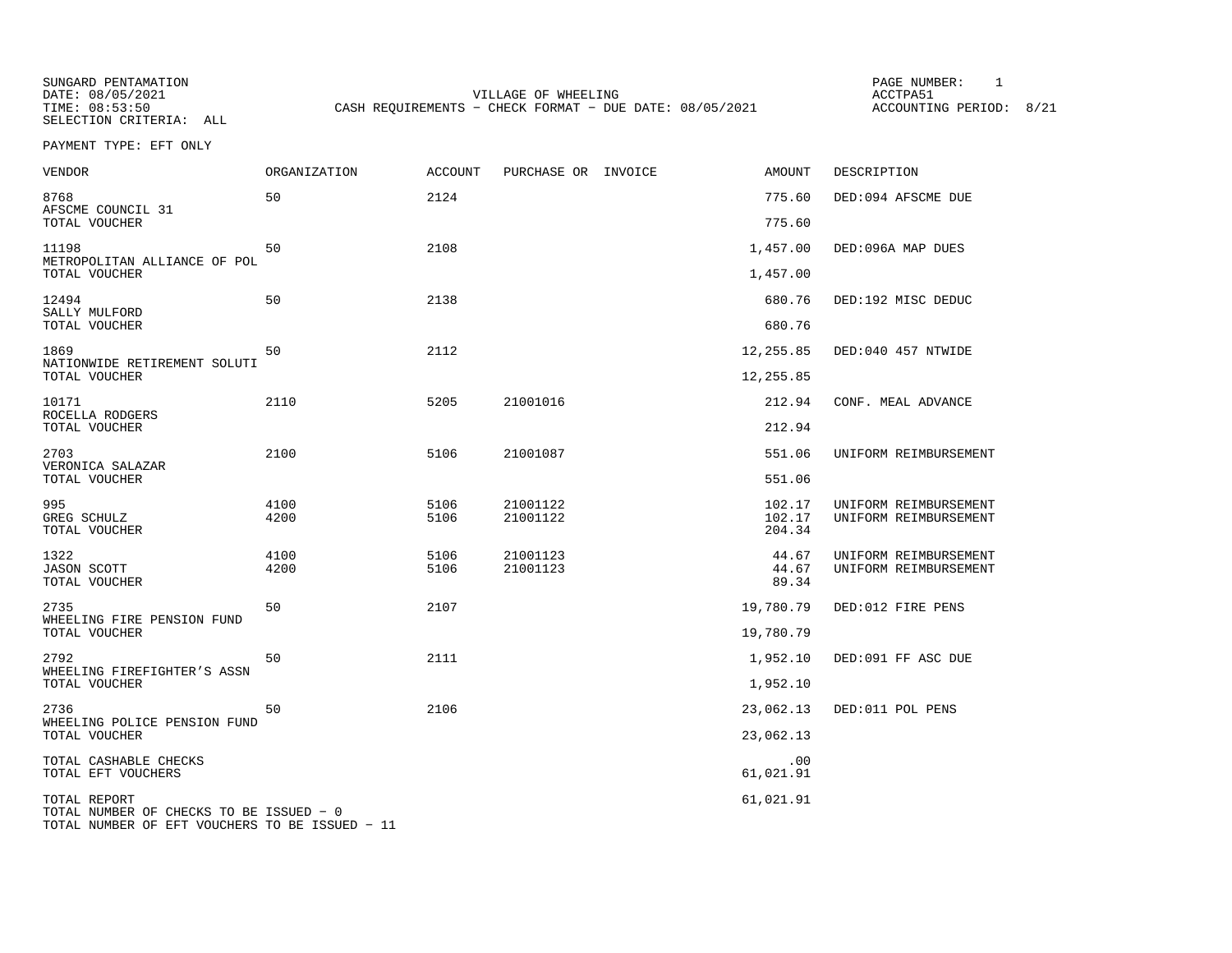## SUNGARD PENTAMATION PAGE NUMBER: 1 DATE:  $08/10/2021$  DAILY51 TIME:  $07:52:52$  MANUAL CHECK ACTIVITY

SELECTION CRITERIA:

ACCOUNTING PERIOD: 7/21

FUND − 01 − GENERAL FUND

| ORGANIZATION                                                               | <b>ACCOUNT</b><br>CONTROL | VENDOR<br>DESCRIPTION                             | T/C INVOICE | 1099 PURCHASE ORDE TRANSACT PROJ/TAS CASH ACCT<br>CHK DATE ACCOUNT | CHECK NO        | SALES TAX<br><b>USE TAX</b> | DISC DATE<br>DISC AMT | CHECK AMT<br>NET PAYABLE |
|----------------------------------------------------------------------------|---------------------------|---------------------------------------------------|-------------|--------------------------------------------------------------------|-----------------|-----------------------------|-----------------------|--------------------------|
| 01                                                                         | 2011                      | IPBC<br>MR070121 JULY HEALTH PREMIUMS 20          | N           | 07/01/21<br>07/01/21                                               | 1003<br>2021162 | 0.00<br>0.00                | 0.00                  | 124727.85<br>124727.85   |
| 01                                                                         | 2011<br><b>BS0721</b>     | GUARDIAN<br>AUG DENTAL PREMIUMS                   | N<br>20     | 07/28/21<br>07/28/21                                               | 1003<br>2021184 | 0.00<br>0.00                | 0.00                  | 751.69<br>751.69         |
| TOTAL GENERAL FUND CHECK AMT<br>TOTAL GENERAL FUND NET PAYABLE             |                           |                                                   |             |                                                                    |                 |                             |                       | 125479.54<br>125479.54   |
| 1160                                                                       | 5227<br><b>BS0721</b>     | POSTMASTER PERMIT 3 N<br>JUL WATER BILL POST 20   |             | 07/23/21<br>07/23/21                                               | 1003<br>2021178 | 0.00<br>0.00                | 0.00                  | 44.14<br>44.14           |
| 1160                                                                       | 5231<br><b>BS0721</b>     | SOLID WASTE AGCY NOR N<br>AUG SWANCC FEES         | 20          | 07/23/21<br>07/23/21                                               | 1003<br>2021177 | 0.00<br>0.00                | 0.00                  | 40671.00<br>40671.00     |
| TOTAL SOLID WASTE SYSTEM CHECK AMT<br>TOTAL SOLID WASTE SYSTEM NET PAYABLE |                           |                                                   |             |                                                                    |                 |                             |                       | 40715.14<br>40715.14     |
| 1170                                                                       | 5236<br><b>BS0721</b>     | PASSPORT PARKING INC N<br>JUN 21 MOBILE CHARGE 20 |             | 07/30/21<br>07/30/21                                               | 1003<br>2021185 | 0.00<br>0.00                | 0.00                  | 22.94<br>22.94           |
| TOTAL COMMUTER PARKING CHECK AMT<br>TOTAL COMMUTER PARKING NET PAYABLE     |                           |                                                   |             |                                                                    |                 |                             |                       | 22.94<br>22.94           |
| 1600                                                                       | 5212                      | IPBC<br>MR070121 JULY HEALTH PREMIUMS 20          | N           | 07/01/21<br>07/01/21                                               | 1003<br>2021162 | 0.00<br>0.00                | 0.00                  | 367.00<br>367.00         |
| TOTAL ADMIN & BOT CHECK AMT<br>TOTAL ADMIN & BOT NET PAYABLE               |                           |                                                   |             |                                                                    |                 |                             |                       | 367.00<br>367.00         |
| 1700                                                                       | 5299<br><b>BS0721</b>     | WEX HEALTH INC<br>JUN PROCESSING FEE              | N<br>20     | 07/26/21<br>07/26/21                                               | 1003<br>2021182 | 0.00<br>0.00                | 0.00                  | 301.75<br>301.75         |
| 1700                                                                       | 5299<br><b>BS0721</b>     | WEX HEALTH INC<br>ANNUAL TESTING FEE              | N<br>20     | 07/26/21<br>07/26/21                                               | 1003<br>2021182 | 0.00<br>0.00                | 0.00                  | 500.00<br>500.00         |
| TOTAL VENDOR CHECK AMT<br>TOTAL VENDOR NET PAYABLE                         |                           |                                                   |             |                                                                    |                 |                             |                       | 801.75<br>801.75         |
| TOTAL FINANCE DEPARTMENT CHECK AMT<br>TOTAL FINANCE DEPARTMENT NET PAYABLE |                           |                                                   |             |                                                                    |                 |                             |                       | 801.75<br>801.75         |
| 2100                                                                       | 5115<br><b>BS0721</b>     | INTERNAL REVENUE SER N<br>720-V FILING            | 20          | 07/15/21<br>07/15/21                                               | 1003<br>2021171 | 0.00<br>0.00                | 0.00                  | 156.94<br>156.94         |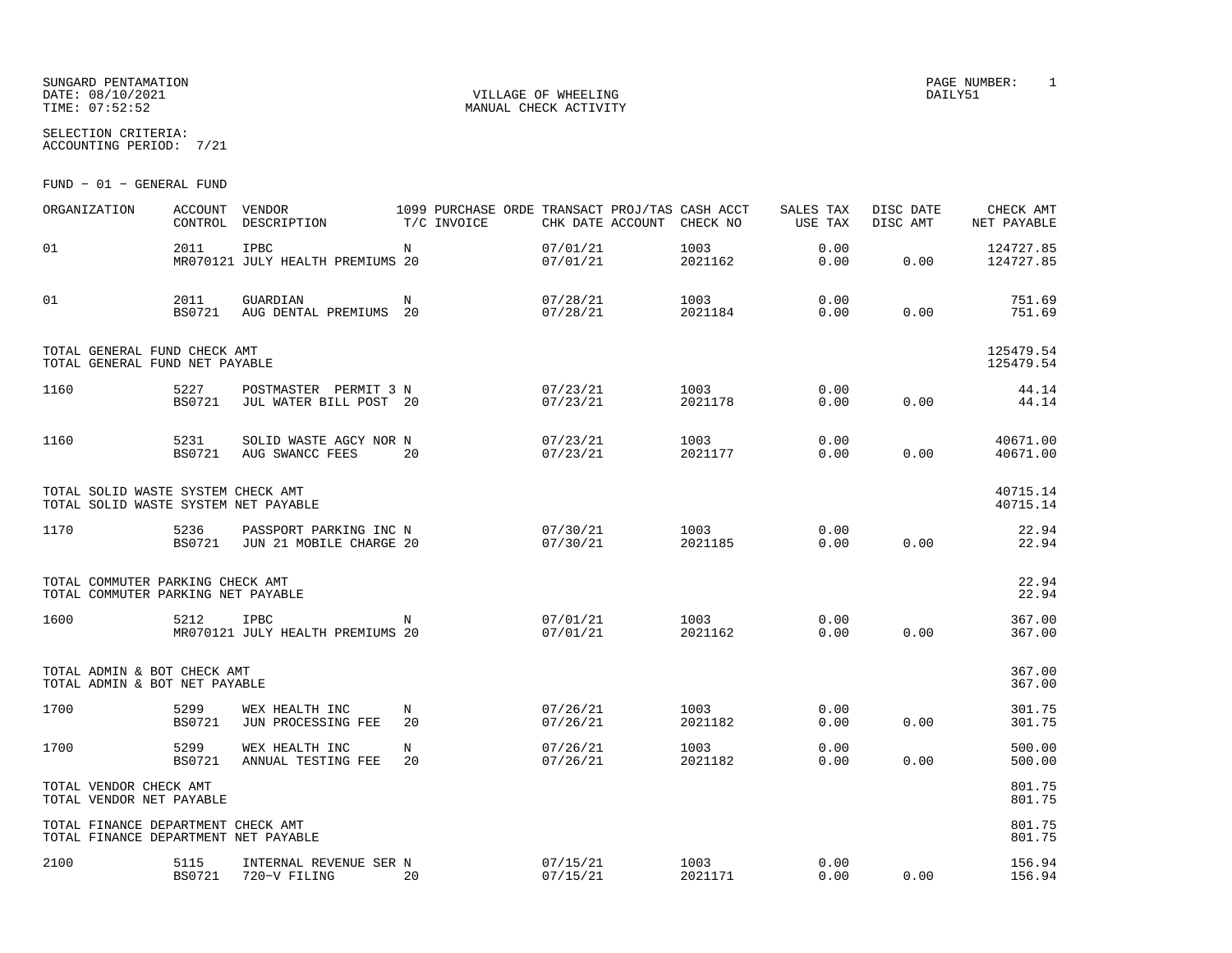| SUNGARD PENTAMATION<br>DATE: 08/10/2021<br>TIME: 07:52:52                |                       |             | VILLAGE OF WHEELING<br>MANUAL CHECK ACTIVITY                                   |                      | DAILY51               | 2<br>PAGE NUMBER:        |
|--------------------------------------------------------------------------|-----------------------|-------------|--------------------------------------------------------------------------------|----------------------|-----------------------|--------------------------|
| SELECTION CRITERIA:<br>ACCOUNTING PERIOD:<br>7/21                        |                       |             |                                                                                |                      |                       |                          |
| FUND - 01 - GENERAL FUND                                                 |                       |             |                                                                                |                      |                       |                          |
| ORGANIZATION<br>ACCOUNT<br>CONTROL                                       | VENDOR<br>DESCRIPTION | T/C INVOICE | 1099 PURCHASE ORDE TRANSACT PROJ/TAS CASH ACCT<br>CHECK NO<br>CHK DATE ACCOUNT | SALES TAX<br>USE TAX | DISC DATE<br>DISC AMT | CHECK AMT<br>NET PAYABLE |
| TOTAL POLICE DEPARTMENT CHECK AMT<br>TOTAL POLICE DEPARTMENT NET PAYABLE |                       |             |                                                                                |                      |                       | 156.94<br>156.94         |
| TOTAL GENERAL FUND CHECK AMT<br>TOTAL GENERAL FUND NET PAYABLE           |                       |             |                                                                                |                      |                       | 167543.31<br>167543.31   |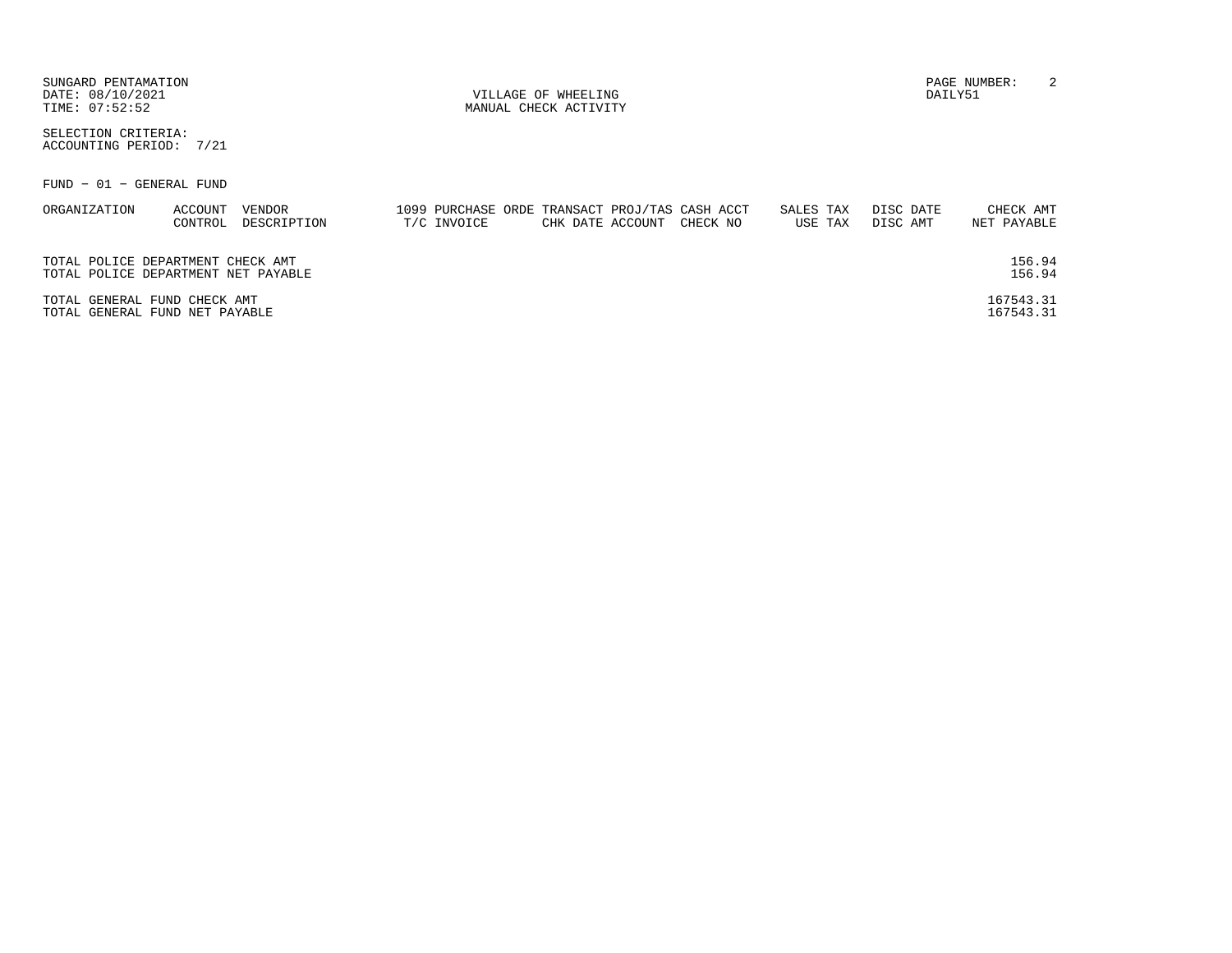DATE:  $08/10/2021$  DAILY51

TIME:  $07:52:52$  MANUAL CHECK ACTIVITY

SUNGARD PENTAMATION PAGE NUMBER: 3

SELECTION CRITERIA:ACCOUNTING PERIOD: 7/21

FUND − 23 − 2009 GEN OBLIG BOND FUND

| ORGANIZATION                             | ACCOUNT<br>CONTROL | VENDOR<br>DESCRIPTION                                      | T/C INVOICE | CHK DATE ACCOUNT     | 1099 PURCHASE ORDE TRANSACT PROJ/TAS CASH ACCT<br>CHECK NO | SALES TAX<br>USE TAX | DISC DATE<br>DISC AMT | CHECK AMT<br>NET PAYABLE |
|------------------------------------------|--------------------|------------------------------------------------------------|-------------|----------------------|------------------------------------------------------------|----------------------|-----------------------|--------------------------|
| 23                                       | 5624               | BANK OF AMERICA, CHI N<br>MR070121 2009 GO BOND INT JUL 20 |             | 07/01/21<br>07/01/21 | 1003<br>2021161                                            | 0.00<br>0.00         | 0.00                  | 28073.36<br>28073.36     |
| TOTAL 2009 GEN OBLIG BOND FUND CHECK AMT |                    | TOTAL 2009 GEN OBLIG BOND FUND NET PAYABLE                 |             |                      |                                                            |                      |                       | 28073.36<br>28073.36     |
| TOTAL 2009 GEN OBLIG BOND FUND CHECK AMT |                    | TOTAL 2009 GEN OBLIG BOND FUND NET PAYABLE                 |             |                      |                                                            |                      |                       | 28073.36<br>28073.36     |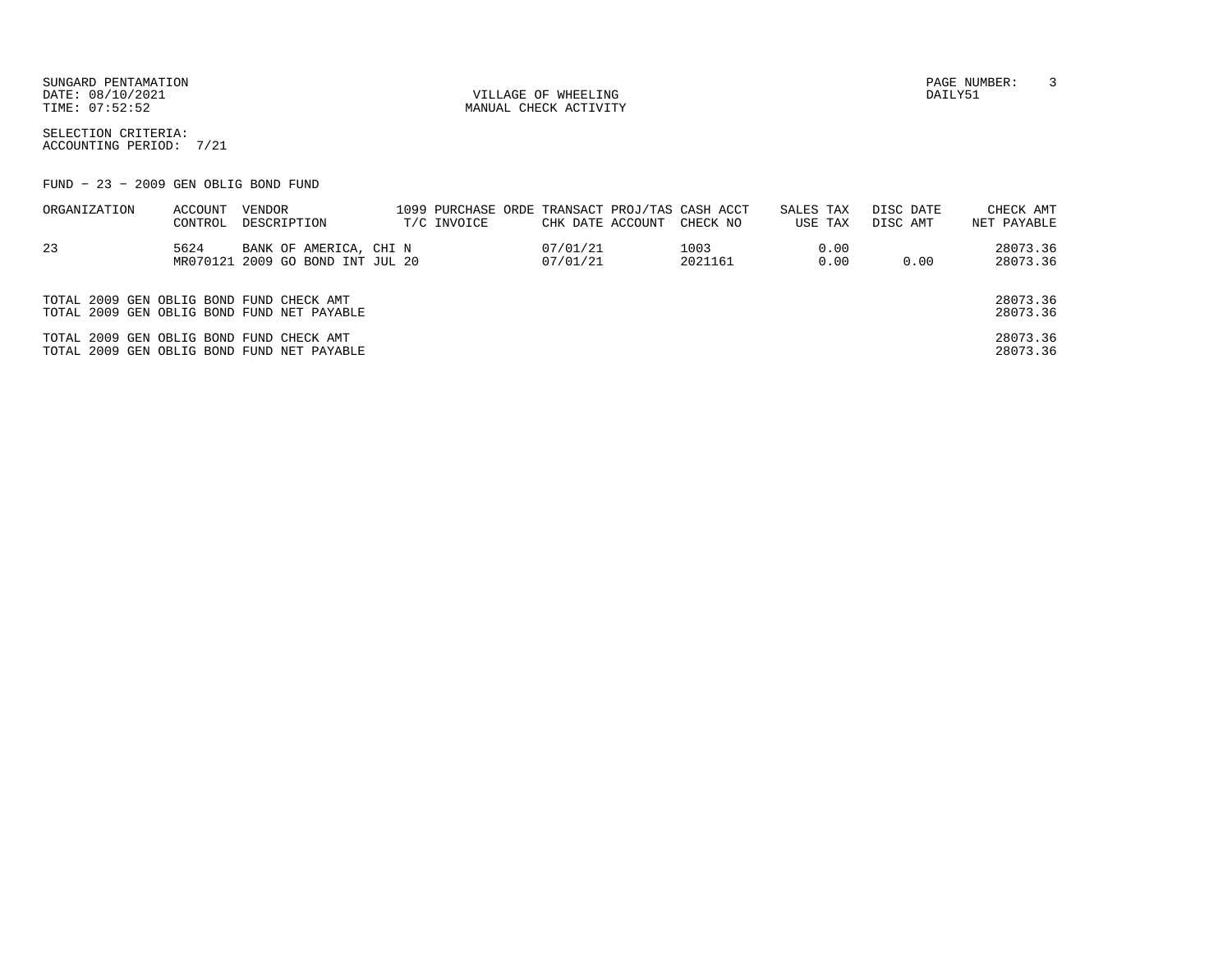SUNGARD PENTAMATION PAGE NUMBER: 4 DATE:  $08/10/2021$  DAILY51

TIME:  $07:52:52$  MANUAL CHECK ACTIVITY

SELECTION CRITERIA:ACCOUNTING PERIOD: 7/21

FUND − 40 − WATER AND SEWER FUND

| ORGANIZATION                                                                   | <b>ACCOUNT</b><br>CONTROL | <b>VENDOR</b><br>DESCRIPTION                    |    | 1099 PURCHASE ORDE TRANSACT PROJ/TAS CASH ACCT<br>T/C INVOICE | CHK DATE ACCOUNT                        | CHECK NO        |              | SALES TAX<br>USE TAX | DISC DATE<br>DISC AMT | CHECK AMT<br>NET PAYABLE     |
|--------------------------------------------------------------------------------|---------------------------|-------------------------------------------------|----|---------------------------------------------------------------|-----------------------------------------|-----------------|--------------|----------------------|-----------------------|------------------------------|
| 4100                                                                           | 5227<br><b>BS0721</b>     | POSTMASTER PERMIT 3 N<br>JUL WATER BILL POST 20 |    |                                                               | 07/23/21<br>07/23/21                    | 1003<br>2021178 |              | 0.00<br>0.00         | 0.00                  | 1177.16<br>1177.16           |
| TOTAL WATER DIVISION CHECK AMT<br>TOTAL WATER DIVISION NET PAYABLE             |                           |                                                 |    |                                                               |                                         |                 |              |                      |                       | 1177.16<br>1177.16           |
| 4200                                                                           | 5227<br><b>BS0721</b>     | POSTMASTER PERMIT 3 N<br>JUL WATER BILL POST 20 |    |                                                               | 07/23/21<br>07/23/21                    | 1003<br>2021178 |              | 0.00<br>0.00         | 0.00                  | 250.15<br>250.15             |
| TOTAL SEWER DIVISION CHECK AMT<br>TOTAL SEWER DIVISION NET PAYABLE             |                           |                                                 |    |                                                               |                                         |                 |              |                      |                       | 250.15<br>250.15             |
| 4330                                                                           | 5503<br>072021            | MAURO SEWER CONSTRUC N<br>REPLACE WATERMAIN     |    | 21000492-01<br>20 2110-03                                     | 07/21/21 2020-008 1003<br>07/20/21 5503 | 45080           | $\mathbf V$  | 0.00<br>0.00         | 07/08/21<br>0.00      | $-154661.18$<br>$-154661.18$ |
| TOTAL WATER SYSTEM R&R PROJECT CHECK AMT                                       |                           | TOTAL WATER SYSTEM R&R PROJECT NET PAYABLE      |    |                                                               |                                         |                 |              |                      |                       | $-154661.18$<br>$-154661.18$ |
| 4340                                                                           | 5502<br>072021            | MAURO SEWER CONSTRUC N<br>REPLACE WATERMAIN     | 20 | 21000492-01<br>$2110 - 03$                                    | 07/21/21 2020-008 1003<br>07/20/21 5502 | 45080           | $\mathbf{V}$ | 0.00<br>0.00         | 07/08/21<br>0.00      | $-15000.00$<br>$-15000.00$   |
| TOTAL SEWER SYSTEM R&R PROJECT CHECK AMT                                       |                           | TOTAL SEWER SYSTEM R&R PROJECT NET PAYABLE      |    |                                                               |                                         |                 |              |                      |                       | $-15000.00$<br>$-15000.00$   |
| TOTAL WATER AND SEWER FUND CHECK AMT<br>TOTAL WATER AND SEWER FUND NET PAYABLE |                           |                                                 |    |                                                               |                                         |                 |              |                      |                       | $-168233.87$<br>$-168233.87$ |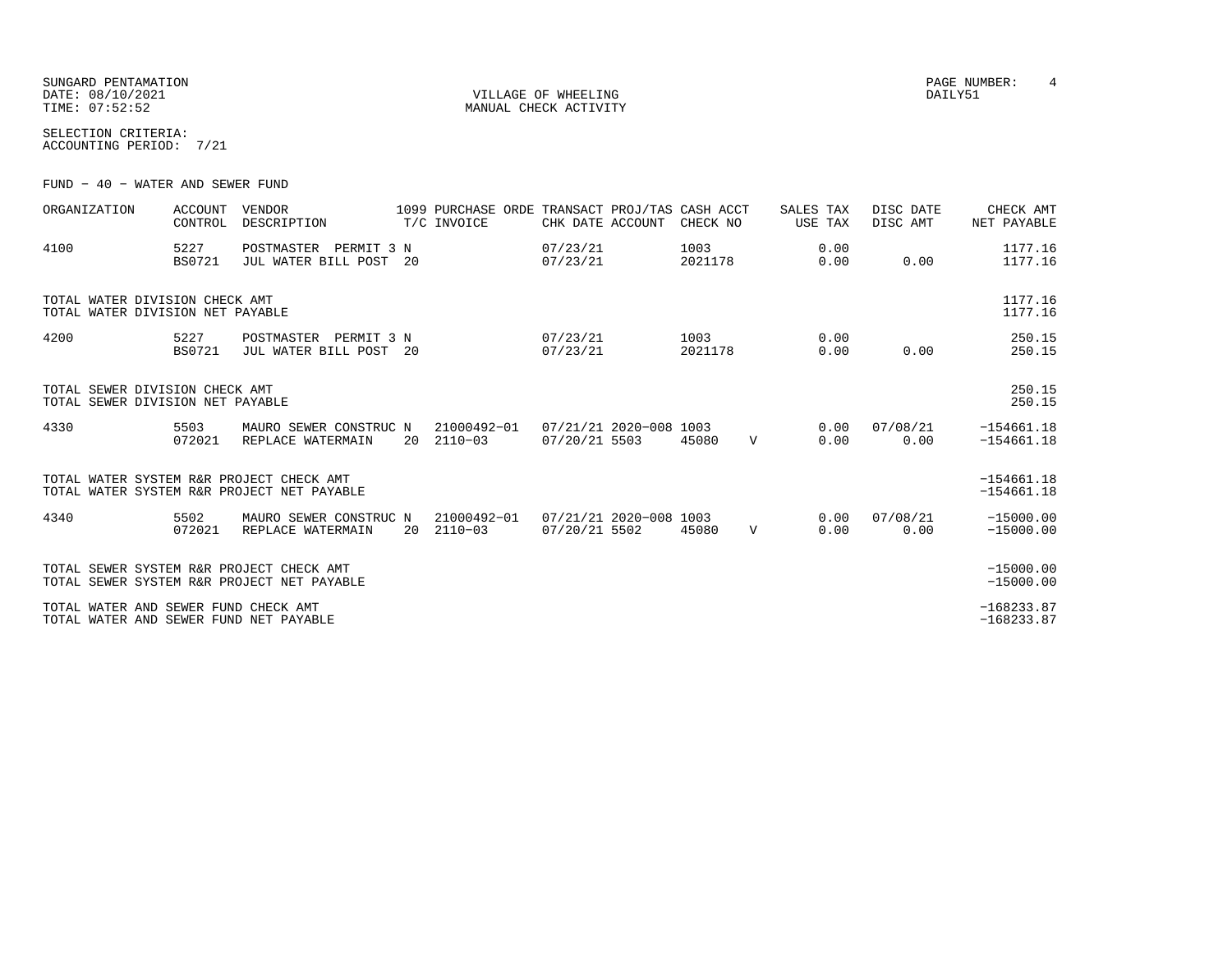## SUNGARD PENTAMATION PAGE NUMBER: 5DATE: 08/10/2021 VILLAGE OF WHEELING DAILY51

SELECTION CRITERIA:

MANUAL CHECK ACTIVITY

ACCOUNTING PERIOD: 7/21

FUND − 50 − PAYROLL FUND

| ORGANIZATION                                       | <b>ACCOUNT</b><br>CONTROL | VENDOR<br>DESCRIPTION                             |    | T/C INVOICE |                      | 1099 PURCHASE ORDE TRANSACT PROJ/TAS CASH ACCT<br>CHK DATE ACCOUNT CHECK NO | SALES TAX<br>USE TAX | DISC DATE<br>DISC AMT | CHECK AMT<br>NET PAYABLE |
|----------------------------------------------------|---------------------------|---------------------------------------------------|----|-------------|----------------------|-----------------------------------------------------------------------------|----------------------|-----------------------|--------------------------|
| 50                                                 | 2101<br><b>BS0721</b>     | I C M A RETIREMENT T N<br>070921 457 CONTRIB      | 20 |             | 07/09/21<br>07/09/21 | 1003<br>2021168                                                             | 0.00<br>0.00         | 0.00                  | 39665.95<br>39665.95     |
| 50                                                 | 2101<br>BS0721            | I C M A RETIREMENT T N<br>072321 457 CONTRIBUT 20 |    |             | 07/26/21<br>07/26/21 | 1003<br>2021179                                                             | 0.00<br>0.00         | 0.00                  | 38918.29<br>38918.29     |
| TOTAL VENDOR CHECK AMT<br>TOTAL VENDOR NET PAYABLE |                           |                                                   |    |             |                      |                                                                             |                      |                       | 78584.24<br>78584.24     |
| 50                                                 | 2101<br><b>BS0721</b>     | ICMA RETIREMENT TRUS N<br>070921 401A CONTRIB 20  |    |             | 07/09/21<br>07/09/21 | 1003<br>2021169                                                             | 0.00<br>0.00         | 0.00                  | 2106.58<br>2106.58       |
| 50                                                 | 2101<br><b>BS0721</b>     | ICMA RETIREMENT TRUS N<br>072321 401A CONTRIB 20  |    |             | 07/26/21<br>07/26/21 | 1003<br>20211180                                                            | 0.00<br>0.00         | 0.00                  | 2106.58<br>2106.58       |
| 50                                                 | 2101<br><b>BS0721</b>     | ICMA RETIREMENT TRUS N<br>072321 401A CONTRIBU 20 |    |             | 07/27/21<br>07/26/21 | 1003<br>2021180                                                             | 0.00<br>0.00         | 0.00                  | 2106.58<br>2106.58       |
| 50                                                 | 2101<br>BS0721            | ICMA RETIREMENT TRUS N<br>072321 401A CONTRIB 20  |    |             | 07/27/21<br>07/26/21 | 1003<br>20211180 V                                                          | 0.00<br>0.00         | 0.00                  | $-2106.58$<br>$-2106.58$ |
| TOTAL VENDOR CHECK AMT<br>TOTAL VENDOR NET PAYABLE |                           |                                                   |    |             |                      |                                                                             |                      |                       | 4213.16<br>4213.16       |
| 50                                                 | 2104<br><b>BS0721</b>     | ILLINOIS MUNICIPAL R N<br>JULY 21 IMRF CONTRIB 20 |    |             | 07/28/21<br>07/28/21 | 1003<br>2021183                                                             | 0.00<br>0.00         | 0.00                  | 154501.77<br>154501.77   |
| 50                                                 | 2136<br><b>BS0721</b>     | STATE DISBURSEMENT U N<br>STATE DISBURSE 07092 20 |    |             | 07/09/21<br>07/09/21 | 1003<br>2021166                                                             | 0.00<br>0.00         | 0.00                  | 1191.61<br>1191.61       |
| 50                                                 | 2136<br><b>BS0721</b>     | STATE DISBURSEMENT U N<br>STATE DISBURSE 07232 20 |    |             | 07/23/21<br>07/23/21 | 1003<br>2021175                                                             | 0.00<br>0.00         | 0.00                  | 1191.61<br>1191.61       |
| TOTAL VENDOR CHECK AMT<br>TOTAL VENDOR NET PAYABLE |                           |                                                   |    |             |                      |                                                                             |                      |                       | 2383.22<br>2383.22       |
| 50                                                 | 2102<br><b>BS0721</b>     | INTERNAL REVENUE SER N<br>FED PR TAXES 070921 20  |    |             | 07/09/21<br>07/09/21 | 1003<br>2021164                                                             | 0.00<br>0.00         | 0.00                  | 116079.19<br>116079.19   |
| 50                                                 | 2105<br><b>BS0721</b>     | INTERNAL REVENUE SER N<br>FED PR TAXES 070921 20  |    |             | 07/09/21<br>07/09/21 | 1003<br>2021164                                                             | 0.00<br>0.00         | 0.00                  | 81681.86<br>81681.86     |
| 50                                                 | 2102<br><b>BS0721</b>     | INTERNAL REVENUE SER N<br>FED PR TAXES 072321 20  |    |             | 07/23/21<br>07/23/21 | 1003<br>2021172                                                             | 0.00<br>0.00         | 0.00                  | 109111.29<br>109111.29   |
| 50                                                 | 2105<br><b>BS0721</b>     | INTERNAL REVENUE SER N<br>FED PR TAXES 072321 20  |    |             | 07/23/21<br>07/23/21 | 1003<br>2021172                                                             | 0.00<br>0.00         | 0.00                  | 78530.06<br>78530.06     |
| TOTAL VENDOR CHECK AMT<br>TOTAL VENDOR NET PAYABLE |                           |                                                   |    |             |                      |                                                                             |                      |                       | 385402.40<br>385402.40   |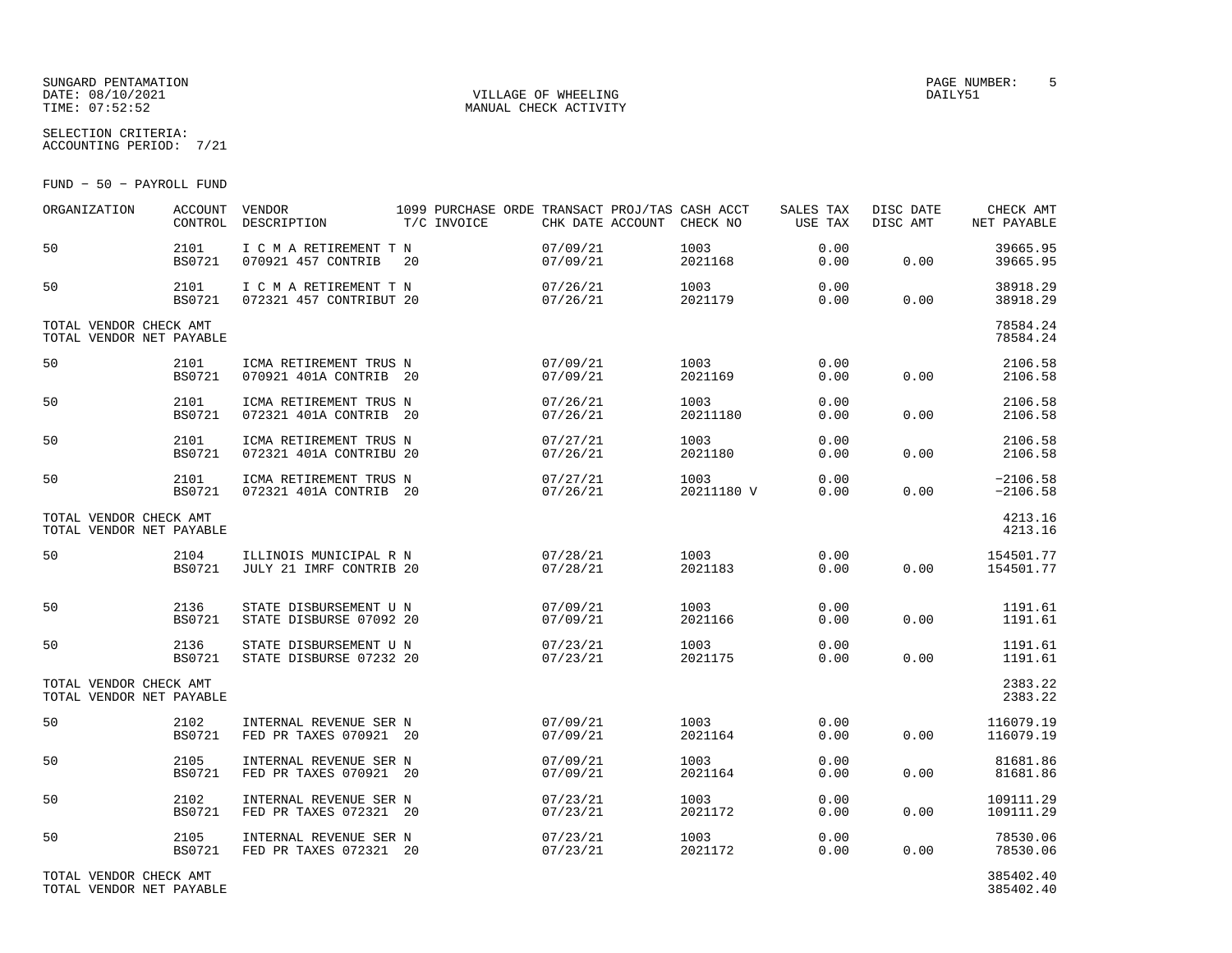## SUNGARD PENTAMATION PAGE NUMBER: 6DATE: 08/10/2021 VILLAGE OF WHEELING DAILY51

SELECTION CRITERIA:

MANUAL CHECK ACTIVITY

ACCOUNTING PERIOD: 7/21

FUND − 50 − PAYROLL FUND

| ORGANIZATION                                                   | ACCOUNT<br>CONTROL    | VENDOR<br>DESCRIPTION                             | 1099 PURCHASE ORDE TRANSACT PROJ/TAS CASH ACCT<br>T/C INVOICE |                      | CHK DATE ACCOUNT CHECK NO |                 | SALES TAX<br>USE TAX | DISC DATE<br>DISC AMT | CHECK AMT<br>NET PAYABLE |
|----------------------------------------------------------------|-----------------------|---------------------------------------------------|---------------------------------------------------------------|----------------------|---------------------------|-----------------|----------------------|-----------------------|--------------------------|
| 50                                                             | 2103<br><b>BS0721</b> | ILLINOIS DEPARTMENT<br>IL PR TAXES 070921         | $_{\rm N}$<br>20                                              | 07/09/21<br>07/09/21 |                           | 1003<br>2021165 | 0.00<br>0.00         | 0.00                  | 40439.44<br>40439.44     |
| 50                                                             | 2103<br><b>BS0721</b> | ILLINOIS DEPARTMENT<br>IL PR TAXES 072321         | N<br>20                                                       | 07/23/21<br>07/23/21 |                           | 1003<br>2021173 | 0.00<br>0.00         | 0.00                  | 38453.77<br>38453.77     |
| TOTAL VENDOR CHECK AMT<br>TOTAL VENDOR NET PAYABLE             |                       |                                                   |                                                               |                      |                           |                 |                      |                       | 78893.21<br>78893.21     |
| 50                                                             | 2117                  | IPBC<br>MR070121 JULY HEALTH PREMIUMS 20          | N                                                             | 07/01/21<br>07/01/21 |                           | 1003<br>2021162 | 0.00<br>0.00         | 0.00                  | 187023.11<br>187023.11   |
| 50                                                             | 2118                  | <b>IPBC</b><br>MR070121 JULY HEALTH PREMIUMS 20   | N                                                             | 07/01/21<br>07/01/21 |                           | 1003<br>2021162 | 0.00<br>0.00         | 0.00                  | 147469.03<br>147469.03   |
| TOTAL VENDOR CHECK AMT<br>TOTAL VENDOR NET PAYABLE             |                       |                                                   |                                                               |                      |                           |                 |                      |                       | 334492.14<br>334492.14   |
| 50                                                             | 2119<br><b>BS0721</b> | GUARDIAN<br>AUG DENTAL PREMIUMS 20                | $_{\rm N}$                                                    | 07/28/21<br>07/28/21 |                           | 1003<br>2021184 | 0.00<br>0.00         | 0.00                  | 9179.45<br>9179.45       |
| 50                                                             | 2109<br>BS0721        | WISCONSIN DEPARTMENT N<br>JULY WI PR TAXES        | 20                                                            | 07/23/21<br>07/23/21 |                           | 1003<br>2021174 | 0.00<br>0.00         | 0.00                  | 1297.87<br>1297.87       |
| 50                                                             | 2115<br><b>BS0721</b> | DIVERSIFIED 457 INVE N<br>070921 CONTRIBUTIONS 20 |                                                               | 07/09/21<br>07/09/21 |                           | 1003<br>2021167 | 0.00<br>0.00         | 0.00                  | 3559.32<br>3559.32       |
| 50                                                             | 2115<br><b>BS0721</b> | DIVERSIFIED 457 INVE N<br>072321 CONTRIBUTIONS 20 |                                                               | 07/23/21<br>07/23/21 |                           | 1003<br>2021176 | 0.00<br>0.00         | 0.00                  | 3106.66<br>3106.66       |
| TOTAL VENDOR CHECK AMT<br>TOTAL VENDOR NET PAYABLE             |                       |                                                   |                                                               |                      |                           |                 |                      |                       | 6665.98<br>6665.98       |
| 50                                                             | 2101<br><b>BS0721</b> | ICMA VANTAGE CARE RH N<br>070921 401 RHS CONTR 20 |                                                               | 07/09/21<br>07/09/21 |                           | 1003<br>2021170 | 0.00<br>0.00         | 0.00                  | 26897.85<br>26897.85     |
| 50                                                             | 2113<br><b>BS0721</b> | ICMA VANTAGE CARE RH N<br>072321 RHS CONTRIB      | 20                                                            | 07/26/21<br>07/26/21 |                           | 1003<br>2021181 | 0.00<br>0.00         | 0.00                  | 21356.51<br>21356.51     |
| TOTAL VENDOR CHECK AMT<br>TOTAL VENDOR NET PAYABLE             |                       |                                                   |                                                               |                      |                           |                 |                      |                       | 48254.36<br>48254.36     |
| TOTAL PAYROLL FUND CHECK AMT<br>TOTAL PAYROLL FUND NET PAYABLE |                       |                                                   |                                                               |                      |                           |                 |                      |                       | 1103867.80<br>1103867.80 |
| TOTAL PAYROLL FUND CHECK AMT<br>TOTAL PAYROLL FUND NET PAYABLE |                       |                                                   |                                                               |                      |                           |                 |                      |                       | 1103867.80<br>1103867.80 |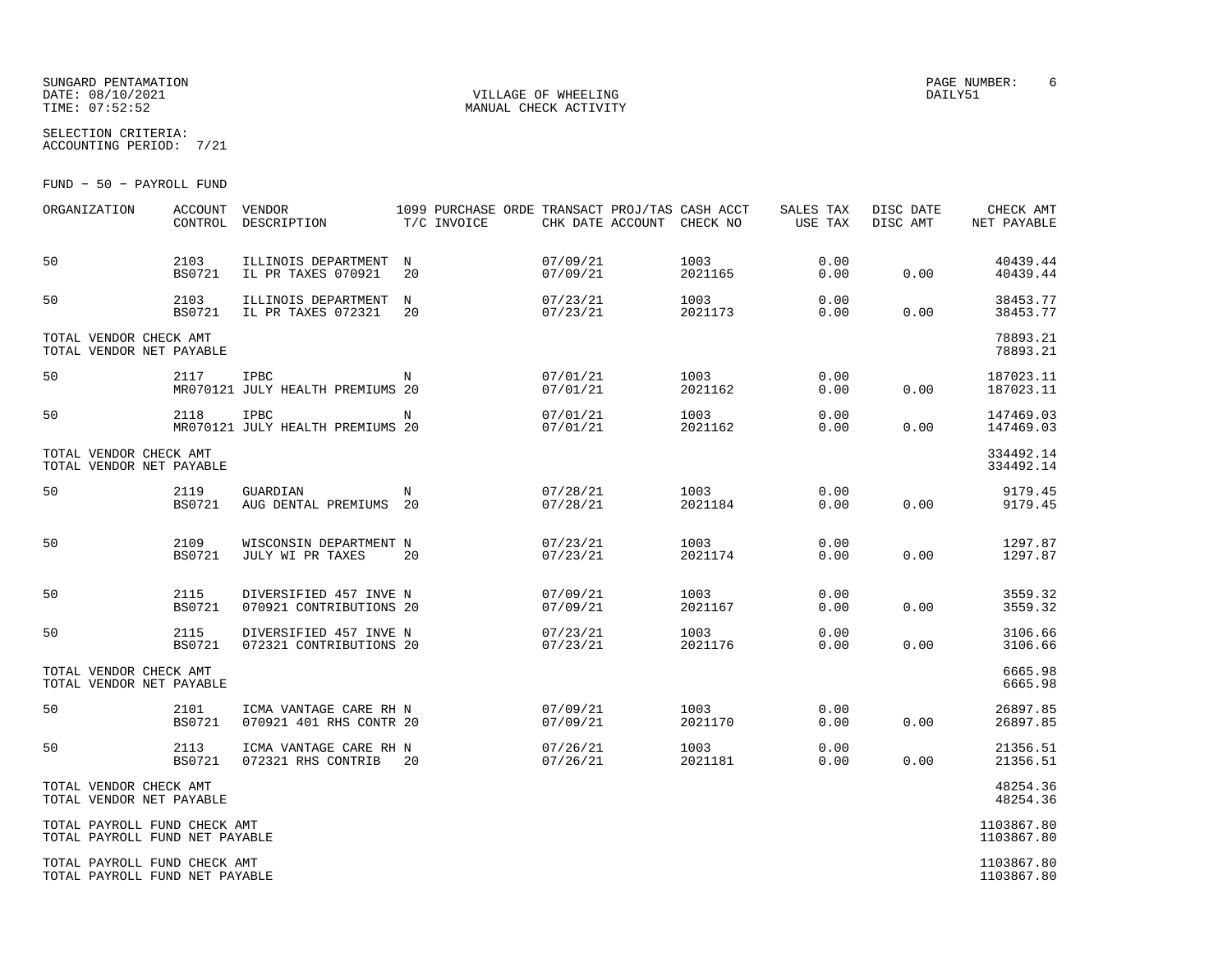DATE:  $08/10/2021$  DAILY51

TIME:  $07:52:52$  MANUAL CHECK ACTIVITY

SUNGARD PENTAMATION PAGE NUMBER: T

SELECTION CRITERIA:ACCOUNTING PERIOD: 7/21

## FUND − 51 − LIABILITY INSURANCE FUND

| <b>ORGANI</b><br>'ION<br>ZA. | $\Lambda{\rm CCOUT}$ | VENDOR      | 1099 | PURCHASE        | ORDE<br>TRANSACT        | 'TAS<br>PROU | $\overline{\phantom{a}}$<br>CASH<br>ACC. | TAX<br>SALE:<br>$\mathbf{a}$ | <b>DIC</b><br>DATE | ΔМͲ<br>CHECK       |
|------------------------------|----------------------|-------------|------|-----------------|-------------------------|--------------|------------------------------------------|------------------------------|--------------------|--------------------|
|                              | CONTROL              | DESCRIPTION |      | <b>TNR/OTCF</b> | <b>CHK</b><br>DATE<br>◡ | ™CCOUNT      | CHECK NO                                 | TAX<br>USE                   | <b>DICA</b><br>AMT | DAVARTT<br>77.5.00 |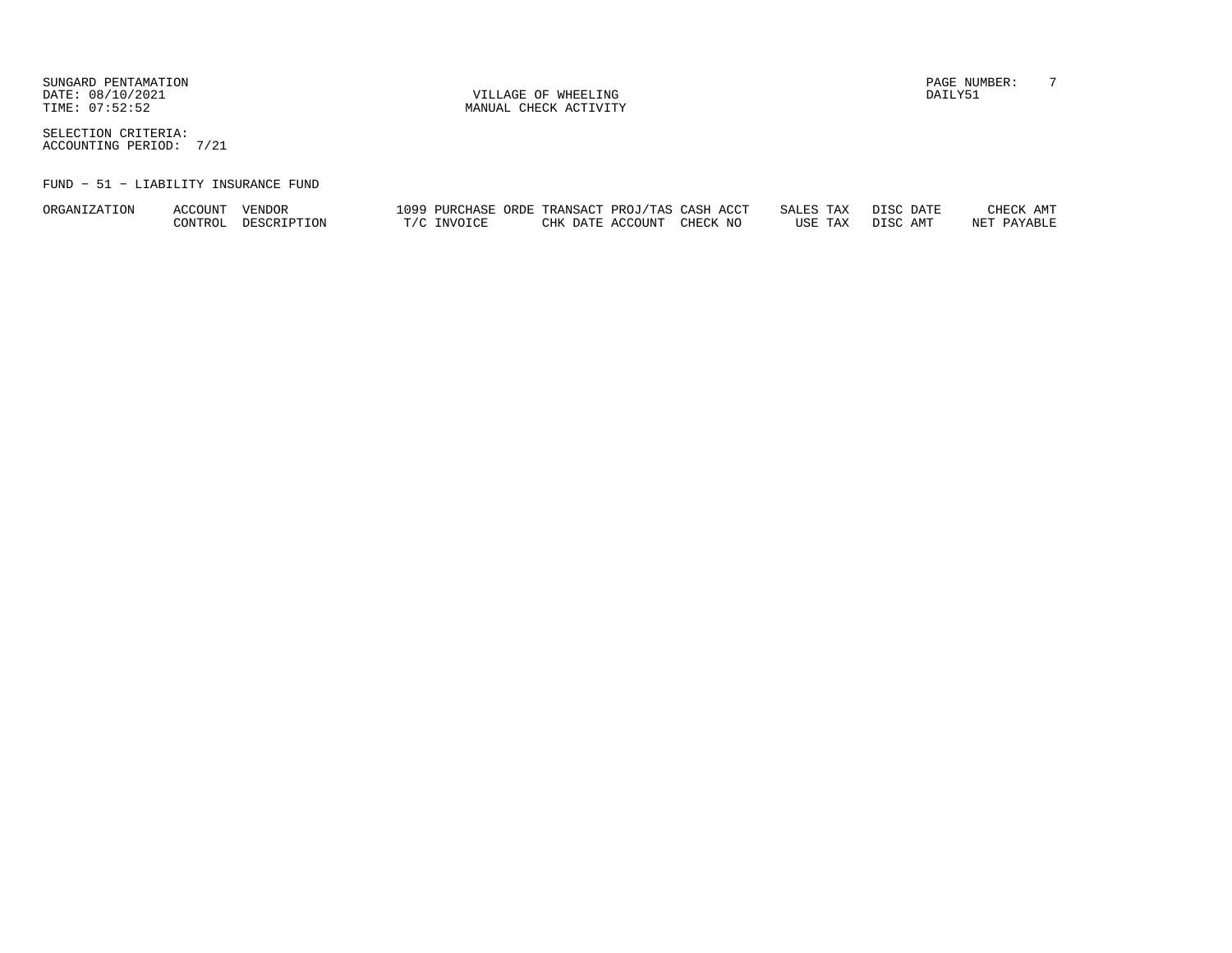SUNGARD PENTAMATION PAGE NUMBER: 8DATE:  $08/10/2021$  DAILY51 TIME:  $07:52:52$  MANUAL CHECK ACTIVITY

SELECTION CRITERIA:ACCOUNTING PERIOD: 7/21

FUND − 51 − LIABILITY INSURANCE FUND

| ORGANIZATION                                       | ACCOUNT<br>CONTROL    | VENDOR<br>DESCRIPTION                      |         | 1099 PURCHASE ORDE TRANSACT PROJ/TAS CASH ACCT<br>T/C INVOICE | CHK DATE ACCOUNT     | CHECK NO        | SALES TAX<br>USE TAX | DISC DATE<br>DISC AMT | CHECK AMT<br>NET PAYABLE       |
|----------------------------------------------------|-----------------------|--------------------------------------------|---------|---------------------------------------------------------------|----------------------|-----------------|----------------------|-----------------------|--------------------------------|
| 51                                                 | 1008<br><b>BS0721</b> | CCMSI<br>ESCROW FUNDING - JUN 20           | Ν       |                                                               | 07/08/21<br>07/08/21 | 1003<br>2021163 | 0.00<br>0.00         | 0.00                  | 1147682.41<br>1147682.41       |
| 51                                                 | 1008<br><b>BS0721</b> | CCMSI<br>PRE-FUNDING: G493418 20           | Ν       |                                                               | 07/08/21<br>07/08/21 | 1003<br>2021163 | 0.00<br>0.00         | 0.00                  | $-1125000.00$<br>$-1125000.00$ |
| 51                                                 | 1008<br>BS0721        | CCMSI<br>RECOVERY: J505807                 | Ν<br>20 |                                                               | 07/08/21<br>07/08/21 | 1003<br>2021163 | 0.00<br>0.00         | 0.00                  | $-1810.27$<br>$-1810.27$       |
| TOTAL VENDOR CHECK AMT<br>TOTAL VENDOR NET PAYABLE |                       |                                            |         |                                                               |                      |                 |                      |                       | 20872.14<br>20872.14           |
| TOTAL LIABILITY INSURANCE FUND CHECK AMT           |                       | TOTAL LIABILITY INSURANCE FUND NET PAYABLE |         |                                                               |                      |                 |                      |                       | 20872.14<br>20872.14           |
| TOTAL LIABILITY INSURANCE FUND CHECK AMT           |                       | TOTAL LIABILITY INSURANCE FUND NET PAYABLE |         |                                                               |                      |                 |                      |                       | 20872.14<br>20872.14           |
| TOTAL REPORT CHECK AMT<br>TOTAL REPORT NET PAYABLE |                       |                                            |         |                                                               |                      |                 |                      |                       | 1152122.74<br>1152122.74       |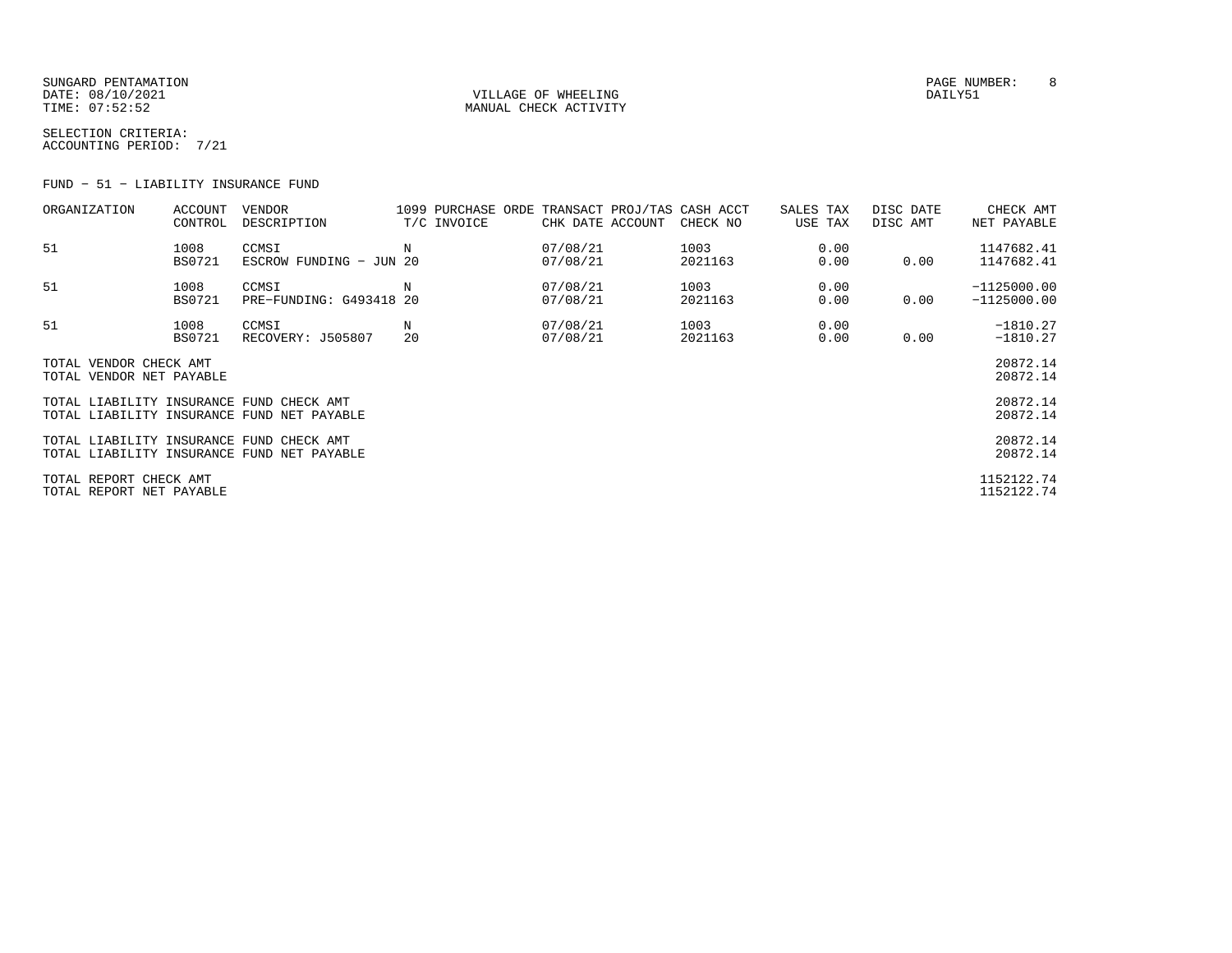# PURCHASE CARD REPORT June, 2021

**(6/05/2021 through 7/05/2021)**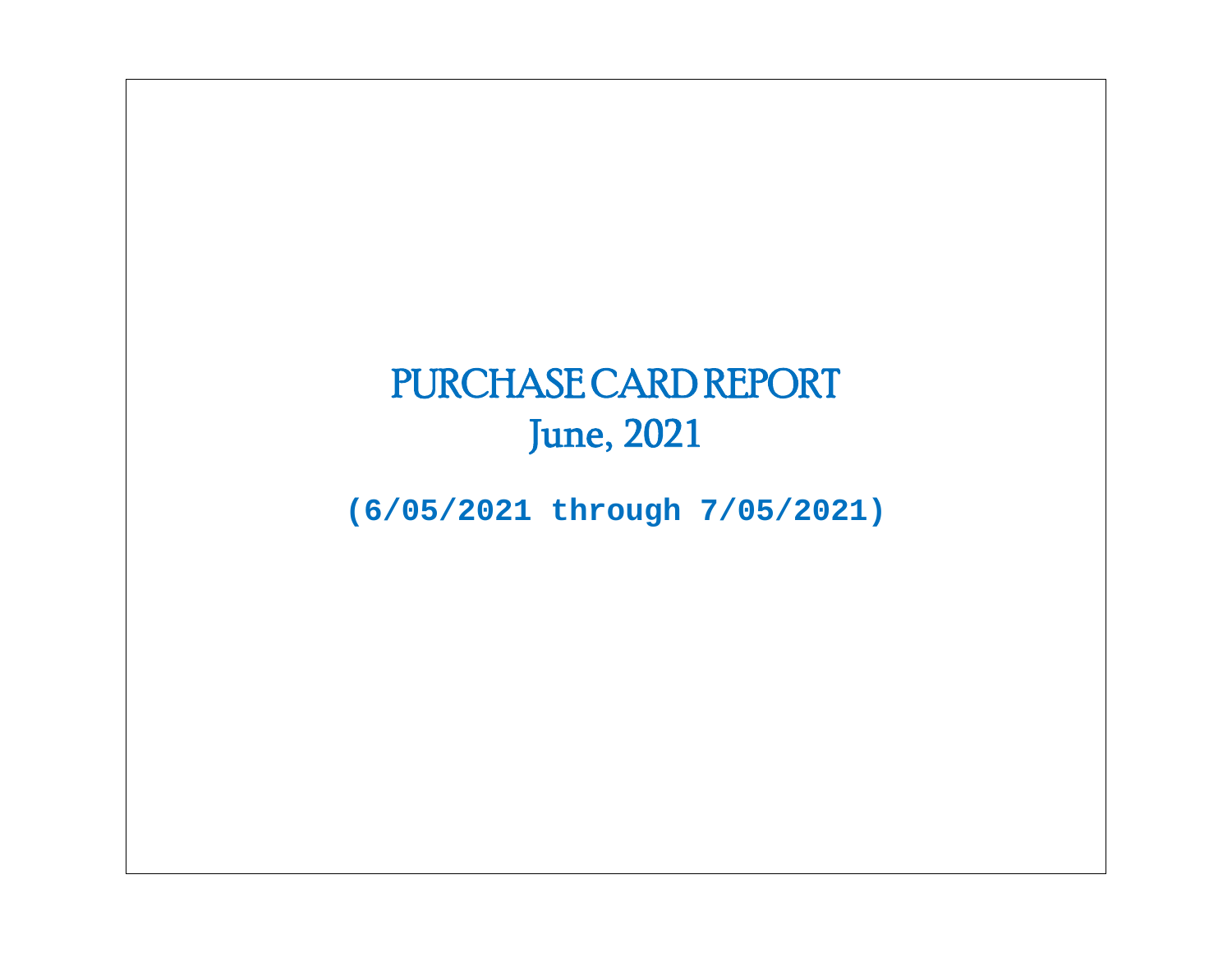|                              | Posting Date: 06/05/2021 - 07/05/2021 |                              |
|------------------------------|---------------------------------------|------------------------------|
| <b>Account</b><br>Name       | Transaction<br>Count                  | Transaction<br><b>Amount</b> |
| <b>ANGELA MORRIS</b>         | 3                                     | 9,431.92                     |
| <b>CHRISTINE BAJOR</b>       | 1                                     | 50.00                        |
| <b>CHRISTOPHER SURDAM</b>    | $\overline{6}$                        | 656.45                       |
| <b>CONNIE WEBER</b>          | 4                                     | 171.73                       |
| <b>CRAIG MILLER</b>          | 32                                    | 4,182.46                     |
| <b>DERRYL SHAPIRO</b>        | 5                                     | 2,190.84                     |
| <b>EDWARD WEGNER</b>         | 4                                     | 200.69                       |
| <b>ILEEN BRYER</b>           | $\overline{27}$                       | 11,133.06                    |
| <b>ISAAC SANTOS</b>          | $\overline{\mathbf{3}}$               | 31.87                        |
| <b>JEFF WOLFGRAM</b>         | 1                                     | (100.00)                     |
| <b>JOHNNY PEREZ</b>          | 8                                     | 3,077.36                     |
| <b>JOHNNY PEREZ</b>          | 0                                     | 0.00                         |
| <b>JON SFONDILIS</b>         | $\overline{\mathbf{1}}$               | 27.72                        |
| <b>JOSEPH WARGO</b>          | $\overline{2}$                        | 20.84                        |
| <b>JOSHUA BERMAN</b>         | 7                                     | 1,285.60                     |
| <b>KATHERINE WHITEHEAD</b>   | 46                                    | 7,891.57                     |
| <b>KYLE GOETZELMANN</b>      | 7                                     | 2,158.64                     |
| <b>LANA RUDNIK</b>           | $\overline{31}$                       | 6,635.67                     |
| <b>LISA LEONTEOS</b>         | 8                                     | 1,775.53                     |
| <b>LUCA URSAN</b>            | $\overline{25}$                       | 4,756.45                     |
| <b>MATTHEW R BROWNING</b>    | 7                                     | 4,712.55                     |
| <b>MICHAEL CROTTY</b>        | $\overline{\mathbf{3}}$               | 991.68                       |
| <b>MICHAEL MONDSCHAIN</b>    | 1                                     | 530.00                       |
| <b>PATRICK AINSWORTH</b>     | $\overline{2}$                        | 72.64                        |
| <b>PETER RODGERS</b>         | 8                                     | 1,811.62                     |
| <b>ROSE LEMANIS</b>          | 14                                    | 5,250.24                     |
| <b>SEAN LINDSAY</b>          | 11                                    | 1,137.16                     |
| <b>SHARI MATTHEWS HUIZAR</b> | 14                                    | 921.58                       |
| <b>TY JOHNSON</b>            | 6                                     | 2,326.07                     |
| <b>VILLAGE OF WHEELING</b>   | 0                                     | 0.00                         |
| <b>VINCENT HOFFMAN</b>       | 10                                    | 2,688.22                     |
| <b>Report Totals</b>         | 297                                   | 73,871.89                    |

## **Account Statement**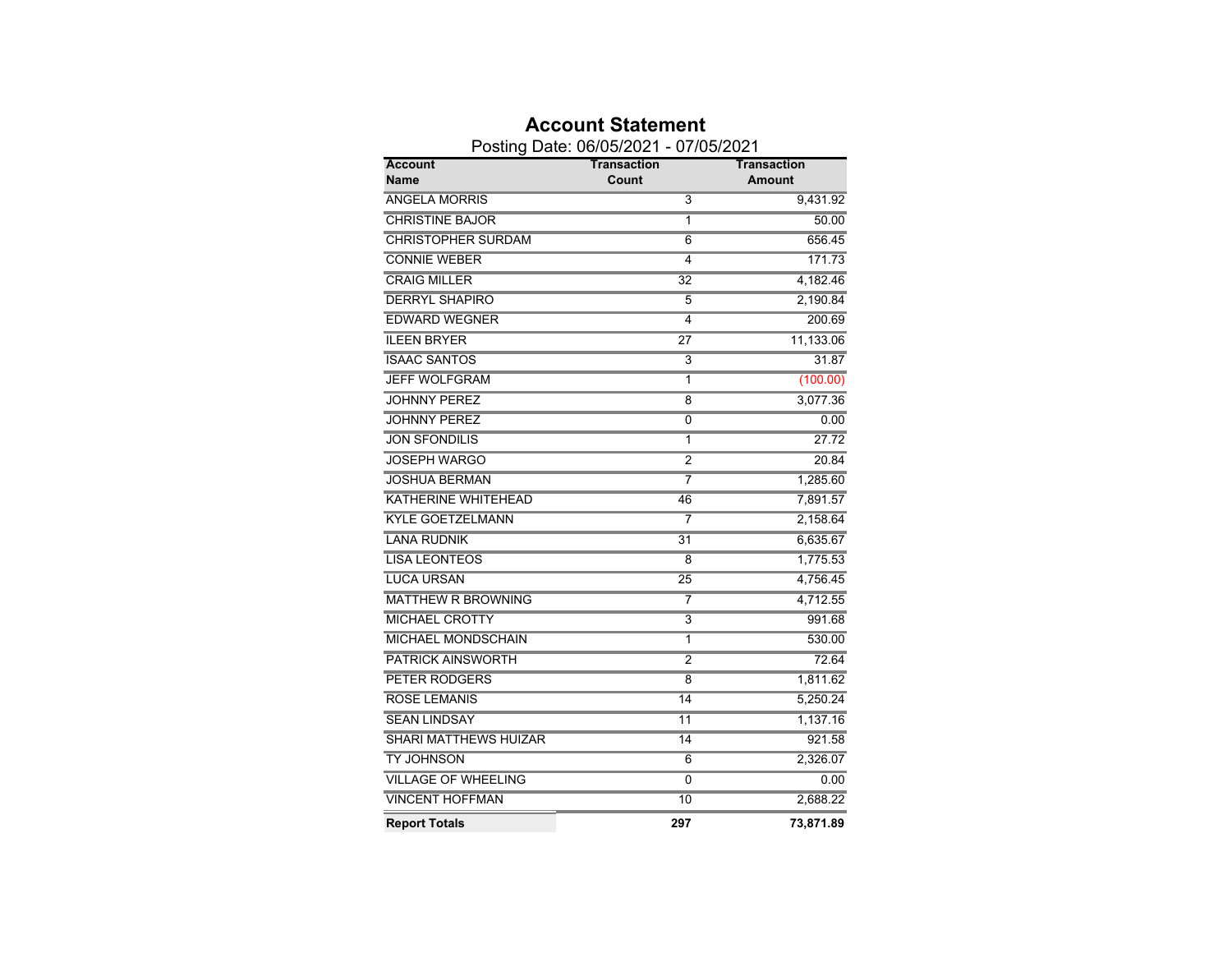### **Expense Report**

Posting Date: 06/05/2021 - 07/05/2021

| <b>ANGELA MORRIS</b><br><b>Card Transactions</b>                                         |                                                                             |                                                   |                                         |                 |                  |                          |              |          |
|------------------------------------------------------------------------------------------|-----------------------------------------------------------------------------|---------------------------------------------------|-----------------------------------------|-----------------|------------------|--------------------------|--------------|----------|
| Posting<br>Date                                                                          | <b>Transaction</b><br>Date                                                  | <b>Description</b>                                | Receipt<br>Amount                       |                 | Posted<br>Amount | <b>Expense</b><br>Amount | Reviewed     | Approved |
| 06/09/2021                                                                               | 06/08/2021                                                                  | COMCAST BUSINESS-866-511-6489, PA, 19462          |                                         | 3,454.39 USD    | 3,454.39 USD     | 1,727.20 USD             | ✓            |          |
| Expense Description: Fiber Optic Links-May<br><b>FUND/PROGRAM:</b><br>PROJECT#:          | 1750 INFORMATION SYSTEMS                                                    | <b>EXPENDITURE ACCOUNTS:</b>                      | 5207 IS SERV & MAINT AGREEMENT          | <b>VENDOR#:</b> |                  |                          |              |          |
| 06/09/2021                                                                               | 06/08/2021                                                                  | COMCAST BUSINESS-866-511-6489, PA, 19462          |                                         | 3,454.39 USD    | 3,454.39 USD     | 1,727.19 USD             | $\checkmark$ |          |
| Expense Description: Fiber Optic Links-May<br>FUND/PROGRAM:<br>PROJECT#:                 | 0015 EMERGENCY TELEPHONE SYS (911) EXPENDITURE ACCOUNTS:<br>2014-037        |                                                   | 5207 IS SERV & MAINT AGREEMENT          | <b>VENDOR#:</b> |                  |                          |              |          |
| 06/09/2021                                                                               | 06/09/2021                                                                  | VZWRLSS MY VZ VB P-800-922-0204,FL,32746          |                                         | 5,949.59 USD    | 5,949.59 USD     | 5,949.59 USD             | $\checkmark$ |          |
| Expense Description: Cellular Service-May<br><b>FUND/PROGRAM:</b><br><b>PROJECT#:</b>    | 1600 ADMIN & BOT                                                            | <b>EXPENDITURE ACCOUNTS:</b>                      | 5239 CELLULAR SERVICES                  | <b>VENDOR#:</b> |                  |                          |              |          |
| 06/16/2021                                                                               | 06/15/2021                                                                  | AMAZON.COM 2X6SH49B2-<br>AMZN.COM/BILL, WA, 98109 |                                         | 27.94 USD       | 27.94 USD        | 27.94 USD                | $\checkmark$ |          |
| <b>Expense Description: Address Labels</b><br><b>FUND/PROGRAM:</b><br><b>PROJECT#:</b>   | 1700 FINANCE DEPARTMENT                                                     | <b>EXPENDITURE ACCOUNTS:</b>                      | 5318 OFFICE SUPPLIES                    | <b>VENDOR#:</b> |                  |                          |              |          |
|                                                                                          |                                                                             | <b>Card Subtotal</b>                              |                                         |                 |                  | 9,431.92                 |              |          |
| <b>CHRISTINE BAJOR</b><br>Card Transactions                                              |                                                                             |                                                   |                                         |                 |                  |                          |              |          |
| Posting<br>Date                                                                          | <b>Transaction</b><br>Date                                                  | <b>Description</b>                                | Receipt<br>Amount                       |                 | Posted<br>Amount | <b>Expense</b><br>Amount | Reviewed     | Approved |
| 07/02/2021                                                                               | 07/01/2021                                                                  | TST EGGSPERIENCE REST-WHEELING,IL,60090           |                                         | 50.00 USD       | 50.00 USD        | 50.00 USD                | ✓            |          |
| FUND/PROGRAM:<br><b>PROJECT#:</b>                                                        | Expense Description: gift card -wellness event<br>1800 HUMAN RESOURCES DEPT | <b>EXPENDITURE ACCOUNTS:</b>                      | 5323 AWARDS/DECORATIONS                 | <b>VENDOR#:</b> |                  |                          |              |          |
|                                                                                          |                                                                             | <b>Card Subtotal</b>                              |                                         |                 |                  | 50.00                    |              |          |
| <b>CHRISTOPHER SURDAM</b><br><b>Card Transactions</b>                                    |                                                                             |                                                   |                                         |                 |                  |                          |              |          |
| <b>Posting</b><br>Date                                                                   | <b>Transaction</b><br>Date                                                  | <b>Description</b>                                | <b>Receipt</b><br>Amount                |                 | Posted<br>Amount | <b>Expense</b><br>Amount | Reviewed     | Approved |
| 06/07/2021                                                                               | 06/03/2021                                                                  | BUSHNELL INCORPORATED-DES PLAINES, IL, 60018      |                                         | 31.80 USD       | 31.80 USD        | 31.80 USD                | ✓            |          |
| <b>FUND/PROGRAM:</b><br><b>PROJECT#:</b>                                                 | Expense Description: Coupling for water tanks<br>1430 FORESTRY DIVISION     | <b>EXPENDITURE ACCOUNTS:</b>                      | 5315 SMALL TOOLS & EQUIPMENT            | <b>VENDOR#:</b> |                  |                          |              |          |
| 06/07/2021                                                                               | 06/04/2021                                                                  | CENTRAL TURF & IRRIGAT-ELMSFORD.NY.10523          |                                         | 143.06 USD      | 143.06 USD       | 143.06 USD               | $\checkmark$ |          |
| <b>Expense Description: Grass Seed</b><br><b>FUND/PROGRAM:</b><br><b>PROJECT#:</b>       | 1430 FORESTRY DIVISION                                                      | <b>EXPENDITURE ACCOUNTS:</b>                      | 5311 BLDG/GROUNDS MAINTENANCE VENDOR #: |                 |                  |                          |              |          |
| 06/11/2021                                                                               | 06/10/2021                                                                  | RED'S GARDEN CENTER-NORTHBROOK,IL,60062           |                                         | 65.20 USD       | 65.20 USD        | 65.20 USD                | $\checkmark$ |          |
| Expense Description: Liners for flower pots<br><b>FUND/PROGRAM:</b><br><b>PROJECT#:</b>  | 1430 FORESTRY DIVISION                                                      | <b>EXPENDITURE ACCOUNTS:</b>                      | 5311 BLDG/GROUNDS MAINTENANCE VENDOR #: |                 |                  |                          |              |          |
| 06/14/2021                                                                               | 06/10/2021                                                                  | THE HOME DEPOT #1927-PALATINE,IL,600740000        |                                         | 337.99 USD      | 337.99 USD       | 337.99 USD               | $\checkmark$ |          |
| <b>Expense Description: Flowers for pots</b><br><b>FUND/PROGRAM:</b><br><b>PROJECT#:</b> | 1430 FORESTRY DIVISION                                                      | <b>EXPENDITURE ACCOUNTS:</b>                      | 5311 BLDG/GROUNDS MAINTENANCE VENDOR #: |                 |                  |                          |              |          |
| 07/02/2021                                                                               | 07/01/2021                                                                  | SITEONE LANDSCAPE SUPP-WHEELING,IL,60090          |                                         | 27.44 USD       | 27.44 USD        | 27.44 USD                | $\checkmark$ |          |
| <b>Expense Description: Irrigation parts</b>                                             |                                                                             |                                                   |                                         |                 |                  |                          |              |          |

**Expense Description:** Irrigation parts<br>**FUND/PROGRAM:** 1430 FORESTRY DIVISION

**EXPENDITURE ACCOUNTS:** 5311 BLDG/GROUNDS MAINTENANCE **VENDOR #:**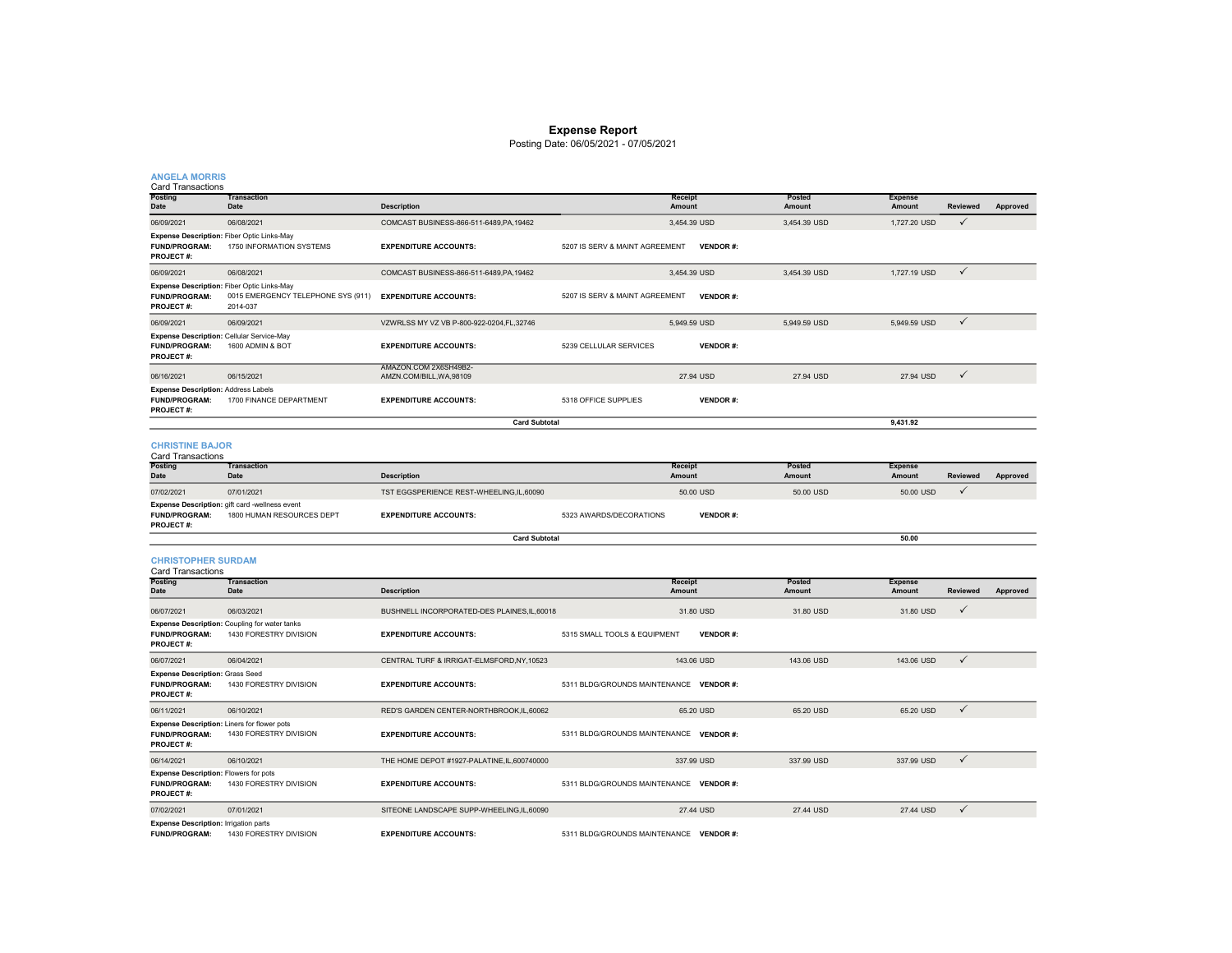| <b>PROJECT#:</b>                                                                             |                                    |                                                          |                                         |                              |                  |                          |                 |          |
|----------------------------------------------------------------------------------------------|------------------------------------|----------------------------------------------------------|-----------------------------------------|------------------------------|------------------|--------------------------|-----------------|----------|
| 07/05/2021                                                                                   | 07/02/2021                         | SITEONE LANDSCAPE SUPP-WHEELING.IL.60090                 |                                         | 50.96 USD                    | 50.96 USD        | 50.96 USD                | $\checkmark$    |          |
| <b>Expense Description: Irrigation parts</b><br><b>FUND/PROGRAM:</b><br><b>PROJECT#:</b>     | 1430 FORESTRY DIVISION             | <b>EXPENDITURE ACCOUNTS:</b>                             | 5311 BLDG/GROUNDS MAINTENANCE VENDOR #: |                              |                  |                          |                 |          |
|                                                                                              |                                    | <b>Card Subtotal</b>                                     |                                         |                              |                  | 656.45                   |                 |          |
|                                                                                              |                                    |                                                          |                                         |                              |                  |                          |                 |          |
| <b>CONNIE WEBER</b><br><b>Card Transactions</b>                                              |                                    |                                                          |                                         |                              |                  |                          |                 |          |
| <b>Posting</b><br>Date                                                                       | <b>Transaction</b><br>Date         | <b>Description</b>                                       |                                         | <b>Receipt</b><br>Amount     | Posted<br>Amount | <b>Expense</b><br>Amount | <b>Reviewed</b> | Approved |
| 06/29/2021                                                                                   | 06/28/2021                         | AMAZON.COM 293PE3E31-<br>AMZN.COM/BILL, WA,98109         |                                         | 87.89 USD                    | 87.89 USD        | 87.89 USD                | $\checkmark$    |          |
| <b>Expense Description: Toner</b><br><b>FUND/PROGRAM:</b><br><b>PROJECT#:</b>                | 1300 COMMUNITY DEVELOPMENT         | <b>EXPENDITURE ACCOUNTS:</b>                             | 5318 OFFICE SUPPLIES                    | <b>VENDOR#:</b>              |                  |                          |                 |          |
| 06/29/2021                                                                                   | 06/28/2021                         | AMZN MKTP US 293N88EO1-<br>AMZN.COM/BILL, WA, 98109      |                                         | 20.34 USD                    | 20.34 USD        | 20.34 USD                | $\checkmark$    |          |
| <b>Expense Description: Misc Office Supplies</b><br>FUND/PROGRAM:<br>PROJECT#:               | 1300 COMMUNITY DEVELOPMENT         | <b>EXPENDITURE ACCOUNTS:</b>                             | 5318 OFFICE SUPPLIES                    | <b>VENDOR#:</b>              |                  |                          |                 |          |
| 06/29/2021                                                                                   | 06/28/2021                         | AMAZON.COM 2194U5RZ0-<br>AMZN.COM/BILL, WA, 98109        |                                         | 57.05 USD                    | 57.05 USD        | 57.05 USD                | $\checkmark$    |          |
| Expense Description: Advil, Storage boxes<br>FUND/PROGRAM:<br><b>PROJECT#:</b>               | 1300 COMMUNITY DEVELOPMENT         | <b>EXPENDITURE ACCOUNTS:</b>                             | 5318 OFFICE SUPPLIES                    | <b>VENDOR#:</b>              |                  |                          |                 |          |
| 06/30/2021                                                                                   | 06/29/2021                         | AMZN MKTP US 213702942-<br>AMZN.COM/BILL.WA.98109        |                                         | 6.45 USD                     | 6.45 USD         | 6.45 USD                 | $\checkmark$    |          |
| <b>Expense Description: Misc Office Supplies</b><br><b>FUND/PROGRAM:</b><br><b>PROJECT#:</b> | 1300 COMMUNITY DEVELOPMENT         | <b>EXPENDITURE ACCOUNTS:</b>                             | 5318 OFFICE SUPPLIES                    | <b>VENDOR#:</b>              |                  |                          |                 |          |
|                                                                                              |                                    | <b>Card Subtotal</b>                                     |                                         |                              |                  | 171.73                   |                 |          |
|                                                                                              |                                    |                                                          |                                         |                              |                  |                          |                 |          |
|                                                                                              |                                    |                                                          |                                         |                              |                  |                          |                 |          |
| <b>CRAIG MILLER</b><br><b>Card Transactions</b>                                              |                                    |                                                          |                                         |                              |                  |                          |                 |          |
| Posting                                                                                      | <b>Transaction</b>                 |                                                          |                                         | <b>Receipt</b>               | Posted           | <b>Expense</b>           |                 |          |
| Date                                                                                         | Date                               | <b>Description</b><br>AMZN MKTP US 2X0YA9DV1-            |                                         | Amount                       | Amount           | Amount                   | Reviewed        | Approved |
| 06/08/2021<br>Expense Description: 623 coolant filters<br><b>FUND/PROGRAM:</b><br>PROJECT#:  | 06/07/2021<br>2200 FIRE DEPARTMENT | AMZN.COM/BILL, WA, 98109<br><b>EXPENDITURE ACCOUNTS:</b> | 5310 VEHICLE MAINTENANCE                | 57.25 USD<br><b>VENDOR#:</b> | 57.25 USD        | 57.25 USD                | $\checkmark$    |          |
| 06/08/2021                                                                                   | 06/07/2021                         | 1877FORPARTS-8773677278,NJ,07302                         |                                         | 96.82 USD                    | 96.82 USD        | 96.82 USD                | $\checkmark$    |          |
| Expense Description: 630 air filter<br><b>FUND/PROGRAM:</b><br>PROJECT#:                     | 2200 FIRE DEPARTMENT               | <b>EXPENDITURE ACCOUNTS:</b>                             | 5310 VEHICLE MAINTENANCE                | <b>VENDOR#:</b>              |                  |                          |                 |          |
| 06/08/2021                                                                                   | 06/07/2021                         | ADVANCE AUTO PARTS #71-WHEELING,IL,60090                 |                                         | 21.35 USD                    | 21.35 USD        | 21.35 USD                | $\checkmark$    |          |
| <b>Expense Description: 630</b><br>hyd filter<br><b>FUND/PROGRAM:</b><br>PROJECT#:           | 2200 FIRE DEPARTMENT               | <b>EXPENDITURE ACCOUNTS:</b>                             | 5310 VEHICLE MAINTENANCE                | <b>VENDOR#:</b>              |                  |                          |                 |          |
| 06/08/2021                                                                                   | 06/07/2021                         | HORCHERS SERVICE INC-WHEELING,IL,60090                   |                                         | 62.40 USD                    | 62.40 USD        | 62.40 USD                | $\checkmark$    |          |
| Expense Description: 134 tire repair<br>FUND/PROGRAM:<br>PROJECT#:                           | 1420 STREETS DIVISION              | <b>EXPENDITURE ACCOUNTS:</b>                             | 5310 VEHICLE MAINTENANCE                | <b>VENDOR#:</b>              |                  |                          |                 |          |
| 06/09/2021                                                                                   | 06/04/2021                         | TENNANT CO-EDEN PRAIRIE.MN.55344-2650                    |                                         | 54.10 USD                    | 54.10 USD        | 54.10 USD                | $\checkmark$    |          |
| <b>Expense Description: 753 tube</b><br>FUND/PROGRAM:<br><b>PROJECT#:</b>                    | 1220 BUILDING SERVICES             | <b>EXPENDITURE ACCOUNTS:</b>                             | 5310 VEHICLE MAINTENANCE                | <b>VENDOR#:</b>              |                  |                          |                 |          |
| 06/09/2021<br><b>Expense Description: 825</b>                                                | 06/08/2021                         | AMAZON.COM 2X7IJ4100-AMZN.COM/BILL, WA, 98109            |                                         | 12.81 USD                    | 12.81 USD        | 12.81 USD                | $\checkmark$    |          |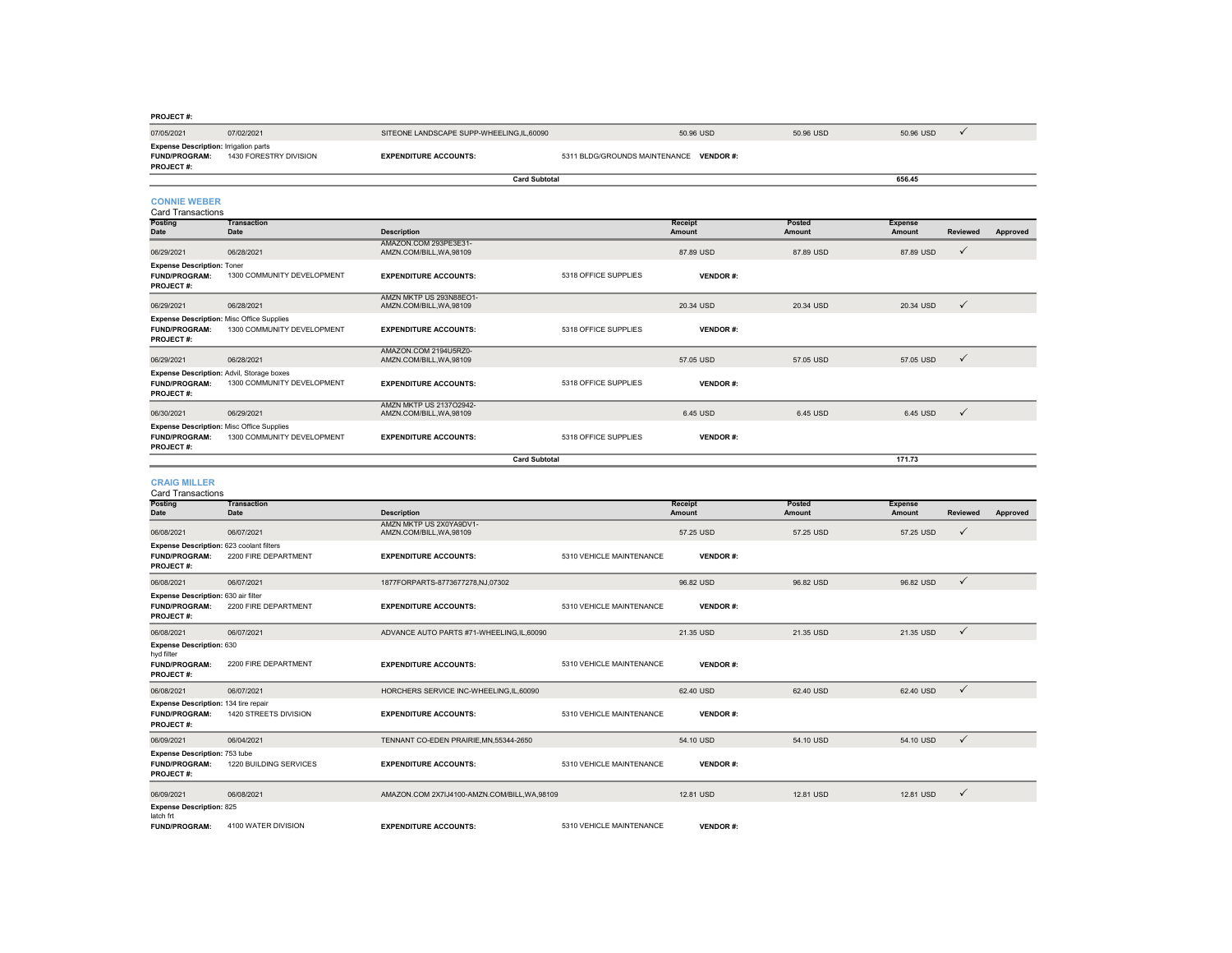|  | <b>PROJECT#</b> |  |
|--|-----------------|--|
|--|-----------------|--|

| 06/10/2021                                                                       | 06/09/2021                 | AMAZON.COM 2X0HY7P90 A-<br>AMZN.COM/BILL, WA, 98109 |                          | 88.22 USD       | 88.22 USD  | 88.22 USD  | $\checkmark$ |
|----------------------------------------------------------------------------------|----------------------------|-----------------------------------------------------|--------------------------|-----------------|------------|------------|--------------|
| <b>Expense Description: 630</b><br>crank case filter                             |                            |                                                     |                          |                 |            |            |              |
| <b>Accounting Codes</b><br>FUND/PROGRAM:<br>PROJECT#:                            | 2200 FIRE DEPARTMENT       | <b>EXPENDITURE ACCOUNTS:</b>                        | 5310 VEHICLE MAINTENANCE | <b>VENDOR#:</b> |            |            |              |
| 06/10/2021                                                                       | 06/09/2021                 | ADVANCE AUTO PARTS #71-WHEELING.IL.60090            |                          | 42.68 USD       | 42.68 USD  | 42.68 USD  | $\checkmark$ |
| <b>Expense Description: 771</b><br>heater hose                                   |                            |                                                     |                          |                 |            |            |              |
| FUND/PROGRAM:<br><b>PROJECT#:</b>                                                | 1220 BUILDING SERVICES     | <b>EXPENDITURE ACCOUNTS:</b>                        | 5310 VEHICLE MAINTENANCE | <b>VENDOR#:</b> |            |            |              |
| 06/14/2021                                                                       | 06/10/2021                 | INTERSTATE POWERSYSTEM-CAROL<br>STREAM, IL, 60188   |                          | 609.54 USD      | 609.54 USD | 609.54 USD | $\checkmark$ |
| Expense Description: battery 630<br><b>FUND/PROGRAM:</b><br>PROJECT#:            | 2200 FIRE DEPARTMENT       | <b>EXPENDITURE ACCOUNTS:</b>                        | 5310 VEHICLE MAINTENANCE | <b>VENDOR#:</b> |            |            |              |
| 06/14/2021                                                                       | 06/11/2021                 | AMZN MKTP US 2X24K9VN2-<br>AMZN.COM/BILL, WA, 98109 |                          | 30.00 USD       | 30.00 USD  | 30.00 USD  | $\checkmark$ |
| <b>Expense Description: 931</b><br>gauge level                                   |                            |                                                     |                          |                 |            |            |              |
| FUND/PROGRAM:<br><b>PROJECT#:</b>                                                | 4200 SEWER DIVISION        | <b>EXPENDITURE ACCOUNTS:</b>                        | 5310 VEHICLE MAINTENANCE | <b>VENDOR#:</b> |            |            |              |
| 06/14/2021                                                                       | 06/11/2021                 | AMAZON.COM 2X4PW95U2 A-<br>AMZN.COM/BILL, WA, 98109 |                          | 17.14 USD       | 17.14 USD  | 17.14 USD  | $\checkmark$ |
| Expense Description: hand sign 931<br><b>FUND/PROGRAM:</b><br>PROJECT#:          | 4100 WATER DIVISION        | <b>EXPENDITURE ACCOUNTS:</b>                        | 5310 VEHICLE MAINTENANCE | <b>VENDOR#:</b> |            |            |              |
| 06/14/2021                                                                       | 06/11/2021                 | ADVANCE AUTO PARTS #71-WHEELING,IL,60090            |                          | 29.46 USD       | 29.46 USD  | 29.46 USD  | $\checkmark$ |
| Expense Description: p52 engine belt<br>FUND/PROGRAM:<br><b>PROJECT#:</b>        | 2100 POLICE DEPARTMENT     | <b>EXPENDITURE ACCOUNTS:</b>                        | 5310 VEHICLE MAINTENANCE | <b>VENDOR#:</b> |            |            |              |
| 06/14/2021                                                                       | 06/13/2021                 | AMAZON.COM 213AW3NS1-<br>AMZN.COM/BILL, WA, 98109   |                          | 32.09 USD       | 32.09 USD  | 32.09 USD  | $\checkmark$ |
| Expense Description: 825 rear paddle latch<br><b>FUND/PROGRAM:</b><br>PROJECT#:  | 4100 WATER DIVISION        | <b>EXPENDITURE ACCOUNTS:</b>                        | 5310 VEHICLE MAINTENANCE | <b>VENDOR#:</b> |            |            |              |
| 06/17/2021                                                                       | 06/16/2021                 | AMZN MKTP US 218CH0XC1-<br>AMZN.COM/BILL, WA, 98109 |                          | 19.98 USD       | 19.98 USD  | 19.98 USD  | $\checkmark$ |
| <b>Expense Description: 825 rivets</b><br>FUND/PROGRAM:<br><b>PROJECT#:</b>      | 4100 WATER DIVISION        | <b>EXPENDITURE ACCOUNTS:</b>                        | 5310 VEHICLE MAINTENANCE | <b>VENDOR#:</b> |            |            |              |
| 06/17/2021                                                                       | 06/16/2021                 | IBS NORTH CHICAGO-LAKE ZURICH.IL.60047              |                          | 531.69 USD      | 531.69 USD | 531.69 USD | $\checkmark$ |
| Expense Description: fd gen sta 24 batterys<br><b>FUND/PROGRAM:</b><br>PROJECT#: | 2200 FIRE DEPARTMENT       | <b>EXPENDITURE ACCOUNTS:</b>                        | 5310 VEHICLE MAINTENANCE | <b>VENDOR#:</b> |            |            |              |
| 06/18/2021                                                                       | 06/16/2021                 | EL COR INDUSTRIES INC-PROSPECT HEIG,IL,60070        |                          | 382.99 USD      | 382.99 USD | 382.99 USD | $\checkmark$ |
| Expense Description: 574 led lights<br><b>FUND/PROGRAM:</b><br>PROJECT#:         | 1300 COMMUNITY DEVELOPMENT | <b>EXPENDITURE ACCOUNTS:</b>                        | 5310 VEHICLE MAINTENANCE | <b>VENDOR#:</b> |            |            |              |
| 06/18/2021                                                                       | 06/16/2021                 | EL COR INDUSTRIES INC-PROSPECT HEIG.IL.60070        |                          | 376,00 USD      | 376,00 USD | 376.00 USD | $\checkmark$ |
| Expense Description: 572 led lights                                              |                            |                                                     |                          |                 |            |            |              |
| <b>FUND/PROGRAM:</b><br>PROJECT#:                                                | 1300 COMMUNITY DEVELOPMENT | <b>EXPENDITURE ACCOUNTS:</b>                        | 5310 VEHICLE MAINTENANCE | <b>VENDOR#:</b> |            |            |              |
| 06/18/2021                                                                       | 06/16/2021                 | AUTOZONE #3569-WHEELING,IL,60090                    |                          | 125.99 USD      | 125.99 USD | 125.99 USD | $\checkmark$ |
| Expense Description: batt jump<br>p48                                            |                            |                                                     |                          |                 |            |            |              |
| <b>FUND/PROGRAM:</b><br>PROJECT#:                                                | 2100 POLICE DEPARTMENT     | <b>EXPENDITURE ACCOUNTS:</b>                        | 5310 VEHICLE MAINTENANCE | <b>VENDOR#:</b> |            |            |              |
| 06/18/2021                                                                       | 06/17/2021                 | ADVANCE AUTO PARTS #71-WHEELING,IL,60090            |                          | 36.93 USD       | 36.93 USD  | 36.93 USD  | $\checkmark$ |
| <b>Expense Description: 612 filters</b><br><b>FUND/PROGRAM:</b>                  | 2200 FIRE DEPARTMENT       | <b>EXPENDITURE ACCOUNTS:</b>                        | 5310 VEHICLE MAINTENANCE | <b>VENDOR#:</b> |            |            |              |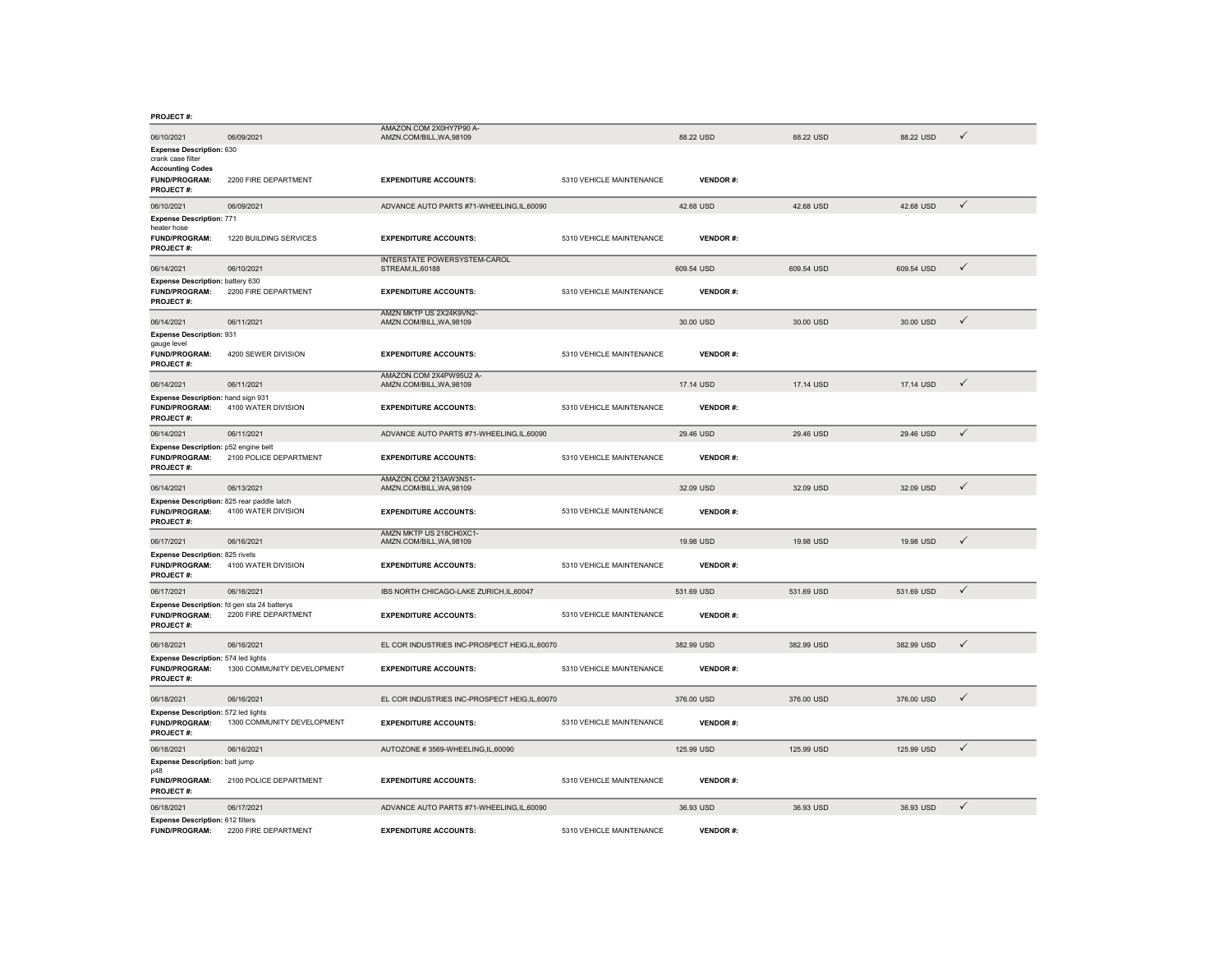| PROJECT #:                                                                                |                        |                                                          |                              |                 |              |              |              |
|-------------------------------------------------------------------------------------------|------------------------|----------------------------------------------------------|------------------------------|-----------------|--------------|--------------|--------------|
| 06/18/2021                                                                                | 06/17/2021             | AUTOZONE #3569-WHEELING.IL.60090                         |                              | 11.29 USD       | 11.29 USD    | 11.29 USD    | ✓            |
| Expense Description: oil dry<br><b>FUND/PROGRAM:</b><br>PROJECT#:                         | 1240 FLEET SERVICES    | <b>EXPENDITURE ACCOUNTS:</b>                             | 5317 MISC OPERATING SUPPLIES | <b>VENDOR#:</b> |              |              |              |
| 06/22/2021                                                                                | 06/21/2021             | ADVANCE AUTO PARTS #71-WHEELING,IL,60090                 |                              | 66.15 USD       | 66.15 USD    | 66.15 USD    | $\checkmark$ |
| <b>Expense Description: 640 filters</b><br><b>FUND/PROGRAM:</b><br>PROJECT#:              | 2200 FIRE DEPARTMENT   | <b>EXPENDITURE ACCOUNTS:</b>                             | 5310 VEHICLE MAINTENANCE     | <b>VENDOR#:</b> |              |              |              |
| 06/22/2021                                                                                | 06/21/2021             | PIRTEK OHARE-ELK GROVE VIL, IL, 60007                    |                              | 375.24 USD      | 375.24 USD   | 375.24 USD   | ✓            |
| <b>Expense Description: 640</b><br>water inlet hose<br>FUND/PROGRAM:<br><b>PROJECT#:</b>  | 2200 FIRE DEPARTMENT   | <b>EXPENDITURE ACCOUNTS:</b>                             | 5310 VEHICLE MAINTENANCE     | <b>VENDOR#:</b> |              |              |              |
| 06/25/2021                                                                                | 06/24/2021             | AMZN MKTP US 213X668F0-<br>AMZN.COM/BILL, WA, 98109      |                              | 40.04 USD       | 40.04 USD    | 40.04 USD    | $\checkmark$ |
| Expense Description: recoil assy water tank<br><b>FUND/PROGRAM:</b><br>PROJECT #:         | 1420 STREETS DIVISION  | <b>EXPENDITURE ACCOUNTS:</b>                             | 5310 VEHICLE MAINTENANCE     | <b>VENDOR#:</b> |              |              |              |
| 06/28/2021                                                                                | 06/24/2021             | <b>INTERSTATE POWERSYSTEM-CAROL</b><br>STREAM, IL, 60188 |                              | 491.28 USD      | 491.28 USD   | 171.28 USD   | $\checkmark$ |
| Expense Description: batterys pd<br><b>FUND/PROGRAM:</b><br>PROJECT #:                    | 2100 POLICE DEPARTMENT | <b>EXPENDITURE ACCOUNTS:</b>                             | 5310 VEHICLE MAINTENANCE     | <b>VENDOR#:</b> |              |              |              |
| 06/28/2021                                                                                | 06/24/2021             | <b>INTERSTATE POWERSYSTEM-CAROL</b><br>STREAM, IL, 60188 |                              | 491.28 USD      | 491.28 USD   | 320.00 USD   | $\checkmark$ |
| Expense Description: batterys fd<br>FUND/PROGRAM:<br>PROJECT#:                            | 2200 FIRE DEPARTMENT   | <b>EXPENDITURE ACCOUNTS:</b>                             | 5310 VEHICLE MAINTENANCE     | <b>VENDOR#:</b> |              |              |              |
| 06/28/2021                                                                                | 06/25/2021             | AUTOZONE #3569-WHEELING,IL,60090                         |                              | 21.27 USD       | 21.27 USD    | 21.27 USD    | $\checkmark$ |
| <b>Expense Description: cleaning supplies</b><br><b>FUND/PROGRAM:</b><br><b>PROJECT#:</b> | 1420 STREETS DIVISION  | <b>EXPENDITURE ACCOUNTS:</b>                             | 5310 VEHICLE MAINTENANCE     | <b>VENDOR#:</b> |              |              |              |
| 07/01/2021                                                                                | 06/29/2021             | EL COR INDUSTRIES INC-PROSPECT HEIG.IL.60070             |                              | 802.60 USD      | 802.60 USD   | 802.60 USD   | $\checkmark$ |
| Expense Description: mistake from elcor<br><b>FUND/PROGRAM:</b><br>PROJECT#:              | 1240 FLEET SERVICES    | <b>EXPENDITURE ACCOUNTS:</b>                             | 5310 VEHICLE MAINTENANCE     | <b>VENDOR#:</b> |              |              |              |
| 07/01/2021                                                                                | 06/29/2021             | EL COR INDUSTRIES INC-PROSPECT HEIG.IL.60070             |                              | 31.50 USD       | 31.50 USD    | 31,50 USD    | $\checkmark$ |
| Expense Description: 820 shackles<br><b>FUND/PROGRAM:</b><br>PROJECT#:                    | 4100 WATER DIVISION    | <b>EXPENDITURE ACCOUNTS:</b>                             | 5310 VEHICLE MAINTENANCE     | VENDOR#:        |              |              |              |
| 07/01/2021                                                                                | 07/01/2021             | AMZN MKTP US 292JK04T0-<br>AMZN.COM/BILL, WA, 98109      |                              | 8.87 USD        | 8.87 USD     | 8.87 USD     | $\checkmark$ |
| <b>Expense Description: handle</b><br>FUND/PROGRAM:<br><b>PROJECT#:</b>                   | 1240 FLEET SERVICES    | <b>EXPENDITURE ACCOUNTS:</b>                             | 5317 MISC OPERATING SUPPLIES | <b>VENDOR#:</b> |              |              |              |
| 07/02/2021                                                                                | 06/30/2021             | EL COR INDUSTRIES INC-PROSPECT HEIG,IL,60070             |                              | 190.83 USD      | 190.83 USD   | 190.83 USD   | $\checkmark$ |
| <b>Expense Description:</b> misc chemicals<br><b>FUND/PROGRAM:</b><br><b>PROJECT#:</b>    | 1240 FLEET SERVICES    | <b>EXPENDITURE ACCOUNTS:</b>                             | 5303 CHEMICALS               | <b>VENDOR#:</b> |              |              |              |
| 07/02/2021                                                                                | 06/30/2021             | EL COR INDUSTRIES INC-PROSPECT HEIG,IL,60070             |                              | 208.60 USD      | 208.60 USD   | 208.60 USD   | $\checkmark$ |
| <b>Expense Description:</b> wiring supplies<br>FUND/PROGRAM:<br>PROJECT#:                 | 1420 STREETS DIVISION  | <b>EXPENDITURE ACCOUNTS:</b>                             | 5310 VEHICLE MAINTENANCE     | <b>VENDOR#:</b> |              |              |              |
| 07/02/2021                                                                                | 06/30/2021             | EL COR INDUSTRIES INC-PROSPECT HEIG,IL,60070             |                              | (802.60) USD    | (802.60) USD | (802.60) USD | $\checkmark$ |
| Expense Description: credit for mistake<br>FUND/PROGRAM:<br>PROJECT#:                     | 1240 FLEET SERVICES    | <b>EXPENDITURE ACCOUNTS:</b>                             | 5310 VEHICLE MAINTENANCE     | <b>VENDOR#:</b> |              |              |              |

AMZN MKTP US 2952P98Y1- AMZN.COM/BILL,WA,98109 109.95 USD 109.95 USD 109.95 USD

109.95 USD  $\checkmark$ 

07/05/2021 07/02/2021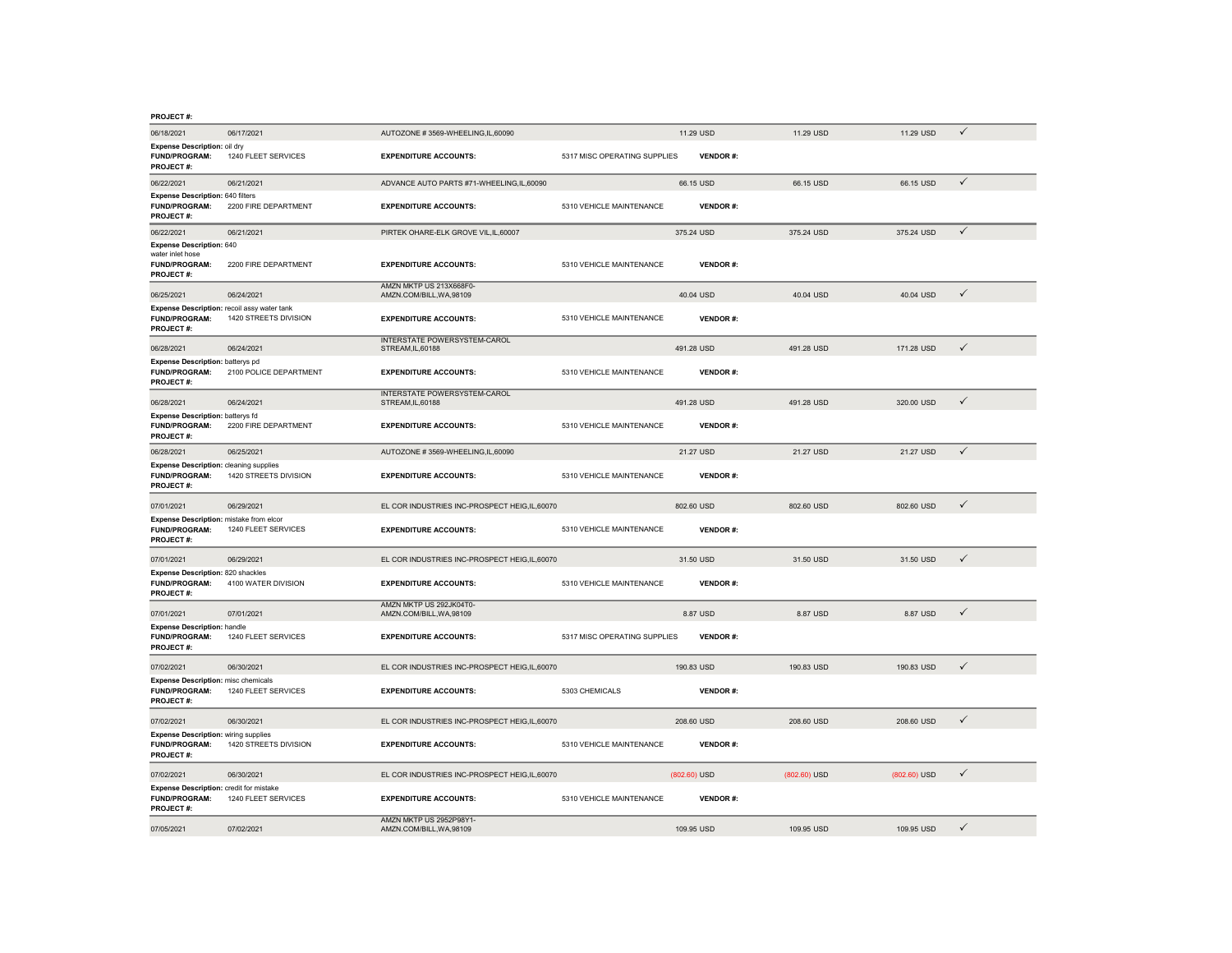#### **Expense Description:** 932 fan assy

**FUND/PROGRAM:** 4200 SEWER DIVISION**PROJECT #: EXPENDITURE ACCOUNTS:** 5310 VEHICLE MAINTENANCE **VENDOR #:**

|                                                                                      |                                                                            | <b>Card Subtotal</b>                                |                               |                          |                  | 4,182.46                 |              |          |
|--------------------------------------------------------------------------------------|----------------------------------------------------------------------------|-----------------------------------------------------|-------------------------------|--------------------------|------------------|--------------------------|--------------|----------|
| <b>DERRYL SHAPIRO</b><br><b>Card Transactions</b>                                    |                                                                            |                                                     |                               |                          |                  |                          |              |          |
| Posting<br>Date                                                                      | <b>Transaction</b><br>Date                                                 | <b>Description</b>                                  |                               | <b>Receipt</b><br>Amount | Posted<br>Amount | <b>Expense</b><br>Amount | Reviewed     | Approved |
| 06/10/2021                                                                           | 06/09/2021                                                                 | ADOBE PS CREATIVE CLD-4085366000, CA, 95110         |                               | $(11.16)$ USD            | $(11.16)$ USD    | $(11.16)$ USD            | $\checkmark$ |          |
| <b>FUND/PROGRAM:</b><br>PROJECT#:                                                    | Expense Description: PlanChangeED-AdobeCloud<br>1750 INFORMATION SYSTEMS   | <b>EXPENDITURE ACCOUNTS:</b>                        | 5327 IS MISC SOFTWARE         | <b>VENDOR#:</b>          |                  |                          |              |          |
| 06/10/2021                                                                           | 06/09/2021                                                                 | CREATIVE CLOUD INDIV-4085366000, CA, 95110          |                               | 56.30 USD                | 56.30 USD        | 56.30 USD                | $\checkmark$ |          |
| <b>FUND/PROGRAM:</b><br>PROJECT#:                                                    | Expense Description: AdobeSuite-EconDevMonthly<br>1750 INFORMATION SYSTEMS | <b>EXPENDITURE ACCOUNTS:</b>                        | 5327 IS MISC SOFTWARE         | <b>VENDOR#:</b>          |                  |                          |              |          |
| 06/10/2021                                                                           | 06/09/2021                                                                 | RICOH USA, INC-8005650283, PA, 19355                |                               | 2,136.02 USD             | 2,136.02 USD     | 439.71 USD               | $\checkmark$ |          |
| <b>FUND/PROGRAM:</b><br>PROJECT#:                                                    | Expense Description: CopiesAdmMarch-May<br>1600 ADMIN & BOT                | <b>EXPENDITURE ACCOUNTS:</b>                        | 5220 MAINT OFF/SPEC EQUIPMENT | <b>VENDOR#:</b>          |                  |                          |              |          |
| 06/10/2021                                                                           | 06/09/2021                                                                 | RICOH USA, INC-8005650283, PA, 19355                |                               | 2,136.02 USD             | 2,136.02 USD     | 80.04 USD                | $\checkmark$ |          |
| Expense Description: CopiesFireMarch-May<br><b>FUND/PROGRAM:</b><br><b>PROJECT#:</b> | 2200 FIRE DEPARTMENT                                                       | <b>EXPENDITURE ACCOUNTS:</b>                        | 5220 MAINT OFF/SPEC EQUIPMENT | <b>VENDOR#:</b>          |                  |                          |              |          |
| 06/10/2021                                                                           | 06/09/2021                                                                 | RICOH USA, INC-8005650283, PA.19355                 |                               | 2.136.02 USD             | 2.136.02 USD     | 370.92 USD               | $\checkmark$ |          |
| <b>FUND/PROGRAM:</b><br><b>PROJECT#:</b>                                             | Expense Description: CopiesPDRecMarch-May<br>2100 POLICE DEPARTMENT        | <b>EXPENDITURE ACCOUNTS:</b>                        | 5220 MAINT OFF/SPEC EQUIPMENT | <b>VENDOR#:</b>          |                  |                          |              |          |
| 06/10/2021                                                                           | 06/09/2021                                                                 | RICOH USA, INC-8005650283, PA, 19355                |                               | 2,136.02 USD             | 2,136.02 USD     | 385.31 USD               | $\checkmark$ |          |
| Expense Description: CopiesPWMarch-May<br><b>FUND/PROGRAM:</b><br>PROJECT#:          | 1500 PUBLIC WORKS ADMINISTRATI                                             | <b>EXPENDITURE ACCOUNTS:</b>                        | 5220 MAINT OFF/SPEC EQUIPMENT | <b>VENDOR#:</b>          |                  |                          |              |          |
| 06/10/2021                                                                           | 06/09/2021                                                                 | RICOH USA, INC-8005650283, PA, 19355                |                               | 2,136.02 USD             | 2,136.02 USD     | 449.74 USD               | $\checkmark$ |          |
| <b>FUND/PROGRAM:</b><br>PROJECT#:                                                    | Expense Description: CopiesFinanceMarch-May<br>1700 FINANCE DEPARTMENT     | <b>EXPENDITURE ACCOUNTS:</b>                        | 5220 MAINT OFF/SPEC EQUIPMENT | <b>VENDOR#:</b>          |                  |                          |              |          |
| 06/10/2021                                                                           | 06/09/2021                                                                 | RICOH USA. INC-8005650283.PA.19355                  |                               | 2.136.02 USD             | 2.136.02 USD     | 369.27 USD               | $\checkmark$ |          |
| Expense Description: CopiesCDMarch-May<br><b>FUND/PROGRAM:</b><br><b>PROJECT#:</b>   | 1300 COMMUNITY DEVELOPMENT                                                 | <b>EXPENDITURE ACCOUNTS:</b>                        | 5220 MAINT OFF/SPEC EQUIPMENT | <b>VENDOR#:</b>          |                  |                          |              |          |
| 06/10/2021                                                                           | 06/09/2021                                                                 | RICOH USA, INC-8005650283, PA, 19355                |                               | 2,136.02 USD             | 2,136.02 USD     | 41.03 USD                | $\checkmark$ |          |
| Expense Description: CopiesITMarch-May<br><b>FUND/PROGRAM:</b><br><b>PROJECT#:</b>   | 1750 INFORMATION SYSTEMS                                                   | <b>EXPENDITURE ACCOUNTS:</b>                        | 5220 MAINT OFF/SPEC EQUIPMENT | <b>VENDOR#:</b>          |                  |                          |              |          |
| 06/11/2021                                                                           | 06/10/2021                                                                 | AMZN MKTP US 2X10M6M70-<br>AMZN.COM/BILL, WA, 98109 |                               | 12.99 USD                | 12.99 USD        | 12.99 USD                | $\checkmark$ |          |
| Expense Description: USB-C Hub<br><b>FUND/PROGRAM:</b><br><b>PROJECT#:</b>           | 1750 INFORMATION SYSTEMS                                                   | <b>EXPENDITURE ACCOUNTS:</b>                        | 5317 MISC OPERATING SUPPLIES  | <b>VENDOR#:</b>          |                  |                          |              |          |
| 06/16/2021                                                                           | 06/15/2021                                                                 | ADOBE PRODUCTS-4085366000, CA, 95110                |                               | $(3.31)$ USD             | $(3.31)$ USD     | $(3.31)$ USD             | $\checkmark$ |          |
| <b>FUND/PROGRAM:</b><br>PROJECT#:                                                    | Expense Description: Adobe PS Creative Cld Cr<br>1750 INFORMATION SYSTEMS  | <b>EXPENDITURE ACCOUNTS:</b>                        | 5317 MISC OPERATING SUPPLIES  | <b>VENDOR#:</b>          |                  |                          |              |          |
|                                                                                      |                                                                            | <b>Card Subtotal</b>                                |                               |                          |                  | 2.190.84                 |              |          |
| <b>EDWARD WEGNER</b>                                                                 |                                                                            |                                                     |                               |                          |                  |                          |              |          |

### Card Transactions

**Posting Date Transaction Date**<br> **Date**<br> **Date**<br> **Description Receipt Amount Posted Amount Expense Amount Reviewed Approved**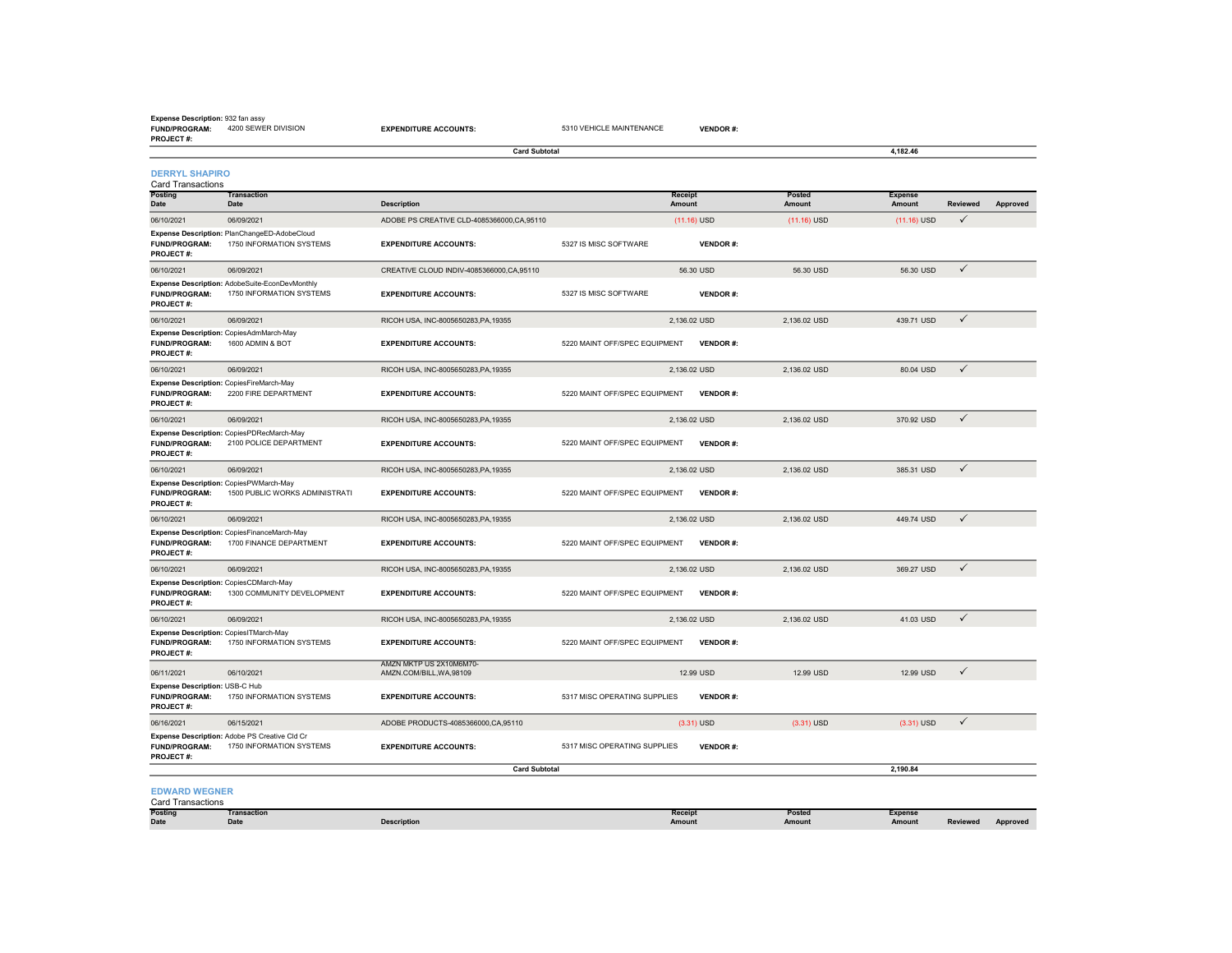| 06/08/2021                                                                          | 06/07/2021                                                                                 | GRAINGER-877-2022594,IL,60045-5202                  |                                         | 98.78 USD         | 98.78 USD        | 98.78 USD                | ✓               |          |
|-------------------------------------------------------------------------------------|--------------------------------------------------------------------------------------------|-----------------------------------------------------|-----------------------------------------|-------------------|------------------|--------------------------|-----------------|----------|
| Expense Description: Lee St Station<br><b>FUND/PROGRAM:</b><br><b>PROJECT#:</b>     | 4200 SEWER DIVISION                                                                        | <b>EXPENDITURE ACCOUNTS:</b>                        | 5340 LIFT STATIONS                      | <b>VENDOR#:</b>   |                  |                          |                 |          |
| 06/09/2021                                                                          | 06/08/2021                                                                                 | GRAINGER-877-2022594,IL,60045-5202                  |                                         | 31.26 USD         | 31.26 USD        | 31.26 USD                | $\checkmark$    |          |
| <b>Expense Description: Equestrian Station</b><br>FUND/PROGRAM:<br><b>PROJECT#:</b> | 4200 SEWER DIVISION                                                                        | <b>EXPENDITURE ACCOUNTS:</b>                        | 5340 LIFT STATIONS                      | <b>VENDOR#:</b>   |                  |                          |                 |          |
| 06/09/2021                                                                          | 06/08/2021                                                                                 | GRAINGER-877-2022594,IL,60045-5202                  |                                         | 68.76 USD         | 68.76 USD        | 68.76 USD                | $\checkmark$    |          |
| <b>FUND/PROGRAM:</b><br>PROJECT#:                                                   | <b>Expense Description: Equestrian Station parts</b><br>4200 SEWER DIVISION                | <b>EXPENDITURE ACCOUNTS:</b>                        | 5340 LIFT STATIONS                      | <b>VENDOR#:</b>   |                  |                          |                 |          |
| 06/15/2021                                                                          | 06/14/2021                                                                                 | GRAINGER-877-2022594,IL,60045-5202                  |                                         | 1.89 USD          | 1.89 USD         | 1.89 USD                 | $\checkmark$    |          |
| Expense Description: Lee St breaker<br>FUND/PROGRAM:<br>PROJECT#:                   | 4200 SEWER DIVISION                                                                        | <b>EXPENDITURE ACCOUNTS:</b>                        | 5340 LIFT STATIONS                      | <b>VENDOR#:</b>   |                  |                          |                 |          |
|                                                                                     |                                                                                            | <b>Card Subtotal</b>                                |                                         |                   |                  | 200.69                   |                 |          |
| <b>ILEEN BRYER</b><br><b>Card Transactions</b>                                      |                                                                                            |                                                     |                                         |                   |                  |                          |                 |          |
| <b>Posting</b><br>Date                                                              | <b>Transaction</b><br>Date                                                                 | <b>Description</b>                                  |                                         | Receipt<br>Amount | Posted<br>Amount | <b>Expense</b><br>Amount | <b>Reviewed</b> | Approved |
| 06/07/2021                                                                          | 06/03/2021                                                                                 | IMAGETREND INC-LAKEVILLE, MN, 55044                 |                                         | 145,00 USD        | 145,00 USD       | 145.00 USD               | $\checkmark$    |          |
| Expense Description: IT Conf -Cali<br><b>FUND/PROGRAM:</b><br><b>PROJECT#:</b>      | 2200 FIRE DEPARTMENT                                                                       | <b>EXPENDITURE ACCOUNTS:</b>                        | 5105 LOCAL TRAINING & MEETINGS          | <b>VENDOR#:</b>   |                  |                          |                 |          |
| 06/08/2021                                                                          | 06/07/2021                                                                                 | NIPSTAILPARKPARKSNREC-8479988091,KS,66502           |                                         | 1,236.30 USD      | 1,236.30 USD     | 1,236.30 USD             | ✓               |          |
| Expense Description: COFO Train-Weller<br><b>FUND/PROGRAM:</b><br>PROJECT#:         | 2200 FIRE DEPARTMENT                                                                       | <b>EXPENDITURE ACCOUNTS:</b>                        | 5105 LOCAL TRAINING & MEETINGS          | <b>VENDOR#:</b>   |                  |                          |                 |          |
| 06/09/2021                                                                          | 06/07/2021                                                                                 | THE HOME DEPOT #1907-NILES, IL, 607140000           |                                         | 645.89 USD        | 645.89 USD       | 645.89 USD               | $\checkmark$    |          |
| FUND/PROGRAM:<br>PROJECT#:                                                          | Expense Description: Supplies for New Sta 23<br>3420 NON-INFRASTRUCTURE IMPROV<br>2020-005 | <b>EXPENDITURE ACCOUNTS:</b>                        | 5411 SPECIAL EQUIPMENT                  | <b>VENDOR#:</b>   |                  |                          |                 |          |
| 06/11/2021                                                                          | 06/11/2021                                                                                 | JONES & BARTLETT LEARN-8008320034,MA,01803          |                                         | 89.10 USD         | 89.10 USD        | 89.10 USD                | $\checkmark$    |          |
| Expense Description: Book for Train-Weller<br>FUND/PROGRAM:<br>PROJECT#:            | 2200 FIRE DEPARTMENT                                                                       | <b>EXPENDITURE ACCOUNTS:</b>                        | 5105 LOCAL TRAINING & MEETINGS          | <b>VENDOR#:</b>   |                  |                          |                 |          |
| 06/14/2021                                                                          | 06/11/2021                                                                                 | IN ILLINOIS FIRE INSP-847-5615580,IL,60056-2407     |                                         | 50.00 USD         | 50.00 USD        | 50.00 USD                | $\checkmark$    |          |
| <b>FUND/PROGRAM:</b><br>PROJECT#:                                                   | Expense Description: FI Seminar-Niem Sempoc<br>2200 FIRE DEPARTMENT                        | <b>EXPENDITURE ACCOUNTS:</b>                        | 5105 LOCAL TRAINING & MEETINGS          | <b>VENDOR#:</b>   |                  |                          |                 |          |
| 06/14/2021                                                                          | 06/11/2021                                                                                 | HARDROC-847-229-9354.IL.60090                       |                                         | 3.374.00 USD      | 3.374.00 USD     | 3.374.00 USD             | $\checkmark$    |          |
| <b>FUND/PROGRAM:</b><br><b>PROJECT#:</b>                                            | Expense Description: Counter top new Sta 23<br>3420 NON-INFRASTRUCTURE IMPROV<br>2020-005  | <b>EXPENDITURE ACCOUNTS:</b>                        | 5509 BUILDING IMPROVEMENTS              | <b>VENDOR#:</b>   |                  |                          |                 |          |
| 06/16/2021                                                                          | 06/16/2021                                                                                 | AMZN MKTP US 211K88PU1-<br>AMZN.COM/BILL, WA, 98109 |                                         | 297.21 USD        | 297.21 USD       | 297.21 USD               | $\checkmark$    |          |
| <b>FUND/PROGRAM:</b><br>PROJECT#:                                                   | Expense Description: Supplies for New Sta 23<br>2200 FIRE DEPARTMENT                       | <b>EXPENDITURE ACCOUNTS:</b>                        | 5311 BLDG/GROUNDS MAINTENANCE VENDOR #: |                   |                  |                          |                 |          |
| 06/17/2021                                                                          | 06/15/2021                                                                                 | SAMSCLUB.COM-888-746-7726,AR,72712                  |                                         | 768.74 USD        | 768.74 USD       | 768.74 USD               | $\checkmark$    |          |
| <b>Expense Description: Cleaning Supplies</b><br><b>FUND/PROGRAM:</b><br>PROJECT#:  | 2200 FIRE DEPARTMENT                                                                       | <b>EXPENDITURE ACCOUNTS:</b>                        | 5311 BLDG/GROUNDS MAINTENANCE VENDOR #: |                   |                  |                          |                 |          |
| 06/17/2021                                                                          | 06/15/2021                                                                                 | IMAGETREND INC-LAKEVILLE, MN, 55044                 |                                         | 145.00 USD        | 145.00 USD       | 145.00 USD               | $\checkmark$    |          |
| Expense Description: IT Conf- Smith<br><b>FUND/PROGRAM:</b>                         | 2200 FIRE DEPARTMENT                                                                       | <b>EXPENDITURE ACCOUNTS:</b>                        | 5105 LOCAL TRAINING & MEETINGS          | <b>VENDOR#:</b>   |                  |                          |                 |          |

**PROJECT #:**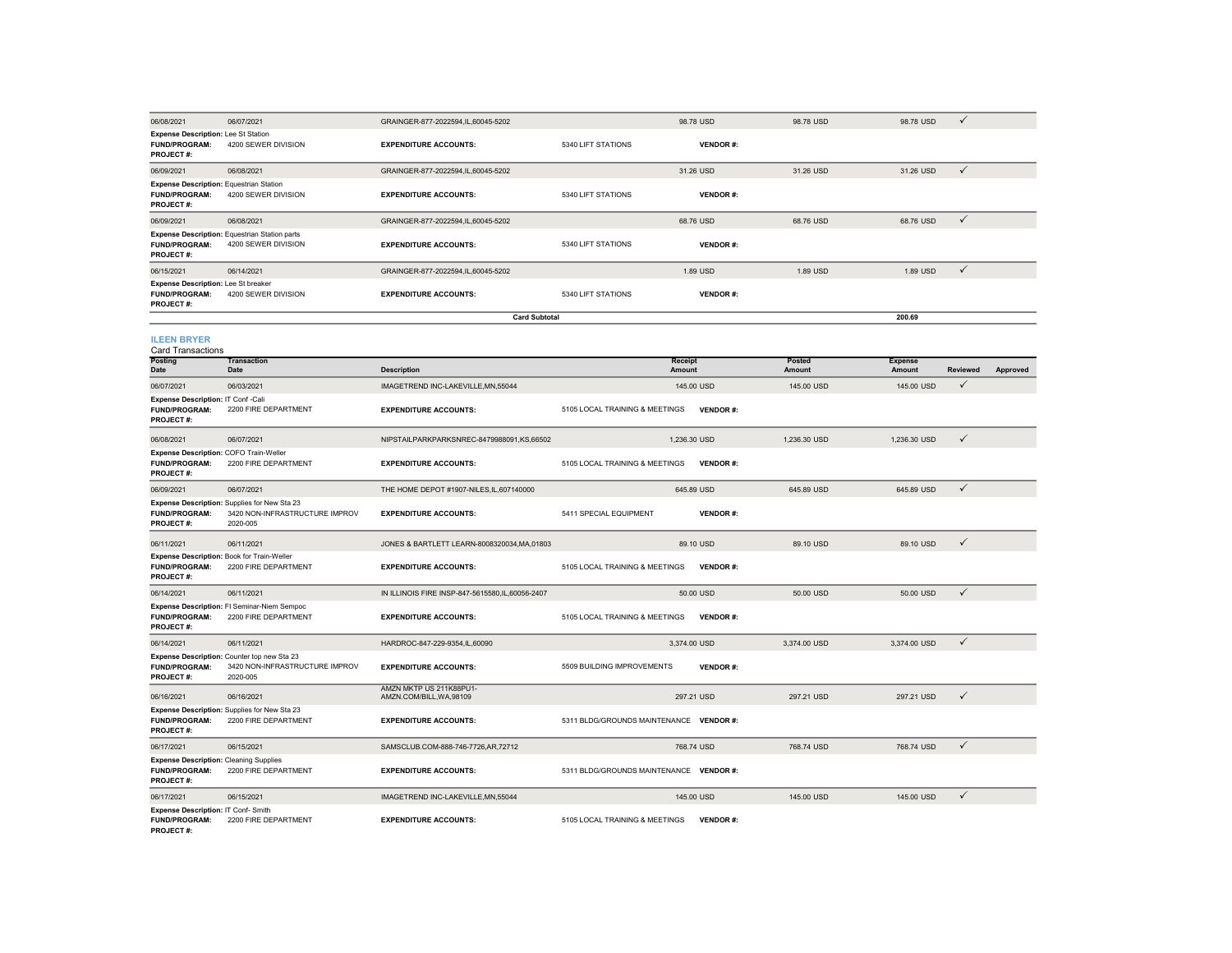| 06/17/2021                                                                                | 06/16/2021                                                                                 | IN JCLGRAPHIX-847-2086547,IL,60044                 | 525.00 USD                              | 525.00 USD      | 525.00 USD     | $\checkmark$ |  |
|-------------------------------------------------------------------------------------------|--------------------------------------------------------------------------------------------|----------------------------------------------------|-----------------------------------------|-----------------|----------------|--------------|--|
| Expense Description: New CAFT Sign<br><b>FUND/PROGRAM:</b><br><b>PROJECT#:</b>            | 2200 FIRE DEPARTMENT                                                                       | <b>EXPENDITURE ACCOUNTS:</b>                       | 5105 LOCAL TRAINING & MEETINGS          | <b>VENDOR#:</b> |                |              |  |
| 06/17/2021                                                                                | 06/16/2021                                                                                 | ABT ELECTRONICS-GLENVIEW, IL, 60025                | 152.00 USD                              | 152.00 USD      | 152.00 USD     | $\checkmark$ |  |
| <b>Expense Description: TV Wall Mount</b><br>FUND/PROGRAM:<br><b>PROJECT#:</b>            | 2200 FIRE DEPARTMENT                                                                       | <b>EXPENDITURE ACCOUNTS:</b>                       | 5311 BLDG/GROUNDS MAINTENANCE           | <b>VENDOR#:</b> |                |              |  |
| 06/17/2021                                                                                | 06/16/2021                                                                                 | WM SUPERCENTER #1735-WHEELING,IL,60090             | 99.67 USD                               | 99.67 USD       | 99.67 USD      | $\checkmark$ |  |
| <b>FUND/PROGRAM:</b><br><b>PROJECT#:</b>                                                  | Expense Description: Food Retire Gribbens/Anto<br>2200 FIRE DEPARTMENT                     | <b>EXPENDITURE ACCOUNTS:</b>                       | 5105 LOCAL TRAINING & MEETINGS          | <b>VENDOR#:</b> |                |              |  |
| 06/17/2021                                                                                | 06/17/2021                                                                                 | ULINE SHIP SUPPLIES-800-295-5510, WI, 53158        | 107,77 USD                              | 107.77 USD      | 107,77 USD     | $\checkmark$ |  |
| <b>FUND/PROGRAM:</b><br>PROJECT#:                                                         | Expense Description: Supplies for New Sta 23<br>3420 NON-INFRASTRUCTURE IMPROV<br>2020-005 | <b>EXPENDITURE ACCOUNTS:</b>                       | 5411 SPECIAL EQUIPMENT                  | <b>VENDOR#:</b> |                |              |  |
| 06/18/2021                                                                                | 06/16/2021                                                                                 | THE HOME DEPOT #1913-MT<br>PROSPECT, IL, 600560000 | 796.00 USD                              | 796.00 USD      | 796.00 USD     | $\checkmark$ |  |
| <b>FUND/PROGRAM:</b><br><b>PROJECT#:</b>                                                  | Expense Description: Supplies for New Sta 23<br>3420 NON-INFRASTRUCTURE IMPROV<br>2020-005 | <b>EXPENDITURE ACCOUNTS:</b>                       | 5411 SPECIAL EQUIPMENT                  | <b>VENDOR#:</b> |                |              |  |
| 06/21/2021                                                                                | 06/18/2021                                                                                 | DAGOSTINOS PIZZERIA -- WHEELING, IL, 60090         | 179.65 USD                              | 179.65 USD      | 179.65 USD     | $\checkmark$ |  |
| FUND/PROGRAM:<br>PROJECT#:                                                                | Expense Description: Food for Tabletop Exerc<br>2200 FIRE DEPARTMENT                       | <b>EXPENDITURE ACCOUNTS:</b>                       | 5105 LOCAL TRAINING & MEETINGS          | <b>VENDOR#:</b> |                |              |  |
| 06/22/2021                                                                                | 06/21/2021                                                                                 | WAL-MART #1735-WHEELING,IL,60090                   | 15.39 USD                               | 15.39 USD       | 15.39 USD      | $\checkmark$ |  |
| <b>Expense Description:</b> Swearing in Cantu<br><b>FUND/PROGRAM:</b><br><b>PROJECT#:</b> | 2200 FIRE DEPARTMENT                                                                       | <b>EXPENDITURE ACCOUNTS:</b>                       | 5105 LOCAL TRAINING & MEETINGS          | <b>VENDOR#:</b> |                |              |  |
| 06/28/2021                                                                                | 06/24/2021                                                                                 | THE HOME DEPOT #1907-NILES,IL,60714                | (165.80) USD                            | (165.80) USD    | $(165.80)$ USD | $\checkmark$ |  |
| <b>FUND/PROGRAM:</b><br>PROJECT#:                                                         | Expense Description: Supplies for New Sta 23<br>3420 NON-INFRASTRUCTURE IMPROV<br>2020-005 | <b>EXPENDITURE ACCOUNTS:</b>                       | 5411 SPECIAL EQUIPMENT                  | <b>VENDOR#:</b> |                |              |  |
| 06/28/2021                                                                                | 06/24/2021                                                                                 | THE HOME DEPOT #1907-NILES, IL, 607140000          | 269.39 USD                              | 269.39 USD      | 269.39 USD     | $\checkmark$ |  |
| <b>FUND/PROGRAM:</b><br><b>PROJECT#:</b>                                                  | Expense Description: Supplies for New Sta 23<br>3420 NON-INFRASTRUCTURE IMPROV<br>2020-005 | <b>EXPENDITURE ACCOUNTS:</b>                       | 5411 SPECIAL EQUIPMENT                  | <b>VENDOR#:</b> |                |              |  |
| 06/28/2021                                                                                | 06/25/2021                                                                                 | IDENTIFIRE-5612486323,FL,33415                     | 28.98 USD                               | 28.98 USD       | 28.98 USD      | $\checkmark$ |  |
| Expense Description: Face Mask ID<br>FUND/PROGRAM:<br><b>PROJECT#:</b>                    | 2200 FIRE DEPARTMENT                                                                       | <b>EXPENDITURE ACCOUNTS:</b>                       | 5319 PROTECTIVE CLOTHING                | <b>VENDOR#:</b> |                |              |  |
| 06/30/2021                                                                                | 06/29/2021                                                                                 | MUTUAL ACE HARDWARE-BU-BUFFALO<br>GROVE, IL, 60085 | 78.32 USD                               | 78.32 USD       | 78.32 USD      | $\checkmark$ |  |
| <b>FUND/PROGRAM:</b><br><b>PROJECT#:</b>                                                  | Expense Description: Supplies for New Sta 23<br>2200 FIRE DEPARTMENT<br>2020-005           | <b>EXPENDITURE ACCOUNTS:</b>                       | 5311 BLDG/GROUNDS MAINTENANCE VENDOR #: |                 |                |              |  |
| 07/01/2021                                                                                | 06/29/2021                                                                                 | THE HOME DEPOT #1913-MT<br>PROSPECT, IL, 600560000 | 67.93 USD                               | 67.93 USD       | 67.93 USD      | $\checkmark$ |  |
| <b>FUND/PROGRAM:</b><br><b>PROJECT#:</b>                                                  | Expense Description: Supplies for New Sta 23<br>3420 NON-INFRASTRUCTURE IMPROV<br>2020-005 | <b>EXPENDITURE ACCOUNTS:</b>                       | 5411 SPECIAL EQUIPMENT                  | <b>VENDOR#:</b> |                |              |  |
| 07/01/2021                                                                                | 06/30/2021                                                                                 | WAL-MART #1735-WHEELING,IL,60090                   | 20.79 USD                               | 20.79 USD       | 20.79 USD      | $\checkmark$ |  |
| <b>FUND/PROGRAM:</b><br>PROJECT#:                                                         | Expense Description: Food swearing in Cantu<br>2200 FIRE DEPARTMENT                        | <b>EXPENDITURE ACCOUNTS:</b>                       | 5105 LOCAL TRAINING & MEETINGS          | <b>VENDOR#:</b> |                |              |  |
| 07/02/2021                                                                                | 07/01/2021                                                                                 | AMAZON.COM 298X87L00 A-<br>AMZN.COM/BILL.WA.98109  | 168,77 USD                              | 168,77 USD      | 168,77 USD     | ✓            |  |
| Expense Description: Supplies for Sta 23<br><b>FUND/PROGRAM:</b><br>PROJECT#:             | 2200 FIRE DEPARTMENT                                                                       | <b>EXPENDITURE ACCOUNTS:</b>                       | 5311 BLDG/GROUNDS MAINTENANCE VENDOR #: |                 |                |              |  |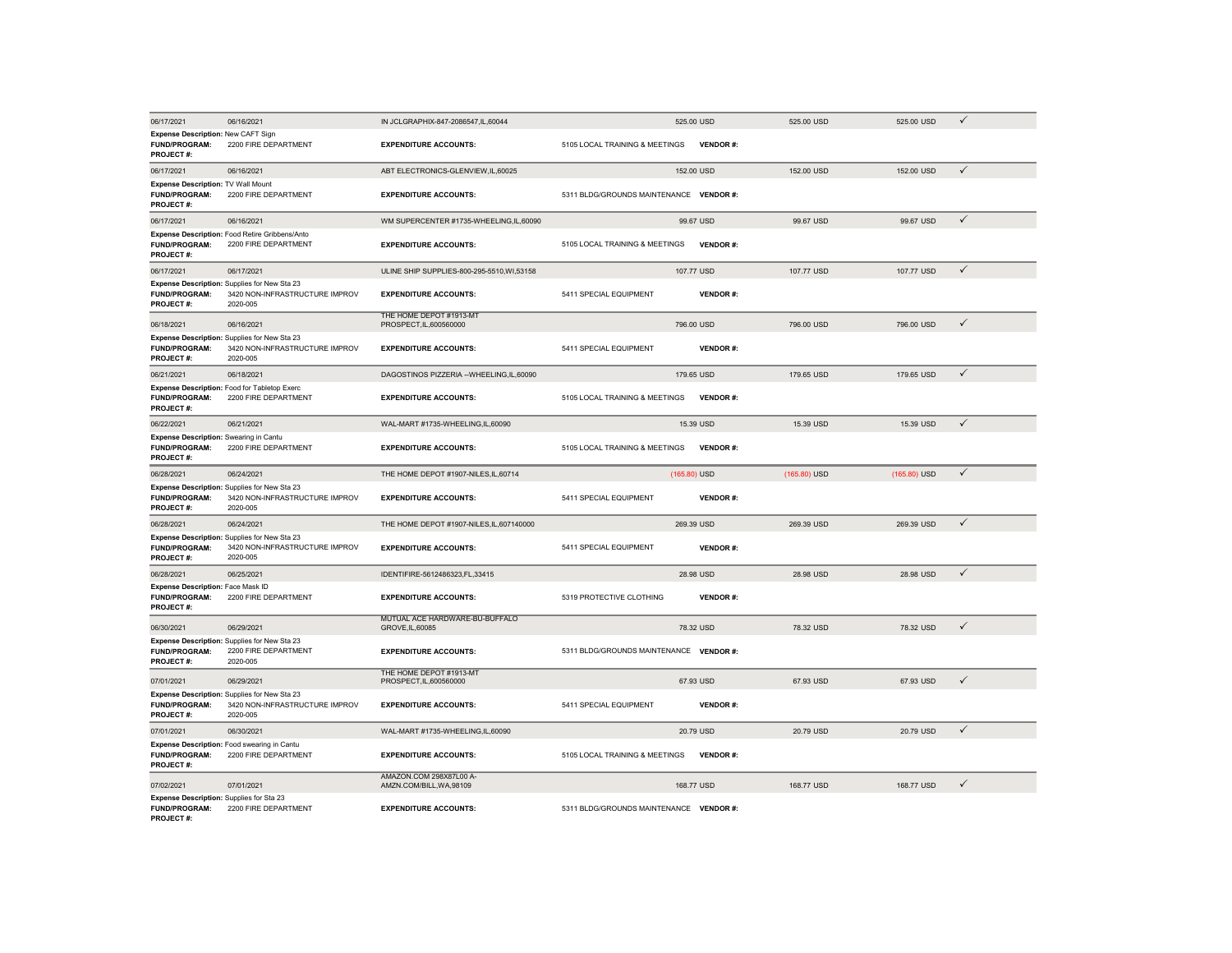| 07/02/2021                                                                                                               | 07/02/2021                       | ULINE SHIP SUPPLIES-800-295-5510, WI, 53158       | 585.94 USD                                       | 585.94 USD   | 585.94 USD   | $\checkmark$ |  |  |  |
|--------------------------------------------------------------------------------------------------------------------------|----------------------------------|---------------------------------------------------|--------------------------------------------------|--------------|--------------|--------------|--|--|--|
| <b>Expense Description:</b> Supplies for Sta 23<br><b>FUND/PROGRAM:</b><br><b>PROJECT#:</b>                              | 2200 FIRE DEPARTMENT<br>2020-005 | <b>EXPENDITURE ACCOUNTS:</b>                      | 5311 BLDG/GROUNDS MAINTENANCE VENDOR #:          |              |              |              |  |  |  |
| 07/05/2021                                                                                                               | 07/01/2021                       | THE HOME DEPOT #1927-PALATINE,IL,600740000        | 1,117.19 USD                                     | 1,117.19 USD | 1,117.19 USD | $\checkmark$ |  |  |  |
| <b>Expense Description:</b> Supplies for Sta 23<br><b>FUND/PROGRAM:</b><br><b>PROJECT#:</b>                              | 2200 FIRE DEPARTMENT             | <b>EXPENDITURE ACCOUNTS:</b>                      | 5311 BLDG/GROUNDS MAINTENANCE VENDOR #:          |              |              |              |  |  |  |
| 07/05/2021                                                                                                               | 07/02/2021                       | BUILD.COM-800-375-3403,CA,95928                   | 104.85 USD                                       | 104.85 USD   | 104.85 USD   | ✓            |  |  |  |
| Expense Description: Supplies for Sta 23<br><b>FUND/PROGRAM:</b><br>2200 FIRE DEPARTMENT<br><b>PROJECT#:</b><br>2020-005 |                                  | <b>EXPENDITURE ACCOUNTS:</b>                      | 5311 BLDG/GROUNDS MAINTENANCE<br><b>VENDOR#:</b> |              |              |              |  |  |  |
| 07/05/2021                                                                                                               | 07/05/2021                       | AMAZON.COM 291YL11W0-<br>AMZN.COM/BILL, WA, 98109 | 229.98 USD                                       | 229.98 USD   | 229.98 USD   | $\checkmark$ |  |  |  |
| <b>Expense Description:</b> Supplies for Sta 23<br><b>FUND/PROGRAM:</b><br><b>PROJECT#:</b>                              | 2200 FIRE DEPARTMENT<br>2020-005 | <b>EXPENDITURE ACCOUNTS:</b>                      | 5311 BLDG/GROUNDS MAINTENANCE VENDOR #:          |              |              |              |  |  |  |
|                                                                                                                          |                                  | <b>Card Subtotal</b>                              |                                                  |              | 11.133.06    |              |  |  |  |
| <b>ISAAC SANTOS</b>                                                                                                      |                                  |                                                   |                                                  |              |              |              |  |  |  |

| <b>ISAAC SANTOS</b> |                   |
|---------------------|-------------------|
|                     | Card Transactions |

| <b>Posting</b><br>Date                                                                                          | <b>Transaction</b><br>Date                                            | <b>Description</b>                                 | Receipt<br>Amount                               | Posted<br><b>Amount</b> | <b>Expense</b><br><b>Reviewed</b><br>Amount<br>Approved |
|-----------------------------------------------------------------------------------------------------------------|-----------------------------------------------------------------------|----------------------------------------------------|-------------------------------------------------|-------------------------|---------------------------------------------------------|
| 06/25/2021                                                                                                      | 06/23/2021                                                            | THE HOME DEPOT #1913-MT PROSPECT.IL.60056          | $(69.36)$ USD                                   | $(69.36)$ USD           | $(69.36)$ USD<br>$\checkmark$                           |
| <b>Expense Description: Return item</b><br><b>FUND/PROGRAM:</b><br><b>PROJECT#:</b>                             | 4100 WATER DIVISION                                                   | <b>EXPENDITURE ACCOUNTS:</b>                       | 5315 SMALL TOOLS & EQUIPMENT<br><b>VENDOR#:</b> |                         |                                                         |
| 06/25/2021                                                                                                      | 06/23/2021                                                            | THE HOME DEPOT #1913-MT<br>PROSPECT, IL, 600560000 | 83.11 USD                                       | 83.11 USD               | $\checkmark$<br>83.11 USD                               |
| <b>Expense Description: Lifting straps</b><br><b>FUND/PROGRAM:</b><br><b>PROJECT#:</b>                          | 4100 WATER DIVISION                                                   | <b>EXPENDITURE ACCOUNTS:</b>                       | 5315 SMALL TOOLS & EQUIPMENT<br><b>VENDOR#:</b> |                         |                                                         |
| 06/25/2021                                                                                                      | 06/23/2021                                                            | THE HOME DEPOT #1913-MT<br>PROSPECT, IL, 600560000 | 18.12 USD                                       | 18.12 USD               | $\checkmark$<br>18.12 USD                               |
| <b>Expense Description: For lifting straps.</b><br><b>Accounting Codes</b><br><b>FUND/PROGRAM:</b><br>PROJECT#: | 4100 WATER DIVISION                                                   | <b>EXPENDITURE ACCOUNTS:</b>                       | 5315 SMALL TOOLS & EQUIPMENT<br><b>VENDOR#:</b> |                         |                                                         |
|                                                                                                                 |                                                                       | <b>Card Subtotal</b>                               |                                                 |                         | 31.87                                                   |
| <b>JEFF WOLFGRAM</b><br>Card Transactions                                                                       |                                                                       |                                                    |                                                 |                         |                                                         |
| <b>Posting</b><br>Date                                                                                          | <b>Transaction</b><br>Date                                            | <b>Description</b>                                 | Receipt<br>Amount                               | Posted<br>Amount        | <b>Expense</b><br><b>Reviewed</b><br>Amount<br>Approved |
| 06/22/2021                                                                                                      | 06/21/2021                                                            | WWETT REG-972-536-6300, TX, 75038                  | (100.00) USD                                    | $(100.00)$ USD          | $\checkmark$<br>$(100.00)$ USD                          |
| <b>FUND/PROGRAM:</b><br><b>PROJECT#:</b>                                                                        | Expense Description: Credit for cancelled conf<br>4200 SEWER DIVISION | <b>EXPENDITURE ACCOUNTS:</b>                       | 5205 CONFERENCES & MEETINGS<br><b>VENDOR#:</b>  |                         |                                                         |

Card Transactions**JOHNNY PEREZ**

| Card Transacuons                                                                  |                                                                                 |                                     |                                                 |                  |                          |                 |          |
|-----------------------------------------------------------------------------------|---------------------------------------------------------------------------------|-------------------------------------|-------------------------------------------------|------------------|--------------------------|-----------------|----------|
| <b>Posting</b><br><b>Date</b>                                                     | <b>Transaction</b><br><b>Date</b>                                               | <b>Description</b>                  | <b>Receipt</b><br>Amount                        | Posted<br>Amount | <b>Expense</b><br>Amount | <b>Reviewed</b> | Approved |
| 06/09/2021                                                                        | 06/08/2021                                                                      | ZORO TOOLS INC-855-2899676,IL,60089 | 919.79 USD                                      | 919.79 USD       | 919,79 USD               |                 |          |
| <b>FUND/PROGRAM:</b><br><b>PROJECT#:</b>                                          | <b>Expense Description: Plumbing/electrical parts</b><br>1220 BUILDING SERVICES | <b>EXPENDITURE ACCOUNTS:</b>        | 5311 BLDG/GROUNDS MAINTENANCE VENDOR #:         |                  |                          |                 |          |
| 06/10/2021                                                                        | 06/09/2021                                                                      | ZORO TOOLS INC-855-2899676,IL,60089 | 9.30 USD                                        | 9.30 USD         | 9.30 USD                 |                 |          |
| Expense Description: T handle hex key<br><b>FUND/PROGRAM:</b><br><b>PROJECT#:</b> | 1220 BUILDING SERVICES                                                          | <b>EXPENDITURE ACCOUNTS:</b>        | 5315 SMALL TOOLS & EQUIPMENT<br><b>VENDOR#:</b> |                  |                          |                 |          |

**(100.00)**

**Card Subtotal**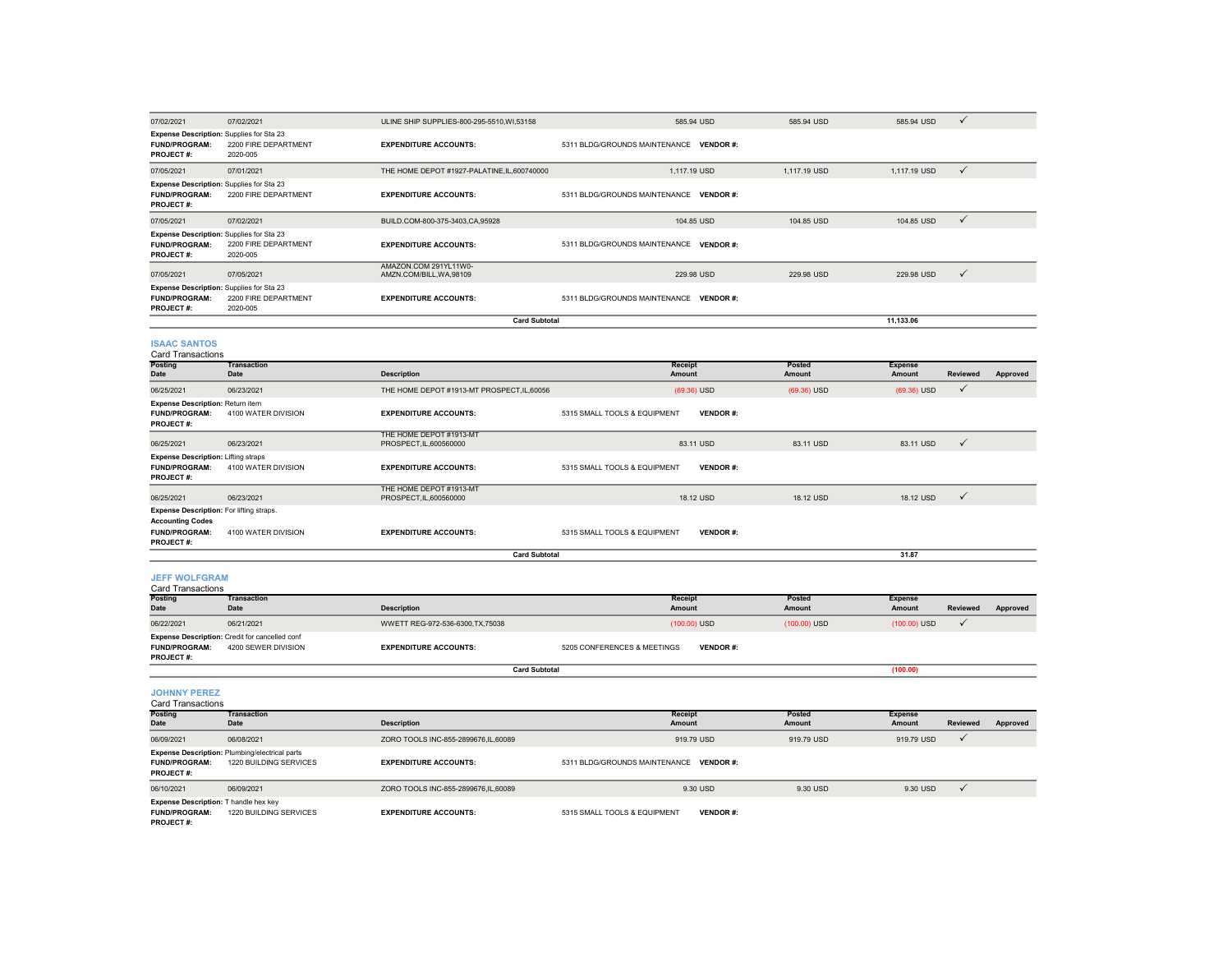| 06/11/2021                                                                          | 06/10/2021                 | GRAINGER-877-2022594,IL,60045-5202             | 804.72 USD                              | 804.72 USD        | 804.72 USD                      | $\checkmark$    |                 |
|-------------------------------------------------------------------------------------|----------------------------|------------------------------------------------|-----------------------------------------|-------------------|---------------------------------|-----------------|-----------------|
| <b>Expense Description: Air filters</b><br><b>FUND/PROGRAM:</b><br>PROJECT#:        | 1220 BUILDING SERVICES     | <b>EXPENDITURE ACCOUNTS:</b>                   | 5311 BLDG/GROUNDS MAINTENANCE VENDOR #: |                   |                                 |                 |                 |
| 06/18/2021                                                                          | 06/17/2021                 | UBR POSTMATES-8005928996,CA,94103              | 51.20 USD                               | 51.20 USD         | 51.20 USD                       | $\checkmark$    |                 |
| Expense Description: Disputed with bank<br><b>FUND/PROGRAM:</b><br>PROJECT#:        | 1220 BUILDING SERVICES     | <b>EXPENDITURE ACCOUNTS:</b>                   | 5311 BLDG/GROUNDS MAINTENANCE VENDOR #: |                   |                                 |                 |                 |
| 06/18/2021                                                                          | 06/17/2021                 | PAPA JOHN'S #1949-210-691-3434, TX, 78240      | 50.27 USD                               | 50.27 USD         | 50.27 USD                       | ✓               |                 |
| Expense Description: Disputed with bank<br>FUND/PROGRAM:<br><b>PROJECT#:</b>        | 1220 BUILDING SERVICES     | <b>EXPENDITURE ACCOUNTS:</b>                   | 5311 BLDG/GROUNDS MAINTENANCE VENDOR #: |                   |                                 |                 |                 |
| 06/18/2021                                                                          | 06/17/2021                 | PAPA JOHNS #3233-847-437-7272,IL,60056         | 60.21 USD                               | 60.21 USD         | 60.21 USD                       | $\checkmark$    |                 |
| Expense Description: Disputed with bank<br><b>FUND/PROGRAM:</b><br><b>PROJECT#:</b> | 1220 BUILDING SERVICES     | <b>EXPENDITURE ACCOUNTS:</b>                   | 5311 BLDG/GROUNDS MAINTENANCE VENDOR #: |                   |                                 |                 |                 |
| 06/21/2021                                                                          | 06/18/2021                 | NOR NORTHERN TOOL-800-222-5381, MN, 55306      | 1,118.99 USD                            | 1,118.99 USD      | 1,118.99 USD                    | $\checkmark$    |                 |
| <b>Expense Description: Air compressor</b><br><b>FUND/PROGRAM:</b><br>PROJECT#:     | 1220 BUILDING SERVICES     | <b>EXPENDITURE ACCOUNTS:</b>                   | 5311 BLDG/GROUNDS MAINTENANCE VENDOR #: |                   |                                 |                 |                 |
| 06/21/2021                                                                          | 06/19/2021                 | PANERA BREAD #601225 O-214-443-0880, TX, 75219 | 62.88 USD                               | 62.88 USD         | 62.88 USD                       | $\checkmark$    |                 |
| Expense Description: Disputed with bank<br><b>FUND/PROGRAM:</b><br>PROJECT#:        | 1220 BUILDING SERVICES     | <b>EXPENDITURE ACCOUNTS:</b>                   | 5311 BLDG/GROUNDS MAINTENANCE VENDOR #: |                   |                                 |                 |                 |
|                                                                                     |                            | <b>Card Subtotal</b>                           |                                         |                   | 3,077.36                        |                 |                 |
| Card Transactions                                                                   |                            |                                                |                                         |                   |                                 |                 |                 |
| Posting<br>Date                                                                     | <b>Transaction</b><br>Date | <b>Description</b>                             | Receipt<br>Amount                       | Posted<br>Amount  | <b>Expense</b><br>Amount        | Reviewed        | Approved        |
| 07/01/2021                                                                          | 06/10/2021                 | <b>GRAINGER/FRD ADJ</b>                        | (804.72) USD                            | (804.72) USD      | (804.72) USD                    | ✓               |                 |
| Expense Description: Disputed with bank<br>FUND/PROGRAM:<br>PROJECT#:               | 1220 BUILDING SERVICES     | <b>EXPENDITURE ACCOUNTS:</b>                   | 5311 BLDG/GROUNDS MAINTENANCE VENDOR #: |                   |                                 |                 |                 |
| 07/01/2021                                                                          | 06/17/2021                 | PAPA JOHN'S/FRD ADJ                            | $(50.27)$ USD                           | $(50.27)$ USD     | $(50.27)$ USD                   | $\checkmark$    |                 |
| Expense Description: Disputed with bank<br><b>FUND/PROGRAM:</b><br>PROJECT#:        | 1220 BUILDING SERVICES     | <b>EXPENDITURE ACCOUNTS:</b>                   | 5311 BLDG/GROUNDS MAINTENANCE VENDOR #: |                   |                                 |                 |                 |
| 07/01/2021                                                                          | 06/17/2021                 | PAPA JOHNS/FRD ADJ                             | $(60.21)$ USD                           | (60.21) USD       | (60.21) USD                     | $\checkmark$    |                 |
| Expense Description: Disputed with bank<br>FUND/PROGRAM:<br>PROJECT#:               | 1220 BUILDING SERVICES     | <b>EXPENDITURE ACCOUNTS:</b>                   | 5311 BLDG/GROUNDS MAINTENANCE VENDOR #: |                   |                                 |                 |                 |
| 07/01/2021                                                                          | 06/17/2021                 | UBR POSTMATES/FRD ADJ                          | $(51.20)$ USD                           | $(51.20)$ USD     | $(51.20)$ USD                   | $\checkmark$    |                 |
| Expense Description: Disputed with bank<br>FUND/PROGRAM:<br><b>PROJECT#:</b>        | 1220 BUILDING SERVICES     | <b>EXPENDITURE ACCOUNTS:</b>                   | 5311 BLDG/GROUNDS MAINTENANCE VENDOR #: |                   |                                 |                 |                 |
| 07/01/2021                                                                          | 06/18/2021                 | NOR NORTHERN TOOL/FRD ADJ                      | $(1, 118.99)$ USD                       | $(1, 118.99)$ USD | $(1, 118.99)$ USD               | $\checkmark$    |                 |
| Expense Description: Disputed with bank<br><b>FUND/PROGRAM:</b><br>PROJECT#:        | 1220 BUILDING SERVICES     | <b>EXPENDITURE ACCOUNTS:</b>                   | 5311 BLDG/GROUNDS MAINTENANCE VENDOR #: |                   |                                 |                 |                 |
| 07/01/2021                                                                          | 06/19/2021                 | PANERA BREAD/FRD ADJ                           | (62.88) USD                             | $(62.88)$ USD     | (62.88) USD                     | $\checkmark$    |                 |
| Expense Description: Disputed with bank<br>FUND/PROGRAM:<br><b>PROJECT#:</b>        | 1220 BUILDING SERVICES     | <b>EXPENDITURE ACCOUNTS:</b>                   | 5311 BLDG/GROUNDS MAINTENANCE VENDOR #: |                   |                                 |                 |                 |
|                                                                                     |                            | <b>Card Subtotal</b>                           |                                         |                   | (2, 148.27)                     |                 |                 |
| <b>JON SFONDILIS</b><br><b>Card Transactions</b>                                    |                            |                                                |                                         |                   |                                 |                 |                 |
| Posting<br><b>Date</b>                                                              | <b>Transaction</b><br>Date | <b>Description</b>                             | Receipt<br>Amount                       | Posted<br>Amount  | <b>Expense</b><br><b>Amount</b> | <b>Reviewed</b> | <b>Approved</b> |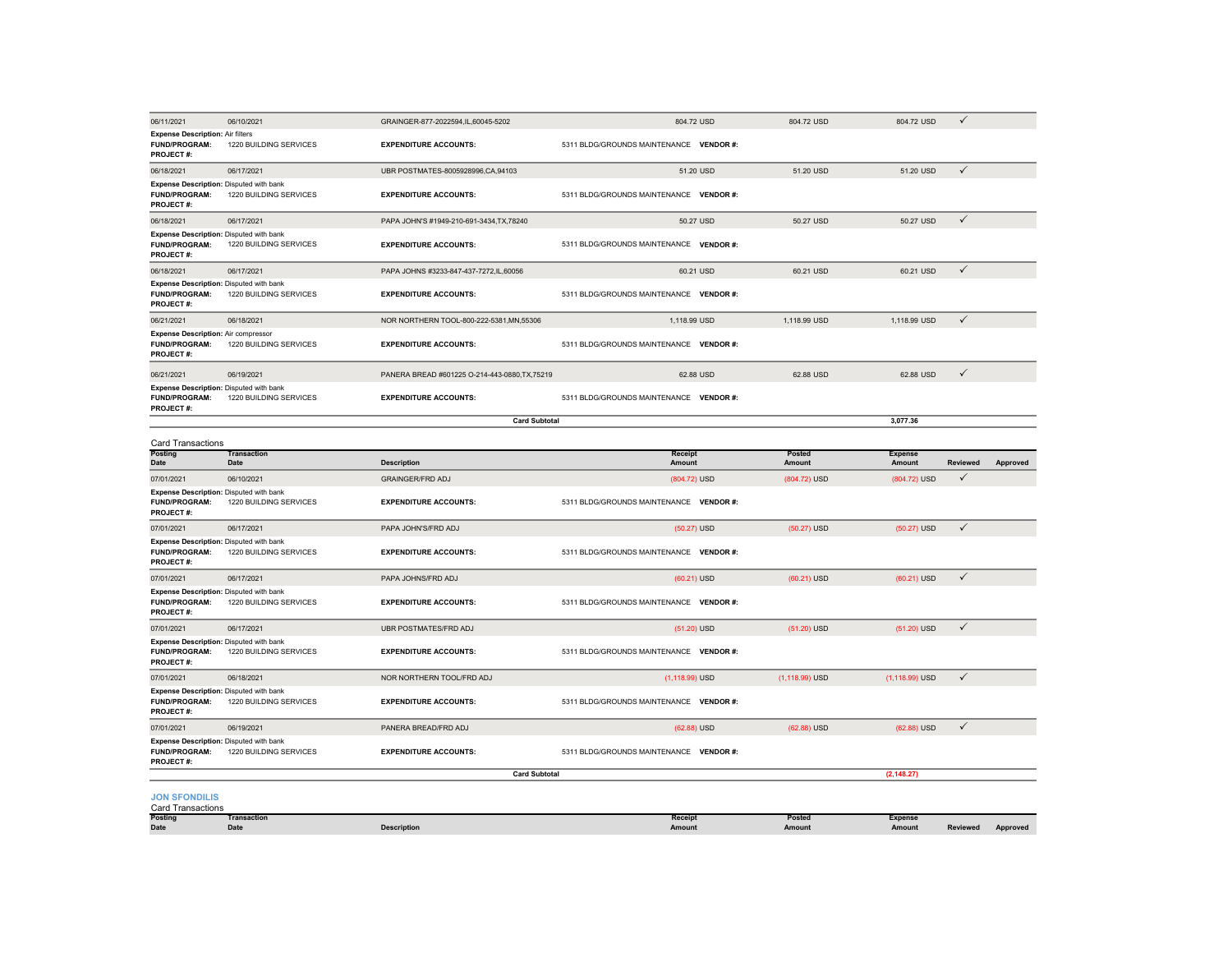| 06/09/2021                                                                              | 06/08/2021                 | CHICAGO TRIB SUBSCRIPT-3125467900, TX, 75067       |                              | 27.72 USD       | 27.72 USD               | 27.72 USD                | $\checkmark$    |          |
|-----------------------------------------------------------------------------------------|----------------------------|----------------------------------------------------|------------------------------|-----------------|-------------------------|--------------------------|-----------------|----------|
| Expense Description: Tribune online 6/8-7/6<br><b>FUND/PROGRAM:</b><br><b>PROJECT#:</b> | 1600 ADMIN & BOT           | <b>EXPENDITURE ACCOUNTS:</b>                       | 5302 BOOKS & SUBSCRIPTIONS   | <b>VENDOR#:</b> |                         |                          |                 |          |
|                                                                                         |                            | <b>Card Subtotal</b>                               |                              |                 |                         | 27.72                    |                 |          |
| <b>JOSEPH WARGO</b><br>Card Transactions                                                |                            |                                                    |                              |                 |                         |                          |                 |          |
| <b>Posting</b><br>Date                                                                  | <b>Transaction</b><br>Date | <b>Description</b>                                 | Receipt<br>Amount            |                 | Posted<br><b>Amount</b> | <b>Expense</b><br>Amount | <b>Reviewed</b> | Approved |
| 06/07/2021                                                                              | 06/04/2021                 | THE HOME DEPOT #1913-MT<br>PROSPECT, IL, 600560000 |                              | 25.96 USD       | 25.96 USD               | 25.96 USD                | $\checkmark$    |          |
| <b>Expense Description: Rope</b><br><b>FUND/PROGRAM:</b><br>PROJECT #:                  | 4100 WATER DIVISION        | <b>EXPENDITURE ACCOUNTS:</b>                       | 5315 SMALL TOOLS & EQUIPMENT | <b>VENDOR#:</b> |                         |                          |                 |          |
| 06/14/2021                                                                              | 06/11/2021                 | CBI PINNACLE / COREL-800-799-9570,IL,60654         |                              | $(5.12)$ USD    | $(5.12)$ USD            | $(5.12)$ USD             | $\checkmark$    |          |
| Expense Description: Tax Exempt Refund<br><b>FUND/PROGRAM:</b><br>PROJECT#:             | 4200 SEWER DIVISION        | <b>EXPENDITURE ACCOUNTS:</b>                       | 5342 SEWER LINE MAINTENANCE  | <b>VENDOR#:</b> |                         |                          |                 |          |
|                                                                                         |                            | <b>Card Subtotal</b>                               |                              |                 |                         | 20.84                    |                 |          |
| <b>JOSHUA BERMAN</b><br><b>Card Transactions</b>                                        |                            |                                                    |                              |                 |                         |                          |                 |          |
| <b>Posting</b><br><b>Date</b>                                                           | <b>Transaction</b><br>Date | <b>Description</b>                                 | Receipt<br>Amount            |                 | Posted<br>Amount        | <b>Expense</b><br>Amount | Reviewed        | Approved |
| 06/07/2021                                                                              | 06/04/2021                 | THE HOME DEPOT #1913-MT<br>PROSPECT, IL, 600560000 |                              | 55.97 USD       | 55.97 USD               | 55.97 USD                | ✓               |          |
| <b>Expense Description: Extension Cord</b><br>FUND/PROGRAM:<br>PROJECT#:                | 4100 WATER DIVISION        | <b>EXPENDITURE ACCOUNTS:</b>                       | 5315 SMALL TOOLS & EQUIPMENT | <b>VENDOR#:</b> |                         |                          |                 |          |
| 06/09/2021                                                                              | 06/08/2021                 | NOR NORTHERN TOOL-800-222-5381, MN, 55306          |                              | 149.95 USD      | 149.95 USD              | 149.95 USD               | $\checkmark$    |          |
| <b>Expense Description: Nitrile Gloves</b><br>FUND/PROGRAM:<br>PROJECT#:                | 4200 SEWER DIVISION        | <b>EXPENDITURE ACCOUNTS:</b>                       | 5319 PROTECTIVE CLOTHING     | <b>VENDOR#:</b> |                         |                          |                 |          |
| 06/15/2021                                                                              | 06/14/2021                 | SP BATTERYCLERK USA-8888083520,NJ,07450            |                              | 42.33 USD       | 42.33 USD               | 42.33 USD                | $\checkmark$    |          |
| Expense Description: UPS for ET3<br>FUND/PROGRAM:<br>PROJECT#:                          | 4100 WATER DIVISION        | <b>EXPENDITURE ACCOUNTS:</b>                       | 5237 TELEMETRY EQUIP MAINT   | <b>VENDOR#:</b> |                         |                          |                 |          |
| 06/17/2021                                                                              | 06/15/2021                 | THE HOME DEPOT #1913-MT<br>PROSPECT.IL.600560000   |                              | 14.94 USD       | 14.94 USD               | 14.94 USD                | $\checkmark$    |          |
| <b>Expense Description: Bleach</b><br><b>FUND/PROGRAM:</b><br>PROJECT#:                 | 4100 WATER DIVISION        | <b>EXPENDITURE ACCOUNTS:</b>                       | 5315 SMALL TOOLS & EQUIPMENT | <b>VENDOR#:</b> |                         |                          |                 |          |
| 06/24/2021                                                                              | 06/23/2021                 | GRAINGER-877-2022594,IL,60045-5202                 |                              | 894.14 USD      | 894.14 USD              | 894.14 USD               | $\checkmark$    |          |
| Expense Description: Case for Shoring<br>FUND/PROGRAM:<br><b>PROJECT#:</b>              | 4100 WATER DIVISION        | <b>EXPENDITURE ACCOUNTS:</b>                       | 5315 SMALL TOOLS & EQUIPMENT | <b>VENDOR#:</b> |                         |                          |                 |          |
| 07/01/2021                                                                              | 06/30/2021                 | ZORO TOOLS INC-855-2899676,IL,60089                |                              | 116,00 USD      | 116,00 USD              | 116,00 USD               | $\checkmark$    |          |
| <b>Expense Description: Rodding Gloves</b><br>FUND/PROGRAM:<br><b>PROJECT#:</b>         | 4200 SEWER DIVISION        | <b>EXPENDITURE ACCOUNTS:</b>                       | 5319 PROTECTIVE CLOTHING     | <b>VENDOR#:</b> |                         |                          |                 |          |
| 07/05/2021                                                                              | 07/03/2021                 | ZORO TOOLS INC-855-2899676,IL,60089                |                              | 12.27 USD       | 12.27 USD               | 12.27 USD                | $\checkmark$    |          |
| <b>Expense Description: Screw Extractor</b><br>FUND/PROGRAM:<br><b>PROJECT#:</b>        | 4200 SEWER DIVISION        | <b>EXPENDITURE ACCOUNTS:</b>                       | 5315 SMALL TOOLS & EQUIPMENT | <b>VENDOR#:</b> |                         |                          |                 |          |
|                                                                                         |                            | <b>Card Subtotal</b>                               |                              |                 |                         | 1,285.60                 |                 |          |
| <b>KATHERINE WHITEHEAD</b><br><b>Card Transactions</b>                                  |                            |                                                    |                              |                 |                         |                          |                 |          |
| Posting<br>Date                                                                         | Transaction<br>Date        | <b>Description</b>                                 | Receipt<br>Amount            |                 | Posted<br>Amount        | <b>Expense</b><br>Amount | Reviewed        | Approved |
| 06/07/2021                                                                              | 06/04/2021                 | THOMSON WEST TCD-800-328-4880 MN 55123             |                              | 255.27 USD      | 255.27 USD              | 255.27 USD               | ✓               |          |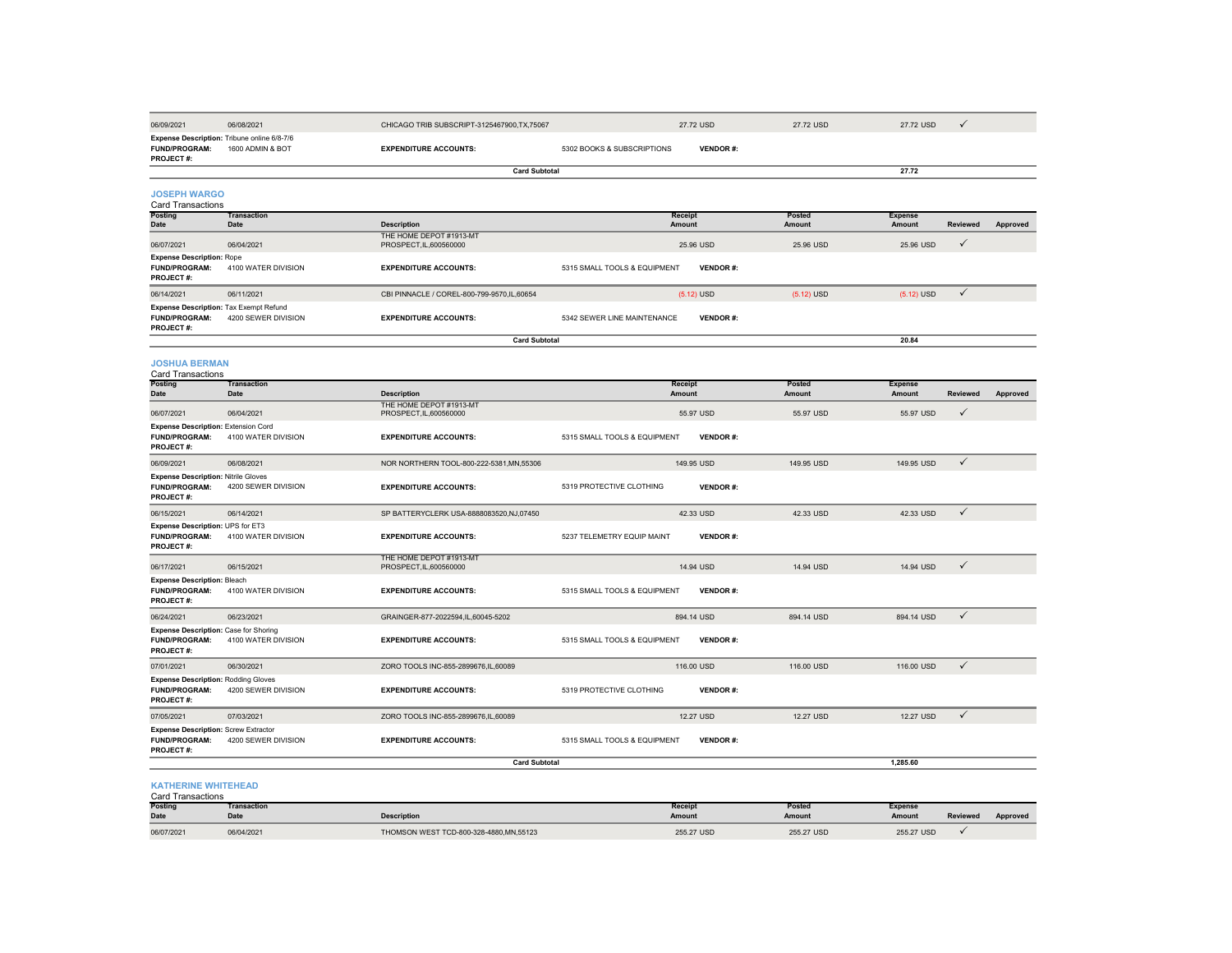| <b>FUND/PROGRAM:</b><br><b>PROJECT#:</b>                                     | Expense Description: May ILCS SUBSCRIPTION<br>2100 POLICE DEPARTMENT  | <b>EXPENDITURE ACCOUNTS:</b>                             | 5231 REG & SPCL AGENCY ASSESS  | <b>VENDOR#:</b> |            |            |              |
|------------------------------------------------------------------------------|-----------------------------------------------------------------------|----------------------------------------------------------|--------------------------------|-----------------|------------|------------|--------------|
| 06/07/2021                                                                   | 06/04/2021                                                            | RYAN & ASSOC. P. R.-6028402959,AZ,85082                  |                                | 595.00 USD      | 595.00 USD | 595.00 USD | $\checkmark$ |
| <b>FUND/PROGRAM:</b><br>PROJECT#:                                            | Expense Description: TRAINING 81- NOV 15-18<br>2100 POLICE DEPARTMENT | <b>EXPENDITURE ACCOUNTS:</b>                             | 5105 LOCAL TRAINING & MEETINGS | <b>VENDOR#:</b> |            |            |              |
| 06/07/2021                                                                   | 06/04/2021                                                            | SAVAGE TRAINING GROUP-8007361498,CA,95117                |                                | 258.00 USD      | 258.00 USD | 258.00 USD | $\checkmark$ |
| FUND/PROGRAM:<br>PROJECT#:                                                   | Expense Description: ROGERS TRAINING 6/4/21<br>2100 POLICE DEPARTMENT | <b>EXPENDITURE ACCOUNTS:</b>                             | 5105 LOCAL TRAINING & MEETINGS | <b>VENDOR#:</b> |            |            |              |
| 06/07/2021                                                                   | 06/05/2021                                                            | AMZN MKTP US 2X2DQ25M1-<br>AMZN.COM/BILL, WA, 98109      |                                | 65.87 USD       | 65.87 USD  | 65.87 USD  | $\checkmark$ |
| Expense Description: 125 UNIFORM<br><b>FUND/PROGRAM:</b><br><b>PROJECT#:</b> | 2100 POLICE DEPARTMENT                                                | <b>EXPENDITURE ACCOUNTS:</b>                             | 5106 UNIFORM ALLOWANCE         | <b>VENDOR#:</b> |            |            |              |
| 06/07/2021                                                                   | 06/07/2021                                                            | AMZN MKTP US 2X65C9ZX2-<br>AMZN.COM/BILL.WA.98109        |                                | 51.90 USD       | 51.90 USD  | 51.90 USD  | $\checkmark$ |
| Expense Description: 144 UNIFORM<br>FUND/PROGRAM:<br>PROJECT#:               | 2100 POLICE DEPARTMENT                                                | <b>EXPENDITURE ACCOUNTS:</b>                             | 5106 UNIFORM ALLOWANCE         | <b>VENDOR#:</b> |            |            |              |
| 06/08/2021                                                                   | 06/07/2021                                                            | AMAZON.COM 2X0757N62-<br>AMZN.COM/BILL, WA, 98109        |                                | 98.40 USD       | 98.40 USD  | 98.40 USD  | $\checkmark$ |
| Expense Description: 131 UNIFORM<br>FUND/PROGRAM:<br>PROJECT#:               | 2100 POLICE DEPARTMENT                                                | <b>EXPENDITURE ACCOUNTS:</b>                             | 5106 UNIFORM ALLOWANCE         | <b>VENDOR#:</b> |            |            |              |
| 06/08/2021                                                                   | 06/07/2021                                                            | WM SUPERCENTER #1735-WHEELING.IL.60090                   |                                | 13.28 USD       | 13.28 USD  | 13.28 USD  | $\checkmark$ |
| <b>FUND/PROGRAM:</b><br>PROJECT#:                                            | Expense Description: NOVAK SWEARING IN<br>2100 POLICE DEPARTMENT      | <b>EXPENDITURE ACCOUNTS:</b>                             | 5323 AWARDS/DECORATIONS        | <b>VENDOR#:</b> |            |            |              |
| 06/09/2021                                                                   | 06/08/2021                                                            | AMAZON.COM 2X4N52JN2-<br>AMZN.COM/BILL, WA, 98109        |                                | 88.49 USD       | 88.49 USD  | 88.49 USD  | $\checkmark$ |
| <b>Expense Description: IT-WEBCAM</b><br><b>FUND/PROGRAM:</b><br>PROJECT#:   | 2100 POLICE DEPARTMENT                                                | <b>EXPENDITURE ACCOUNTS:</b>                             | 5313 IS MISC EQPT & SUPPLIES   | <b>VENDOR#:</b> |            |            |              |
| 06/10/2021                                                                   | 06/08/2021                                                            | UNCHARTED SOFTWARE INC-TORONTO.ON.M5A<br>4J <sub>5</sub> |                                | 999.00 USD      | 999.00 USD | 333.00 USD | $\checkmark$ |
| <b>FUND/PROGRAM:</b><br><b>PROJECT#:</b>                                     | Expense Description: GEOTIME SOFTWARE 21<br>2100 POLICE DEPARTMENT    | <b>EXPENDITURE ACCOUNTS:</b>                             | 5207 IS SERV & MAINT AGREEMENT | <b>VENDOR#:</b> |            |            |              |
| 06/10/2021                                                                   | 06/08/2021                                                            | UNCHARTED SOFTWARE INC-TORONTO.ON.M5A<br>4.15            |                                | 999.00 USD      | 999.00 USD | 666.00 USD | $\checkmark$ |
| <b>FUND/PROGRAM:</b><br>PROJECT#:                                            | Expense Description: GEOTIME SOFTWARE 22<br>2100 POLICE DEPARTMENT    | <b>EXPENDITURE ACCOUNTS:</b>                             | 5207 IS SERV & MAINT AGREEMENT | <b>VENDOR#:</b> |            |            |              |
| 06/10/2021                                                                   | 06/09/2021                                                            | AMZN MKTP US 2X0FP5UM1-<br>AMZN.COM/BILL, WA, 98109      |                                | 39.98 USD       | 39.98 USD  | 39.98 USD  | $\checkmark$ |
| <b>FUND/PROGRAM:</b><br>PROJECT#:                                            | Expense Description: 2-IPHONE CHARGERS<br>2100 POLICE DEPARTMENT      | <b>EXPENDITURE ACCOUNTS:</b>                             | 5313 IS MISC EQPT & SUPPLIES   | <b>VENDOR#:</b> |            |            |              |
| 06/14/2021                                                                   | 06/11/2021                                                            | AMAZON.COM 2X1L61QB0 A-<br>AMZN.COM/BILL, WA, 98109      |                                | 84.95 USD       | 84.95 USD  | 84.95 USD  | $\checkmark$ |
| Expense Description: 363 UNIFORM<br><b>FUND/PROGRAM:</b><br>PROJECT#:        | 2110 DISPATCHERS                                                      | <b>EXPENDITURE ACCOUNTS:</b>                             | 5106 UNIFORM ALLOWANCE         | <b>VENDOR#:</b> |            |            |              |
| 06/14/2021                                                                   | 06/11/2021                                                            | RICOH USA, INC-8005650283, PA, 19355                     |                                | 92.78 USD       | 92.78 USD  | 92.78 USD  | $\checkmark$ |
| FUND/PROGRAM:<br>PROJECT#:                                                   | Expense Description: MAY PD HALL COPIER<br>2100 POLICE DEPARTMENT     | <b>EXPENDITURE ACCOUNTS:</b>                             | 5220 MAINT OFF/SPEC EQUIPMENT  | <b>VENDOR#:</b> |            |            |              |
| 06/14/2021                                                                   | 06/11/2021                                                            | RICOH USA, INC-8005650283, PA, 19355                     |                                | 75.11 USD       | 75.11 USD  | 75.11 USD  | $\checkmark$ |
| <b>FUND/PROGRAM:</b><br>PROJECT#:                                            | Expense Description: APRIL PD HALL COPIER<br>2100 POLICE DEPARTMENT   | <b>EXPENDITURE ACCOUNTS:</b>                             | 5220 MAINT OFF/SPEC EQUIPMENT  | <b>VENDOR#:</b> |            |            |              |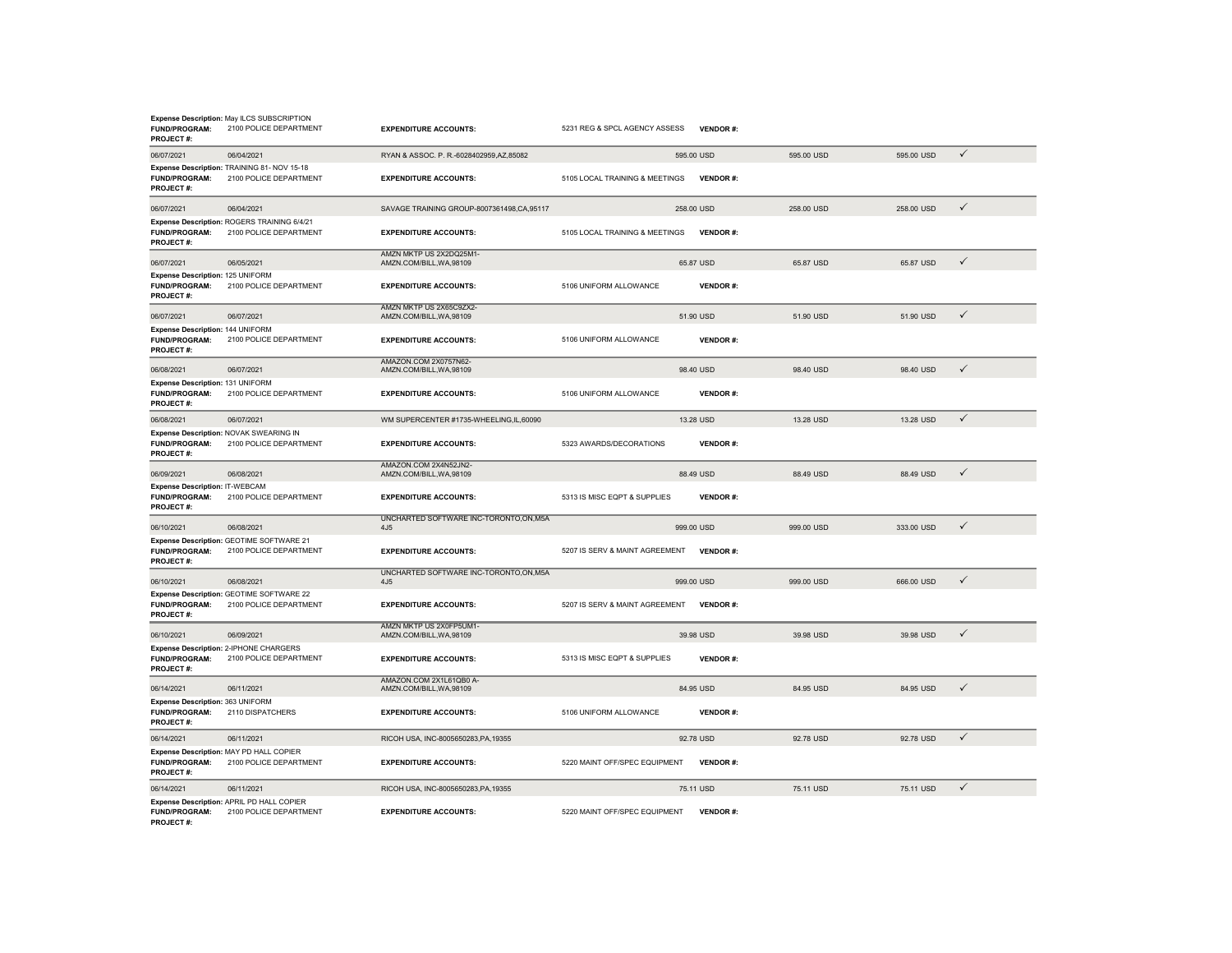|                                                                                              |                                                                      | AMZN MKTP US 2X4213Q72-                             |                                          |                 |              |              |              |
|----------------------------------------------------------------------------------------------|----------------------------------------------------------------------|-----------------------------------------------------|------------------------------------------|-----------------|--------------|--------------|--------------|
| 06/14/2021                                                                                   | 06/13/2021                                                           | AMZN.COM/BILL, WA, 98109                            |                                          | 74.99 USD       | 74.99 USD    | 74.99 USD    | $\checkmark$ |
| Expense Description: 341 UNIFORM<br>FUND/PROGRAM:<br><b>PROJECT#:</b>                        | 2100 POLICE DEPARTMENT                                               | <b>EXPENDITURE ACCOUNTS:</b>                        | 5106 UNIFORM ALLOWANCE                   | <b>VENDOR#:</b> |              |              |              |
| 06/15/2021                                                                                   | 06/14/2021                                                           | B&H PHOTO 800-606-6969-800-2215743,NY,10001         |                                          | 294.84 USD      | 294.84 USD   | 294.84 USD   | $\checkmark$ |
| <b>FUND/PROGRAM:</b><br>PROJECT#:                                                            | Expense Description: PROJECTOR MOUNT KIT<br>2100 POLICE DEPARTMENT   | <b>EXPENDITURE ACCOUNTS:</b>                        | 5105 LOCAL TRAINING & MEETINGS           | <b>VENDOR#:</b> |              |              |              |
| 06/16/2021                                                                                   | 06/15/2021                                                           | AMZN MKTP US 219MG41A1-<br>AMZN.COM/BILL.WA.98109   |                                          | 44.73 USD       | 44.73 USD    | 44.73 USD    | $\checkmark$ |
| Expense Description: IT - MISC TOOLS<br><b>FUND/PROGRAM:</b><br>PROJECT#:                    | 2100 POLICE DEPARTMENT                                               | <b>EXPENDITURE ACCOUNTS:</b>                        | 5313 IS MISC EQPT & SUPPLIES             | <b>VENDOR#:</b> |              |              |              |
| 06/16/2021                                                                                   | 06/16/2021                                                           | VZWRLSS IVR VB-800-922-0204,FL,32746                |                                          | 1,026.27 USD    | 1,026.27 USD | 1,026.27 USD | $\checkmark$ |
| Expense Description: JUNE BROADBAND<br><b>Accounting Codes</b><br>FUND/PROGRAM:<br>PROJECT#: | 1600 ADMIN & BOT                                                     | <b>EXPENDITURE ACCOUNTS:</b>                        | 5239 CELLULAR SERVICES                   | <b>VENDOR#:</b> |              |              |              |
| 06/17/2021                                                                                   | 06/15/2021                                                           | HOMEDEPOT.COM-800-430-3376.GA.303390000             |                                          | 440.79 USD      | 440.79 USD   | 440.79 USD   | $\checkmark$ |
| <b>FUND/PROGRAM:</b><br>PROJECT#:                                                            | Expense Description: 911 STORAGE CUBBIES<br>2110 DISPATCHERS         | <b>EXPENDITURE ACCOUNTS:</b>                        | 5317 MISC OPERATING SUPPLIES             | <b>VENDOR#:</b> |              |              |              |
| 06/17/2021                                                                                   | 06/16/2021                                                           | AMZN MKTP US 210XO1GP1-<br>AMZN.COM/BILL, WA, 98109 |                                          | 67.99 USD       | 67.99 USD    | 67.99 USD    | ✓            |
| Expense Description: 341 UNIFORM<br><b>FUND/PROGRAM:</b><br>PROJECT#:                        | 2100 POLICE DEPARTMENT                                               | <b>EXPENDITURE ACCOUNTS:</b>                        | 5106 UNIFORM ALLOWANCE                   | <b>VENDOR#:</b> |              |              |              |
| 06/17/2021                                                                                   | 06/16/2021                                                           | AMZN MKTP US 2X8910RM2-<br>AMZN.COM/BILL, WA, 98109 |                                          | 125.49 USD      | 125.49 USD   | 125.49 USD   | $\checkmark$ |
| Expense Description: 122 UNIFORM<br><b>FUND/PROGRAM:</b><br>PROJECT#:                        | 2100 POLICE DEPARTMENT                                               | <b>EXPENDITURE ACCOUNTS:</b>                        | 5106 UNIFORM ALLOWANCE                   | <b>VENDOR#:</b> |              |              |              |
| 06/17/2021                                                                                   | 06/17/2021                                                           | KONICA MINOLTA USA-800-456-6422,NJ,07446            |                                          | 16.40 USD       | 16,40 USD    | 16,40 USD    | $\checkmark$ |
| Expense Description: MAY 911 COPIER<br><b>FUND/PROGRAM:</b><br><b>PROJECT#:</b>              | 2110 DISPATCHERS                                                     | <b>EXPENDITURE ACCOUNTS:</b>                        | 5207 IS SERV & MAINT AGREEMENT           | <b>VENDOR#:</b> |              |              |              |
| 06/18/2021                                                                                   | 06/17/2021                                                           | AMZN MKTP US-AMZN.COM/BILL.WA.98109                 |                                          | (74.99) USD     | (74.99) USD  | (74.99) USD  | $\checkmark$ |
| Expense Description: 341 UNIFORM<br><b>FUND/PROGRAM:</b><br>PROJECT#:                        | 2100 POLICE DEPARTMENT                                               | <b>EXPENDITURE ACCOUNTS:</b>                        | 5106 UNIFORM ALLOWANCE                   | <b>VENDOR#:</b> |              |              |              |
| 06/18/2021                                                                                   | 06/17/2021                                                           | AMZN MKTP US 2X4807YZ2-<br>AMZN.COM/BILL, WA, 98109 |                                          | 19.99 USD       | 19.99 USD    | 19.99 USD    | $\checkmark$ |
| <b>Expense Description: FILE FOLDERS</b><br><b>FUND/PROGRAM:</b><br>PROJECT#:                | 2100 POLICE DEPARTMENT                                               | <b>EXPENDITURE ACCOUNTS:</b>                        | 5318 OFFICE SUPPLIES                     | <b>VENDOR#:</b> |              |              |              |
| 06/18/2021                                                                                   | 06/17/2021                                                           | AMAZON.COM 2X6RF7YJ2 A-<br>AMZN.COM/BILL, WA, 98109 |                                          | 17.96 USD       | 17.96 USD    | 17.96 USD    | $\checkmark$ |
| <b>FUND/PROGRAM:</b><br><b>PROJECT#:</b>                                                     | Expense Description: RED ADMIN TOW FOLDERS<br>2100 POLICE DEPARTMENT | <b>EXPENDITURE ACCOUNTS:</b>                        | 5318 OFFICE SUPPLIES                     | <b>VENDOR#:</b> |              |              |              |
| 06/21/2021                                                                                   | 06/18/2021                                                           | POSITIVE PROMOTIONS-800-635-2666, NY, 11788         |                                          | 133.70 USD      | 133.70 USD   | 133.70 USD   | $\checkmark$ |
| Expense Description: NNO 911 HELP KIT<br><b>FUND/PROGRAM:</b><br>PROJECT#:                   | 2100 POLICE DEPARTMENT                                               | <b>EXPENDITURE ACCOUNTS:</b>                        | 5228 PRINTING & BINDING                  | <b>VENDOR#:</b> |              |              |              |
| 06/21/2021                                                                                   | 06/18/2021                                                           | PARTNERS AND PAWS-LISLE, IL, 60532                  |                                          | 247.20 USD      | 247.20 USD   | 247.20 USD   | $\checkmark$ |
| Expense Description: K-9 RIGGS VET<br><b>FUND/PROGRAM:</b><br>PROJECT#:                      | 2100 POLICE DEPARTMENT<br>2020-022                                   | <b>EXPENDITURE ACCOUNTS:</b>                        | 5299 MISC CONTRACTUAL SERVICES VENDOR #: |                 |              |              |              |
| 06/21/2021                                                                                   | 06/19/2021                                                           | COMCAST CHICAGO-800-COMCAST, IL, 60173              |                                          | 20.98 USD       | 20.98 USD    | 20.98 USD    | $\checkmark$ |
| Expense Description: JUNE INTERNET<br><b>FUND/PROGRAM:</b>                                   | 1750 INFORMATION SYSTEMS                                             | <b>EXPENDITURE ACCOUNTS:</b>                        | 5207 IS SERV & MAINT AGREEMENT           | <b>VENDOR#:</b> |              |              |              |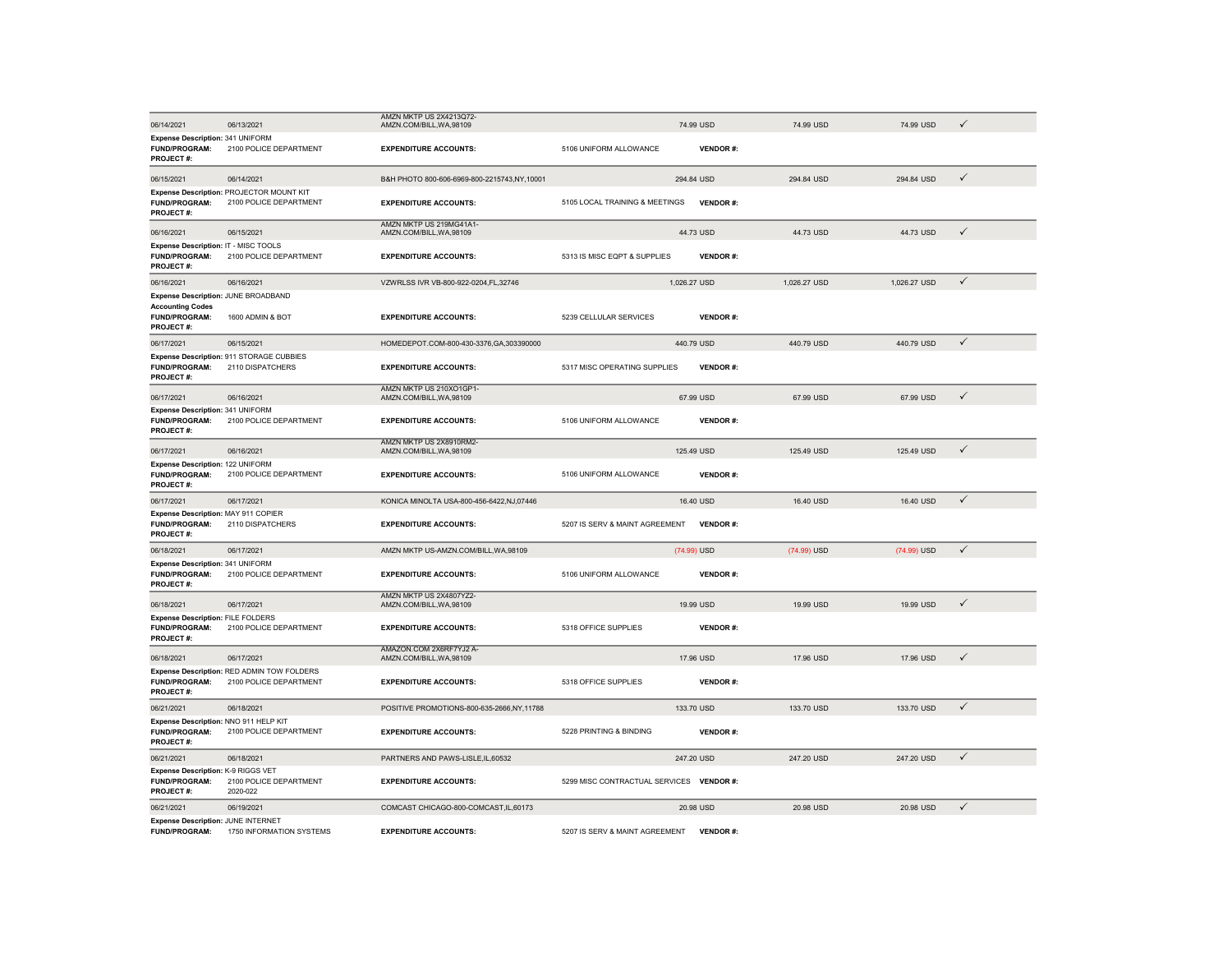| <b>PROJECT#:</b>                                                             |                                                                      |                                                     |                                |                 |             |             |              |
|------------------------------------------------------------------------------|----------------------------------------------------------------------|-----------------------------------------------------|--------------------------------|-----------------|-------------|-------------|--------------|
| 06/21/2021                                                                   | 06/19/2021                                                           | COMCAST CHICAGO-800-COMCAST, IL, 60173              |                                | 217.62 USD      | 217.62 USD  | 217.62 USD  | $\checkmark$ |
| Expense Description: JUNE INTERNET<br><b>FUND/PROGRAM:</b><br>PROJECT#:      | 1750 INFORMATION SYSTEMS                                             | <b>EXPENDITURE ACCOUNTS:</b>                        | 5207 IS SERV & MAINT AGREEMENT | <b>VENDOR#:</b> |             |             |              |
| 06/22/2021                                                                   | 06/21/2021                                                           | ATT BILL PAYMENT-800-288-2020, TX, 75202            |                                | 141.35 USD      | 141.35 USD  | 141.35 USD  | $\checkmark$ |
| Expense Description: JUNE FIBER<br><b>FUND/PROGRAM:</b><br><b>PROJECT#:</b>  | 2110 DISPATCHERS                                                     | <b>EXPENDITURE ACCOUNTS:</b>                        | 5207 IS SERV & MAINT AGREEMENT | <b>VENDOR#:</b> |             |             |              |
| 06/23/2021                                                                   | 06/22/2021                                                           | WHEELING ANIMAL HOSPIT-WHEELING,IL,60090            |                                | 366.00 USD      | 366.00 USD  | 366.00 USD  | $\checkmark$ |
| FUND/PROGRAM:<br>PROJECT#:                                                   | Expense Description: MAY & JUNE IMPOUND<br>2100 POLICE DEPARTMENT    | <b>EXPENDITURE ACCOUNTS:</b>                        | 5202 ANIMAL IMPOUND            | <b>VENDOR#:</b> |             |             |              |
| 06/23/2021                                                                   | 06/22/2021                                                           | SPECIAL TUNLIMTED-HILLSIDE.IL.60162                 |                                | 235.00 USD      | 235.00 USD  | 235.00 USD  | $\checkmark$ |
| <b>FUND/PROGRAM:</b><br><b>PROJECT#:</b>                                     | Expense Description: NOVAK RECRUIT TSHIRTS<br>2100 POLICE DEPARTMENT | <b>EXPENDITURE ACCOUNTS:</b>                        | 5106 UNIFORM ALLOWANCE         | <b>VENDOR#:</b> |             |             |              |
| 06/23/2021                                                                   | 06/23/2021                                                           | AMAZON.COM 211RG51D2 A-<br>AMZN.COM/BILL, WA, 98109 |                                | 169.95 USD      | 169.95 USD  | 169.95 USD  | $\checkmark$ |
| Expense Description: 378 UNIFORM<br><b>FUND/PROGRAM:</b><br><b>PROJECT#:</b> | 2110 DISPATCHERS                                                     | <b>EXPENDITURE ACCOUNTS:</b>                        | 5106 UNIFORM ALLOWANCE         | <b>VENDOR#:</b> |             |             |              |
| 06/24/2021                                                                   | 06/23/2021                                                           | IACA-8006093419,KS,66217                            |                                | 25.00 USD       | 25.00 USD   | 25.00 USD   | $\checkmark$ |
| FUND/PROGRAM:<br><b>PROJECT#:</b>                                            | Expense Description: MEMBERSHIP DUES<br>2100 POLICE DEPARTMENT       | <b>EXPENDITURE ACCOUNTS:</b>                        | 5222 MEMBERSHIP DUES           | <b>VENDOR#:</b> |             |             |              |
| 06/24/2021                                                                   | 06/24/2021                                                           | AMZN MKTP US 290NC9CL1-<br>AMZN.COM/BILL, WA, 98109 |                                | 89.90 USD       | 89.90 USD   | 89.90 USD   | $\checkmark$ |
| Expense Description: 377 UNIFORM<br><b>FUND/PROGRAM:</b><br><b>PROJECT#:</b> | 2110 DISPATCHERS                                                     | <b>EXPENDITURE ACCOUNTS:</b>                        | 5106 UNIFORM ALLOWANCE         | <b>VENDOR#:</b> |             |             |              |
| 06/25/2021                                                                   | 06/23/2021                                                           | B&H PHOTO 800-606-6969-800-2215743.NY.10001         |                                | 250.56 USD      | 250,56 USD  | 250,56 USD  | $\checkmark$ |
| <b>FUND/PROGRAM:</b><br><b>PROJECT#:</b>                                     | Expense Description: PROJECTOR CONTROL PAD<br>2100 POLICE DEPARTMENT | <b>EXPENDITURE ACCOUNTS:</b>                        | 5105 LOCAL TRAINING & MEETINGS | <b>VENDOR#:</b> |             |             |              |
| 06/25/2021                                                                   | 06/24/2021                                                           | STAPLS7333502970000001-877-8267755,MI,48375         |                                | 596.06 USD      | 596.06 USD  | 596.06 USD  | $\checkmark$ |
| <b>FUND/PROGRAM:</b><br><b>PROJECT#:</b>                                     | Expense Description: OFFICE PRINTER TONER<br>2100 POLICE DEPARTMENT  | <b>EXPENDITURE ACCOUNTS:</b>                        | 5318 OFFICE SUPPLIES           | <b>VENDOR#:</b> |             |             |              |
| 06/25/2021                                                                   | 06/25/2021                                                           | AMAZON.COM 2990U1F61-<br>AMZN.COM/BILL.WA.98109     |                                | 25.12 USD       | 25.12 USD   | 25.12 USD   | ✓            |
| Expense Description: IT - MISC<br><b>FUND/PROGRAM:</b><br><b>PROJECT#:</b>   | 2100 POLICE DEPARTMENT                                               | <b>EXPENDITURE ACCOUNTS:</b>                        | 5313 IS MISC EQPT & SUPPLIES   | <b>VENDOR#:</b> |             |             |              |
| 06/25/2021                                                                   | 06/25/2021                                                           | AMAZON.COM 212AT2HQ2-<br>AMZN.COM/BILL, WA, 98109   |                                | 83.30 USD       | 83.30 USD   | 83.30 USD   | $\checkmark$ |
| Expense Description: 378 UNIFORM<br><b>FUND/PROGRAM:</b><br>PROJECT#:        | 2110 DISPATCHERS                                                     | <b>EXPENDITURE ACCOUNTS:</b>                        | 5106 UNIFORM ALLOWANCE         | <b>VENDOR#:</b> |             |             |              |
| 06/28/2021                                                                   | 06/26/2021                                                           | AMZN MKTP US-AMZN.COM/BILL, WA,98109                |                                | (19.99) USD     | (19.99) USD | (19.99) USD | $\checkmark$ |
| <b>FUND/PROGRAM:</b><br>PROJECT#:                                            | Expense Description: RETURN FILE FOLDERS<br>2100 POLICE DEPARTMENT   | <b>EXPENDITURE ACCOUNTS:</b>                        | 5318 OFFICE SUPPLIES           | <b>VENDOR#:</b> |             |             |              |
| 06/29/2021                                                                   | 06/28/2021                                                           | GEIGER - MOTO IPT-888-953-9340, ME, 04240           |                                | 268.84 USD      | 268.84 USD  | 268.84 USD  | $\checkmark$ |
| Expense Description: NNO - MUGS<br><b>FUND/PROGRAM:</b><br>PROJECT#:         | 2100 POLICE DEPARTMENT                                               | <b>EXPENDITURE ACCOUNTS:</b>                        | 5228 PRINTING & BINDING        | <b>VENDOR#:</b> |             |             |              |
| 06/29/2021                                                                   | 06/29/2021                                                           | AMZN MKTP US 211YM07L2-<br>AMZN.COM/BILL, WA, 98109 |                                | 30.92 USD       | 30.92 USD   | 30.92 USD   | $\checkmark$ |
| Expense Description: 2 WRIST RESTS                                           | FUND/PROGRAM: 2100 POLICE DEPARTMENT                                 | <b>EXPENDITURE ACCOUNTS:</b>                        | 5318 OFFICE SUPPLIES           | <b>VENDOR#:</b> |             |             |              |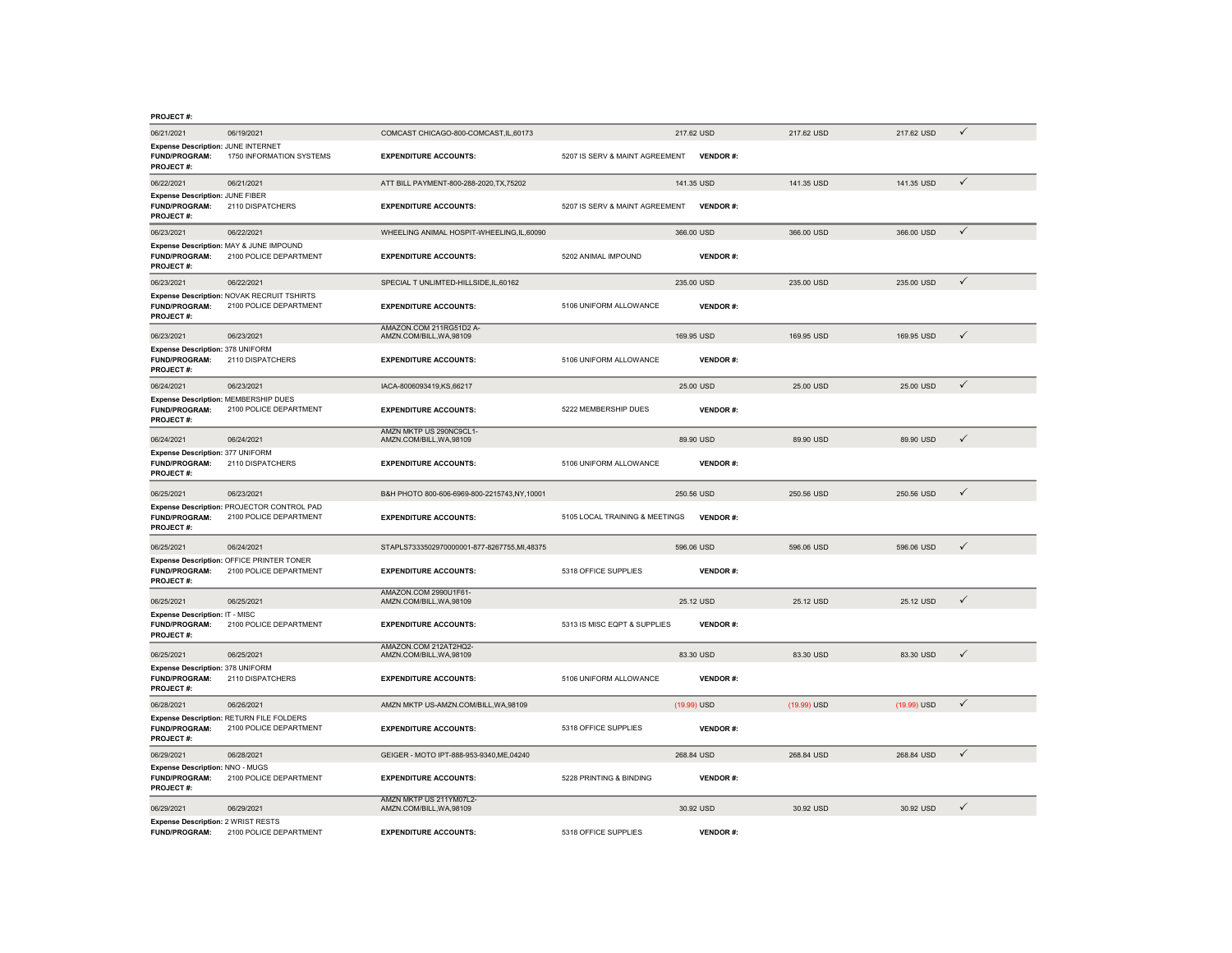| <b>PROJECT#</b> |  |
|-----------------|--|
|                 |  |

| 07/01/2021                                                                             | 06/30/2021                                                            | AMZN MKTP US-AMZN.COM/BILL, WA, 98109               |                                | (89.90) USD       | (89.90) USD             | (89.90) USD                     | $\checkmark$ |          |
|----------------------------------------------------------------------------------------|-----------------------------------------------------------------------|-----------------------------------------------------|--------------------------------|-------------------|-------------------------|---------------------------------|--------------|----------|
| <b>FUND/PROGRAM:</b><br>PROJECT#:                                                      | Expense Description: 377 RETURN UNIFORM<br>2110 DISPATCHERS           | <b>EXPENDITURE ACCOUNTS:</b>                        | 5106 UNIFORM ALLOWANCE         | <b>VENDOR#:</b>   |                         |                                 |              |          |
| 07/01/2021                                                                             | 06/30/2021                                                            | AMZN MKTP US-AMZN.COM/BILL, WA, 98109               |                                | $(15.46)$ USD     | $(15.46)$ USD           | $(15.46)$ USD                   | $\checkmark$ |          |
| FUND/PROGRAM:<br>PROJECT#:                                                             | Expense Description: RETURN OFFICE SUPPLIES<br>2100 POLICE DEPARTMENT | <b>EXPENDITURE ACCOUNTS:</b>                        | 5318 OFFICE SUPPLIES           | <b>VENDOR#:</b>   |                         |                                 |              |          |
| 07/02/2021                                                                             | 07/01/2021                                                            | AMZN MKTP US 290KM5HL1-<br>AMZN.COM/BILL, WA, 98109 |                                | 7.93 USD          | 7.93 USD                | 7.93 USD                        | $\checkmark$ |          |
| <b>Expense Description: HDMI CABLE</b><br>FUND/PROGRAM:<br>PROJECT#:                   | 2100 POLICE DEPARTMENT                                                | <b>EXPENDITURE ACCOUNTS:</b>                        | 5313 IS MISC EQPT & SUPPLIES   | <b>VENDOR#:</b>   |                         |                                 |              |          |
| 07/02/2021                                                                             | 07/01/2021                                                            | AMZN MKTP US 2907Q1CP2-<br>AMZN.COM/BILL, WA, 98109 |                                | 85,00 USD         | 85,00 USD               | 85.00 USD                       | $\checkmark$ |          |
| Expense Description: 377 UNIFORM<br>FUND/PROGRAM:<br>PROJECT#:                         | 2110 DISPATCHERS                                                      | <b>EXPENDITURE ACCOUNTS:</b>                        | 5106 UNIFORM ALLOWANCE         | <b>VENDOR#:</b>   |                         |                                 |              |          |
| 07/05/2021                                                                             | 07/02/2021                                                            | STATE GRAPHICS-WHEELING,IL,60090                    |                                | 250.00 USD        | 250.00 USD              | 250.00 USD                      | $\checkmark$ |          |
| <b>Expense Description: BUSINESS CARDS</b><br><b>FUND/PROGRAM:</b><br><b>PROJECT#:</b> | 2100 POLICE DEPARTMENT                                                | <b>EXPENDITURE ACCOUNTS:</b>                        | 5106 UNIFORM ALLOWANCE         | <b>VENDOR#:</b>   |                         |                                 |              |          |
|                                                                                        |                                                                       | <b>Card Subtotal</b>                                |                                |                   |                         | 7,891.57                        |              |          |
| <b>KYLE GOETZELMANN</b><br>Card Transactions                                           |                                                                       |                                                     |                                |                   |                         |                                 |              |          |
| Posting<br>Date                                                                        | <b>Transaction</b><br><b>Date</b>                                     | <b>Description</b>                                  |                                | Receipt<br>Amount | Posted<br><b>Amount</b> | <b>Expense</b><br><b>Amount</b> | Reviewed     | Approved |
| 06/11/2021                                                                             | 06/10/2021                                                            | AMZN MKTP US 2X09S1IY1-<br>AMZN.COM/BILL.WA.98109   |                                | 31.99 USD         | 31.99 USD               | 31.99 USD                       | ✓            |          |
| <b>Expense Description: Printer Toner</b><br>FUND/PROGRAM:<br>PROJECT#:                | 1400 CIP ENGINEERING                                                  | <b>EXPENDITURE ACCOUNTS:</b>                        | 5228 PRINTING & BINDING        | <b>VENDOR#:</b>   |                         |                                 |              |          |
| 06/14/2021                                                                             | 06/11/2021                                                            | TRIMBLE INC.-SUNNYVALE,CA,94085                     |                                | 1,650.00 USD      | 1,650.00 USD            | 962.50 USD                      | $\checkmark$ |          |
| <b>FUND/PROGRAM:</b><br>PROJECT#:                                                      | Expense Description: Split - GPS Sub. 2021<br>1400 CIP ENGINEERING    | <b>EXPENDITURE ACCOUNTS:</b>                        | 5207 IS SERV & MAINT AGREEMENT | <b>VENDOR#:</b>   |                         |                                 |              |          |
| 06/14/2021                                                                             | 06/11/2021                                                            | TRIMBLE INC.-SUNNYVALE, CA, 94085                   |                                | 1,650.00 USD      | 1,650.00 USD            | 687.50 USD                      | $\checkmark$ |          |
| <b>FUND/PROGRAM:</b><br>PROJECT#:                                                      | Expense Description: Split - GPS Sub. 2022<br>1400 CIP ENGINEERING    | <b>EXPENDITURE ACCOUNTS:</b>                        | 5207 IS SERV & MAINT AGREEMENT | <b>VENDOR#:</b>   |                         |                                 |              |          |
| 06/18/2021                                                                             | 06/17/2021                                                            | AMZN MKTP US 214KW1430-<br>AMZN.COM/BILL, WA, 98109 |                                | 58.95 USD         | 58.95 USD               | 58.95 USD                       | $\checkmark$ |          |
| <b>Expense Description: File Envelopes</b><br><b>FUND/PROGRAM:</b><br><b>PROJECT#:</b> | 1400 CIP ENGINEERING                                                  | <b>EXPENDITURE ACCOUNTS:</b>                        | 5318 OFFICE SUPPLIES           | <b>VENDOR#:</b>   |                         |                                 |              |          |
| 06/21/2021                                                                             | 06/20/2021                                                            | AMZN MKTP US 218T42AR0-<br>AMZN.COM/BILL, WA, 98109 |                                | 30.01 USD         | 30.01 USD               | 30.01 USD                       | $\checkmark$ |          |
| <b>Expense Description: File Folders</b><br>FUND/PROGRAM:<br>PROJECT#:                 | 1400 CIP ENGINEERING                                                  | <b>EXPENDITURE ACCOUNTS:</b>                        | 5318 OFFICE SUPPLIES           | <b>VENDOR#:</b>   |                         |                                 |              |          |
| 06/22/2021                                                                             | 06/22/2021                                                            | AMAZON.COM 2107Q87W1-<br>AMZN.COM/BILL, WA, 98109   |                                | 14.98 USD         | 14.98 USD               | 14.98 USD                       | $\checkmark$ |          |
| <b>FUND/PROGRAM:</b><br>PROJECT#:                                                      | Expense Description: Labels for Label Maker<br>1400 CIP ENGINEERING   | <b>EXPENDITURE ACCOUNTS:</b>                        | 5318 OFFICE SUPPLIES           | <b>VENDOR#:</b>   |                         |                                 |              |          |
| 06/24/2021                                                                             | 06/23/2021                                                            | DXL.COM-8007670319,GA,30005                         |                                | 368.55 USD        | 368.55 USD              | 368.55 USD                      | $\checkmark$ |          |
| <b>Expense Description: Mulford's Clothing</b><br><b>FUND/PROGRAM:</b><br>PROJECT#:    | 1400 CIP ENGINEERING                                                  | <b>EXPENDITURE ACCOUNTS:</b>                        | 5319 PROTECTIVE CLOTHING       | <b>VENDOR#:</b>   |                         |                                 |              |          |
| 06/30/2021                                                                             | 06/29/2021                                                            | WAL-MART #1735-WHEELING,IL,60090                    |                                | 4.16 USD          | 4.16 USD                | 4.16 USD                        | $\checkmark$ |          |

**Expense Description:** 2 pack of 9V batteries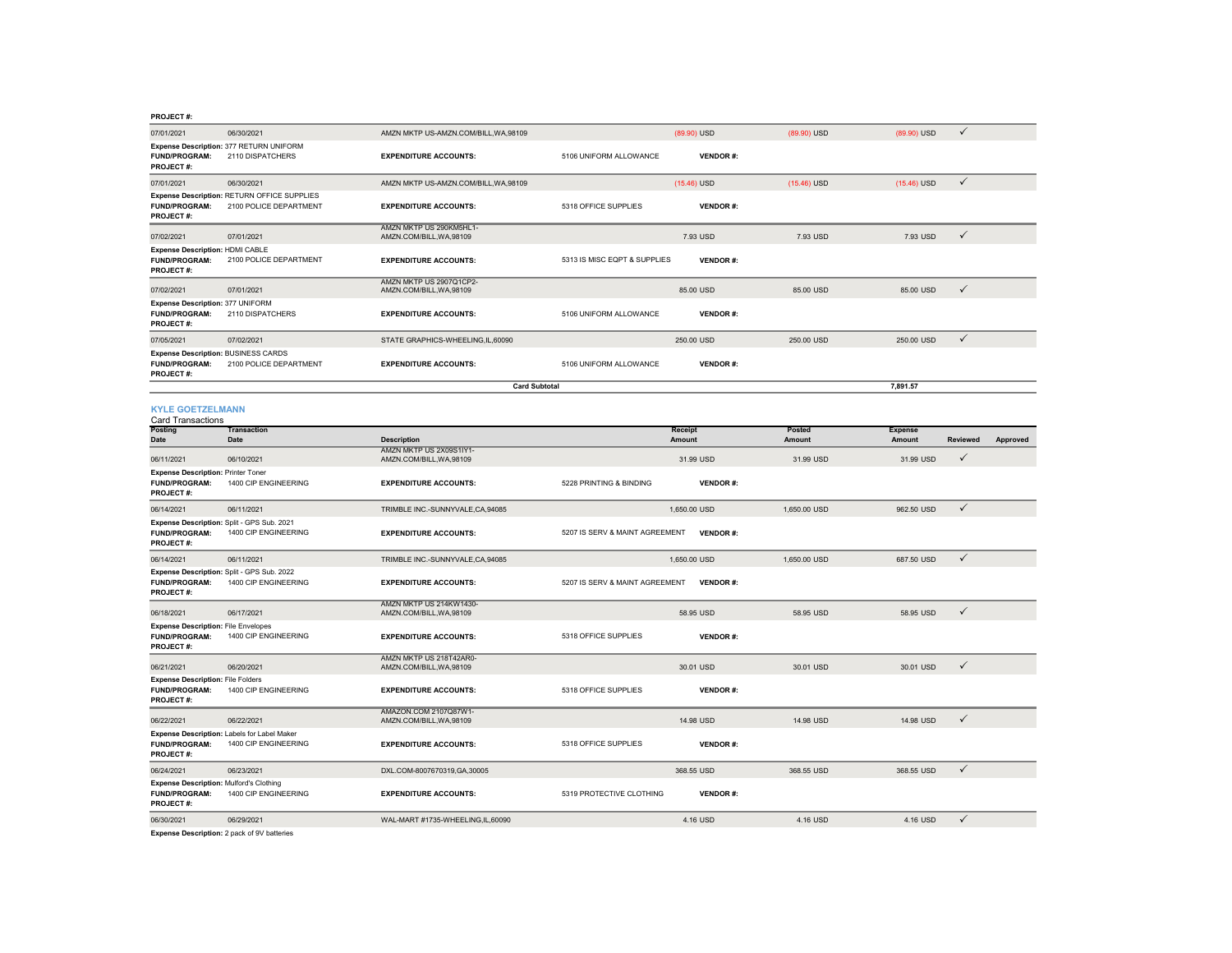| <b>PROJECT#:</b>                                                                    |                                                                     | <b>Card Subtotal</b>                                |                               |                   |                  | 2,158.64                 |              |          |
|-------------------------------------------------------------------------------------|---------------------------------------------------------------------|-----------------------------------------------------|-------------------------------|-------------------|------------------|--------------------------|--------------|----------|
| <b>LANA RUDNIK</b><br><b>Card Transactions</b>                                      |                                                                     |                                                     |                               |                   |                  |                          |              |          |
| <b>Posting</b><br>Date                                                              | <b>Transaction</b><br>Date                                          | <b>Description</b>                                  |                               | Receipt<br>Amount | Posted<br>Amount | <b>Expense</b><br>Amount | Reviewed     | Approved |
| 06/08/2021                                                                          | 06/07/2021                                                          | AMZN MKTP US 2X1005AL0-<br>AMZN.COM/BILL, WA, 98109 |                               | 84.90 USD         | 84.90 USD        | 84.90 USD                | ✓            |          |
| Expense Description: Wiper blades FD<br><b>FUND/PROGRAM:</b><br><b>PROJECT#:</b>    | 2200 FIRE DEPARTMENT                                                | <b>EXPENDITURE ACCOUNTS:</b>                        | 5310 VEHICLE MAINTENANCE      | <b>VENDOR#:</b>   |                  |                          |              |          |
| 06/08/2021                                                                          | 06/07/2021                                                          | AMZN MKTP US 2X8AI7DL1-<br>AMZN.COM/BILL, WA, 98109 |                               | 37.80 USD         | 37.80 USD        | 37.80 USD                | ✓            |          |
| Expense Description: Binders, spine inserts<br><b>FUND/PROGRAM:</b><br>PROJECT#:    | 1500 PUBLIC WORKS ADMINISTRATI                                      | <b>EXPENDITURE ACCOUNTS:</b>                        | 5318 OFFICE SUPPLIES          | <b>VENDOR#:</b>   |                  |                          |              |          |
| 06/09/2021                                                                          | 06/08/2021                                                          | AMZN MKTP US 2X2IS91N0-<br>AMZN.COM/BILL.WA.98109   |                               | 10.44 USD         | 10.44 USD        | 10.44 USD                | $\checkmark$ |          |
| Expense Description: USB serial port<br><b>FUND/PROGRAM:</b><br>PROJECT#:           | 1240 FLEET SERVICES                                                 | <b>EXPENDITURE ACCOUNTS:</b>                        | 5317 MISC OPERATING SUPPLIES  | <b>VENDOR#:</b>   |                  |                          |              |          |
| 06/11/2021                                                                          | 06/10/2021                                                          | CINTAS CORP-972-9967900, OH, 45040-9151             |                               | 309.68 USD        | 309.68 USD       | 154.24 USD               | $\checkmark$ |          |
| FUND/PROGRAM:<br>PROJECT#:                                                          | Expense Description: Split - uniform service<br>1240 FLEET SERVICES | <b>EXPENDITURE ACCOUNTS:</b>                        | 5106 UNIFORM ALLOWANCE        | <b>VENDOR#:</b>   |                  |                          |              |          |
| 06/11/2021                                                                          | 06/10/2021                                                          | CINTAS CORP-972-9967900, OH, 45040-9151             |                               | 309.68 USD        | 309.68 USD       | 155,44 USD               | $\checkmark$ |          |
| Expense Description: Split - mat service<br><b>FUND/PROGRAM:</b><br>PROJECT#:       | 1220 BUILDING SERVICES                                              | <b>EXPENDITURE ACCOUNTS:</b>                        | 5215 JANITORIAL SERVICES      | <b>VENDOR#:</b>   |                  |                          |              |          |
| 06/11/2021                                                                          | 06/10/2021                                                          | POWER EQUIPMENT LEASIN-8158861776,IL,60446          |                               | 2,996.00 USD      | 2,996.00 USD     | 2,996.00 USD             | $\checkmark$ |          |
| Expense Description: Crane repair on 931<br><b>FUND/PROGRAM:</b><br>PROJECT#:       | 4200 SEWER DIVISION                                                 | <b>EXPENDITURE ACCOUNTS:</b>                        | 5310 VEHICLE MAINTENANCE      | <b>VENDOR#:</b>   |                  |                          |              |          |
| 06/14/2021                                                                          | 06/12/2021                                                          | AMZN MKTP US 2X0XU3BJ2-<br>AMZN.COM/BILL, WA, 98109 |                               | 223.48 USD        | 223.48 USD       | 223.48 USD               | $\checkmark$ |          |
| <b>FUND/PROGRAM:</b><br>PROJECT#:                                                   | Expense Description: Porto Power Repair Kit<br>1240 FLEET SERVICES  | <b>EXPENDITURE ACCOUNTS:</b>                        | 5220 MAINT OFF/SPEC EQUIPMENT | <b>VENDOR#:</b>   |                  |                          |              |          |
| 06/14/2021                                                                          | 06/12/2021                                                          | AMAZON.COM 2X5X94D70 A-<br>AMZN.COM/BILL, WA, 98109 |                               | 59.00 USD         | 59.00 USD        | 59.00 USD                | $\checkmark$ |          |
| <b>Expense Description: Fireproof box</b><br>FUND/PROGRAM:<br>PROJECT#:             | 1240 FLEET SERVICES                                                 | <b>EXPENDITURE ACCOUNTS:</b>                        | 5317 MISC OPERATING SUPPLIES  | <b>VENDOR#:</b>   |                  |                          |              |          |
| 06/15/2021                                                                          | 06/14/2021                                                          | ILSOS INT VEH RENEWAL-8667566041,IL,62756           |                               | 154.40 USD        | 154.40 USD       | 154.40 USD               | $\checkmark$ |          |
| Expense Description: Plate renewal I-62<br><b>FUND/PROGRAM:</b><br><b>PROJECT#:</b> | 2100 POLICE DEPARTMENT                                              | <b>EXPENDITURE ACCOUNTS:</b>                        | 5310 VEHICLE MAINTENANCE      | <b>VENDOR#:</b>   |                  |                          |              |          |
| 06/18/2021                                                                          | 06/17/2021                                                          | EBAY O 04-07222-73045-SAN JOSE, CA, 95131           |                               | 239.00 USD        | 239.00 USD       | 239.00 USD               | $\checkmark$ |          |
| Expense Description: Load tester<br>FUND/PROGRAM:<br>PROJECT#:                      | 1240 FLEET SERVICES                                                 | <b>EXPENDITURE ACCOUNTS:</b>                        | 5327 IS MISC SOFTWARE         | <b>VENDOR#:</b>   |                  |                          |              |          |
| 06/18/2021                                                                          | 06/17/2021                                                          | GRAINGER-877-2022594,IL,60045-5202                  |                               | 100.42 USD        | 100.42 USD       | 9.93 USD                 | $\checkmark$ |          |
| Expense Description: Split - safety glasses<br><b>FUND/PROGRAM:</b><br>PROJECT#:    | 1240 FLEET SERVICES                                                 | <b>EXPENDITURE ACCOUNTS:</b>                        | 5319 PROTECTIVE CLOTHING      | <b>VENDOR#:</b>   |                  |                          |              |          |
| 06/18/2021                                                                          | 06/17/2021                                                          | GRAINGER-877-2022594,IL,60045-5202                  |                               | 100.42 USD        | 100.42 USD       | 90.49 USD                | $\checkmark$ |          |
| Expense Description: Split - numbers<br>FUND/PROGRAM:<br><b>PROJECT#:</b>           | 1420 STREETS DIVISION                                               | <b>EXPENDITURE ACCOUNTS:</b>                        | 5310 VEHICLE MAINTENANCE      | <b>VENDOR#:</b>   |                  |                          |              |          |
| 06/21/2021                                                                          | 06/18/2021                                                          | AMAZON.COM 216QC4H21 A-<br>AMZN.COM/BILL.WA.98109   |                               | 21.42 USD         | 21.42 USD        | 21.42 USD                | ✓            |          |

**EXPENDITURE ACCOUNTS:** 5318 OFFICE SUPPLIES **VENDOR #:**

**FUND/PROGRAM:** 1400 CIP ENGINEERING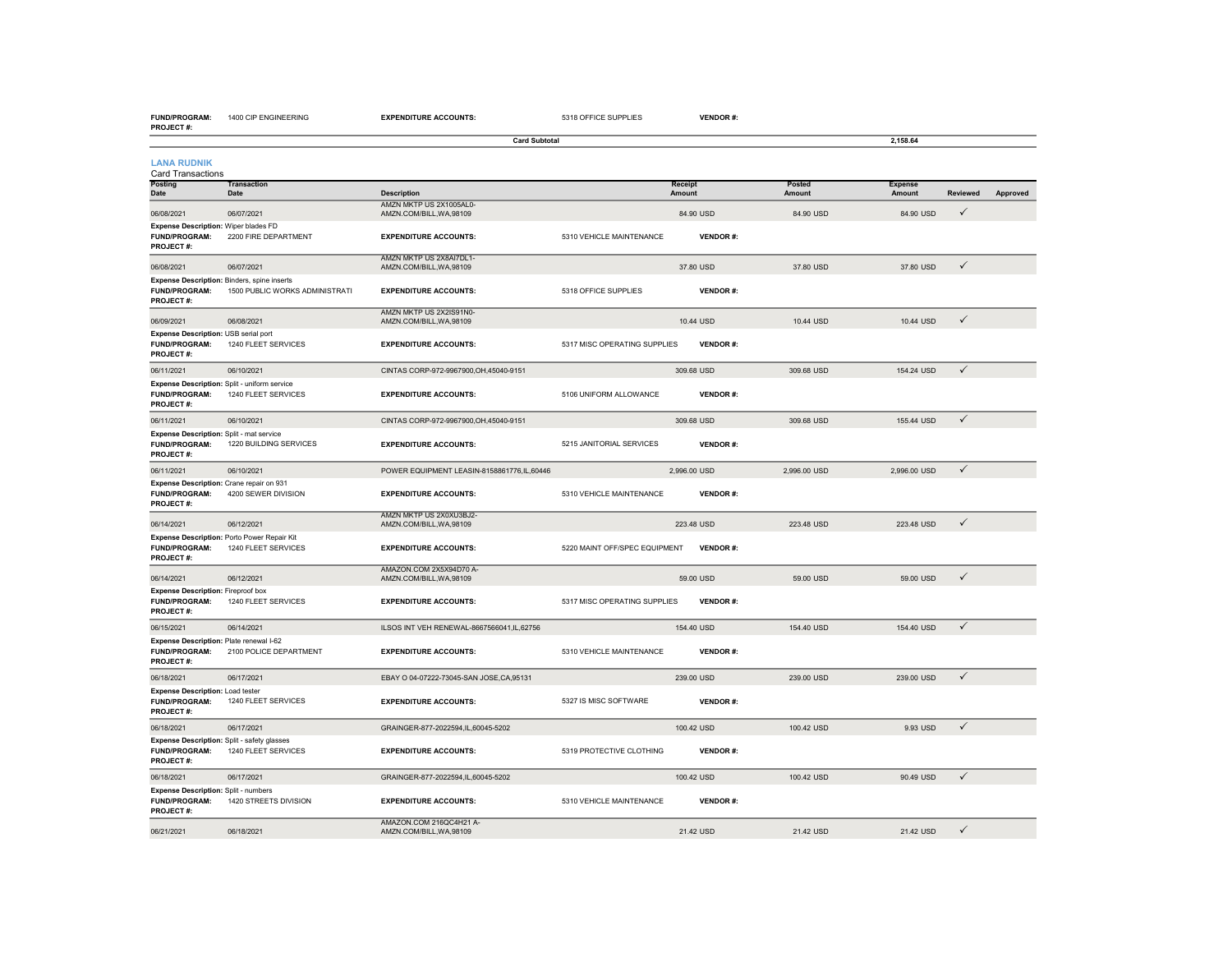| <b>FUND/PROGRAM:</b><br><b>PROJECT#:</b>                                               | <b>Expense Description:</b> Vehicle cleaning supplies<br>4100 WATER DIVISION | <b>EXPENDITURE ACCOUNTS:</b>                        | 5310 VEHICLE MAINTENANCE     | <b>VENDOR#:</b> |            |            |              |
|----------------------------------------------------------------------------------------|------------------------------------------------------------------------------|-----------------------------------------------------|------------------------------|-----------------|------------|------------|--------------|
| 06/21/2021                                                                             | 06/18/2021                                                                   | ILSOS INT VEH RENEWAL-8667566041,IL,62756           |                              | 154.40 USD      | 154.40 USD | 154.40 USD | $\checkmark$ |
| Expense Description: Plate renewal I-61<br><b>FUND/PROGRAM:</b><br><b>PROJECT#:</b>    | 2100 POLICE DEPARTMENT                                                       | <b>EXPENDITURE ACCOUNTS:</b>                        | 5310 VEHICLE MAINTENANCE     | <b>VENDOR#:</b> |            |            |              |
| 06/21/2021                                                                             | 06/18/2021                                                                   | ILSOS INT VEH RENEWAL-8667566041,IL,62756           |                              | 154.40 USD      | 154.40 USD | 154.40 USD | $\checkmark$ |
| Expense Description: Plate renewal I-60<br><b>FUND/PROGRAM:</b><br><b>PROJECT#:</b>    | 2100 POLICE DEPARTMENT                                                       | <b>EXPENDITURE ACCOUNTS:</b>                        | 5310 VEHICLE MAINTENANCE     | <b>VENDOR#:</b> |            |            |              |
| 06/21/2021                                                                             | 06/20/2021                                                                   | AMZN MKTP US 2139Y9A70-<br>AMZN.COM/BILL, WA, 98109 |                              | 50.48 USD       | 50.48 USD  | 50.48 USD  | $\checkmark$ |
| Expense Description: Folders, etc.<br><b>FUND/PROGRAM:</b><br><b>PROJECT#:</b>         | 1500 PUBLIC WORKS ADMINISTRATI                                               | <b>EXPENDITURE ACCOUNTS:</b>                        | 5318 OFFICE SUPPLIES         | <b>VENDOR#:</b> |            |            |              |
| 06/22/2021                                                                             | 06/21/2021                                                                   | IN SUBURBAN ACCENTS-847-7767474,IL,60008            |                              | 47.50 USD       | 47.50 USD  | 47.50 USD  | $\checkmark$ |
| <b>Expense Description: Squad decals</b><br>FUND/PROGRAM:<br><b>PROJECT#:</b>          | 2100 POLICE DEPARTMENT                                                       | <b>EXPENDITURE ACCOUNTS:</b>                        | 5310 VEHICLE MAINTENANCE     | <b>VENDOR#:</b> |            |            |              |
| 06/22/2021                                                                             | 06/21/2021                                                                   | IN SUBURBAN ACCENTS-847-7767474,IL,60008            |                              | 192.50 USD      | 192.50 USD | 52.50 USD  | $\checkmark$ |
| Expense Description: Split - decals<br>FUND/PROGRAM:<br>PROJECT#:                      | 1220 BUILDING SERVICES                                                       | <b>EXPENDITURE ACCOUNTS:</b>                        | 5310 VEHICLE MAINTENANCE     | <b>VENDOR#:</b> |            |            |              |
| 06/22/2021                                                                             | 06/21/2021                                                                   | IN SUBURBAN ACCENTS-847-7767474,IL,60008            |                              | 192.50 USD      | 192.50 USD | 140.00 USD | $\checkmark$ |
| <b>Expense Description: Split - decals</b><br><b>FUND/PROGRAM:</b><br><b>PROJECT#:</b> | 1300 COMMUNITY DEVELOPMENT                                                   | <b>EXPENDITURE ACCOUNTS:</b>                        | 5310 VEHICLE MAINTENANCE     | <b>VENDOR#:</b> |            |            |              |
| 06/22/2021                                                                             | 06/21/2021                                                                   | IN SUBURBAN ACCENTS-847-7767474,IL,60008            |                              | 96.00 USD       | 96.00 USD  | 96.00 USD  | $\checkmark$ |
| <b>Expense Description: CD decals</b><br><b>FUND/PROGRAM:</b><br><b>PROJECT#:</b>      | 1300 COMMUNITY DEVELOPMENT                                                   | <b>EXPENDITURE ACCOUNTS:</b>                        | 5310 VEHICLE MAINTENANCE     | <b>VENDOR#:</b> |            |            |              |
| 06/23/2021                                                                             | 06/22/2021                                                                   | IBS NORTH CHICAGO-LAKE ZURICH,IL,60047              |                              | 383.62 USD      | 383.62 USD | 113.21 USD | $\checkmark$ |
| <b>Expense Description: Split - batteries</b><br><b>FUND/PROGRAM:</b><br>PROJECT#:     | 4200 SEWER DIVISION                                                          | <b>EXPENDITURE ACCOUNTS:</b>                        | 5310 VEHICLE MAINTENANCE     | <b>VENDOR#:</b> |            |            |              |
| 06/23/2021                                                                             | 06/22/2021                                                                   | IBS NORTH CHICAGO-LAKE ZURICH.IL.60047              |                              | 383.62 USD      | 383.62 USD | 270.41 USD | $\checkmark$ |
| <b>Expense Description: Split - batteries</b><br>FUND/PROGRAM:<br><b>PROJECT#:</b>     | 2100 POLICE DEPARTMENT                                                       | <b>EXPENDITURE ACCOUNTS:</b>                        | 5310 VEHICLE MAINTENANCE     | <b>VENDOR#:</b> |            |            |              |
| 06/24/2021                                                                             | 06/23/2021                                                                   | WALMART.COM AZ-8009666546,AR,72716                  |                              | 47.62 USD       | 47.62 USD  | 47.62 USD  | $\checkmark$ |
| FUND/PROGRAM:<br>PROJECT#:                                                             | Expense Description: Vehicle cleaning supplies<br>1420 STREETS DIVISION      | <b>EXPENDITURE ACCOUNTS:</b>                        | 5310 VEHICLE MAINTENANCE     | <b>VENDOR#:</b> |            |            |              |
| 06/24/2021                                                                             | 06/23/2021                                                                   | AMZN MKTP US 2163C9B00-<br>AMZN.COM/BILL, WA, 98109 |                              | 39.77 USD       | 39.77 USD  | 39.77 USD  | $\checkmark$ |
| Expense Description: Out of service tags, etc<br><b>FUND/PROGRAM:</b><br>PROJECT#:     | 1240 FLEET SERVICES                                                          | <b>EXPENDITURE ACCOUNTS:</b>                        | 5317 MISC OPERATING SUPPLIES | <b>VENDOR#:</b> |            |            |              |
| 06/28/2021                                                                             | 06/25/2021                                                                   | AMZN MKTP US 2126Z0BY2-<br>AMZN.COM/BILL, WA, 98109 |                              | 239.97 USD      | 239.97 USD | 239.97 USD | $\checkmark$ |
| <b>Expense Description: Dehumidifier</b><br><b>FUND/PROGRAM:</b><br><b>PROJECT#:</b>   | 1240 FLEET SERVICES                                                          | <b>EXPENDITURE ACCOUNTS:</b>                        | 5317 MISC OPERATING SUPPLIES | <b>VENDOR#:</b> |            |            |              |
| 06/28/2021                                                                             | 06/26/2021                                                                   | WALMART.COM AZ-8009666546.AR.72716                  |                              | 10.88 USD       | 10.88 USD  | 10.88 USD  | $\checkmark$ |
| <b>FUND/PROGRAM:</b><br><b>PROJECT#:</b>                                               | Expense Description: Vehicle cleaning supplies<br>1430 FORESTRY DIVISION     | <b>EXPENDITURE ACCOUNTS:</b>                        | 5310 VEHICLE MAINTENANCE     | <b>VENDOR#:</b> |            |            |              |
| 06/28/2021                                                                             | 06/27/2021                                                                   | AMAZON.COM 2108O19E0-<br>AMZN.COM/BILL, WA, 98109   |                              | 35.32 USD       | 35.32 USD  | 35.32 USD  | ✓            |

**Expense Description:** Slow moving sign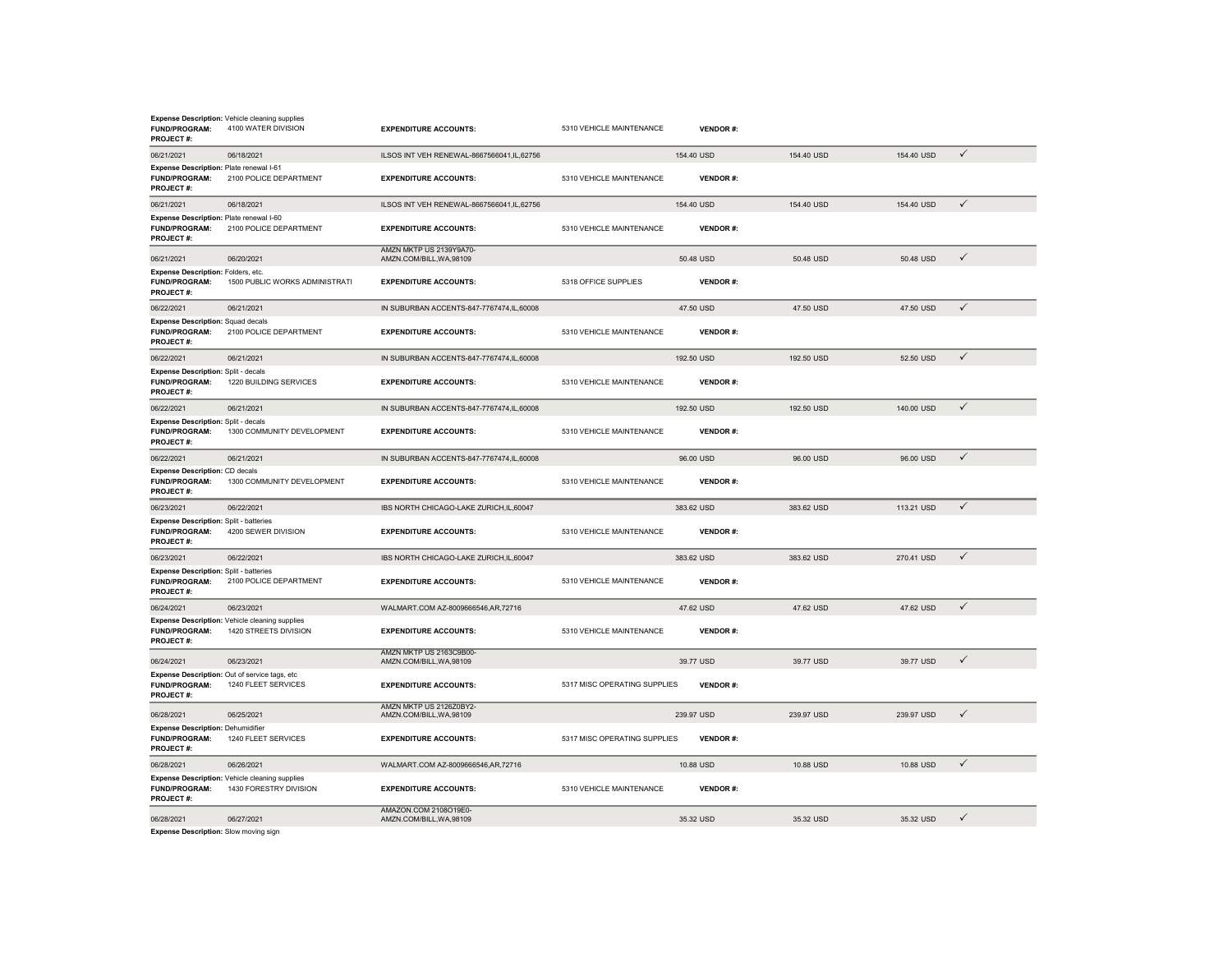| <b>FUND/PROGRAM:</b><br><b>PROJECT#:</b>                                             | 1220 BUILDING SERVICES                                                           | <b>EXPENDITURE ACCOUNTS:</b>                        | 5310 VEHICLE MAINTENANCE      | <b>VENDOR#:</b>   |                  |                          |              |          |
|--------------------------------------------------------------------------------------|----------------------------------------------------------------------------------|-----------------------------------------------------|-------------------------------|-------------------|------------------|--------------------------|--------------|----------|
| 06/28/2021                                                                           | 06/27/2021                                                                       | AMAZON.COM 213IR8DU2-<br>AMZN.COM/BILL, WA, 98109   |                               | 114.99 USD        | 114.99 USD       | 114.99 USD               | $\checkmark$ |          |
| <b>FUND/PROGRAM:</b><br><b>PROJECT#:</b>                                             | Expense Description: Barcode label soft. subsc<br>1240 FLEET SERVICES            | <b>EXPENDITURE ACCOUNTS:</b>                        | 5302 BOOKS & SUBSCRIPTIONS    | <b>VENDOR#:</b>   |                  |                          |              |          |
| 06/28/2021                                                                           | 06/27/2021                                                                       | AMZN MKTP US 2985C3TF1-<br>AMZN.COM/BILL, WA, 98109 |                               | 36.67 USD         | 36.67 USD        | 36.67 USD                | $\checkmark$ |          |
| FUND/PROGRAM:<br><b>PROJECT#:</b>                                                    | Expense Description: Laminating suppl., labels<br>1240 FLEET SERVICES            | <b>EXPENDITURE ACCOUNTS:</b>                        | 5228 PRINTING & BINDING       | <b>VENDOR#:</b>   |                  |                          |              |          |
| 06/30/2021                                                                           | 06/29/2021                                                                       | AMAZON.COM 211J729G2-<br>AMZN.COM/BILL, WA, 98109   |                               | 61.90 USD         | 61.90 USD        | 61.90 USD                | $\checkmark$ |          |
| <b>Expense Description: Binders</b><br>FUND/PROGRAM:<br><b>PROJECT#:</b>             | 1500 PUBLIC WORKS ADMINISTRATI                                                   | <b>EXPENDITURE ACCOUNTS:</b>                        | 5318 OFFICE SUPPLIES          | <b>VENDOR#:</b>   |                  |                          |              |          |
| 06/30/2021                                                                           | 06/30/2021                                                                       | AMAZON.COM 298MO2XB1-<br>AMZN.COM/BILL, WA, 98109   |                               | 129.00 USD        | 129.00 USD       | 129.00 USD               | $\checkmark$ |          |
| FUND/PROGRAM:<br><b>PROJECT#:</b>                                                    | Expense Description: Vehicle cleaning supplies<br>4200 SEWER DIVISION            | <b>EXPENDITURE ACCOUNTS:</b>                        | 5310 VEHICLE MAINTENANCE      | <b>VENDOR#:</b>   |                  |                          |              |          |
| 07/01/2021                                                                           | 06/30/2021                                                                       | AMAZON.COM 294F18F20-<br>AMZN.COM/BILL, WA, 98109   |                               | 49.85 USD         | 49.85 USD        | 49.85 USD                | $\checkmark$ |          |
| <b>Expense Description: Scrapers</b><br>FUND/PROGRAM:<br><b>PROJECT#:</b>            | 1240 FLEET SERVICES                                                              | <b>EXPENDITURE ACCOUNTS:</b>                        | 5317 MISC OPERATING SUPPLIES  | <b>VENDOR#:</b>   |                  |                          |              |          |
| 07/01/2021                                                                           | 06/30/2021                                                                       | GRAINGER-877-2022594,IL,60045-5202                  |                               | 492.38 USD        | 492.38 USD       | 492.38 USD               | $\checkmark$ |          |
| Expense Description: DEF tote pump<br>FUND/PROGRAM:<br><b>PROJECT#:</b>              | 1240 FLEET SERVICES                                                              | <b>EXPENDITURE ACCOUNTS:</b>                        | 5220 MAINT OFF/SPEC EQUIPMENT | <b>VENDOR#:</b>   |                  |                          |              |          |
| 07/01/2021                                                                           | 07/01/2021                                                                       | AMZN MKTP US 296IZ15U1-<br>AMZN.COM/BILL, WA, 98109 |                               | 12.99 USD         | 12.99 USD        | 12.99 USD                | $\checkmark$ |          |
| <b>Expense Description: File folders</b><br><b>FUND/PROGRAM:</b><br><b>PROJECT#:</b> | 1500 PUBLIC WORKS ADMINISTRATI                                                   | <b>EXPENDITURE ACCOUNTS:</b>                        | 5318 OFFICE SUPPLIES          | <b>VENDOR#:</b>   |                  |                          |              |          |
| 07/05/2021                                                                           | 07/05/2021                                                                       | AMZN MKTP US 296QZ8NG2-<br>AMZN.COM/BILL.WA.98109   |                               | 48.89 USD         | 48.89 USD        | 48.89 USD                | $\checkmark$ |          |
| FUND/PROGRAM:<br><b>PROJECT#:</b>                                                    | Expense Description: Folders, magazine folders<br>1500 PUBLIC WORKS ADMINISTRATI | <b>EXPENDITURE ACCOUNTS:</b>                        | 5318 OFFICE SUPPLIES          | <b>VENDOR#:</b>   |                  |                          |              |          |
|                                                                                      |                                                                                  | <b>Card Subtotal</b>                                |                               |                   |                  | 6,635.67                 |              |          |
| <b>LISA LEONTEOS</b><br><b>Card Transactions</b>                                     |                                                                                  |                                                     |                               |                   |                  |                          |              |          |
| <b>Posting</b><br>Date                                                               | <b>Transaction</b><br>Date                                                       | <b>Description</b>                                  |                               | Receipt<br>Amount | Posted<br>Amount | <b>Expense</b><br>Amount | Reviewed     | Approved |
| 06/07/2021                                                                           | 06/06/2021                                                                       | FACEBK NLVBY4BPQ2-MENLO PARK,CA,94025               |                               | 81.53 USD         | 81.53 USD        | 81.53 USD                | ✓            |          |
| FUND/PROGRAM:<br><b>PROJECT#:</b>                                                    | Expense Description: Dining guide 5/14-5/20<br>1600 ADMIN & BOT                  | <b>EXPENDITURE ACCOUNTS:</b>                        | 5333 BUSINESS RECRUITMENT     | <b>VENDOR#:</b>   |                  |                          |              |          |
| 06/14/2021                                                                           | 06/12/2021                                                                       | FACEBK G6ZNH57PQ2-MENLO PARK,CA,94025               |                               | 125.00 USD        | 125.00 USD       | 62.50 USD                | $\checkmark$ |          |
| Expense Description: Retail Grant 6/9-6/12<br>FUND/PROGRAM:<br><b>PROJECT#:</b>      | 3500 Town Center 2 TIF                                                           | <b>EXPENDITURE ACCOUNTS:</b>                        | 5333 BUSINESS RECRUITMENT     | <b>VENDOR#:</b>   |                  |                          |              |          |
| 06/14/2021                                                                           | 06/12/2021                                                                       | FACEBK G6ZNH57PQ2-MENLO PARK,CA,94025               |                               | 125.00 USD        | 125.00 USD       | 62.50 USD                | ✓            |          |

**FUND/PROGRAM:** 3900 NORTH TIF DISTRICT**PROJECT #: EXPENDITURE ACCOUNTS:** 5333 BUSINESS RECRUITMENT **VENDOR #:** 06/15/2021 06/14/2021 FACEBK WQM275BPQ2-MENLO PARK,CA,94025 125.00 USD 125.00 USD 62.50 USD **Expense Description:** Retail Grant 6/9-6/12 **Expense Description:** Retail Grant 6/12-6/14

**FUND/PROGRAM:** 3500 Town Center 2 TIF**EXPENDITURE ACCOUNTS:** 5333 BUSINESS RECRUITMENT **VENDOR #:**

**PROJECT #:**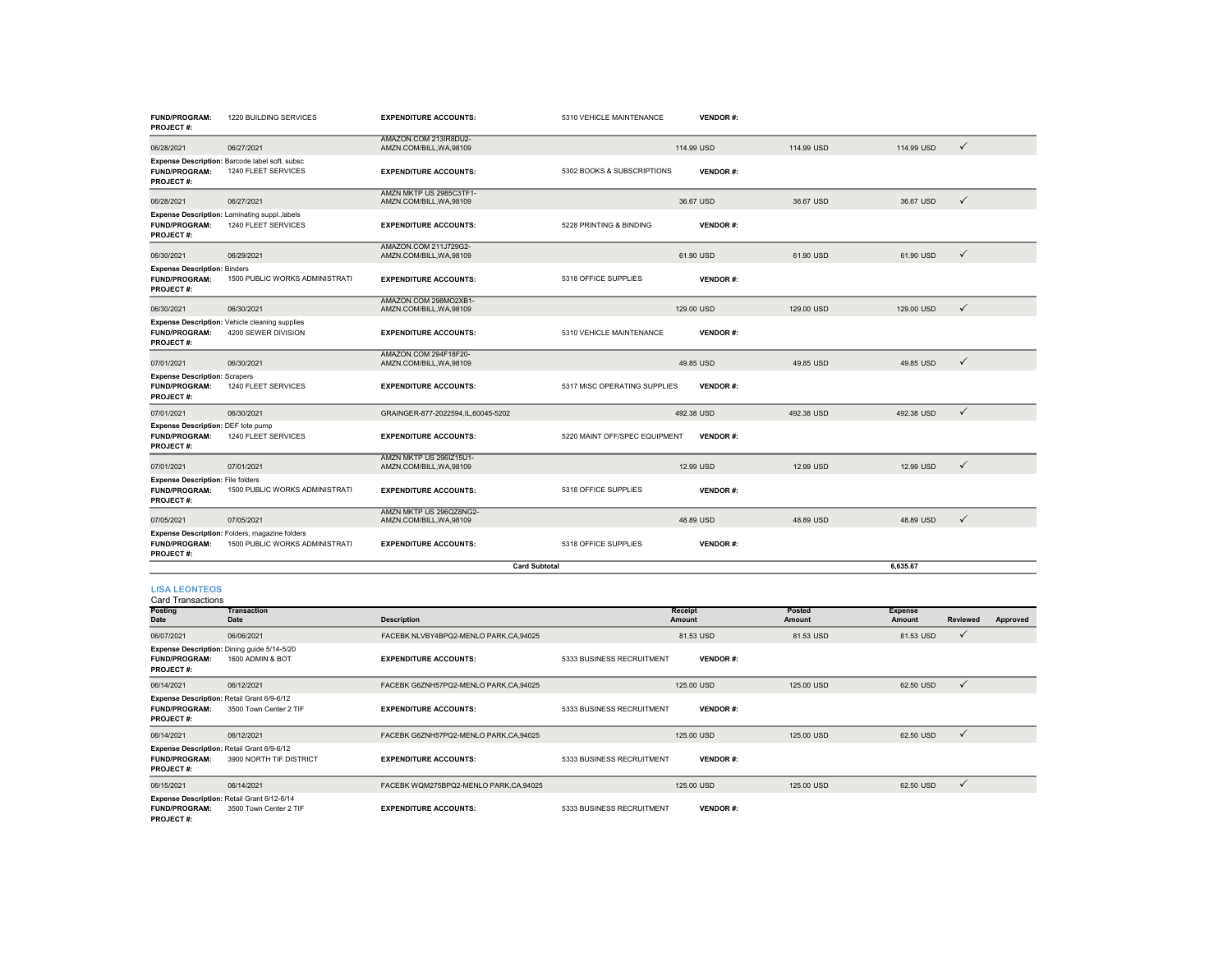| 06/15/2021                                                                              | 06/14/2021                                                       | FACEBK WQM275BPQ2-MENLO PARK,CA,94025   |                                | 125.00 USD      | 125.00 USD | 62.50 USD      | $\checkmark$ |
|-----------------------------------------------------------------------------------------|------------------------------------------------------------------|-----------------------------------------|--------------------------------|-----------------|------------|----------------|--------------|
| Expense Description: Retail Grant 6/12-6/14<br><b>FUND/PROGRAM:</b><br><b>PROJECT#:</b> | 3900 NORTH TIF DISTRICT                                          | <b>EXPENDITURE ACCOUNTS:</b>            | 5333 BUSINESS RECRUITMENT      | <b>VENDOR#:</b> |            |                |              |
| 06/22/2021                                                                              | 06/21/2021                                                       | IL MUNICIPAL LEAGUE-2175251220,IL,62701 |                                | 150.00 USD      | 150.00 USD | 150.00 USD     | $\checkmark$ |
| Expense Description: IML Handbook<br><b>FUND/PROGRAM:</b><br><b>PROJECT#:</b>           | 1600 ADMIN & BOT                                                 | <b>EXPENDITURE ACCOUNTS:</b>            | 5302 BOOKS & SUBSCRIPTIONS     | <b>VENDOR#:</b> |            |                |              |
| 06/24/2021                                                                              | 06/23/2021                                                       | ASCAP LICENSE FEE-800-505-4052,NY,10023 |                                | 369.00 USD      | 369.00 USD | 185,50 USD     | $\checkmark$ |
| Expense Description: 2021 License fee<br><b>FUND/PROGRAM:</b><br><b>PROJECT#:</b>       | 1600 ADMIN & BOT                                                 | <b>EXPENDITURE ACCOUNTS:</b>            | 5299 MISC CONTRACTUAL SERVICES | <b>VENDOR#:</b> |            |                |              |
| 06/24/2021                                                                              | 06/23/2021                                                       | ASCAP LICENSE FEE-800-505-4052,NY,10023 |                                | 369.00 USD      | 369.00 USD | 183.50 USD     | $\checkmark$ |
| Expense Description: 2022 License fee<br><b>FUND/PROGRAM:</b><br><b>PROJECT#:</b>       | 1600 ADMIN & BOT                                                 | <b>EXPENDITURE ACCOUNTS:</b>            | 5299 MISC CONTRACTUAL SERVICES | <b>VENDOR#:</b> |            |                |              |
| 06/24/2021                                                                              | 06/24/2021                                                       | FACEBK HGAPM5BQQ2-MENLO PARK,CA,94025   |                                | 175.00 USD      | 175.00 USD | 55.91 USD      | $\checkmark$ |
| Expense Description: Retail Grant 6/13-6/23<br><b>FUND/PROGRAM:</b><br><b>PROJECT#:</b> | 3500 Town Center 2 TIF                                           | <b>EXPENDITURE ACCOUNTS:</b>            | 5333 BUSINESS RECRUITMENT      | <b>VENDOR#:</b> |            |                |              |
| 06/24/2021                                                                              | 06/24/2021                                                       | FACEBK HGAPM5BQQ2-MENLO PARK.CA.94025   |                                | 175,00 USD      | 175,00 USD | 55.92 USD      | $\checkmark$ |
| Expense Description: Retail Grant 6/13-6/23<br><b>FUND/PROGRAM:</b><br><b>PROJECT#:</b> | 3900 NORTH TIF DISTRICT                                          | <b>EXPENDITURE ACCOUNTS:</b>            | 5333 BUSINESS RECRUITMENT      | <b>VENDOR#:</b> |            |                |              |
| 06/24/2021                                                                              | 06/24/2021                                                       | FACEBK HGAPM5BQQ2-MENLO PARK,CA,94025   |                                | 175.00 USD      | 175.00 USD | 63.17 USD      | $\checkmark$ |
| <b>FUND/PROGRAM:</b><br><b>PROJECT#:</b>                                                | Expense Description: Dining Guide 6/13-6/23<br>1600 ADMIN & BOT  | <b>EXPENDITURE ACCOUNTS:</b>            | 5333 BUSINESS RECRUITMENT      | <b>VENDOR#:</b> |            |                |              |
| 06/29/2021                                                                              | 06/29/2021                                                       | FACEBK H2SP85PPQ2-MENLO PARK,CA,94025   |                                | 250.00 USD      | 250.00 USD | 60.71 USD      | $\checkmark$ |
| Expense Description: Retail Grant 6/23-6/28<br><b>FUND/PROGRAM:</b><br><b>PROJECT#:</b> | 3500 Town Center 2 TIF                                           | <b>EXPENDITURE ACCOUNTS:</b>            | 5333 BUSINESS RECRUITMENT      | <b>VENDOR#:</b> |            |                |              |
| 06/29/2021                                                                              | 06/29/2021                                                       | FACEBK H2SP85PPQ2-MENLO PARK,CA,94025   |                                | 250.00 USD      | 250.00 USD | 60.71 USD      | $\checkmark$ |
| Expense Description: Retail Grant 6/23-6/28<br><b>FUND/PROGRAM:</b><br><b>PROJECT#:</b> | 3900 NORTH TIF DISTRICT                                          | <b>EXPENDITURE ACCOUNTS:</b>            | 5333 BUSINESS RECRUITMENT      | <b>VENDOR#:</b> |            |                |              |
| 06/29/2021                                                                              | 06/29/2021                                                       | FACEBK H2SP85PPQ2-MENLO PARK.CA.94025   |                                | 250.00 USD      | 250.00 USD | 128,58 USD     | $\checkmark$ |
| Expense Description: Dining Guide 6/23-6/28<br><b>FUND/PROGRAM:</b><br>PROJECT#:        | 1600 ADMIN & BOT                                                 | <b>EXPENDITURE ACCOUNTS:</b>            | 5333 BUSINESS RECRUITMENT      | <b>VENDOR#:</b> |            |                |              |
| 07/01/2021                                                                              | 06/30/2021                                                       | SQ SCHOLARSHIP ASSIST-GOSQ.COM,IL,60070 |                                | 500.00 USD      | 500.00 USD | 500.00 USD     | $\checkmark$ |
| <b>FUND/PROGRAM:</b><br><b>PROJECT#:</b>                                                | Expense Description: Golf Outing Sponsorship<br>1600 ADMIN & BOT | <b>EXPENDITURE ACCOUNTS:</b>            | 5323 AWARDS/DECORATIONS        | <b>VENDOR#:</b> |            |                |              |
|                                                                                         |                                                                  | <b>Card Subtotal</b>                    |                                |                 |            | 1,775.53       |              |
| <b>LUCA URSAN</b><br>Card Transactions                                                  |                                                                  |                                         |                                |                 |            |                |              |
| Posting                                                                                 | Transaction                                                      |                                         |                                | Receipt         | Posted     | <b>Expense</b> |              |

**Posting Date Trans Description Receipt Amount Posted Amount Expense Amount Reviewed Approved** 06/07/2021 06/04/2021 LANSHACK.COM-CLARK,NJ,07066 1,487.40 USD 1,487.40 USD 1,487.40 USD **Expense Description:** FD ST23 Fiber Optic Cable<br>**FUND/PROGRAM:** 3420 NON-INFRASTRUCTURE IMPROV **EXPENDITURE ACCOUNTS:** 5411 SPECIAL EQUIPMENT **VENDOR #: PROJECT #:** 06/07/2021 06/06/2021 COMCAST CHICAGO-800-COMCAST,IL,60173 278.40 USD 278.40 USD 278.40 USD **Expense Description:** Internet Svcs VH1 - June<br>**FUND/PROGRAM:** 1750 INFORMATION SYSTEMS **EXPENDITURE ACCOUNTS:** 5207 IS SERV & MAINT AGREEMENT **VENDOR** #: **PROJECT #:**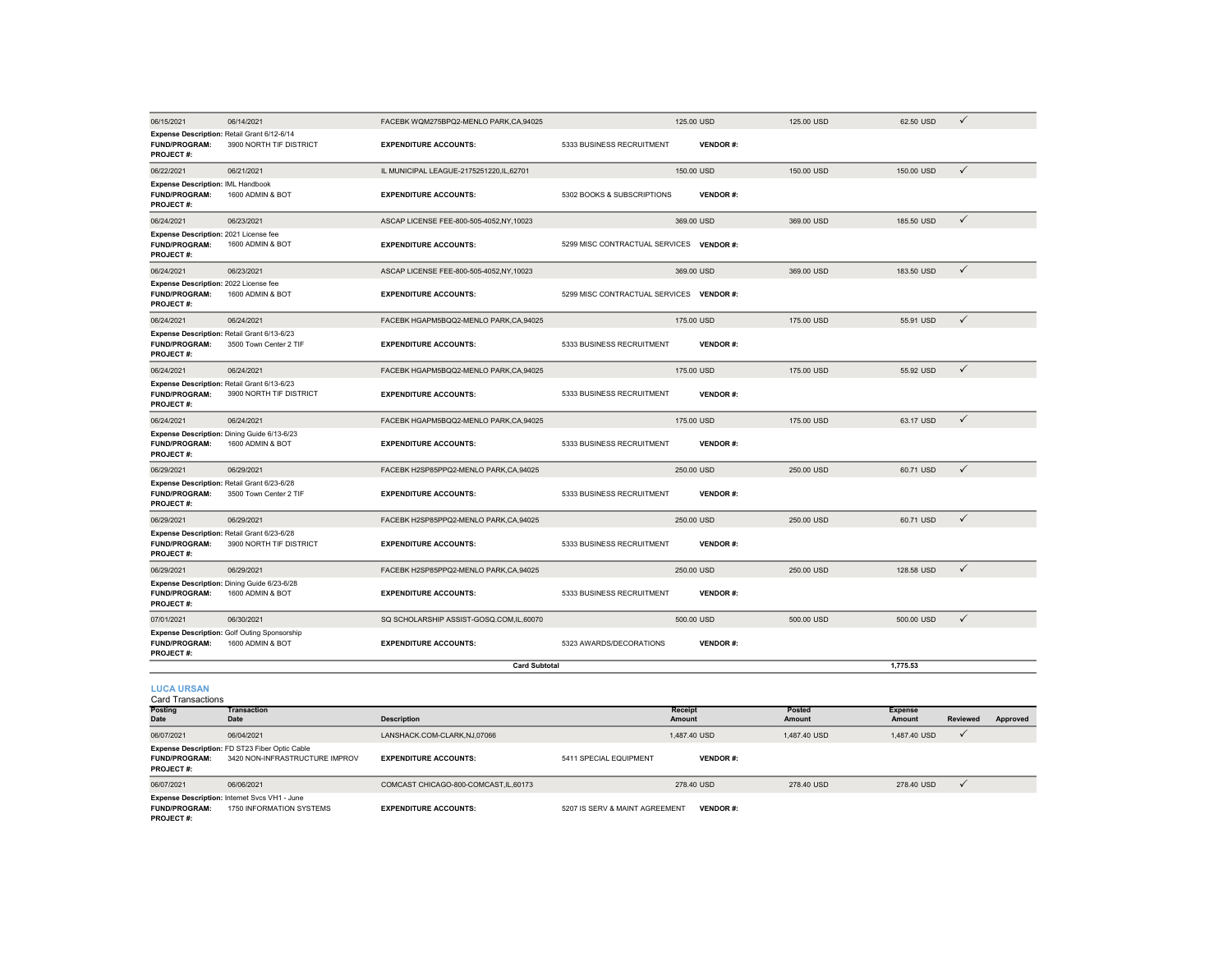| 06/09/2021                                                                 | 06/08/2021                                                                 | AMZN MKTP US 2X6AV7TU2-<br>AMZN.COM/BILL, WA, 98109 |                                | 154.28 USD      | 154.28 USD | 154.28 USD | $\checkmark$ |
|----------------------------------------------------------------------------|----------------------------------------------------------------------------|-----------------------------------------------------|--------------------------------|-----------------|------------|------------|--------------|
| FUND/PROGRAM:<br>PROJECT#:                                                 | Expense Description: Apple Chargers and Cables<br>1750 INFORMATION SYSTEMS | <b>EXPENDITURE ACCOUNTS:</b>                        | 5313 IS MISC EQPT & SUPPLIES   | <b>VENDOR#:</b> |            |            |              |
| 06/17/2021                                                                 | 06/17/2021                                                                 | COMCAST CHICAGO-800-COMCAST, IL, 60173              |                                | 218.40 USD      | 218.40 USD | 218.40 USD | $\checkmark$ |
| <b>FUND/PROGRAM:</b><br><b>PROJECT#:</b>                                   | Expense Description: Internet Svcs VH2 - June<br>1750 INFORMATION SYSTEMS  | <b>EXPENDITURE ACCOUNTS:</b>                        | 5207 IS SERV & MAINT AGREEMENT | VENDOR#:        |            |            |              |
| 06/21/2021                                                                 | 06/19/2021                                                                 | CISCO SYSTEMS INC-9193922254, CA, 95134             |                                | 106.92 USD      | 106.92 USD | 62.37 USD  | $\checkmark$ |
| <b>FUND/PROGRAM:</b><br><b>PROJECT#:</b>                                   | Expense Description: 21 Webex Acct HS Dept<br>1750 INFORMATION SYSTEMS     | <b>EXPENDITURE ACCOUNTS:</b>                        | 5207 IS SERV & MAINT AGREEMENT | <b>VENDOR#:</b> |            |            |              |
| 06/21/2021                                                                 | 06/19/2021                                                                 | CISCO SYSTEMS INC-9193922254, CA, 95134             |                                | 106.92 USD      | 106.92 USD | 44.55 USD  | $\checkmark$ |
| FUND/PROGRAM:<br><b>PROJECT#:</b>                                          | Expense Description: 22 Webex Acct HS Dept<br>1750 INFORMATION SYSTEMS     | <b>EXPENDITURE ACCOUNTS:</b>                        | 5207 IS SERV & MAINT AGREEMENT | <b>VENDOR#:</b> |            |            |              |
| 06/21/2021                                                                 | 06/19/2021                                                                 | CISCO SYSTEMS INC-9193922254, CA, 95134             |                                | 106.92 USD      | 106.92 USD | 62.37 USD  | $\checkmark$ |
| Expense Description: 21 Webex Acct PD<br><b>FUND/PROGRAM:</b><br>PROJECT#: | 1750 INFORMATION SYSTEMS                                                   | <b>EXPENDITURE ACCOUNTS:</b>                        | 5207 IS SERV & MAINT AGREEMENT | <b>VENDOR#:</b> |            |            |              |
| 06/21/2021                                                                 | 06/19/2021                                                                 | CISCO SYSTEMS INC-9193922254, CA, 95134             |                                | 106.92 USD      | 106.92 USD | 44.55 USD  | $\checkmark$ |
| Expense Description: 22 Webex Acct PD<br>FUND/PROGRAM:<br><b>PROJECT#:</b> | 1750 INFORMATION SYSTEMS                                                   | <b>EXPENDITURE ACCOUNTS:</b>                        | 5207 IS SERV & MAINT AGREEMENT | <b>VENDOR#:</b> |            |            |              |
| 06/21/2021                                                                 | 06/19/2021                                                                 | CISCO SYSTEMS INC-9193922254, CA, 95134             |                                | 106.92 USD      | 106.92 USD | 106.92 USD | $\checkmark$ |
| Expense Description: Webex Acct FD<br>FUND/PROGRAM:<br>PROJECT#:           | 1750 INFORMATION SYSTEMS                                                   | <b>EXPENDITURE ACCOUNTS:</b>                        | 5207 IS SERV & MAINT AGREEMENT | <b>VENDOR#:</b> |            |            |              |
| 06/21/2021                                                                 | 06/19/2021                                                                 | CISCO SYSTEMS INC-9193922254, CA, 95134             |                                | 106.92 USD      | 106.92 USD | 62.37 USD  | $\checkmark$ |
| Expense Description: 21 Webex Acct PW<br><b>FUND/PROGRAM:</b><br>PROJECT#: | 1750 INFORMATION SYSTEMS                                                   | <b>EXPENDITURE ACCOUNTS:</b>                        | 5207 IS SERV & MAINT AGREEMENT | <b>VENDOR#:</b> |            |            |              |
| 06/21/2021                                                                 | 06/19/2021                                                                 | CISCO SYSTEMS INC-9193922254, CA, 95134             |                                | 106.92 USD      | 106.92 USD | 44.55 USD  | $\checkmark$ |
| Expense Description: 22 Webex Acct PW<br>FUND/PROGRAM:<br><b>PROJECT#:</b> | 1750 INFORMATION SYSTEMS                                                   | <b>EXPENDITURE ACCOUNTS:</b>                        | 5207 IS SERV & MAINT AGREEMENT | <b>VENDOR#:</b> |            |            |              |
| 06/21/2021                                                                 | 06/19/2021                                                                 | CISCO SYSTEMS INC-9193922254, CA, 95134             |                                | 106.92 USD      | 106.92 USD | 62.37 USD  | $\checkmark$ |
| <b>FUND/PROGRAM:</b><br>PROJECT#:                                          | Expense Description: 21 Webex Acct IT Dept<br>1750 INFORMATION SYSTEMS     | <b>EXPENDITURE ACCOUNTS:</b>                        | 5207 IS SERV & MAINT AGREEMENT | <b>VENDOR#:</b> |            |            |              |
| 06/21/2021                                                                 | 06/19/2021                                                                 | CISCO SYSTEMS INC-9193922254, CA, 95134             |                                | 106.92 USD      | 106.92 USD | 44.55 USD  | $\checkmark$ |
| <b>Accounting Codes</b><br><b>FUND/PROGRAM:</b><br><b>PROJECT#:</b>        | Expense Description: 22 Webex Acct IT Dept<br>1750 INFORMATION SYSTEMS     | <b>EXPENDITURE ACCOUNTS:</b>                        | 5207 IS SERV & MAINT AGREEMENT | <b>VENDOR#:</b> |            |            |              |
| 06/21/2021                                                                 | 06/19/2021                                                                 | CISCO SYSTEMS INC-9193922254, CA, 95134             |                                | 106.92 USD      | 106.92 USD | 62.37 USD  | $\checkmark$ |
| Expense Description: 21 Webex Acct CD<br>FUND/PROGRAM:<br>PROJECT#:        | 1750 INFORMATION SYSTEMS                                                   | <b>EXPENDITURE ACCOUNTS:</b>                        | 5207 IS SERV & MAINT AGREEMENT | <b>VENDOR#:</b> |            |            |              |
| 06/21/2021                                                                 | 06/19/2021                                                                 | CISCO SYSTEMS INC-9193922254, CA, 95134             |                                | 106.92 USD      | 106.92 USD | 44.55 USD  | $\checkmark$ |
| Expense Description: 22 Webex Acct CD<br><b>FUND/PROGRAM:</b><br>PROJECT#: | 1750 INFORMATION SYSTEMS                                                   | <b>EXPENDITURE ACCOUNTS:</b>                        | 5207 IS SERV & MAINT AGREEMENT | <b>VENDOR#:</b> |            |            |              |
| 06/21/2021                                                                 | 06/19/2021                                                                 | CISCO SYSTEMS INC-9193922254, CA, 95134             |                                | 106.92 USD      | 106.92 USD | 62.37 USD  | $\checkmark$ |
| Expense Description: 21 Webex Acct ENG Div                                 |                                                                            |                                                     |                                |                 |            |            |              |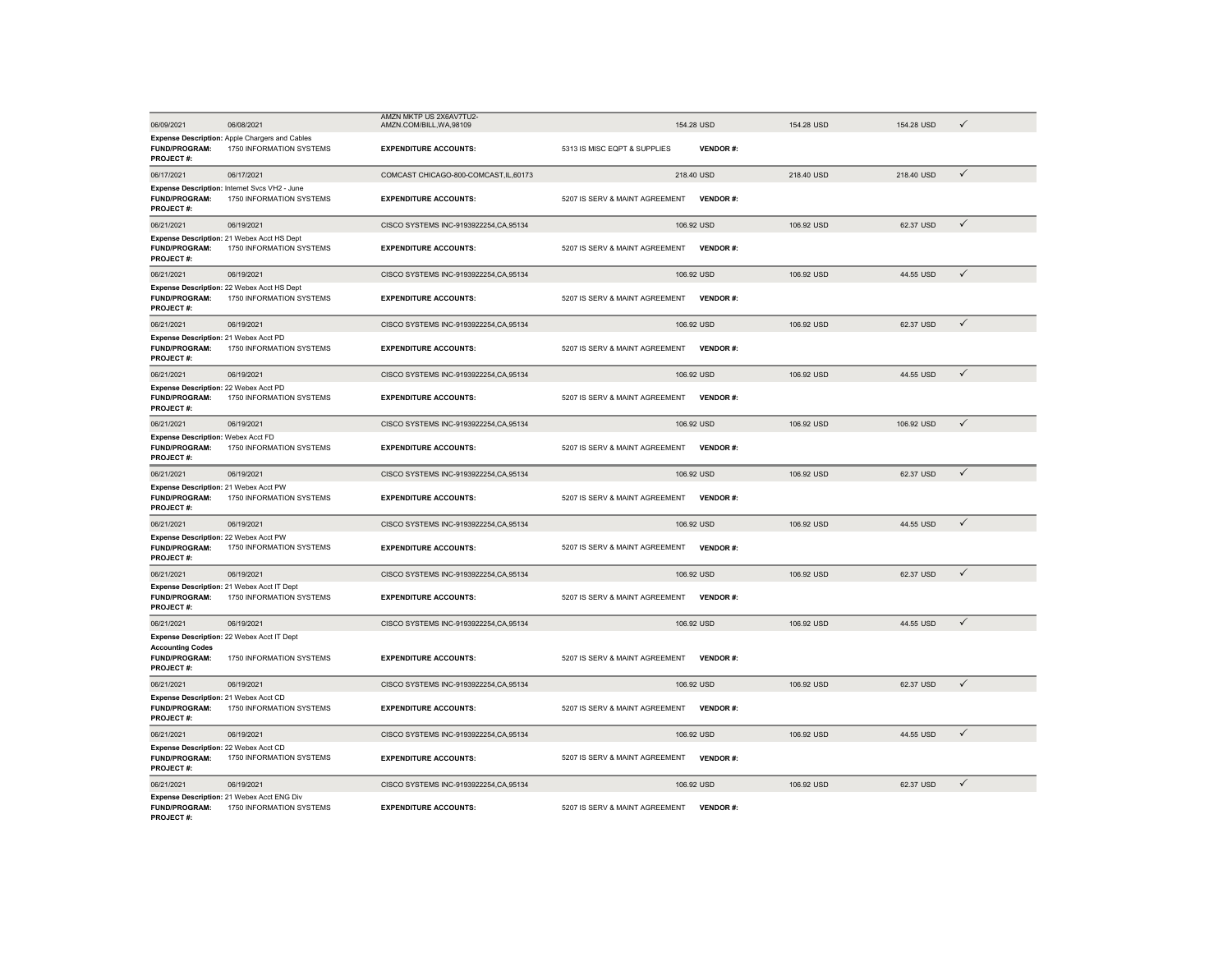| 06/21/2021                                                                               | 06/19/2021                                                                      | CISCO SYSTEMS INC-9193922254, CA, 95134             |                                | 106.92 USD      | 106.92 USD | 44.55 USD  | $\checkmark$ |
|------------------------------------------------------------------------------------------|---------------------------------------------------------------------------------|-----------------------------------------------------|--------------------------------|-----------------|------------|------------|--------------|
| <b>FUND/PROGRAM:</b><br>PROJECT#:                                                        | Expense Description: 22 Webex Acct ENG Div<br>1750 INFORMATION SYSTEMS          | <b>EXPENDITURE ACCOUNTS:</b>                        | 5207 IS SERV & MAINT AGREEMENT | <b>VENDOR#:</b> |            |            |              |
| 06/21/2021                                                                               | 06/19/2021                                                                      | CISCO SYSTEMS INC-9193922254, CA, 95134             |                                | 106.92 USD      | 106.92 USD | 62.37 USD  | $\checkmark$ |
| <b>Accounting Codes</b><br>FUND/PROGRAM:<br><b>PROJECT#:</b>                             | Expense Description: 21 Webex Acct HR Dept<br>1750 INFORMATION SYSTEMS          | <b>EXPENDITURE ACCOUNTS:</b>                        | 5207 IS SERV & MAINT AGREEMENT | <b>VENDOR#:</b> |            |            |              |
| 06/21/2021                                                                               | 06/19/2021                                                                      | CISCO SYSTEMS INC-9193922254, CA, 95134             |                                | 106.92 USD      | 106.92 USD | 44.55 USD  | $\checkmark$ |
| <b>FUND/PROGRAM:</b><br>PROJECT#:                                                        | Expense Description: 22 Webex Acct HR Dept<br>1750 INFORMATION SYSTEMS          | <b>EXPENDITURE ACCOUNTS:</b>                        | 5207 IS SERV & MAINT AGREEMENT | <b>VENDOR#:</b> |            |            |              |
| 06/23/2021                                                                               | 06/22/2021                                                                      | EASYCHARGE CONSUMER-8003310500, TX, 75211           |                                | 19.99 USD       | 19.99 USD  | 19.99 USD  | $\checkmark$ |
| Expense Description: Cell Svcs iPad1 - July<br><b>FUND/PROGRAM:</b><br>PROJECT#:         | 1600 ADMIN & BOT                                                                | <b>EXPENDITURE ACCOUNTS:</b>                        | 5239 CELLULAR SERVICES         | <b>VENDOR#:</b> |            |            |              |
| 06/23/2021                                                                               | 06/22/2021                                                                      | EASYCHARGE CONSUMER-8003310500, TX, 75211           |                                | 19.99 USD       | 19.99 USD  | 19.99 USD  | $\checkmark$ |
| <b>FUND/PROGRAM:</b><br><b>PROJECT#:</b>                                                 | Expense Description: Cell Svcs iPad24 - July<br>1600 ADMIN & BOT                | <b>EXPENDITURE ACCOUNTS:</b>                        | 5239 CELLULAR SERVICES         | <b>VENDOR#:</b> |            |            |              |
| 06/28/2021                                                                               | 06/26/2021                                                                      | EASYCHARGE CONSUMER-8003310500, TX, 75211           |                                | 19.99 USD       | 19.99 USD  | 19.99 USD  | $\checkmark$ |
| <b>FUND/PROGRAM:</b><br><b>PROJECT#:</b>                                                 | Expense Description: Cell Svcs iPad22 - July<br>1600 ADMIN & BOT                | <b>EXPENDITURE ACCOUNTS:</b>                        | 5239 CELLULAR SERVICES         | <b>VENDOR#:</b> |            |            |              |
| 06/28/2021                                                                               | 06/28/2021                                                                      | COMCAST CHICAGO-800-COMCAST, IL, 60173              |                                | 263.40 USD      | 263.40 USD | 263.40 USD | $\checkmark$ |
| <b>FUND/PROGRAM:</b><br><b>PROJECT#:</b>                                                 | Expense Description: Internet Svcs PD - June<br>1750 INFORMATION SYSTEMS        | <b>EXPENDITURE ACCOUNTS:</b>                        | 5207 IS SERV & MAINT AGREEMENT | <b>VENDOR#:</b> |            |            |              |
| 06/30/2021                                                                               | 06/29/2021                                                                      | AMZ TRITON DATACOM O-<br>PAY.AMAZON.CO,WA,98109     |                                | 418.16 USD      | 418.16 USD | 418.16 USD | $\checkmark$ |
| <b>FUND/PROGRAM:</b><br>PROJECT#:                                                        | Expense Description: Phone Wall Brackets ST23<br>3420 NON-INFRASTRUCTURE IMPROV | <b>EXPENDITURE ACCOUNTS:</b>                        | 5411 SPECIAL EQUIPMENT         | <b>VENDOR#:</b> |            |            |              |
| 06/30/2021                                                                               | 06/30/2021                                                                      | AMZN MKTP US 295L35OZ0-<br>AMZN.COM/BILL, WA, 98109 |                                | 299.00 USD      | 299.00 USD | 299.00 USD | $\checkmark$ |
| Expense Description: IT AV Equipment<br><b>FUND/PROGRAM:</b><br>PROJECT #:               | 1750 INFORMATION SYSTEMS                                                        | <b>EXPENDITURE ACCOUNTS:</b>                        | 5313 IS MISC EQPT & SUPPLIES   | <b>VENDOR#:</b> |            |            |              |
| 07/01/2021                                                                               | 06/30/2021                                                                      | AMAZON.COM 291005VQ1-<br>AMZN.COM/BILL, WA, 98109   |                                | 77.02 USD       | 77.02 USD  | 77.02 USD  | $\checkmark$ |
| <b>Expense Description: Projector Stands</b><br><b>FUND/PROGRAM:</b><br><b>PROJECT#:</b> | 1750 INFORMATION SYSTEMS                                                        | <b>EXPENDITURE ACCOUNTS:</b>                        | 5317 MISC OPERATING SUPPLIES   | <b>VENDOR#:</b> |            |            |              |
| 07/01/2021                                                                               | 06/30/2021                                                                      | AMZN MKTP US 296FA9VZ1-<br>AMZN.COM/BILL.WA.98109   |                                | 39.99 USD       | 39.99 USD  | 39.99 USD  | $\checkmark$ |
| Expense Description: IT AV Equipment<br><b>FUND/PROGRAM:</b><br>PROJECT#:                | 1750 INFORMATION SYSTEMS                                                        | <b>EXPENDITURE ACCOUNTS:</b>                        | 5313 IS MISC EQPT & SUPPLIES   | <b>VENDOR#:</b> |            |            |              |
| 07/01/2021                                                                               | 06/30/2021                                                                      | AMAZON.COM 2158Y6RK2-<br>AMZN.COM/BILL, WA, 98109   |                                | 140.94 USD      | 140.94 USD | 140.94 USD | $\checkmark$ |
| <b>Expense Description: Cellphone chargers</b><br>FUND/PROGRAM:<br><b>PROJECT#:</b>      | 1750 INFORMATION SYSTEMS                                                        | <b>EXPENDITURE ACCOUNTS:</b>                        | 5313 IS MISC EQPT & SUPPLIES   | <b>VENDOR#:</b> |            |            |              |
| 07/01/2021                                                                               | 07/01/2021                                                                      | AMZN MKTP US 2980V5MN1-<br>AMZN.COM/BILL, WA, 98109 |                                | 115.96 USD      | 115.96 USD | 115.96 USD | $\checkmark$ |
| <b>Expense Description: IT Misc Equipment</b><br><b>FUND/PROGRAM:</b><br>PROJECT#:       | 1750 INFORMATION SYSTEMS                                                        | <b>EXPENDITURE ACCOUNTS:</b>                        | 5313 IS MISC EQPT & SUPPLIES   | <b>VENDOR#:</b> |            |            |              |
| 07/02/2021                                                                               | 07/01/2021                                                                      | MEDIASERVE MEDIASERVE-DALLAS, TX, 75247             |                                | 60.00 USD       | 60.00 USD  | 60.00 USD  | $\checkmark$ |
| <b>Expense Description: Webcasting Sys Fees</b>                                          |                                                                                 |                                                     |                                |                 |            |            |              |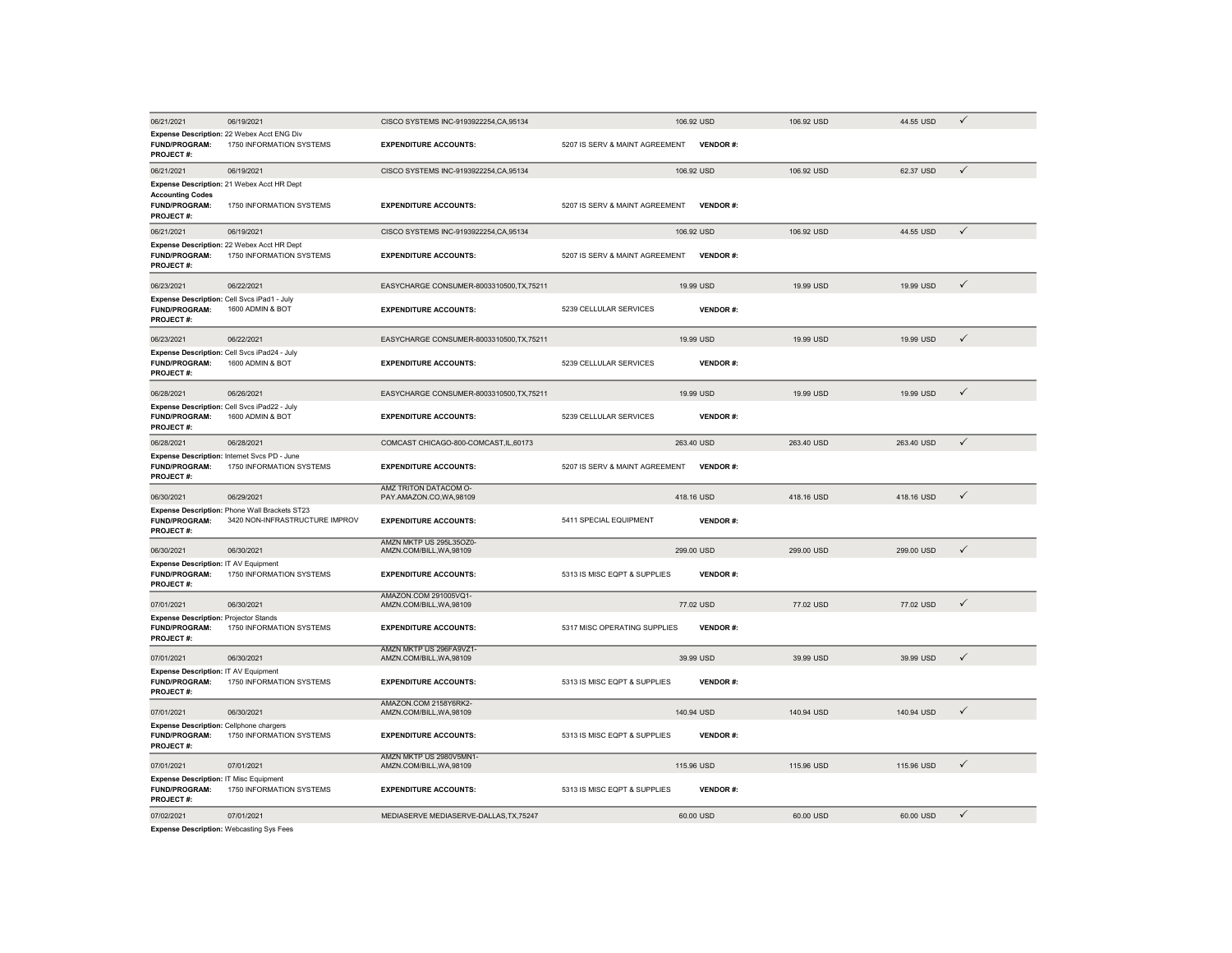| <b>Posting</b><br>Date                                                                        | Transaction<br>Date                                                      | <b>Description</b>                                  | Receipt<br>Amount                       |                 | Posted<br>Amount | <b>Expense</b><br>Amount | <b>Reviewed</b> | Approved |
|-----------------------------------------------------------------------------------------------|--------------------------------------------------------------------------|-----------------------------------------------------|-----------------------------------------|-----------------|------------------|--------------------------|-----------------|----------|
| <b>MICHAEL CROTTY</b><br><b>Card Transactions</b>                                             |                                                                          |                                                     |                                         |                 |                  |                          |                 |          |
|                                                                                               |                                                                          | <b>Card Subtotal</b>                                |                                         |                 |                  | 4,712.55                 |                 |          |
| Expense Description: FD 42 Ice Maker<br><b>FUND/PROGRAM:</b><br>PROJECT#:                     | 1220 BUILDING SERVICES                                                   | <b>EXPENDITURE ACCOUNTS:</b>                        | 5311 BLDG/GROUNDS MAINTENANCE VENDOR #: |                 |                  |                          |                 |          |
| 07/05/2021                                                                                    | 07/02/2021                                                               | ZORO TOOLS INC-855-2899676,IL,60089                 |                                         | 87.89 USD       | 87.89 USD        | 87.89 USD                | $\checkmark$    |          |
| <b>FUND/PROGRAM:</b><br>PROJECT#:                                                             | Expense Description: Extinguisher recharge<br>2100 POLICE DEPARTMENT     | <b>EXPENDITURE ACCOUNTS:</b>                        | 5310 VEHICLE MAINTENANCE                | <b>VENDOR#:</b> |                  |                          |                 |          |
| 06/22/2021                                                                                    | 06/21/2021                                                               | HENRICHSENS FIRE AND S-WHEELING,IL,60090            |                                         | 40.08 USD       | 40.08 USD        | 40.08 USD                | ✓               |          |
| Expense Description: VH parking lot lights<br><b>FUND/PROGRAM:</b><br>PROJECT#:               | 1220 BUILDING SERVICES                                                   | <b>EXPENDITURE ACCOUNTS:</b>                        | 5311 BLDG/GROUNDS MAINTENANCE VENDOR #: |                 |                  |                          |                 |          |
| 06/16/2021                                                                                    | 06/15/2021                                                               | SPOT LIGHTING SUPPLIES-562-4371300,CA,90813         | 3,160.00 USD                            |                 | 3,160.00 USD     | 3,160.00 USD             | $\checkmark$    |          |
| FUND/PROGRAM:<br><b>PROJECT#:</b>                                                             | Expense Description: FD24 Dishwasher parts<br>1220 BUILDING SERVICES     | <b>EXPENDITURE ACCOUNTS:</b>                        | 5311 BLDG/GROUNDS MAINTENANCE VENDOR #: |                 |                  |                          |                 |          |
| 06/15/2021                                                                                    | 06/14/2021                                                               | BANNER PLUMBING SUPPLY-847-5206100,IL,60089         |                                         | 35.23 USD       | 35.23 USD        | 35.23 USD                | $\checkmark$    |          |
| FUND/PROGRAM:<br><b>PROJECT#:</b>                                                             | 1220 BUILDING SERVICES                                                   | <b>EXPENDITURE ACCOUNTS:</b>                        | 5311 BLDG/GROUNDS MAINTENANCE VENDOR #: |                 |                  |                          |                 |          |
| 06/14/2021                                                                                    | 06/11/2021<br>Expense Description: Paint/Plumbing Supplies               | MENARDS LONG GROVE IL-LONG GROVE, IL, 60047         |                                         | 523.87 USD      | 523.87 USD       | 523.87 USD               |                 |          |
| PROJECT#:                                                                                     |                                                                          |                                                     |                                         |                 |                  |                          | ✓               |          |
| <b>Expense Description: Fire Extinguisher</b><br><b>FUND/PROGRAM:</b>                         | 4100 WATER DIVISION                                                      | <b>EXPENDITURE ACCOUNTS:</b>                        | 5243 PUMPHOUSE MAINTENANCE              | <b>VENDOR#:</b> |                  |                          |                 |          |
| 06/11/2021                                                                                    | 06/10/2021                                                               | RAIDER FIRE PROTECTION-6612595575, CA, 91350        |                                         | 255,50 USD      | 255.50 USD       | 255.50 USD               | $\checkmark$    |          |
| <b>Expense Description: Extinguisher Brackets</b><br><b>FUND/PROGRAM:</b><br><b>PROJECT#:</b> | 1420 STREETS DIVISION                                                    | <b>EXPENDITURE ACCOUNTS:</b>                        | 5310 VEHICLE MAINTENANCE                | <b>VENDOR#:</b> |                  |                          |                 |          |
| 06/10/2021                                                                                    | 06/09/2021                                                               | RAIDER FIRE PROTECTION-6612595575, CA, 91350        |                                         | 609.98 USD      | 609.98 USD       | 107.80 USD               | $\checkmark$    |          |
| Expense Description: Extinguisher Brackets<br><b>FUND/PROGRAM:</b><br><b>PROJECT#:</b>        | 4100 WATER DIVISION                                                      | <b>EXPENDITURE ACCOUNTS:</b>                        | 5310 VEHICLE MAINTENANCE                | <b>VENDOR#:</b> |                  |                          |                 |          |
| 06/10/2021                                                                                    | 06/09/2021                                                               | RAIDER FIRE PROTECTION-6612595575, CA, 91350        |                                         | 609.98 USD      | 609.98 USD       | 107,80 USD               | $\checkmark$    |          |
| <b>Expense Description: Fire Extinguisher</b><br>FUND/PROGRAM:<br>PROJECT#:                   | 4100 WATER DIVISION                                                      | <b>EXPENDITURE ACCOUNTS:</b>                        | 5243 PUMPHOUSE MAINTENANCE              | <b>VENDOR#:</b> |                  |                          |                 |          |
| 06/10/2021                                                                                    | 06/09/2021                                                               | RAIDER FIRE PROTECTION-6612595575, CA, 91350        |                                         | 609.98 USD      | 609.98 USD       | 394.38 USD               | ✓               |          |
| <b>Posting</b><br>Date                                                                        | <b>Transaction</b><br>Date                                               | <b>Description</b>                                  | Receipt<br>Amount                       |                 | Posted<br>Amount | <b>Expense</b><br>Amount | Reviewed        | Approved |
| <b>MATTHEW R BROWNING</b><br><b>Card Transactions</b>                                         |                                                                          |                                                     |                                         |                 |                  |                          |                 |          |
|                                                                                               |                                                                          | <b>Card Subtotal</b>                                |                                         |                 |                  | 4,756.45                 |                 |          |
| FUND/PROGRAM:<br><b>PROJECT#:</b>                                                             | Expense Description: Video Projector Screens<br>1750 INFORMATION SYSTEMS | <b>EXPENDITURE ACCOUNTS:</b>                        | 5313 IS MISC EQPT & SUPPLIES            | <b>VENDOR#:</b> |                  |                          |                 |          |
| 07/05/2021                                                                                    | 07/02/2021                                                               | AMZN MKTP US 296Z04JL0-<br>AMZN.COM/BILL, WA, 98109 |                                         | 268.18 USD      | 268.18 USD       | 268.18 USD               | ✓               |          |
| FUND/PROGRAM:<br>PROJECT#:                                                                    | Expense Description: Cell Svcs iPad 7 - July<br>1600 ADMIN & BOT         | <b>EXPENDITURE ACCOUNTS:</b>                        | 5239 CELLULAR SERVICES                  | <b>VENDOR#:</b> |                  |                          |                 |          |
| 07/02/2021                                                                                    | 07/01/2021                                                               | EASYCHARGE CONSUMER-8003310500, TX, 75211           |                                         | 19.99 USD       | 19.99 USD        | 19.99 USD                | $\checkmark$    |          |
| <b>FUND/PROGRAM:</b><br>PROJECT#:                                                             | 1750 INFORMATION SYSTEMS                                                 | <b>EXPENDITURE ACCOUNTS:</b>                        | 5207 IS SERV & MAINT AGREEMENT          | <b>VENDOR#:</b> |                  |                          |                 |          |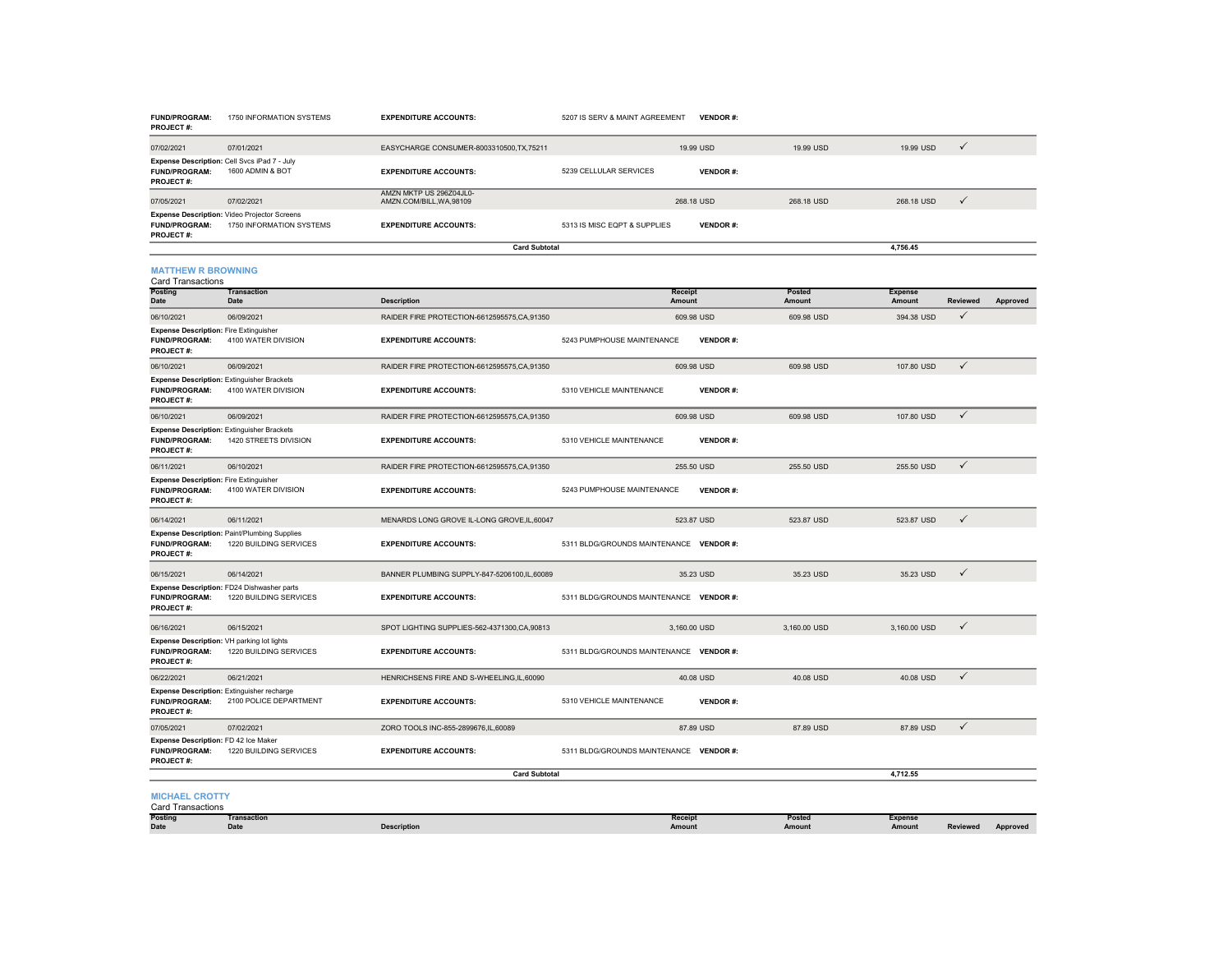| 06/10/2021                                                                    | 06/09/2021                                                              | NEPELRA-8582993150, CA, 92121              |                                | 639.00 USD               | 639.00 USD       | 639.00 USD               | $\checkmark$    |          |
|-------------------------------------------------------------------------------|-------------------------------------------------------------------------|--------------------------------------------|--------------------------------|--------------------------|------------------|--------------------------|-----------------|----------|
| FUND/PROGRAM:<br>PROJECT#:                                                    | Expense Description: NPELRA Conference Reg<br>1800 HUMAN RESOURCES DEPT | <b>EXPENDITURE ACCOUNTS:</b>               | 5205 CONFERENCES & MEETINGS    | <b>VENDOR#:</b>          |                  |                          |                 |          |
| 06/23/2021                                                                    | 06/21/2021                                                              | ILLINOIS CITY COUNTY M-DEKALB, IL, 60115   |                                | 297.00 USD               | 297.00 USD       | 148.50 USD               | $\checkmark$    |          |
| <b>FUND/PROGRAM:</b><br><b>PROJECT#:</b>                                      | Expense Description: 21 ILCMA membership<br>1600 ADMIN & BOT            | <b>EXPENDITURE ACCOUNTS:</b>               | 5222 MEMBERSHIP DUES           | <b>VENDOR#:</b>          |                  |                          |                 |          |
| 06/23/2021                                                                    | 06/21/2021                                                              | ILLINOIS CITY COUNTY M-DEKALB, IL, 60115   |                                | 297.00 USD               | 297.00 USD       | 148.50 USD               | $\checkmark$    |          |
| <b>FUND/PROGRAM:</b><br>PROJECT#:                                             | Expense Description: 22 ILCMA membership<br>1600 ADMIN & BOT            | <b>EXPENDITURE ACCOUNTS:</b>               | 5222 MEMBERSHIP DUES           | <b>VENDOR#:</b>          |                  |                          |                 |          |
| 06/28/2021                                                                    | 06/26/2021                                                              | JERSEY MIKES ONLINE OR-8003217676,NJ,08736 |                                | 55.68 USD                | 55.68 USD        | 55.68 USD                | $\checkmark$    |          |
| <b>Expense Description: Negotiations</b><br><b>FUND/PROGRAM:</b><br>PROJECT#: | 1800 HUMAN RESOURCES DEPT                                               | <b>EXPENDITURE ACCOUNTS:</b>               | 5105 LOCAL TRAINING & MEETINGS | <b>VENDOR#:</b>          |                  |                          |                 |          |
|                                                                               |                                                                         | <b>Card Subtotal</b>                       |                                |                          |                  | 991.68                   |                 |          |
| <b>MICHAEL MONDSCHAIN</b><br><b>Card Transactions</b>                         |                                                                         |                                            |                                |                          |                  |                          |                 |          |
| Posting<br><b>Date</b>                                                        | <b>Transaction</b><br>Date                                              | <b>Description</b>                         |                                | Receipt<br>Amount        | Posted<br>Amount | <b>Expense</b><br>Amount | Reviewed        | Approved |
| 06/15/2021                                                                    | 06/14/2021                                                              | GOVERNMENT FINANCE OFF-3129779700,IL,60601 |                                | 530.00 USD               | 530.00 USD       | 530.00 USD               | $\checkmark$    |          |
| <b>FUND/PROGRAM:</b><br>PROJECT#:                                             | Expense Description: CAFR Award Review Fee<br>1700 FINANCE DEPARTMENT   | <b>EXPENDITURE ACCOUNTS:</b>               | 5323 AWARDS/DECORATIONS        | <b>VENDOR#:</b>          |                  |                          |                 |          |
|                                                                               |                                                                         | <b>Card Subtotal</b>                       |                                |                          |                  | 530.00                   |                 |          |
| <b>PATRICK AINSWORTH</b>                                                      |                                                                         |                                            |                                |                          |                  |                          |                 |          |
| <b>Card Transactions</b>                                                      |                                                                         |                                            |                                |                          |                  |                          |                 |          |
|                                                                               |                                                                         |                                            |                                |                          |                  |                          |                 |          |
| Posting                                                                       | <b>Transaction</b>                                                      |                                            |                                | Receipt                  | Posted           | <b>Expense</b>           |                 |          |
| <b>Date</b>                                                                   | <b>Date</b>                                                             | <b>Description</b>                         |                                | Amount                   | Amount           | Amount                   | <b>Reviewed</b> | Approved |
| 06/22/2021                                                                    | 06/21/2021                                                              | QR-CODE-GENERATOR.COM-BIELEFELD, BE, 33609 |                                | 150.00 EUR               | 182.40 USD       | 91.20 USD                | $\checkmark$    |          |
| <b>FUND/PROGRAM:</b><br><b>PROJECT#:</b>                                      | Expense Description: 21 QR Code Subscription<br>1600 ADMIN & BOT        | <b>EXPENDITURE ACCOUNTS:</b>               | 5333 BUSINESS RECRUITMENT      | <b>VENDOR#:</b>          |                  |                          |                 |          |
| 06/22/2021                                                                    | 06/21/2021                                                              | QR-CODE-GENERATOR.COM-BIELEFELD,BE,33609   |                                | 150.00 EUR               | 182.40 USD       | 91.20 USD                | $\checkmark$    |          |
| <b>FUND/PROGRAM:</b><br>PROJECT#:                                             | Expense Description: 22 QR Code Subscription<br>1600 ADMIN & BOT        | <b>EXPENDITURE ACCOUNTS:</b>               | 5333 BUSINESS RECRUITMENT      | <b>VENDOR#:</b>          |                  |                          |                 |          |
| 06/25/2021                                                                    | 06/24/2021                                                              | QR-CODE-GENERATOR.COM-BIELEFELD, BE, 33609 |                                | (90.00) EUR              | (109.76) USD     | (54.88) USD              | $\checkmark$    |          |
| FUND/PROGRAM:<br>PROJECT#:                                                    | Expense Description: 21 QR Code Subscription<br>1600 ADMIN & BOT        | <b>EXPENDITURE ACCOUNTS:</b>               | 5333 BUSINESS RECRUITMENT      | <b>VENDOR#:</b>          |                  |                          |                 |          |
| 06/25/2021                                                                    | 06/24/2021                                                              | QR-CODE-GENERATOR.COM-BIELEFELD,BE,33609   |                                | (90.00) EUR              | (109.76) USD     | (54.88) USD              | $\checkmark$    |          |
| <b>FUND/PROGRAM:</b><br>PROJECT#:                                             | Expense Description: 22 QR Code Subscription<br>1600 ADMIN & BOT        | <b>EXPENDITURE ACCOUNTS:</b>               | 5333 BUSINESS RECRUITMENT      | <b>VENDOR#:</b>          |                  |                          |                 |          |
|                                                                               |                                                                         | <b>Card Subtotal</b>                       |                                |                          |                  | 72.64                    |                 |          |
| <b>PETER RODGERS</b><br><b>Card Transactions</b>                              |                                                                         |                                            |                                |                          |                  |                          |                 |          |
| Posting<br><b>Date</b>                                                        | <b>Transaction</b><br><b>Date</b>                                       | <b>Description</b>                         |                                | Receipt<br><b>Amount</b> | Posted<br>Amount | <b>Expense</b><br>Amount | <b>Reviewed</b> | Approved |

06/07/2021 06/03/2021 SAMSCLUB.COM-888-746-7726,AR,72712 31.92 USD 31.92 USD 31.92 USD **FUND/PROGRAM:** 2100 POLICE DEPARTMENT **EXPENDITURE ACCOUNTS:** 5229 PRISONER WELFARE **VENDOR #: PROJECT #: Expense Description:** prisoner food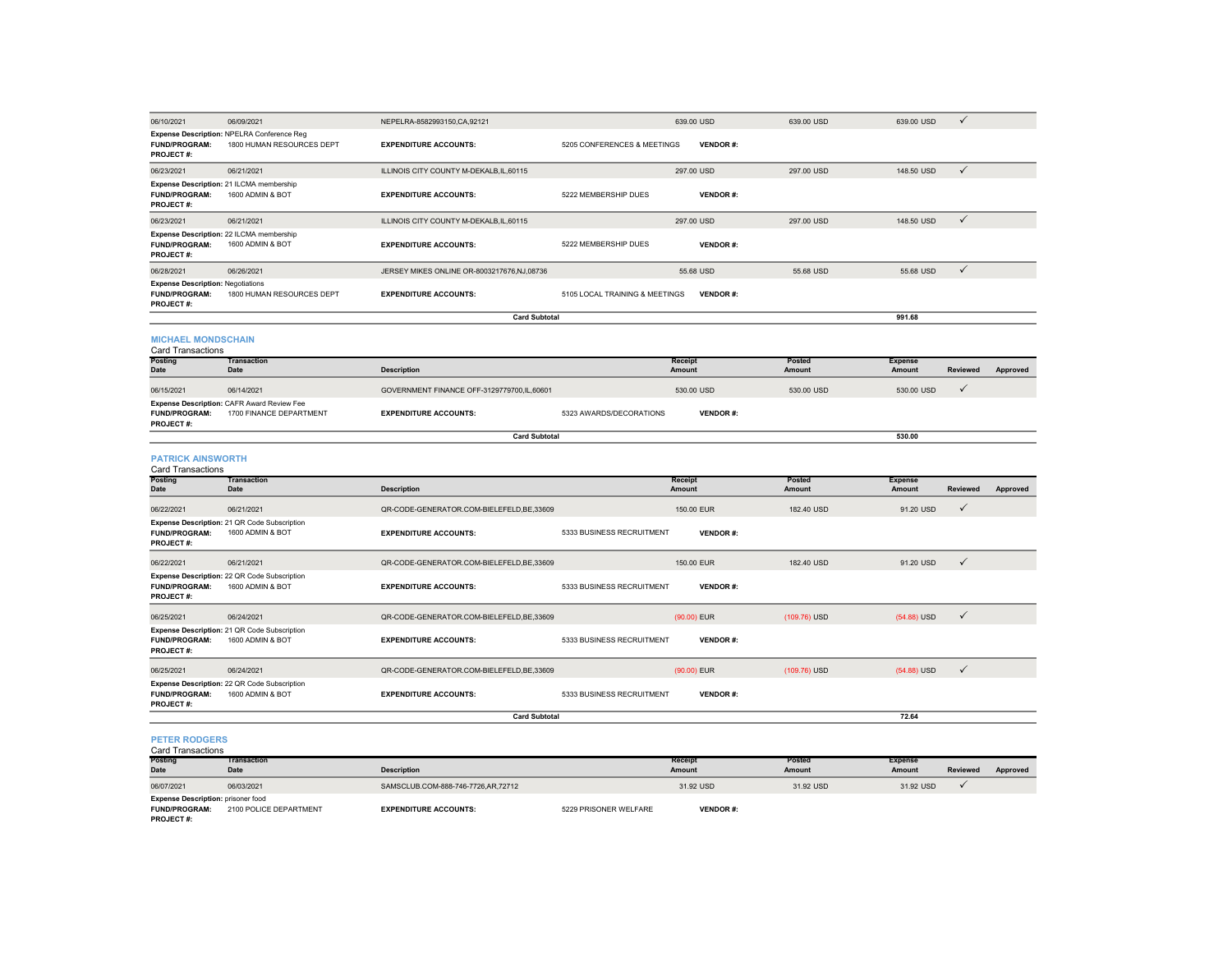| 06/17/2021                                                                                   | 06/16/2021                                                             | GRAINGER-877-2022594,IL,60045-5202                  |                              | 276.20 USD        | 276.20 USD       | 100.00 USD               | $\checkmark$ |          |
|----------------------------------------------------------------------------------------------|------------------------------------------------------------------------|-----------------------------------------------------|------------------------------|-------------------|------------------|--------------------------|--------------|----------|
| <b>Expense Description: Split-squad blankets</b><br><b>FUND/PROGRAM:</b><br><b>PROJECT#:</b> | 2100 POLICE DEPARTMENT                                                 | <b>EXPENDITURE ACCOUNTS:</b>                        | 5317 MISC OPERATING SUPPLIES | <b>VENDOR#:</b>   |                  |                          |              |          |
| 06/17/2021                                                                                   | 06/16/2021                                                             | GRAINGER-877-2022594,IL,60045-5202                  |                              | 276.20 USD        | 276.20 USD       | 176,20 USD               | $\checkmark$ |          |
| <b>FUND/PROGRAM:</b><br><b>PROJECT#:</b>                                                     | Expense Description: Split-prisoner blankets<br>2100 POLICE DEPARTMENT | <b>EXPENDITURE ACCOUNTS:</b>                        | 5229 PRISONER WELFARE        | <b>VENDOR#:</b>   |                  |                          |              |          |
| 06/18/2021                                                                                   | 06/16/2021                                                             | DASH MEDICAL GLOVES, I-FRANKLIN, WI,53132           |                              | 533.80 USD        | 533.80 USD       | 533.80 USD               | $\checkmark$ |          |
| <b>Expense Description: Nitrile gloves</b><br><b>FUND/PROGRAM:</b><br>PROJECT#:              | 2100 POLICE DEPARTMENT                                                 | <b>EXPENDITURE ACCOUNTS:</b>                        | 5229 PRISONER WELFARE        | <b>VENDOR#:</b>   |                  |                          |              |          |
| 06/21/2021                                                                                   | 06/17/2021                                                             | SAMSCLUB.COM-888-746-7726,AR,72712                  |                              | 199.90 USD        | 199.90 USD       | 199.90 USD               | $\checkmark$ |          |
| Expense Description: department coffee<br><b>FUND/PROGRAM:</b><br><b>PROJECT#:</b>           | 2100 POLICE DEPARTMENT                                                 | <b>EXPENDITURE ACCOUNTS:</b>                        | 5317 MISC OPERATING SUPPLIES | <b>VENDOR#:</b>   |                  |                          |              |          |
| 06/23/2021                                                                                   | 06/21/2021                                                             | ORION SAFETY PRODUCTS-4108330318, MD, 21601         |                              | 539.35 USD        | 539.35 USD       | 539.35 USD               | $\checkmark$ |          |
| <b>Expense Description: Department flares</b><br><b>FUND/PROGRAM:</b><br><b>PROJECT#:</b>    | 2100 POLICE DEPARTMENT                                                 | <b>EXPENDITURE ACCOUNTS:</b>                        | 5317 MISC OPERATING SUPPLIES | <b>VENDOR#:</b>   |                  |                          |              |          |
| 07/02/2021                                                                                   | 06/30/2021                                                             | SIRCHIE FINGER PRINT L-<br>MPERRY@SIRCHI,NC,27596   |                              | 51.55 USD         | 51.55 USD        | 51.55 USD                | $\checkmark$ |          |
| <b>FUND/PROGRAM:</b><br>PROJECT#:                                                            | Expense Description: evidence handgun boxes<br>2100 POLICE DEPARTMENT  | <b>EXPENDITURE ACCOUNTS:</b>                        | 5317 MISC OPERATING SUPPLIES | <b>VENDOR#:</b>   |                  |                          |              |          |
| 07/05/2021                                                                                   | 07/02/2021                                                             | GRAINGER-877-2022594,IL,60045-5202                  |                              | 15.00 USD         | 15.00 USD        | 15.00 USD                | $\checkmark$ |          |
| <b>FUND/PROGRAM:</b><br>PROJECT#:                                                            | Expense Description: Eyewash fluid for E69<br>2100 POLICE DEPARTMENT   | <b>EXPENDITURE ACCOUNTS:</b>                        | 5317 MISC OPERATING SUPPLIES | <b>VENDOR#:</b>   |                  |                          |              |          |
| 07/05/2021                                                                                   | 07/02/2021                                                             | PEAVEY CORP.-LENEXA, KS, 66215                      |                              | 163.90 USD        | 163.90 USD       | 163.90 USD               | $\checkmark$ |          |
| <b>Expense Description: ET supplies</b><br><b>FUND/PROGRAM:</b><br>PROJECT#:                 | 2100 POLICE DEPARTMENT                                                 | <b>EXPENDITURE ACCOUNTS:</b>                        | 5317 MISC OPERATING SUPPLIES | <b>VENDOR#:</b>   |                  |                          |              |          |
|                                                                                              |                                                                        | <b>Card Subtotal</b>                                |                              |                   |                  | 1,811.62                 |              |          |
| <b>ROSE LEMANIS</b><br><b>Card Transactions</b>                                              |                                                                        |                                                     |                              |                   |                  |                          |              |          |
| Posting<br>Date                                                                              | <b>Transaction</b><br>Date                                             | <b>Description</b>                                  |                              | Receipt<br>Amount | Posted<br>Amount | <b>Expense</b><br>Amount | Reviewed     | Approved |
| 06/14/2021                                                                                   | 06/12/2021                                                             | AMERIGAS-847-359-6450, PA, 19406                    |                              | 286.39 USD        | 286.39 USD       | 286.39 USD               | $\checkmark$ |          |
| <b>Expense Description:</b> propane cylinders<br><b>FUND/PROGRAM:</b><br><b>PROJECT#:</b>    | 1220 BUILDING SERVICES                                                 | <b>EXPENDITURE ACCOUNTS:</b>                        | 5301 AUTO PETROL PRODUCTS    | <b>VENDOR#:</b>   |                  |                          |              |          |
| 06/14/2021                                                                                   | 06/13/2021                                                             | AMZN MKTP US 2106M5ND1-<br>AMZN.COM/BILL, WA, 98109 |                              | 13.99 USD         | 13.99 USD        | 13.99 USD                | $\checkmark$ |          |
| Expense Description: deodorizer-fridge<br><b>FUND/PROGRAM:</b><br><b>PROJECT#:</b>           | 1500 PUBLIC WORKS ADMINISTRATI                                         | <b>EXPENDITURE ACCOUNTS:</b>                        | 5317 MISC OPERATING SUPPLIES | <b>VENDOR#:</b>   |                  |                          |              |          |
| 06/17/2021                                                                                   | 06/15/2021                                                             | OFFICEMAX/DEPOT 6869-800-463-3768,IL,60143          |                              | 239.81 USD        | 239.81 USD       | 239.81 USD               | $\checkmark$ |          |
| <b>Expense Description: Toner</b><br><b>FUND/PROGRAM:</b><br>PROJECT#:                       | 1500 PUBLIC WORKS ADMINISTRATI                                         | <b>EXPENDITURE ACCOUNTS:</b>                        | 5318 OFFICE SUPPLIES         | <b>VENDOR#:</b>   |                  |                          |              |          |

06/18/2021 06/16/2021 OFFICEMAX/DEPOT 6869-800-463-3768,IL,60143 26.36 USD 26.36 USD 26.36 USD

06/24/2021 06/22/2021 LECHNER AND SONS-MT PROSPECT,IL,60056 4,448.94 USD 4,448.94 USD 105.54 USD

**EXPENDITURE ACCOUNTS:** 5319 PROTECTIVE CLOTHING **VENDOR #:**

**VENDOR #:**

**Expense Description: "**sign here" tags<br>**FUND/PROGRAM:** 1500 PUBLIC WORKS ADMINISTRATI **EXPENDITURE ACCOUNTS:** 5318 OFFICE SUPPLIES

**PROJECT #:**

**PROJECT #:**

**FUND/PROGRAM:** 1400 CIP ENGINEERING

**Expense Description:** uniform items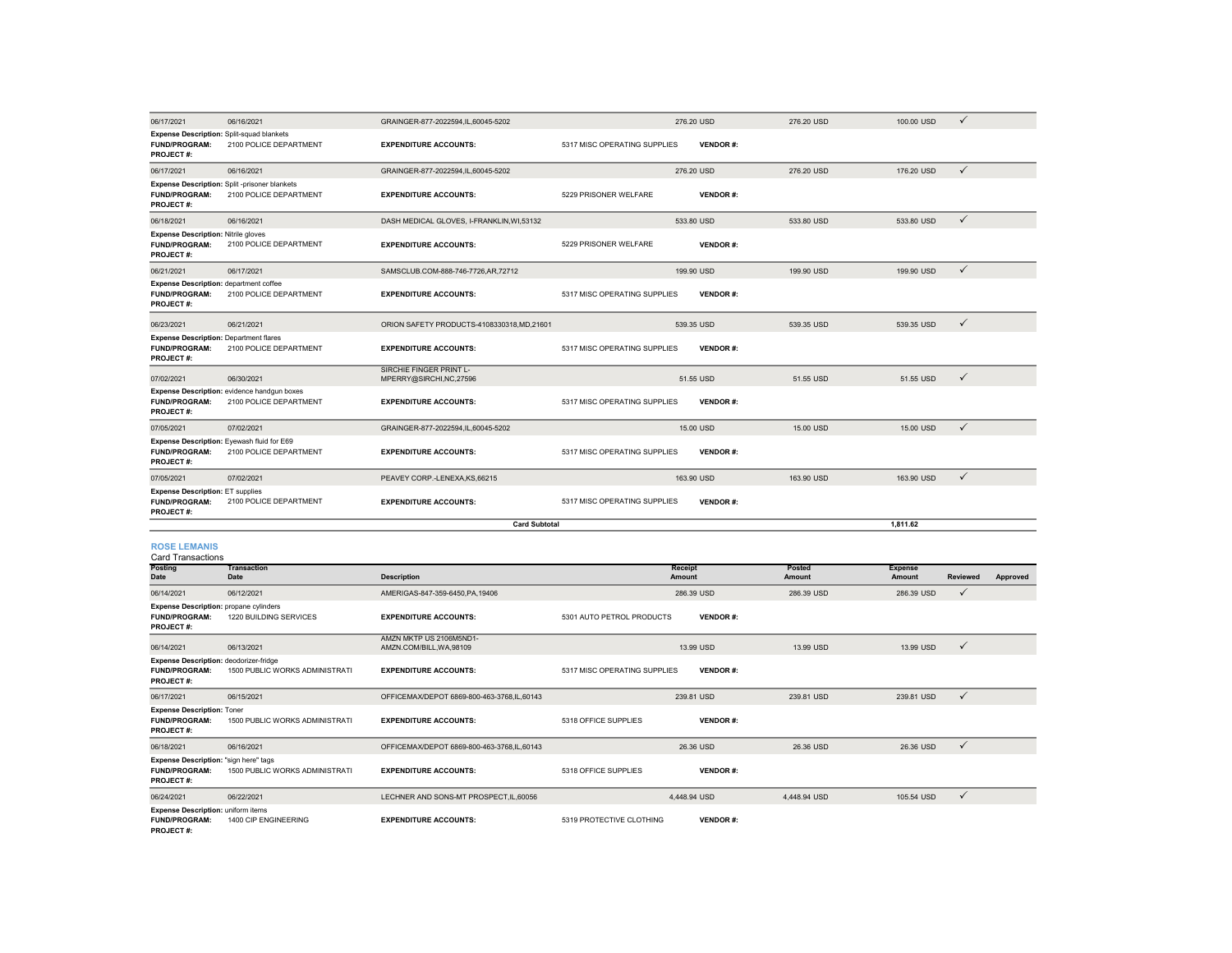| 06/24/2021                                                                            | 06/22/2021                     | LECHNER AND SONS-MT PROSPECT, IL, 60056             |                              | 4,448.94 USD    | 4,448.94 USD | 41.98 USD    | $\checkmark$ |
|---------------------------------------------------------------------------------------|--------------------------------|-----------------------------------------------------|------------------------------|-----------------|--------------|--------------|--------------|
| <b>Expense Description: uniform items</b><br><b>FUND/PROGRAM:</b><br><b>PROJECT#:</b> | 1420 STREETS DIVISION          | <b>EXPENDITURE ACCOUNTS:</b>                        | 5319 PROTECTIVE CLOTHING     | <b>VENDOR#:</b> |              |              |              |
| 06/24/2021                                                                            | 06/22/2021                     | LECHNER AND SONS-MT PROSPECT, IL, 60056             |                              | 4,448.94 USD    | 4.448.94 USD | 41.98 USD    | $\checkmark$ |
| <b>Expense Description: uniform items</b><br><b>FUND/PROGRAM:</b><br>PROJECT#:        | 1430 FORESTRY DIVISION         | <b>EXPENDITURE ACCOUNTS:</b>                        | 5319 PROTECTIVE CLOTHING     | <b>VENDOR#:</b> |              |              |              |
| 06/24/2021                                                                            | 06/22/2021                     | LECHNER AND SONS-MT PROSPECT, IL, 60056             |                              | 4,448.94 USD    | 4,448.94 USD | 66.47 USD    | $\checkmark$ |
| <b>Expense Description: uniform items</b><br>FUND/PROGRAM:<br><b>PROJECT#:</b>        | 4100 WATER DIVISION            | <b>EXPENDITURE ACCOUNTS:</b>                        | 5319 PROTECTIVE CLOTHING     | <b>VENDOR#:</b> |              |              |              |
| 06/24/2021                                                                            | 06/22/2021                     | LECHNER AND SONS-MT PROSPECT, IL, 60056             |                              | 4,448.94 USD    | 4,448.94 USD | 66.47 USD    | $\checkmark$ |
| Expense Description: uniform items<br><b>FUND/PROGRAM:</b><br>PROJECT#:               | 4200 SEWER DIVISION            | <b>EXPENDITURE ACCOUNTS:</b>                        | 5319 PROTECTIVE CLOTHING     | <b>VENDOR#:</b> |              |              |              |
| 06/24/2021                                                                            | 06/22/2021                     | LECHNER AND SONS-MT PROSPECT, IL, 60056             |                              | 4,448.94 USD    | 4,448.94 USD | 96.94 USD    | ✓            |
| Expense Description: uniform items<br><b>FUND/PROGRAM:</b><br><b>PROJECT#:</b>        | 1240 FLEET SERVICES            | <b>EXPENDITURE ACCOUNTS:</b>                        | 5319 PROTECTIVE CLOTHING     | <b>VENDOR#:</b> |              |              |              |
| 06/24/2021                                                                            | 06/22/2021                     | LECHNER AND SONS-MT PROSPECT, IL, 60056             |                              | 4,448.94 USD    | 4,448.94 USD | 42.00 USD    | $\checkmark$ |
| <b>Expense Description: uniform items</b><br><b>FUND/PROGRAM:</b><br>PROJECT#:        | 1220 BUILDING SERVICES         | <b>EXPENDITURE ACCOUNTS:</b>                        | 5319 PROTECTIVE CLOTHING     | <b>VENDOR#:</b> |              |              |              |
| 06/24/2021                                                                            | 06/22/2021                     | LECHNER AND SONS-MT PROSPECT, IL, 60056             |                              | 4,448.94 USD    | 4,448.94 USD | 574.00 USD   | $\checkmark$ |
| <b>Expense Description: uniform items</b><br><b>FUND/PROGRAM:</b><br>PROJECT#:        | 1220 BUILDING SERVICES         | <b>EXPENDITURE ACCOUNTS:</b>                        | 5106 UNIFORM ALLOWANCE       | <b>VENDOR#:</b> |              |              |              |
| 06/24/2021                                                                            | 06/22/2021                     | LECHNER AND SONS-MT PROSPECT, IL, 60056             |                              | 4,448.94 USD    | 4,448.94 USD | 400.06 USD   | $\checkmark$ |
| <b>Expense Description: uniform items</b><br><b>FUND/PROGRAM:</b><br>PROJECT#:        | 1240 FLEET SERVICES            | <b>EXPENDITURE ACCOUNTS:</b>                        | 5106 UNIFORM ALLOWANCE       | <b>VENDOR#:</b> |              |              |              |
| 06/24/2021                                                                            | 06/22/2021                     | LECHNER AND SONS-MT PROSPECT, IL, 60056             |                              | 4,448.94 USD    | 4,448.94 USD | 502.25 USD   | $\checkmark$ |
| Expense Description: uniform items<br>FUND/PROGRAM:<br><b>PROJECT#:</b>               | 1420 STREETS DIVISION          | <b>EXPENDITURE ACCOUNTS:</b>                        | 5106 UNIFORM ALLOWANCE       | <b>VENDOR#:</b> |              |              |              |
| 06/24/2021                                                                            | 06/22/2021                     | LECHNER AND SONS-MT PROSPECT, IL, 60056             |                              | 4,448.94 USD    | 4,448.94 USD | 502.25 USD   | $\checkmark$ |
| <b>Expense Description: uniform items</b><br>FUND/PROGRAM:<br><b>PROJECT#:</b>        | 1430 FORESTRY DIVISION         | <b>EXPENDITURE ACCOUNTS:</b>                        | 5106 UNIFORM ALLOWANCE       | <b>VENDOR#:</b> |              |              |              |
| 06/24/2021                                                                            | 06/22/2021                     | LECHNER AND SONS-MT PROSPECT, IL, 60056             |                              | 4,448.94 USD    | 4,448.94 USD | 1,004.50 USD | $\checkmark$ |
| <b>Expense Description: uniform items</b><br>FUND/PROGRAM:<br>PROJECT#:               | 4100 WATER DIVISION            | <b>EXPENDITURE ACCOUNTS:</b>                        | 5106 UNIFORM ALLOWANCE       | <b>VENDOR#:</b> |              |              |              |
| 06/24/2021                                                                            | 06/22/2021                     | LECHNER AND SONS-MT PROSPECT, IL, 60056             |                              | 4,448.94 USD    | 4,448.94 USD | 1,004.50 USD | $\checkmark$ |
| Expense Description: uniform items<br>FUND/PROGRAM:<br><b>PROJECT#:</b>               | 4200 SEWER DIVISION            | <b>EXPENDITURE ACCOUNTS:</b>                        | 5106 UNIFORM ALLOWANCE       | <b>VENDOR#:</b> |              |              |              |
| 06/24/2021                                                                            | 06/23/2021                     | AMZN MKTP US 212X07RB1-<br>AMZN.COM/BILL, WA, 98109 |                              | 24.09 USD       | 24.09 USD    | 24.09 USD    | $\checkmark$ |
| Expense Description: canister latch kit<br>FUND/PROGRAM:<br><b>PROJECT#:</b>          | 4100 WATER DIVISION            | <b>EXPENDITURE ACCOUNTS:</b>                        | 5315 SMALL TOOLS & EQUIPMENT | <b>VENDOR#:</b> |              |              |              |
| 06/24/2021                                                                            | 06/23/2021                     | AMAZON.COM 218U05B80-<br>AMZN.COM/BILL, WA, 98109   |                              | 46.34 USD       | 46.34 USD    | 46.34 USD    | ✓            |
| Expense Description: dept. coffee supplies<br><b>FUND/PROGRAM:</b><br>PROJECT#:       | 1500 PUBLIC WORKS ADMINISTRATI | <b>EXPENDITURE ACCOUNTS:</b>                        | 5317 MISC OPERATING SUPPLIES | <b>VENDOR#:</b> |              |              |              |
| 06/24/2021                                                                            | 06/23/2021                     | AMZN MKTP US 2186H0BV0-<br>AMZN.COM/BILL.WA.98109   |                              | 7.93 USD        | 7.93 USD     | 7.93 USD     | $\checkmark$ |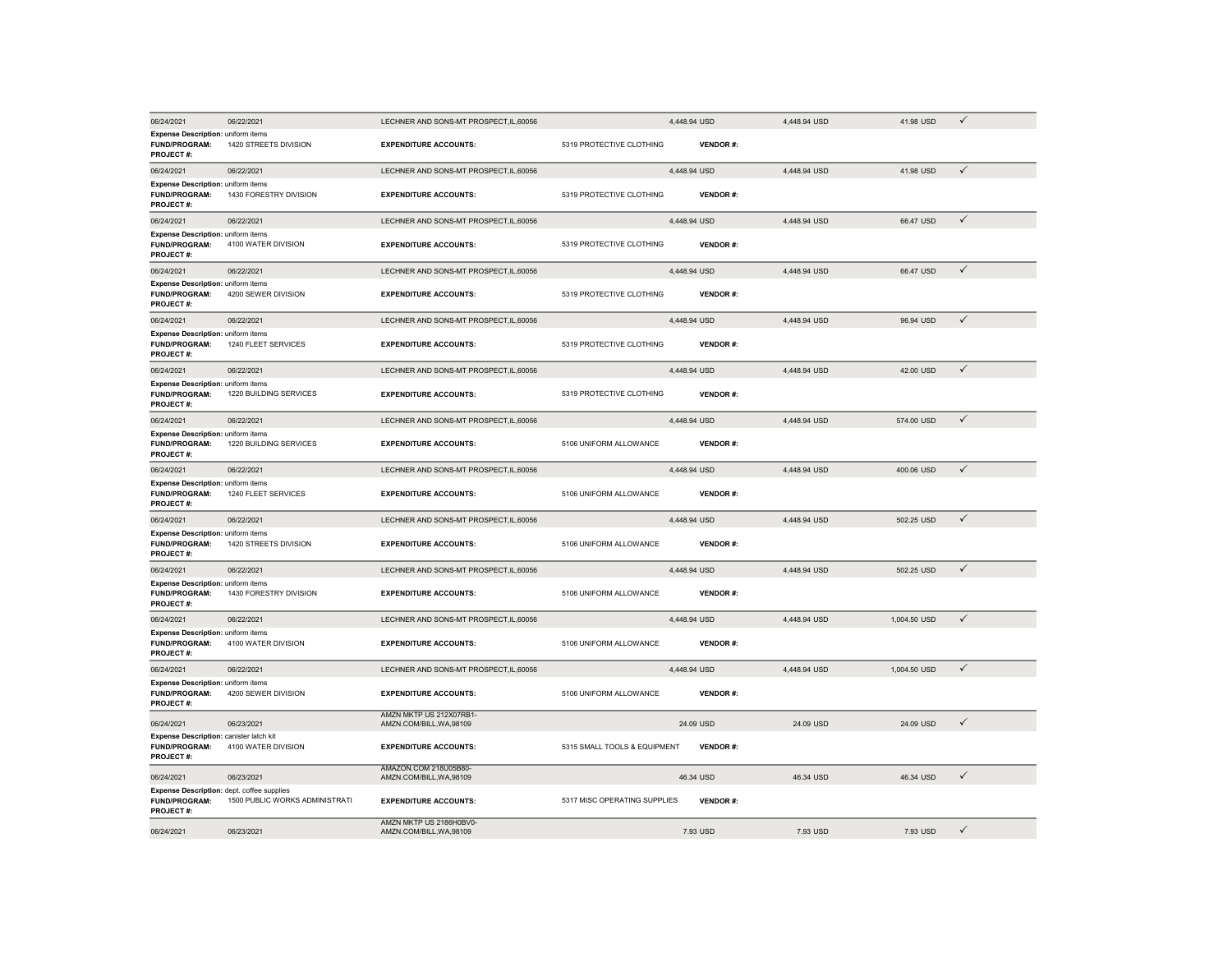| Expense Description: misc. office supplies<br><b>FUND/PROGRAM:</b><br><b>PROJECT#:</b>      | 1500 PUBLIC WORKS ADMINISTRATI                                         | <b>EXPENDITURE ACCOUNTS:</b>                               | 5318 OFFICE SUPPLIES                     | <b>VENDOR#:</b> |                  |                          |              |          |
|---------------------------------------------------------------------------------------------|------------------------------------------------------------------------|------------------------------------------------------------|------------------------------------------|-----------------|------------------|--------------------------|--------------|----------|
| 06/24/2021                                                                                  | 06/23/2021                                                             | AMAZON.COM 214AF4YK1-<br>AMZN.COM/BILL, WA, 98109          |                                          | 9.99 USD        | 9.99 USD         | 9.99 USD                 | $\checkmark$ |          |
| Expense Description: cell phone case<br><b>FUND/PROGRAM:</b><br>PROJECT#:                   | 1500 PUBLIC WORKS ADMINISTRATI                                         | <b>EXPENDITURE ACCOUNTS:</b>                               | 5317 MISC OPERATING SUPPLIES             | <b>VENDOR#:</b> |                  |                          |              |          |
| 06/24/2021                                                                                  | 06/24/2021                                                             | AMZN MKTP US 2131D18F0-<br>AMZN.COM/BILL, WA, 98109        |                                          | 26.55 USD       | 26.55 USD        | 26.55 USD                | $\checkmark$ |          |
| Expense Description: misc. office supplies<br><b>FUND/PROGRAM:</b><br><b>PROJECT#:</b>      | 1500 PUBLIC WORKS ADMINISTRATI                                         | <b>EXPENDITURE ACCOUNTS:</b>                               | 5318 OFFICE SUPPLIES                     | <b>VENDOR#:</b> |                  |                          |              |          |
| 06/24/2021                                                                                  | 06/24/2021                                                             | AMZN MKTP US 218YK58G0-<br>AMZN.COM/BILL, WA, 98109        |                                          | 38.20 USD       | 38.20 USD        | 38.20 USD                | $\checkmark$ |          |
| Expense Description: dept. coffee supplies<br>FUND/PROGRAM:<br><b>PROJECT#:</b>             | 1500 PUBLIC WORKS ADMINISTRATI                                         | <b>EXPENDITURE ACCOUNTS:</b>                               | 5317 MISC OPERATING SUPPLIES             | <b>VENDOR#:</b> |                  |                          |              |          |
| 06/28/2021                                                                                  | 06/27/2021                                                             | AMZN MKTP US 2138Q69Q0-<br>AMZN.COM/BILL, WA, 98109        |                                          | 12.51 USD       | 12.51 USD        | 12.51 USD                | $\checkmark$ |          |
| <b>Expense Description: cell phone supplies</b><br>FUND/PROGRAM:<br>PROJECT#:               | 1500 PUBLIC WORKS ADMINISTRATI                                         | <b>EXPENDITURE ACCOUNTS:</b>                               | 5317 MISC OPERATING SUPPLIES             | <b>VENDOR#:</b> |                  |                          |              |          |
| 06/28/2021                                                                                  | 06/27/2021                                                             | STERICYCLE-8667837422,IL,60045                             |                                          | 38.02 USD       | 38.02 USD        | 38.02 USD                | $\checkmark$ |          |
| Expense Description: hazardous waste 5/26<br><b>FUND/PROGRAM:</b><br><b>PROJECT#:</b>       | 4200 SEWER DIVISION                                                    | <b>EXPENDITURE ACCOUNTS:</b>                               | 5299 MISC CONTRACTUAL SERVICES VENDOR #: |                 |                  |                          |              |          |
| 07/02/2021                                                                                  | 06/30/2021                                                             | OFFICEMAX/DEPOT 6869-800-463-3768,IL,60143                 |                                          | 31.12 USD       | 31.12 USD        | 31.12 USD                | $\checkmark$ |          |
| Expense Description: misc. office supplies<br><b>FUND/PROGRAM:</b><br><b>PROJECT#:</b>      | 1500 PUBLIC WORKS ADMINISTRATI                                         | <b>EXPENDITURE ACCOUNTS:</b>                               | 5318 OFFICE SUPPLIES                     | <b>VENDOR#:</b> |                  |                          |              |          |
|                                                                                             |                                                                        | <b>Card Subtotal</b>                                       |                                          |                 |                  | 5,250.24                 |              |          |
|                                                                                             |                                                                        |                                                            |                                          |                 |                  |                          |              |          |
| <b>SEAN LINDSAY</b><br><b>Card Transactions</b>                                             |                                                                        |                                                            |                                          |                 |                  |                          |              |          |
| Posting<br>Date                                                                             | <b>Transaction</b><br>Date                                             | <b>Description</b>                                         | Receipt<br>Amount                        |                 | Posted<br>Amount | <b>Expense</b><br>Amount | Reviewed     | Approved |
| 06/09/2021                                                                                  | 06/08/2021                                                             | NORTH AMERICAN CORP-8478324000,IL,60025                    |                                          | 113.73 USD      | 113.73 USD       | 113.73 USD               | $\checkmark$ |          |
| <b>Expense Description: Janitorial supplies</b><br><b>FUND/PROGRAM:</b><br><b>PROJECT#:</b> | 1220 BUILDING SERVICES                                                 | <b>EXPENDITURE ACCOUNTS:</b>                               | 5309 JANITORIAL SUPPLIES                 | <b>VENDOR#:</b> |                  |                          |              |          |
| 06/11/2021                                                                                  | 06/10/2021                                                             | AMZN MKTP US 2X1CJ3P72-<br>AMZN.COM/BILL, WA, 98109        |                                          | 10.49 USD       | 10.49 USD        | 10.49 USD                | $\checkmark$ |          |
| <b>FUND/PROGRAM:</b><br><b>PROJECT#:</b>                                                    | Expense Description: Stop switch - salt dome<br>1220 BUILDING SERVICES | <b>EXPENDITURE ACCOUNTS:</b>                               | 5311 BLDG/GROUNDS MAINTENANCE VENDOR #:  |                 |                  |                          |              |          |
| 06/11/2021                                                                                  | 06/10/2021                                                             | AMZN MKTP US 2X8ZG1R81-<br>AMZN.COM/BILL, WA, 98109        |                                          | 31.65 USD       | 31.65 USD        | 31.65 USD                | $\checkmark$ |          |
| <b>Expense Description: Sanitary receptacle</b><br>FUND/PROGRAM:<br><b>PROJECT#:</b>        | 1220 BUILDING SERVICES                                                 | <b>EXPENDITURE ACCOUNTS:</b>                               | 5311 BLDG/GROUNDS MAINTENANCE VENDOR #:  |                 |                  |                          |              |          |
| 06/14/2021                                                                                  | 06/11/2021                                                             | <b>AMZN MKTP US 2176G8O11-</b><br>AMZN.COM/BILL, WA, 98109 |                                          | 126,99 USD      | 126.99 USD       | 126.99 USD               | $\checkmark$ |          |
| Expense Description: Garden hose reel<br><b>FUND/PROGRAM:</b><br>PROJECT#:                  | 1220 BUILDING SERVICES                                                 | <b>EXPENDITURE ACCOUNTS:</b>                               | 5311 BLDG/GROUNDS MAINTENANCE VENDOR #:  |                 |                  |                          |              |          |
| 06/14/2021                                                                                  | 06/12/2021                                                             | AMZN MKTP US 2X4SB9BG2-<br>AMZN.COM/BILL, WA, 98109        |                                          | 65.97 USD       | 65.97 USD        | 65.97 USD                | $\checkmark$ |          |
| <b>Expense Description: Sunscreen</b><br><b>FUND/PROGRAM:</b><br><b>PROJECT#:</b>           | 1220 BUILDING SERVICES                                                 | <b>EXPENDITURE ACCOUNTS:</b>                               | 5319 PROTECTIVE CLOTHING                 | <b>VENDOR#:</b> |                  |                          |              |          |
| 06/22/2021<br>Exnance Decerintion: Preceure weeper                                          | 06/21/2021                                                             | AMZN MKTP US 210B442M1-<br>AMZN.COM/BILL, WA, 98109        |                                          | 610.00 USD      | 610.00 USD       | 610.00 USD               | $\checkmark$ |          |

**Expense Description:** Pressure washer<br>**FUND/PROGRAM:** 1220 BUILDING SERVICES **EXPENDITURE ACCOUNTS:** 5311 BLDG/GROUNDS MAINTENANCE **VENDOR #:**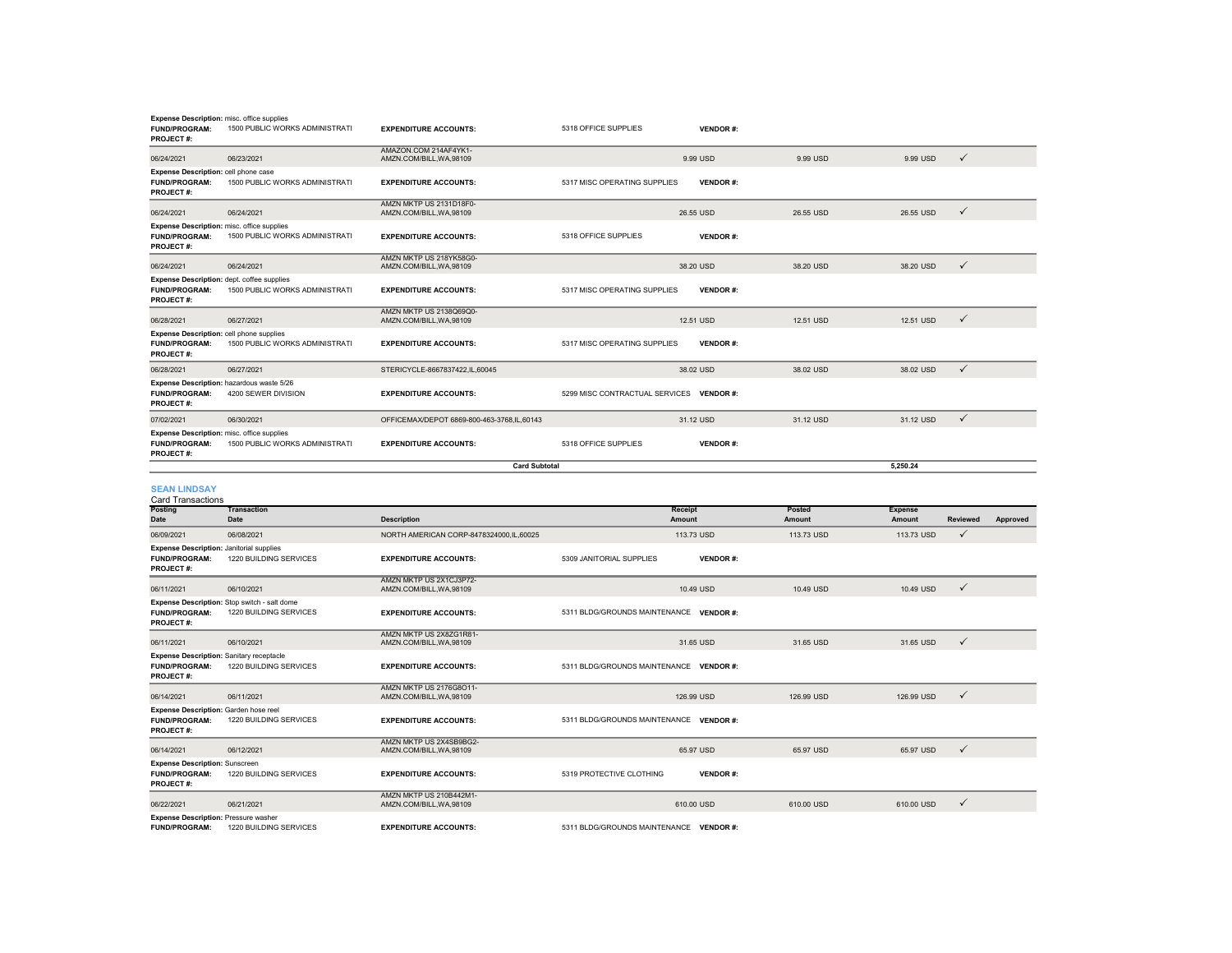#### **PROJECT #:**

|                                                                                       |                                                                                              | AMAZON.COM 215J55751-                               |                                          |                   |                  |                          |              |          |
|---------------------------------------------------------------------------------------|----------------------------------------------------------------------------------------------|-----------------------------------------------------|------------------------------------------|-------------------|------------------|--------------------------|--------------|----------|
| 06/22/2021                                                                            | 06/22/2021                                                                                   | AMZN.COM/BILL, WA, 98109                            |                                          | 88.06 USD         | 88.06 USD        | 88.06 USD                | ✓            |          |
| Expense Description: High pressure hose<br><b>FUND/PROGRAM:</b><br><b>PROJECT#:</b>   | 1220 BUILDING SERVICES                                                                       | <b>EXPENDITURE ACCOUNTS:</b>                        | 5311 BLDG/GROUNDS MAINTENANCE VENDOR #:  |                   |                  |                          |              |          |
| 06/24/2021                                                                            | 06/23/2021                                                                                   | AMZN MKTP US 219UG2GX2-<br>AMZN.COM/BILL.WA.98109   |                                          | 12.99 USD         | 12.99 USD        | 12.99 USD                | $\checkmark$ |          |
| <b>Expense Description: Hose splitter</b><br><b>FUND/PROGRAM:</b><br><b>PROJECT#:</b> | 1220 BUILDING SERVICES                                                                       | <b>EXPENDITURE ACCOUNTS:</b>                        | 5311 BLDG/GROUNDS MAINTENANCE VENDOR #:  |                   |                  |                          |              |          |
| 06/25/2021                                                                            | 06/24/2021                                                                                   | AMZN MKTP US 2148988Q0-<br>AMZN.COM/BILL, WA, 98109 |                                          | 11.49 USD         | 11.49 USD        | 11.49 USD                | $\checkmark$ |          |
| FUND/PROGRAM:<br><b>PROJECT#:</b>                                                     | Expense Description: Quick connect adaptor<br>1220 BUILDING SERVICES                         | <b>EXPENDITURE ACCOUNTS:</b>                        | 5311 BLDG/GROUNDS MAINTENANCE VENDOR #:  |                   |                  |                          |              |          |
| 06/28/2021                                                                            | 06/26/2021                                                                                   | AMZN MKTP US 211TF97E0-<br>AMZN.COM/BILL.WA.98109   |                                          | 32.90 USD         | 32.90 USD        | 32.90 USD                | ✓            |          |
| <b>FUND/PROGRAM:</b><br><b>PROJECT#:</b>                                              | Expense Description: Pressure washer wand<br>1220 BUILDING SERVICES                          | <b>EXPENDITURE ACCOUNTS:</b>                        | 5311 BLDG/GROUNDS MAINTENANCE VENDOR #:  |                   |                  |                          |              |          |
| 06/30/2021                                                                            | 06/30/2021                                                                                   | AMZN MKTP US 2996G7O90-<br>AMZN.COM/BILL, WA, 98109 |                                          | 32.89 USD         | 32.89 USD        | 32.89 USD                | $\checkmark$ |          |
| Expense Description: Dryer repair kit pd42<br>FUND/PROGRAM:<br>PROJECT#:              | 1220 BUILDING SERVICES                                                                       | <b>EXPENDITURE ACCOUNTS:</b>                        | 5311 BLDG/GROUNDS MAINTENANCE VENDOR #:  |                   |                  |                          |              |          |
|                                                                                       |                                                                                              | <b>Card Subtotal</b>                                |                                          |                   |                  | 1,137.16                 |              |          |
| <b>SHARI MATTHEWS HUIZAR</b><br><b>Card Transactions</b>                              |                                                                                              |                                                     |                                          |                   |                  |                          |              |          |
| Posting<br>Date                                                                       | <b>Transaction</b><br>Date                                                                   | <b>Description</b>                                  |                                          | Receipt<br>Amount | Posted<br>Amount | <b>Expense</b><br>Amount | Reviewed     | Approved |
| 06/07/2021                                                                            | 06/05/2021                                                                                   | JOTFORM INC.-SAN FRANCISCO,CA,94111                 |                                          | 190.00 USD        | 190.00 USD       | 110.81 USD               | $\checkmark$ |          |
| Expense Description: 21 membership<br><b>FUND/PROGRAM:</b><br><b>PROJECT#:</b>        | 1315 SOCIAL SERVICES                                                                         | <b>EXPENDITURE ACCOUNTS:</b>                        | 5222 MEMBERSHIP DUES                     | <b>VENDOR#:</b>   |                  |                          |              |          |
| 06/07/2021                                                                            | 06/05/2021                                                                                   | JOTFORM INC.-SAN FRANCISCO,CA,94111                 |                                          | 190.00 USD        | 190.00 USD       | 79.19 USD                | $\checkmark$ |          |
| <b>Expense Description: 22 membership</b><br>FUND/PROGRAM:<br><b>PROJECT#:</b>        | 1315 SOCIAL SERVICES                                                                         | <b>EXPENDITURE ACCOUNTS:</b>                        | 5222 MEMBERSHIP DUES                     | <b>VENDOR#:</b>   |                  |                          |              |          |
| 06/14/2021                                                                            | 06/11/2021                                                                                   | AMZN MKTP US 2108J6FP1-<br>AMZN.COM/BILL, WA, 98109 |                                          | 69.91 USD         | 69.91 USD        | 69.91 USD                | $\checkmark$ |          |
| Expense Description: Candy for WPD<br><b>FUND/PROGRAM:</b><br>PROJECT #:              | 1315 SOCIAL SERVICES                                                                         | <b>EXPENDITURE ACCOUNTS:</b>                        | 5297 PROGRAMS/ACTIVITIES                 | <b>VENDOR#:</b>   |                  |                          |              |          |
| 06/16/2021                                                                            | 06/15/2021                                                                                   | AMZN MKTP US 2X0T87W60-<br>AMZN.COM/BILL, WA, 98109 |                                          | 37.95 USD         | 37.95 USD        | 37.95 USD                | ✓            |          |
| <b>FUND/PROGRAM:</b><br>PROJECT#:                                                     | Expense Description: LAC Reopening Supplies<br>5500 GRANT FUNDED PROJECTS<br>2021-024        | <b>EXPENDITURE ACCOUNTS:</b>                        | 5299 MISC CONTRACTUAL SERVICES VENDOR #: |                   |                  |                          |              |          |
| 06/17/2021                                                                            | 06/15/2021                                                                                   | SAMSCLUB.COM-888-746-7726,AR,72712                  |                                          | 11.73 USD         | 11.73 USD        | 11.73 USD                | $\checkmark$ |          |
| <b>FUND/PROGRAM:</b><br>PROJECT#:                                                     | Expense Description: LAC Reopening Supplies<br>5500 GRANT FUNDED PROJECTS<br>2021-024        | <b>EXPENDITURE ACCOUNTS:</b>                        | 5299 MISC CONTRACTUAL SERVICES VENDOR #: |                   |                  |                          |              |          |
| 06/17/2021                                                                            | 06/16/2021                                                                                   | WALMART.COM AA-8009666546,AR,72716                  |                                          | 76.17 USD         | 76.17 USD        | 76.17 USD                | $\checkmark$ |          |
| <b>FUND/PROGRAM:</b><br><b>PROJECT#:</b>                                              | Expense Description: LAC Reopening Supplies<br>5500 GRANT FUNDED PROJECTS<br>2021-024        | <b>EXPENDITURE ACCOUNTS:</b>                        | 5299 MISC CONTRACTUAL SERVICES VENDOR #: |                   |                  |                          |              |          |
| 06/18/2021                                                                            | 06/17/2021                                                                                   | AMZN MKTP US 2X9WZ6YG2-<br>AMZN.COM/BILL, WA, 98109 |                                          | 61.95 USD         | 61.95 USD        | 61.95 USD                | $\checkmark$ |          |
| <b>FUND/PROGRAM:</b><br><b>PROJECT#:</b>                                              | <b>Expense Description: LAC Reopening Supplies</b><br>5500 GRANT FUNDED PROJECTS<br>2021-024 | <b>EXPENDITURE ACCOUNTS:</b>                        | 5299 MISC CONTRACTUAL SERVICES VENDOR #: |                   |                  |                          |              |          |
| 06/18/2021                                                                            | 06/17/2021                                                                                   | THE WEBSTAURANT STORE-717-392-7472.PA.17602         |                                          | 54.72 USD         | 54.72 USD        | 54.72 USD                | $\checkmark$ |          |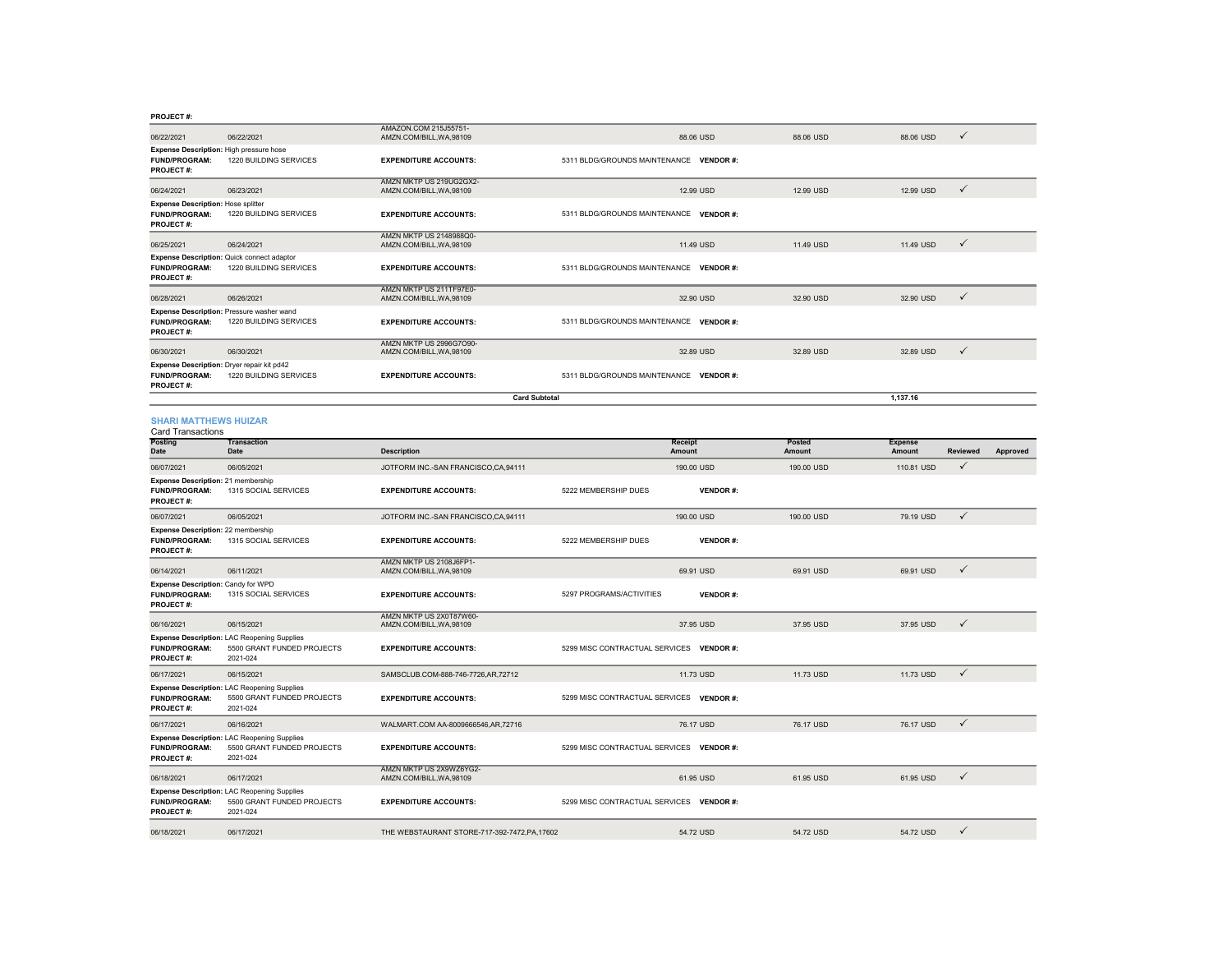| <b>FUND/PROGRAM:</b><br><b>PROJECT#:</b>                                                | <b>Expense Description: LAC Reopening Supplies</b><br>5500 GRANT FUNDED PROJECTS<br>2021-024 | <b>EXPENDITURE ACCOUNTS:</b>                            | 5299 MISC CONTRACTUAL SERVICES           | <b>VENDOR#:</b>          |                         |                          |                 |          |
|-----------------------------------------------------------------------------------------|----------------------------------------------------------------------------------------------|---------------------------------------------------------|------------------------------------------|--------------------------|-------------------------|--------------------------|-----------------|----------|
| 06/21/2021                                                                              | 06/18/2021                                                                                   | SAMSCLUB.COM-888-746-7726,AR,72712                      |                                          | 53.20 USD                | 53.20 USD               | 53.20 USD                | $\checkmark$    |          |
| <b>FUND/PROGRAM:</b><br><b>PROJECT#:</b>                                                | <b>Expense Description: LAC Reopening Supplies</b><br>5500 GRANT FUNDED PROJECTS<br>2021-024 | <b>EXPENDITURE ACCOUNTS:</b>                            | 5299 MISC CONTRACTUAL SERVICES VENDOR #: |                          |                         |                          |                 |          |
| 06/21/2021                                                                              | 06/19/2021                                                                                   | AMZN MKTP US 215H66BV1-<br>AMZN.COM/BILL, WA, 98109     |                                          | 20.99 USD                | 20.99 USD               | 20.99 USD                | $\checkmark$    |          |
| <b>FUND/PROGRAM:</b><br><b>PROJECT#:</b>                                                | <b>Expense Description: LAC Reopening Supplies</b><br>5500 GRANT FUNDED PROJECTS<br>2021-024 | <b>EXPENDITURE ACCOUNTS:</b>                            | 5299 MISC CONTRACTUAL SERVICES VENDOR #: |                          |                         |                          |                 |          |
| 06/21/2021                                                                              | 06/20/2021                                                                                   | AMZN MKTP US 210BI9631-<br>AMZN.COM/BILL, WA, 98109     |                                          | 12.90 USD                | 12.90 USD               | 12.90 USD                | $\checkmark$    |          |
| FUND/PROGRAM:<br>PROJECT#:                                                              | <b>Expense Description: LAC Reopening Supplies</b><br>5500 GRANT FUNDED PROJECTS<br>2021-024 | <b>EXPENDITURE ACCOUNTS:</b>                            | 5299 MISC CONTRACTUAL SERVICES VENDOR #: |                          |                         |                          |                 |          |
| 06/23/2021                                                                              | 06/22/2021                                                                                   | NASW ONLINE-2024088600.DC.20002                         |                                          | 236.00 USD               | 236,00 USD              | 118,00 USD               | $\checkmark$    |          |
| <b>Expense Description: Huizer 21</b><br><b>FUND/PROGRAM:</b><br><b>PROJECT#:</b>       | 1315 SOCIAL SERVICES                                                                         | <b>EXPENDITURE ACCOUNTS:</b>                            | 5222 MEMBERSHIP DUES                     | <b>VENDOR#:</b>          |                         |                          |                 |          |
| 06/23/2021                                                                              | 06/22/2021                                                                                   | NASW ONLINE-2024088600,DC,20002                         |                                          | 236.00 USD               | 236.00 USD              | 118.00 USD               | $\checkmark$    |          |
| <b>Expense Description: Huizer 2022</b><br><b>FUND/PROGRAM:</b><br><b>PROJECT#:</b>     | 1315 SOCIAL SERVICES                                                                         | <b>EXPENDITURE ACCOUNTS:</b>                            | 5222 MEMBERSHIP DUES                     | <b>VENDOR#:</b>          |                         |                          |                 |          |
| 06/28/2021                                                                              | 06/27/2021                                                                                   | AMZN MKTP US 299N53JQ1-<br>AMZN.COM/BILL, WA, 98109     |                                          | 66.09 USD                | 66.09 USD               | 66.09 USD                | $\checkmark$    |          |
| <b>Expense Description: Office Supplies</b><br><b>FUND/PROGRAM:</b><br><b>PROJECT#:</b> | 1315 SOCIAL SERVICES                                                                         | <b>EXPENDITURE ACCOUNTS:</b>                            | 5318 OFFICE SUPPLIES                     | <b>VENDOR#:</b>          |                         |                          |                 |          |
| 06/29/2021                                                                              | 06/28/2021                                                                                   | AMAZON.COM 298AK41T1 A-<br>AMZN.COM/BILL, WA, 98109     |                                          | 9.99 USD                 | 9.99 USD                | 9.99 USD                 | $\checkmark$    |          |
|                                                                                         | <b>Expense Description: LAC Reopening Supplies</b>                                           |                                                         |                                          |                          |                         |                          |                 |          |
| <b>Accounting Codes</b><br><b>FUND/PROGRAM:</b><br><b>PROJECT#:</b>                     | 5500 GRANT FUNDED PROJECTS<br>2021-024                                                       | <b>EXPENDITURE ACCOUNTS:</b>                            | 5299 MISC CONTRACTUAL SERVICES VENDOR #: |                          |                         |                          |                 |          |
| 06/29/2021                                                                              | 06/28/2021                                                                                   | AMAZON.COM 298YJ81U1 A-<br>AMZN.COM/BILL, WA, 98109     |                                          | 19.98 USD                | 19.98 USD               | 19.98 USD                | $\checkmark$    |          |
| <b>FUND/PROGRAM:</b><br><b>PROJECT#:</b>                                                | <b>Expense Description: LAC Reopening Supplies</b><br>5500 GRANT FUNDED PROJECTS<br>2021-024 | <b>EXPENDITURE ACCOUNTS:</b>                            | 5299 MISC CONTRACTUAL SERVICES VENDOR #: |                          |                         |                          |                 |          |
|                                                                                         |                                                                                              | <b>Card Subtotal</b>                                    |                                          |                          |                         | 921.58                   |                 |          |
| <b>TY JOHNSON</b><br><b>Card Transactions</b>                                           |                                                                                              |                                                         |                                          |                          |                         |                          |                 |          |
| <b>Posting</b><br>Date                                                                  | <b>Transaction</b><br>Date                                                                   | <b>Description</b>                                      |                                          | <b>Receipt</b><br>Amount | Posted<br><b>Amount</b> | <b>Expense</b><br>Amount | <b>Reviewed</b> | Approved |
| 06/07/2021                                                                              | 06/03/2021                                                                                   | <b>MENARDS MOUNT PROSPECT-MT</b><br>PROSPECT, IL, 60056 |                                          | 273.49 USD               | 273.49 USD              | 273.49 USD               | $\checkmark$    |          |
| <b>Expense Description: Misc shop supplies</b><br><b>FUND/PROGRAM:</b>                  | 1220 BUILDING SERVICES                                                                       | <b>EXPENDITURE ACCOUNTS:</b>                            | 5311 BLDG/GROUNDS MAINTENANCE VENDOR #:  |                          |                         |                          |                 |          |

| <b>PROJECT#:</b>                                                                          |                                                                      |                                             |                                         |              |              |              |  |
|-------------------------------------------------------------------------------------------|----------------------------------------------------------------------|---------------------------------------------|-----------------------------------------|--------------|--------------|--------------|--|
| 06/14/2021                                                                                | 06/10/2021                                                           | ABT ELECTRONICS-GLENVIEW, IL, 60025         | 1.044.00 USD                            | 1.044.00 USD | 1.044.00 USD | $\checkmark$ |  |
| <b>FUND/PROGRAM:</b><br><b>PROJECT#:</b>                                                  | Expense Description: Dishwasher station 24<br>1220 BUILDING SERVICES | <b>EXPENDITURE ACCOUNTS:</b>                | 5311 BLDG/GROUNDS MAINTENANCE VENDOR #: |              |              |              |  |
| 06/14/2021                                                                                | 06/11/2021                                                           | BANNER PLUMBING SUPPLY-847-5206100,IL,60089 | 164.28 USD                              | 164.28 USD   | 164,28 USD   | $\checkmark$ |  |
| <b>Expense Description: Plumbing supplies</b><br><b>FUND/PROGRAM:</b><br><b>PROJECT#:</b> | 1220 BUILDING SERVICES                                               | <b>EXPENDITURE ACCOUNTS:</b>                | 5311 BLDG/GROUNDS MAINTENANCE VENDOR #: |              |              |              |  |
| 06/14/2021                                                                                | 06/11/2021                                                           | BANNER PLUMBING SUPPLY-847-5206100.IL.60089 | 9.42 USD                                | 9.42 USD     | 9.42 USD     | $\checkmark$ |  |

**Expense Description:** Plumbing supplies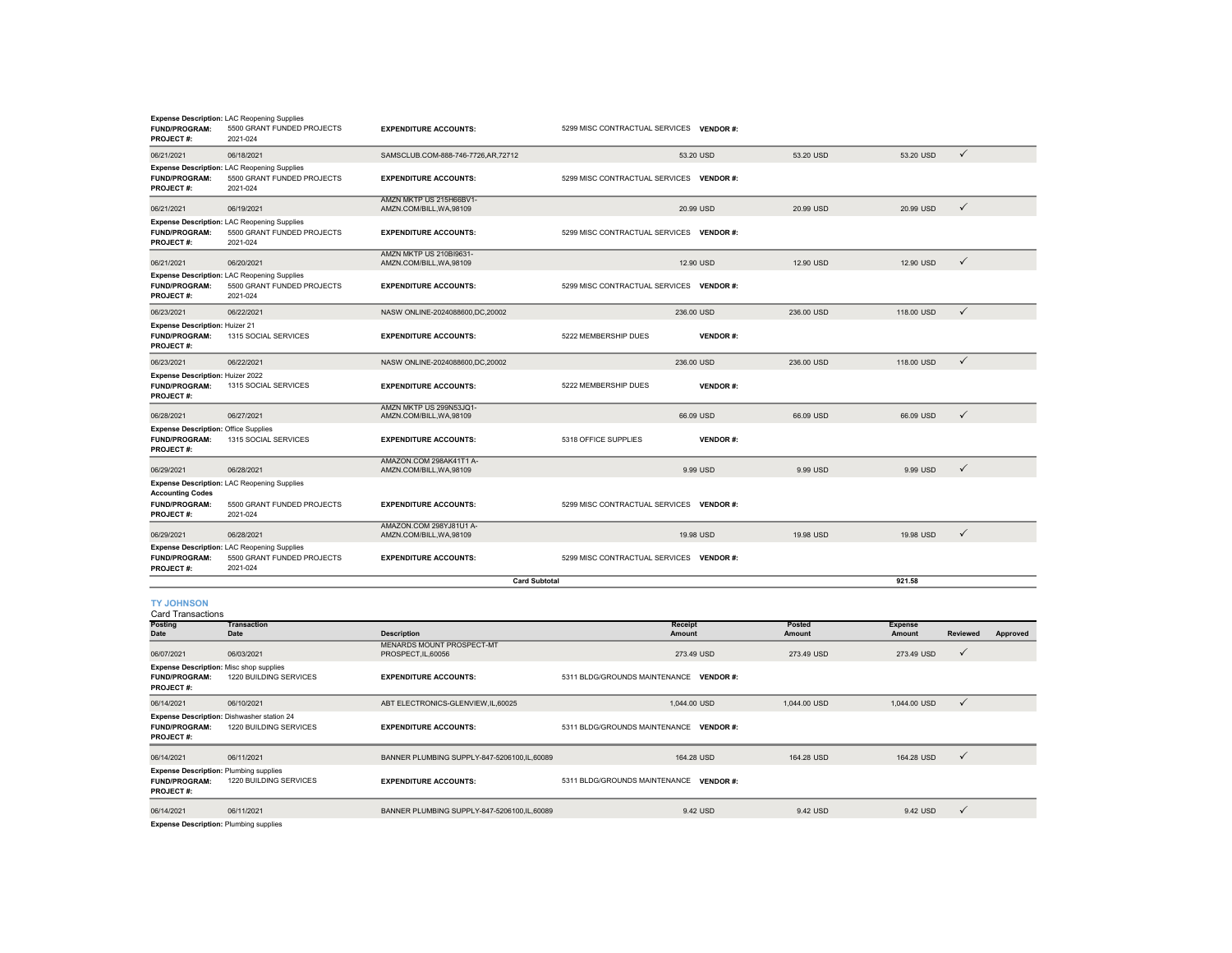| <b>FUND/PROGRAM:</b><br><b>PROJECT#:</b>                                                    | 1220 BUILDING SERVICES                                                 | <b>EXPENDITURE ACCOUNTS:</b>                       | 5311 BLDG/GROUNDS MAINTENANCE VENDOR #:  |                 |                  |                          |              |          |
|---------------------------------------------------------------------------------------------|------------------------------------------------------------------------|----------------------------------------------------|------------------------------------------|-----------------|------------------|--------------------------|--------------|----------|
| 06/22/2021                                                                                  | 06/21/2021                                                             | SHERWIN WILLIAMS 70371-WHEELING,IL,60090           | 124.88 USD                               |                 | 124.88 USD       | 124.88 USD               | $\checkmark$ |          |
| <b>Expense Description: Paint</b><br>FUND/PROGRAM:<br><b>PROJECT#:</b>                      | 1220 BUILDING SERVICES                                                 | <b>EXPENDITURE ACCOUNTS:</b>                       | 5303 CHEMICALS                           | <b>VENDOR#:</b> |                  |                          |              |          |
| 07/05/2021                                                                                  | 07/01/2021                                                             | ABT ELECTRONICS-GLENVIEW, IL, 60025                | 710.00 USD                               |                 | 710.00 USD       | 710.00 USD               | $\checkmark$ |          |
| Expense Description: Refrigerator station 42<br><b>FUND/PROGRAM:</b><br><b>PROJECT#:</b>    | 1220 BUILDING SERVICES                                                 | <b>EXPENDITURE ACCOUNTS:</b>                       | 5311 BLDG/GROUNDS MAINTENANCE VENDOR #:  |                 |                  |                          |              |          |
|                                                                                             |                                                                        | <b>Card Subtotal</b>                               |                                          |                 |                  | 2.326.07                 |              |          |
| <b>VINCENT HOFFMAN</b><br><b>Card Transactions</b>                                          |                                                                        |                                                    |                                          |                 |                  |                          |              |          |
| Posting<br>Date                                                                             | <b>Transaction</b><br>Date                                             | <b>Description</b>                                 | Receipt<br>Amount                        |                 | Posted<br>Amount | <b>Expense</b><br>Amount | Reviewed     | Approved |
| 06/07/2021                                                                                  | 06/04/2021                                                             | IN THE MULCH CENTER L-847-4597200,IL,60015         | 1,160.00 USD                             |                 | 1,160.00 USD     | 1,160.00 USD             | ✓            |          |
| <b>Expense Description:</b> top soil<br><b>FUND/PROGRAM:</b><br>PROJECT#:                   | 1430 FORESTRY DIVISION                                                 | <b>EXPENDITURE ACCOUNTS:</b>                       | 5311 BLDG/GROUNDS MAINTENANCE VENDOR #:  |                 |                  |                          |              |          |
| 06/07/2021                                                                                  | 06/04/2021                                                             | PAW SAINT FRANCIS GROU-6307664676,IL,60191         | 225.00 USD                               |                 | 225.00 USD       | 225.00 USD               | $\checkmark$ |          |
| <b>FUND/PROGRAM:</b><br><b>PROJECT#:</b>                                                    | Expense Description: 5/6&5/22 animal disposal<br>1420 STREETS DIVISION | <b>EXPENDITURE ACCOUNTS:</b>                       | 5299 MISC CONTRACTUAL SERVICES VENDOR #: |                 |                  |                          |              |          |
| 06/07/2021                                                                                  | 06/04/2021                                                             | MUTUAL ACE HARDWARE-BU-BUFFALO<br>GROVE, IL, 60085 | 16,60 USD                                |                 | 16,60 USD        | 16,60 USD                | $\checkmark$ |          |
| <b>Expense Description: irrigation supplies</b><br><b>FUND/PROGRAM:</b><br><b>PROJECT#:</b> | 1430 FORESTRY DIVISION                                                 | <b>EXPENDITURE ACCOUNTS:</b>                       | 5311 BLDG/GROUNDS MAINTENANCE VENDOR #:  |                 |                  |                          |              |          |
| 06/18/2021                                                                                  | 06/17/2021                                                             | SITEONE LANDSCAPE SUPP-WHEELING.IL.60090           | 76.78 USD                                |                 | 76.78 USD        | 76,78 USD                | $\checkmark$ |          |
| <b>Expense Description: Irrigation materials</b><br><b>FUND/PROGRAM:</b><br>PROJECT#:       | 1430 FORESTRY DIVISION                                                 | <b>EXPENDITURE ACCOUNTS:</b>                       | 5311 BLDG/GROUNDS MAINTENANCE VENDOR #:  |                 |                  |                          |              |          |
| 06/18/2021                                                                                  | 06/17/2021                                                             | SITEONE LANDSCAPE SUPP-WHEELING,IL,60090           | 115.50 USD                               |                 | 115.50 USD       | 115.50 USD               | $\checkmark$ |          |
| Expense Description: water truck nozzle<br><b>FUND/PROGRAM:</b><br>PROJECT#:                | 1430 FORESTRY DIVISION                                                 | <b>EXPENDITURE ACCOUNTS:</b>                       | 5311 BLDG/GROUNDS MAINTENANCE VENDOR #:  |                 |                  |                          |              |          |
| 06/21/2021                                                                                  | 06/18/2021                                                             | IN THE MULCH CENTER L-847-4597200,IL,60015         | 217.50 USD                               |                 | 217.50 USD       | 217.50 USD               | $\checkmark$ |          |
| <b>Expense Description:</b> top soil<br><b>FUND/PROGRAM:</b><br>PROJECT#:                   | 1430 FORESTRY DIVISION                                                 | <b>EXPENDITURE ACCOUNTS:</b>                       | 5311 BLDG/GROUNDS MAINTENANCE VENDOR #:  |                 |                  |                          |              |          |
| 06/25/2021                                                                                  | 06/24/2021                                                             | IN THE MULCH CENTER L-847-4597200.IL.60015         | 200.00 USD                               |                 | 200.00 USD       | 200.00 USD               | $\checkmark$ |          |
| <b>Expense Description: log disposal</b><br><b>FUND/PROGRAM:</b><br>PROJECT#:               | 1430 FORESTRY DIVISION                                                 | <b>EXPENDITURE ACCOUNTS:</b>                       | 5208 DEBRIS DUMP CHARGES                 | <b>VENDOR#:</b> |                  |                          |              |          |
| 06/25/2021                                                                                  | 06/24/2021                                                             | IN THE MULCH CENTER L-847-4597200,IL,60015         | 390.00 USD                               |                 | 390.00 USD       | 390.00 USD               | $\checkmark$ |          |
| <b>Expense Description:</b> top soil<br><b>FUND/PROGRAM:</b><br><b>PROJECT#:</b>            | 1430 FORESTRY DIVISION                                                 | <b>EXPENDITURE ACCOUNTS:</b>                       | 5311 BLDG/GROUNDS MAINTENANCE VENDOR #:  |                 |                  |                          |              |          |
| 06/25/2021                                                                                  | 06/24/2021                                                             | IN THE MULCH CENTER L-847-4597200,IL,60015         | 203.00 USD                               |                 | 203.00 USD       | 203.00 USD               | $\checkmark$ |          |
| <b>Expense Description:</b> top soil<br>FUND/PROGRAM:<br><b>PROJECT#:</b>                   | 1430 FORESTRY DIVISION                                                 | <b>EXPENDITURE ACCOUNTS:</b>                       | 5311 BLDG/GROUNDS MAINTENANCE VENDOR #:  |                 |                  |                          |              |          |
| 06/28/2021                                                                                  | 06/25/2021                                                             | THE HOME DEPOT #1913-MT<br>PROSPECT, IL, 600560000 | 83.84 USD                                |                 | 83.84 USD        | 83.84 USD                | $\checkmark$ |          |
| Expense Description: lumber for sideboards<br><b>FUND/PROGRAM:</b><br>PROJECT#:             | 1420 STREETS DIVISION                                                  | <b>EXPENDITURE ACCOUNTS:</b>                       | 5314 MINOR STREET REPAIRS                | <b>VENDOR#:</b> |                  |                          |              |          |
|                                                                                             |                                                                        | <b>Card Subtotal</b>                               |                                          |                 |                  | 2,688.22                 |              |          |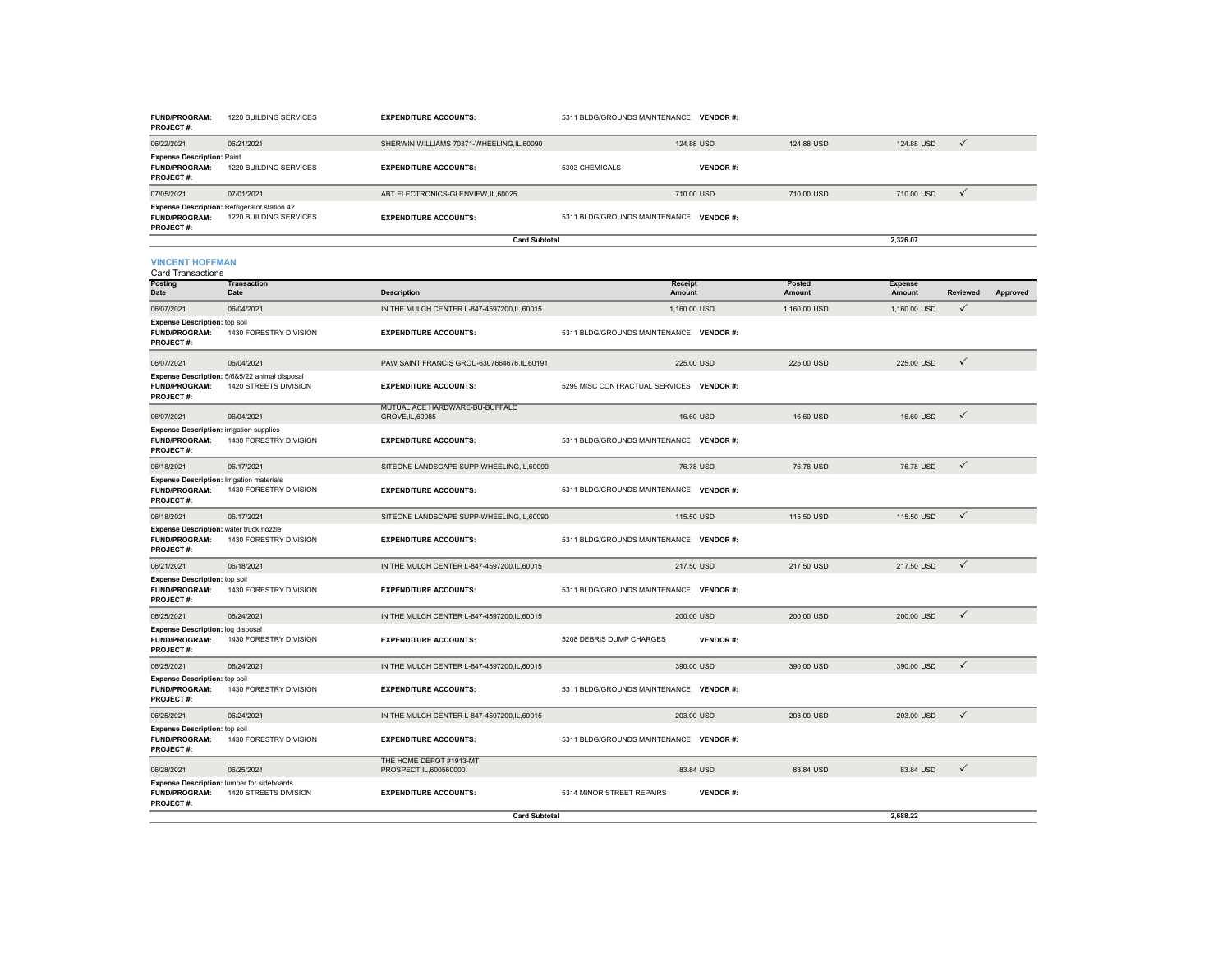# Village of Wheeling Payroll Summary Pay Period Ended 08/06/2021

| <b>Fund Number</b> | Fund                            | <b>Salaries</b> | <b>Benefits</b> | <b>Total Payroll</b> |
|--------------------|---------------------------------|-----------------|-----------------|----------------------|
|                    |                                 |                 |                 |                      |
| 01                 | <b>General Fund</b>             | 838,735.59      | 74,772.23       | 913,507.82           |
| 32                 | So Milwaukee TIF                | 1,206.92        | 207.75          | 1,414.67             |
| 34                 | Capital Projects                | 6,370.89        | 1,389.81        | 7,760.70             |
| 35                 | Town Center II TIF              | 1,206.92        | 207.75          | 1,414.67             |
| 36                 | Southeast II TIF                | 1,206.92        | 207.75          | 1,414.67             |
| 39                 | Lake Cook/Milwaukee TIF         | 1,206.93        | 207.76          | 1,414.69             |
| 40                 | Water & Sewer Fund              | 60,477.29       | 12,051.32       | 72,528.61            |
| 55                 | Grant Fund                      | 9,693.93        | 1,043.60        | 10,737.53            |
|                    |                                 |                 |                 |                      |
|                    | <b>Total Gross Payroll</b>      | 920,105.39      | 90,087.97       | 1,010,193.36         |
|                    |                                 |                 |                 |                      |
|                    | <b>Total Payroll Deductions</b> | 320,782.76      | 90,087.97       | 410,870.73           |
|                    |                                 |                 |                 |                      |
|                    | <b>Total Net Payroll</b>        | 599,322.63      | 0.00            | 599,322.63           |
|                    |                                 |                 |                 |                      |
|                    |                                 |                 |                 |                      |
|                    | Payroll Checks                  | 0.00            |                 |                      |
|                    |                                 |                 |                 |                      |
|                    | <b>Direct Deposits</b>          | 599,322.63      |                 |                      |
|                    |                                 |                 |                 |                      |
|                    | <b>Total Net Payroll</b>        | 599,322.63      |                 |                      |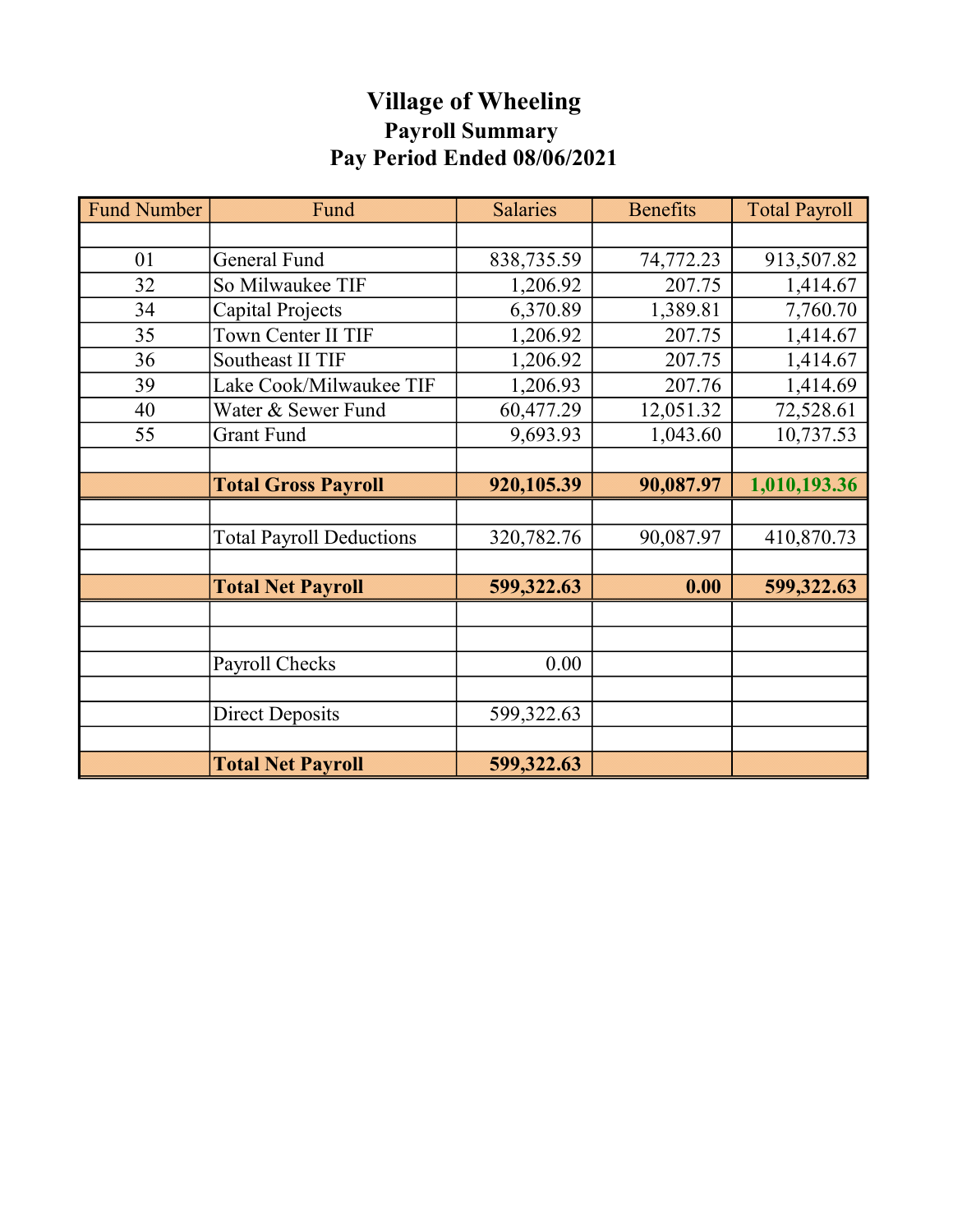SELECTION CRITERIA: ALL

SUNGARD PENTAMATION SUNGARD PENTAMATION SUNGARD PAGE NUMBER: 1 DATE: 08/11/2021 VILLAGE OF WHEELING ACCTPA51CASH REQUIREMENTS - CHECK FORMAT - DUE DATE: 08/17/2021

| DESCRIPTION                                                                                                                                                                                                                                  | <b>AMOUNT</b>                                                                         |                                                                               | PURCHASE OR INVOICE                                                                                      | <b>ACCOUNT</b>                                                       | <b>ORGANIZATION</b>                                          | VENDOR                                                                                   |
|----------------------------------------------------------------------------------------------------------------------------------------------------------------------------------------------------------------------------------------------|---------------------------------------------------------------------------------------|-------------------------------------------------------------------------------|----------------------------------------------------------------------------------------------------------|----------------------------------------------------------------------|--------------------------------------------------------------|------------------------------------------------------------------------------------------|
| WATER BILL REFUND                                                                                                                                                                                                                            | 2,134.86                                                                              | 2430 HINTZ                                                                    |                                                                                                          | 2207                                                                 | 40                                                           | 12749<br>2430 HINTZ CORP                                                                 |
|                                                                                                                                                                                                                                              | 2,134.86                                                                              |                                                                               |                                                                                                          |                                                                      |                                                              | TOTAL CHECK                                                                              |
| ARCHITECT #23 JUN-AUG                                                                                                                                                                                                                        | 10,360.00                                                                             | $19.08.10 - 09$                                                               | 20000182                                                                                                 | 5223                                                                 | 3420                                                         | 9839<br>845 DESIGN GROUP PC                                                              |
|                                                                                                                                                                                                                                              | 10,360.00                                                                             |                                                                               |                                                                                                          |                                                                      |                                                              | TOTAL VOUCHER                                                                            |
| DOORWAY PAVER REPAIR                                                                                                                                                                                                                         | 1,000.00<br>1,000.00                                                                  | 10241                                                                         | 21001119                                                                                                 | 5311                                                                 | 1220                                                         | 11784<br>A-1 CONTRACTORS, INC<br>TOTAL CHECK                                             |
|                                                                                                                                                                                                                                              |                                                                                       |                                                                               |                                                                                                          |                                                                      |                                                              |                                                                                          |
| REMOVE (2) BEE NESTS<br>PEST CONTROL-JUL                                                                                                                                                                                                     | 100.00<br>395.00<br>495.00                                                            | 2407488<br>2407525                                                            | 21000591<br>21000591                                                                                     | 5210<br>5210                                                         | 1220<br>1220                                                 | 8727<br>AEREX PEST CONTROL<br>TOTAL VOUCHER                                              |
| RESCUE TOOL BLADE<br>NEW HIRE BOOTS                                                                                                                                                                                                          | 370.00<br>425.00<br>795.00                                                            | 171151<br>171259                                                              | 21000878<br>21000961                                                                                     | 5220<br>5319                                                         | 2200<br>2200                                                 | 84<br>AIR ONE EQUIPMENT, INC<br>TOTAL VOUCHER                                            |
|                                                                                                                                                                                                                                              |                                                                                       |                                                                               |                                                                                                          |                                                                      | 40                                                           |                                                                                          |
| WATER BILL REFUND                                                                                                                                                                                                                            | 26.40                                                                                 | 87 CANTAL                                                                     |                                                                                                          | 2207                                                                 |                                                              | 12753<br>ALEC GAFFIN & NICOLE BINDER                                                     |
|                                                                                                                                                                                                                                              | 26.40                                                                                 |                                                                               |                                                                                                          |                                                                      |                                                              | TOTAL CHECK                                                                              |
| WINCH ROPE #252                                                                                                                                                                                                                              | 344.45                                                                                | 178505                                                                        | 21001109                                                                                                 | 5310                                                                 | 1430                                                         | 100<br>ALEXANDER EQUIPMENT COMPANY                                                       |
|                                                                                                                                                                                                                                              |                                                                                       |                                                                               |                                                                                                          |                                                                      |                                                              |                                                                                          |
| WATER BILL REFUND                                                                                                                                                                                                                            | 35.62                                                                                 | 1405 CHIPPEW                                                                  |                                                                                                          | 2207                                                                 | 40                                                           | 12742<br>TRACY ALLIE                                                                     |
|                                                                                                                                                                                                                                              |                                                                                       |                                                                               |                                                                                                          |                                                                      |                                                              |                                                                                          |
| CELLULAR SERVICE-JUL                                                                                                                                                                                                                         |                                                                                       |                                                                               |                                                                                                          |                                                                      |                                                              | AT&T MOBILITY                                                                            |
|                                                                                                                                                                                                                                              |                                                                                       |                                                                               |                                                                                                          |                                                                      |                                                              |                                                                                          |
| BUILD/ELEC/MECH PLANS<br>PLUMBING PLAN REVIEW<br>MISC PLAN REVIEW<br>ELECTRIC PLAN REVIEW<br>BUILD/ELEC/MECH PLANS<br>PLUMBING PLAN REVIEW<br>BUILD/ELEC/MECH PLANS<br>PLUMBING PLAN REVIEW<br>BUILD/ELEC/MECH PLANS<br>PLUMBING PLAN REVIEW | 86.94<br>300.00<br>200.00<br>1,232.33<br>136.93<br>808.56<br>86.94<br>360.00<br>90.00 | 56839<br>56877<br>56888<br>56889<br>56889<br>56890<br>56890<br>56923<br>56923 | 21000333<br>21000333<br>21000333<br>21000333<br>21000333<br>21000333<br>21000333<br>21000333<br>21000333 | 5299<br>5299<br>5299<br>5299<br>5299<br>5299<br>5299<br>5299<br>5299 | 1300<br>1300<br>1300<br>4100<br>1300<br>4100<br>1300<br>4100 | B&F CONSTRUCTION CODE SERVIC 4100                                                        |
|                                                                                                                                                                                                                                              | 4,110.26                                                                              |                                                                               |                                                                                                          |                                                                      |                                                              | TOTAL CHECK                                                                              |
| BACKGROUND CHECK-JUL                                                                                                                                                                                                                         | 47.95                                                                                 | 532785                                                                        | 21001130                                                                                                 | 5226                                                                 | 1800                                                         | 8865<br>BACKGROUNDS ONLINE                                                               |
|                                                                                                                                                                                                                                              |                                                                                       |                                                                               |                                                                                                          |                                                                      |                                                              |                                                                                          |
| WATER BILL REFUND                                                                                                                                                                                                                            | 19.54                                                                                 | 700 MILL CIR                                                                  |                                                                                                          | 2207                                                                 | 40                                                           | 12741<br>LYLE BERNARDO                                                                   |
|                                                                                                                                                                                                                                              | 344.45<br>35.62<br>245.30<br>245.30<br>808.56<br>47.95<br>19.54                       | 835574320X07<br>56839                                                         | 21000273<br>21000333                                                                                     | 5239<br>5299                                                         | 1600<br>1300                                                 | TOTAL CHECK<br>TOTAL CHECK<br>6255<br>TOTAL CHECK<br>274<br>TOTAL VOUCHER<br>TOTAL CHECK |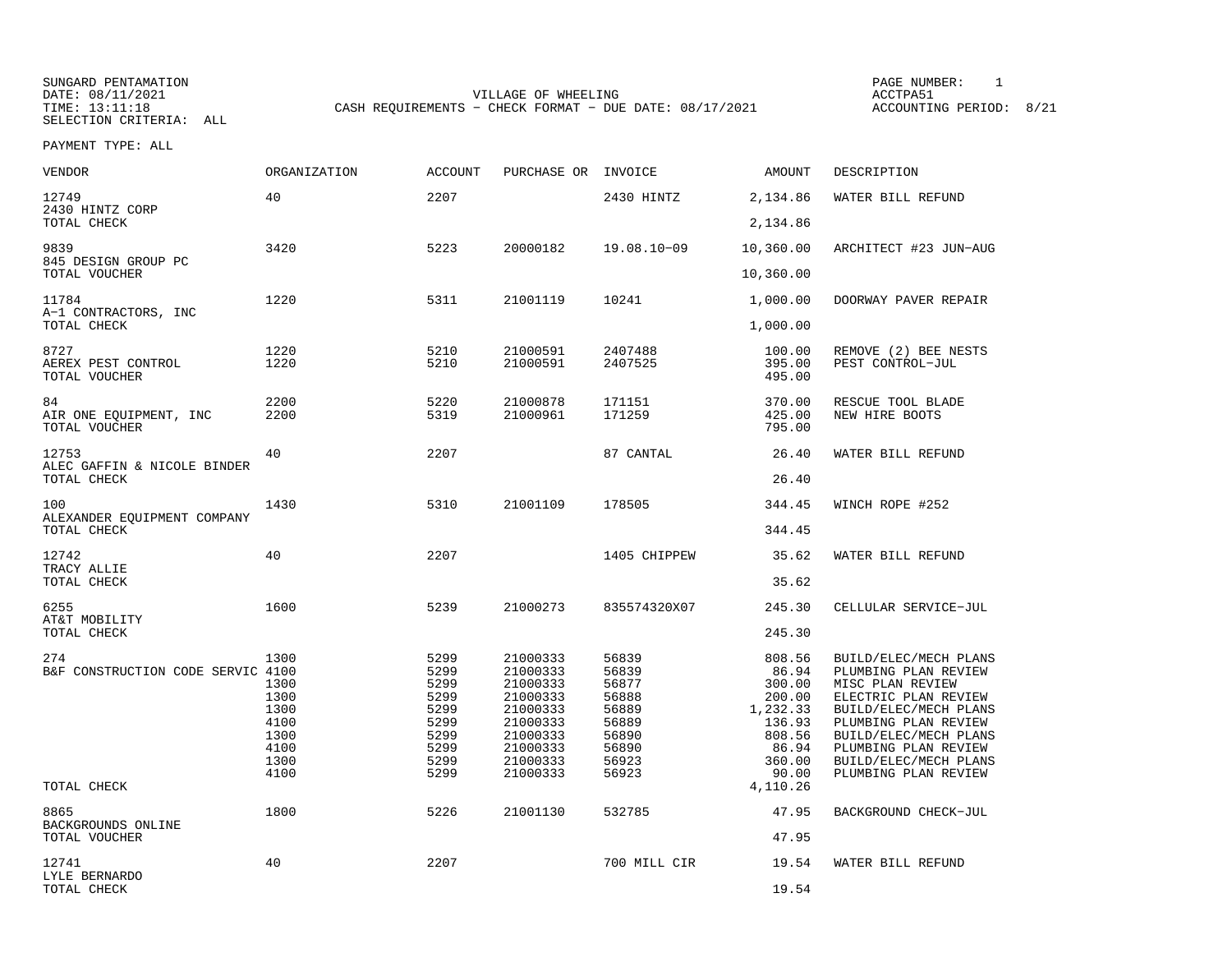SUNGARD PENTAMATION PAGE NUMBER: 2

SELECTION CRITERIA: ALL

VILLAGE OF WHEELING **ACCTPA51** TIME: 13:11:18 CASH REQUIREMENTS - CHECK FORMAT - DUE DATE: 08/17/2021

ACCOUNTING PERIOD: 8/21

| VENDOR                                               | <b>ORGANIZATION</b> | <b>ACCOUNT</b> | PURCHASE OR INVOICE  |                    | <b>AMOUNT</b>                      | DESCRIPTION                    |
|------------------------------------------------------|---------------------|----------------|----------------------|--------------------|------------------------------------|--------------------------------|
| 350<br>BRANIFF COMMUNICATIONS INC                    | 2200                | 5220           | 21001140             | 0033542            | 136.00                             | TORNADO SIREN REPAIR           |
| TOTAL CHECK                                          |                     |                |                      |                    | 136.00                             |                                |
| 5553<br>HEATHER BRAOUDAKIS<br>TOTAL CHECK            | 1315                | 5297           | 21001142             | 080921             | 95.00<br>95.00                     | ENTERTAINMENT 8-9              |
| 385<br>BURRIS EQUIPMENT COMPANY<br>TOTAL CHECK       | 1420                | 5310           | 21001108             | PS1007859-1        | 215.88<br>215.88                   | BLADES #165                    |
| 6560<br>CAMIC JOHNSON, LTD<br>TOTAL CHECK            | 1900                | 5218           | 21000677             | 194                | 630.00<br>630.00                   | ADMIN HEARINGS-JUL             |
| 9029<br>CHRIS ELECTRIC CORP<br>TOTAL CHECK           | 4200                | 5340           | 21001111             | 4804               | 532.00<br>532.00                   | CHECK GENERATOR                |
| 7259<br>CLARK BAIRD SMITH LLP<br>TOTAL VOUCHER       | 1900                | 5218           | 21001131             | 13581              | 255.00<br>255.00                   | LABOR LEGAL FEES               |
| 599<br>COOK COUNTY TREASURER<br>TOTAL CHECK          | 11                  | 5251           | 21000238             | $2021 - 2$         | 2,506.50<br>2,506.50               | 2ND QTR SIGNAL MAINT.          |
| 10563<br>CORE & MAIN LP<br>TOTAL CHECK               | 4100<br>4100        | 5207<br>5341   | 21000306<br>21001112 | P196577<br>P207499 | 17,250.00<br>1,151.50<br>18,401.50 | SENSUS SUPPORT<br>COMMAND LINK |
| 5717<br>COSTAR REALTY INFORMATION IN<br>TOTAL CHECK  | 1600                | 5222           | 21001077             | 114390100-1        | 685.76<br>685.76                   | PROPERTY SEARCH-AUG            |
| 11159<br>CRYSTAL MAINTENANCE SERVICES<br>TOTAL CHECK | 1220                | 5215           | 21000301             | 27712              | 6,635.00<br>6,635.00               | JANITORIAL-AUG                 |
| 3160<br><b>CURRIE MOTORS</b><br>TOTAL CHECK          | 33<br>4100          | 5401<br>5315   | 20002289<br>21001116 | H14265<br>H14265   | 41,690.00<br>1,593.00<br>43,283.00 | 2021 FORD F-350<br>TOOL BOX    |
| 678<br>DELL COMPUTER CORPORATION<br>TOTAL VOUCHER    | 2100                | 5313           | 21000924             | 10510150365        | 3,258.74                           | $LAPTOPS (2)$                  |
| 12743<br>ION DOBINDA<br>TOTAL CHECK                  | 40                  | 2207           |                      | 1514 LAGUNA        | 3,258.74<br>43.93<br>43.93         | WATER BILL REFUND              |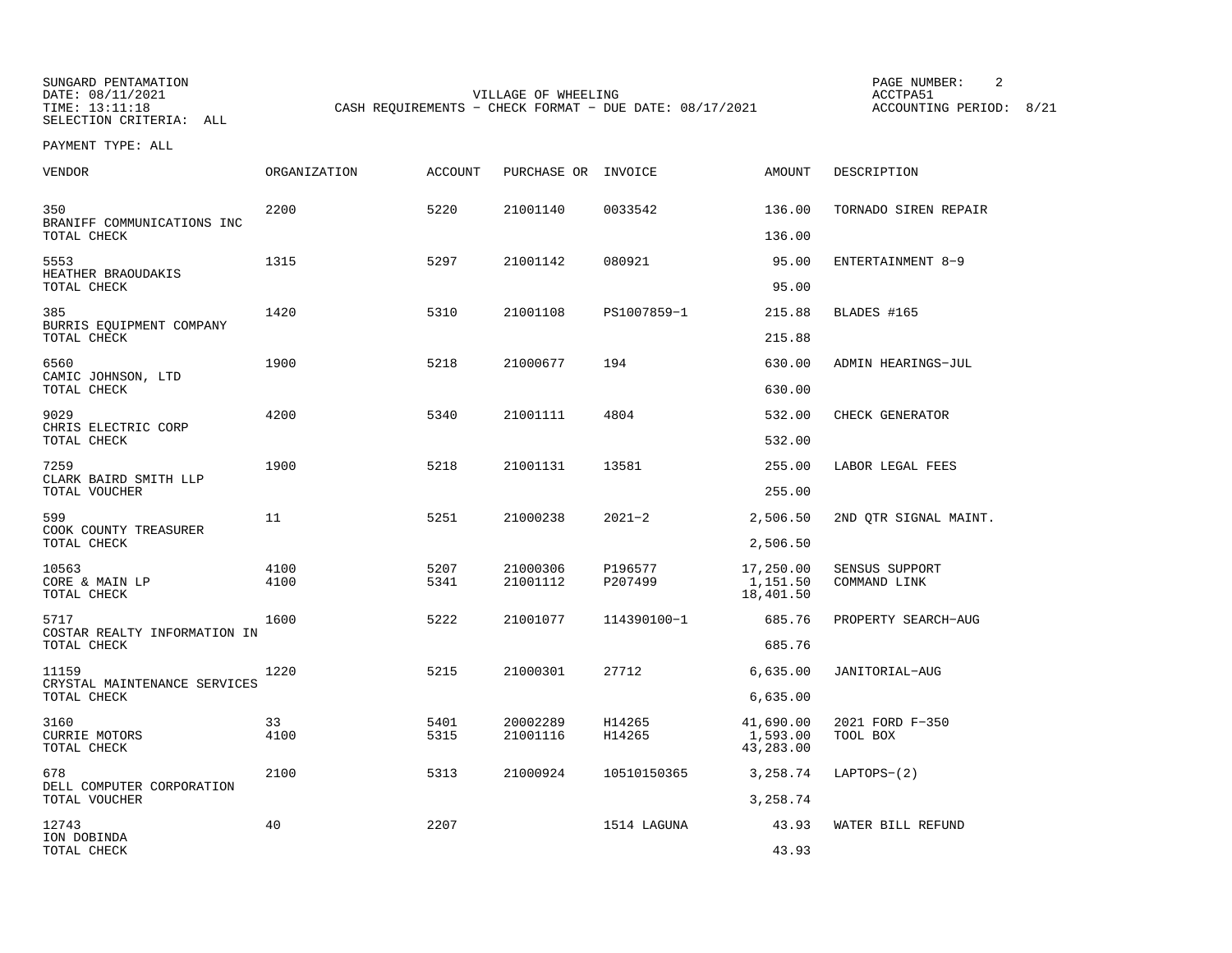SELECTION CRITERIA: ALL

SUNGARD PENTAMATION PAGE NUMBER: 3VILLAGE OF WHEELING **ACCTPA51** TIME: 13:11:18 CASH REQUIREMENTS - CHECK FORMAT - DUE DATE: 08/17/2021

| VENDOR                                        | ORGANIZATION                         | <b>ACCOUNT</b>                       | PURCHASE OR INVOICE                                      |                                           | AMOUNT                                                     | DESCRIPTION                                                                        |
|-----------------------------------------------|--------------------------------------|--------------------------------------|----------------------------------------------------------|-------------------------------------------|------------------------------------------------------------|------------------------------------------------------------------------------------|
| 11454<br><b>DURACLEAN</b><br>TOTAL CHECK      | 1220<br>1220<br>2100<br>2200<br>2100 | 5299<br>5299<br>5299<br>5299<br>5299 | 21000319<br>21000319<br>21000319<br>21000319<br>21000319 | 15709<br>15969<br>16023<br>16189<br>16229 | 460.75<br>460.75<br>783.75<br>275.50<br>783.75<br>2,764.50 | FOG VH & PW-7/16<br>FOG VH & PW-7/23<br>FOG PD-7/26<br>FOG FD-7/30<br>FOG $PD-8/2$ |
| 756                                           | 4200                                 | 5310                                 | 21001115                                                 | W11937                                    | 250.00                                                     |                                                                                    |
| E J EQUIPMENT<br>TOTAL CHECK                  |                                      |                                      |                                                          |                                           | 250.00                                                     | COMBO DIAGNOSTIC                                                                   |
| 9342<br>THE FITNESS CONNECTION CO             | 2200                                 | 5311                                 | 21001136                                                 | 07142160                                  | 350.00                                                     | MOVE FITNESS EQUIP                                                                 |
| TOTAL CHECK                                   |                                      |                                      |                                                          |                                           | 350.00                                                     |                                                                                    |
| 12604<br>FOOD INDUSTRY NEWS<br>TOTAL CHECK    | 1600<br>3500<br>3900                 | 5333<br>5333<br>5333                 | 21000871<br>21000871<br>21000871                         | 47979<br>47979<br>47979                   | 827.50<br>413.75<br>413.75<br>1,655.00                     | REST. GRANT AD-AUG<br>REST. GRANT AD-AUG<br>REST. GRANT AD-AUG                     |
| 12447                                         | 01                                   | 2255                                 | 21001132                                                 | 19040011                                  | 1,000.00                                                   | BOND REFUND                                                                        |
| CHRISTOPHER J GARCIA-VELEZ<br>TOTAL CHECK     |                                      |                                      |                                                          |                                           | 1,000.00                                                   |                                                                                    |
| 8902<br>SANDRA HAYNES                         | 1315                                 | 5297                                 | 21001143                                                 | 4244                                      | 200.00                                                     | ENTERTAINMENT 8-23                                                                 |
| TOTAL CHECK                                   |                                      |                                      |                                                          |                                           | 200.00                                                     |                                                                                    |
| 9548<br>HOFFMAN HOUSE CATERING<br>TOTAL CHECK | 5500                                 | 5299                                 | 21000276                                                 | 9812107102                                | 4,944.40<br>4,944.40                                       | CONGREGATE MEALS-JUL                                                               |
|                                               |                                      |                                      |                                                          |                                           |                                                            |                                                                                    |
| 5360<br>HUFF & HUFF INC<br>TOTAL CHECK        | 4100<br>4200                         | 5208<br>5208                         | 21001114<br>21001114                                     | 0816449<br>0816449                        | 1,103.11<br>1,103.10<br>2,206.21                           | DEBRIS TESTING<br>DEBRIS TESTING                                                   |
| 9256<br>INTERSTATE BILLING SERVICE I 4200     | 4200                                 | 5310<br>5310                         | 21001106<br>21001106                                     | 3024179014<br>3024221335                  | 265.00<br>291.44                                           | REPAIR PARTS #932<br>REPAIR PARTS #932                                             |
| TOTAL CHECK                                   | 4200                                 | 5310                                 | 21001106                                                 | 3024242757                                | 62.90<br>619.34                                            | REPAIR PARTS #932                                                                  |
| 12413<br>JOEL KENNEDY CONSTRUCTING CO         | 4340                                 | 5502                                 | 21000341                                                 | 20211907                                  | 228,516.13                                                 | HINTZ RD SEWER                                                                     |
| TOTAL CHECK                                   |                                      |                                      |                                                          |                                           | 228,516.13                                                 |                                                                                    |
| 7793<br>STEVE JUSTMAN                         | 1315                                 | 5297                                 | 21001141                                                 | 083021                                    | 150.00                                                     | ENTERTAINMENT 8-30                                                                 |
| TOTAL CHECK                                   |                                      |                                      |                                                          |                                           | 150.00                                                     |                                                                                    |
| 12740<br>SARAH LUSZCZYK                       | 40                                   | 2207                                 |                                                          | 715 EQUESTRI                              | 7.70                                                       | WATER BILL REFUND                                                                  |
| TOTAL CHECK                                   |                                      |                                      |                                                          |                                           | 7.70                                                       |                                                                                    |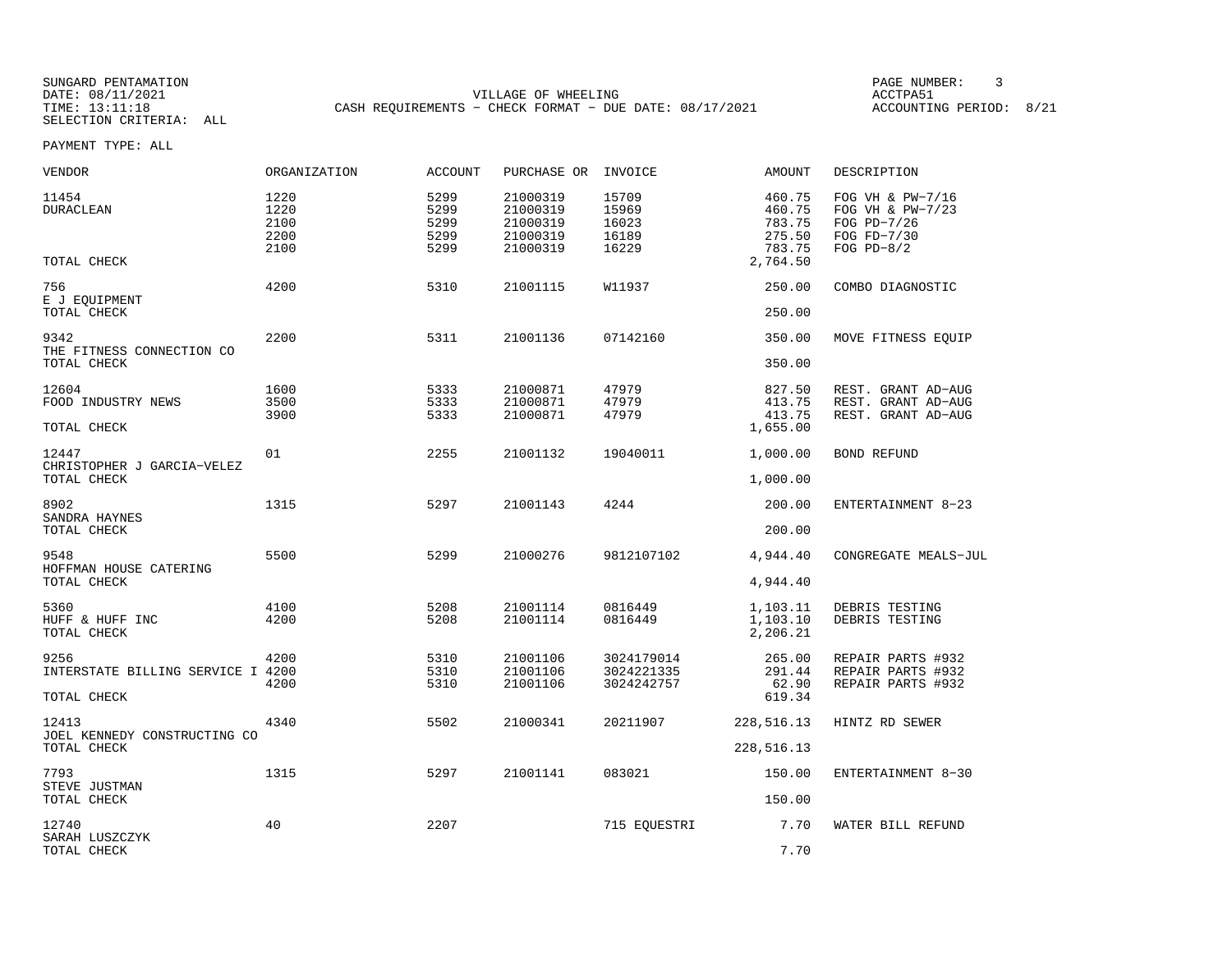SUNGARD PENTAMATION PAGE NUMBER: 4SELECTION CRITERIA: ALL

VILLAGE OF WHEELING **ACCTPA51** TIME: 13:11:18 CASH REQUIREMENTS - CHECK FORMAT - DUE DATE: 08/17/2021

ACCOUNTING PERIOD: 8/21

| <b>VENDOR</b>                              | <b>ORGANIZATION</b> | <b>ACCOUNT</b> | PURCHASE OR          | INVOICE          | <b>AMOUNT</b>          | DESCRIPTION                                |
|--------------------------------------------|---------------------|----------------|----------------------|------------------|------------------------|--------------------------------------------|
| 4828<br>MAURO SEWER CONSTRUCTION INC       | 4330                | 5503           | 21000492             | $2110 - 04$      | 63,543.98              | WATERMAIN REPLACEMENT                      |
| TOTAL CHECK                                |                     |                |                      |                  | 63,543.98              |                                            |
| 12757<br>MCLENNAN                          | 40                  | 2207           |                      | 2304 FOSTER      | 85.99                  | WATER BILL REFUND                          |
| TOTAL CHECK                                |                     |                |                      |                  | 85.99                  |                                            |
| 5989                                       | 1600                | 5207           | 21000188             | 5880             | 6,079.20               | GIS STAFFING-JUL                           |
| MGP INC                                    | 4100<br>4200        | 5207<br>5207   | 21000188             | 5880<br>5880     | 3,039.61               | GIS STAFFING-JUL                           |
| TOTAL VOUCHER                              |                     |                | 21000188             |                  | 3,039.61<br>12, 158.42 | GIS STAFFING-JUL                           |
| 1743                                       | 01                  | 1501           | 21000652             | 084319           | 648.37                 | PAPERVISION JAN-AUG                        |
| MICROSYSTEMS INC                           | 1300                | 5207           | 21000652             | 084319           | 465.50                 | PAPERVISION JUN-DEC                        |
|                                            | 1400<br>1750        | 5327<br>5207   | 21000652<br>21000652 | 084319<br>084319 | 199.50<br>83.13        | PAPERVISION JUL-DEC<br>PAPERVISION AUG-DEC |
| TOTAL CHECK                                |                     |                |                      |                  | 1,396.50               |                                            |
| 7051                                       | 4100                | 5344           | 21001113             | 240423W          | 700.00                 | B-BOX LIDS                                 |
| MID AMERICAN WATER OF WAUCON 4100          |                     | 5344           | 21001110             | 240702W          | 4,740.60               | WATERMAIN REPAIR PART                      |
| TOTAL CHECK                                |                     |                |                      |                  | 5,440.60               |                                            |
| 8444                                       | 1430                | 5217           | 21000485             | 154766           | 225.00                 | MOW FD#23-6/23 & 6/30                      |
| MILIEU DESIGN LLC                          | 1430                | 5217           | 21000485             | 154917           | 4,277.29               | MOWING-6/28                                |
|                                            | 1430                | 5217           | 21000485             | 154919           | 123.64                 | MOW VIOLATIONS-6/29                        |
|                                            | 1430                | 5217           | 21000485             | 154925           | 3,090.90               | GRUB CONTROL-6/28                          |
|                                            | 1430                | 5217           | 21000485             | 154926           | 17,586.39              | WEEDING-6/28                               |
|                                            | 1430<br>1430        | 5217<br>5217   | 21000485             | 154937           | 100.00<br>123.64       | MOW VIOLATIONS-7/1                         |
|                                            | 1430                | 5217           | 21000485<br>21000485 | 154970<br>154974 | 3, 146.53              | MOW VIOLATIONS-7/7<br>MOWING-7/5           |
|                                            | 1430                | 5217           | 21000485             | 154975           | 1,200.15               | WEEDING-7/5                                |
|                                            | 1430                | 5217           | 21000485             | 155029           | 112.50                 | MOW FD#23-7/14                             |
|                                            | 1430                | 5217           | 21000485             | 155032           | 123.64                 | MOW VIOLATIONS-7/16                        |
|                                            | 1430                | 5217           | 21000485             | 155035           | 1,181.21               | WEEDING-7/12                               |
|                                            | 1430                | 5217           | 21000485             | 155036           | 2,945.85               | MOWING-7/12                                |
|                                            | 1430                | 5217           | 21000485             | 155043           | 30.91                  | MOW VIOLATIONS-7/27                        |
|                                            | 1430                | 5217           | 21000485             | 155082           | 324.85                 | MOW VIOLATIONS-7/20                        |
|                                            | 1430                | 5217           | 21000485             | 155084           | 1,641.48               | MOWING-7/19                                |
|                                            | 1430                | 5217           | 21000485             | 155085           | 1,200.15               | WEEDING-7/19                               |
|                                            | 1430                | 5217           | 21000485             | 155099           | 112.50                 | MOW FD #23-7/21                            |
| TOTAL CHECK                                |                     |                |                      |                  | 37,546.63              |                                            |
| 8095                                       | 01                  | 2255           | 21001146             | 21070012         | 1,000.00               | <b>BOND REFUND</b>                         |
| BOHDON MITTLESTAEDT<br>TOTAL CHECK         |                     |                |                      |                  | 1,000.00               |                                            |
| 6292                                       | 40                  | 2207           |                      | 951 S WOLF       | 2,393.44               | RPZ REFUND                                 |
| MORGAN/HARBOUR CONSTRUCTION<br>TOTAL CHECK |                     |                |                      |                  | 2,393.44               |                                            |
| 12614                                      | 2100                | 5231           | 21000801             | MS2021-07-92     | 700.00                 | TICKET SOFTWARE-JUL                        |
| MUNICIPAL SYSTEMS LLC<br>TOTAL CHECK       |                     |                |                      |                  | 700.00                 |                                            |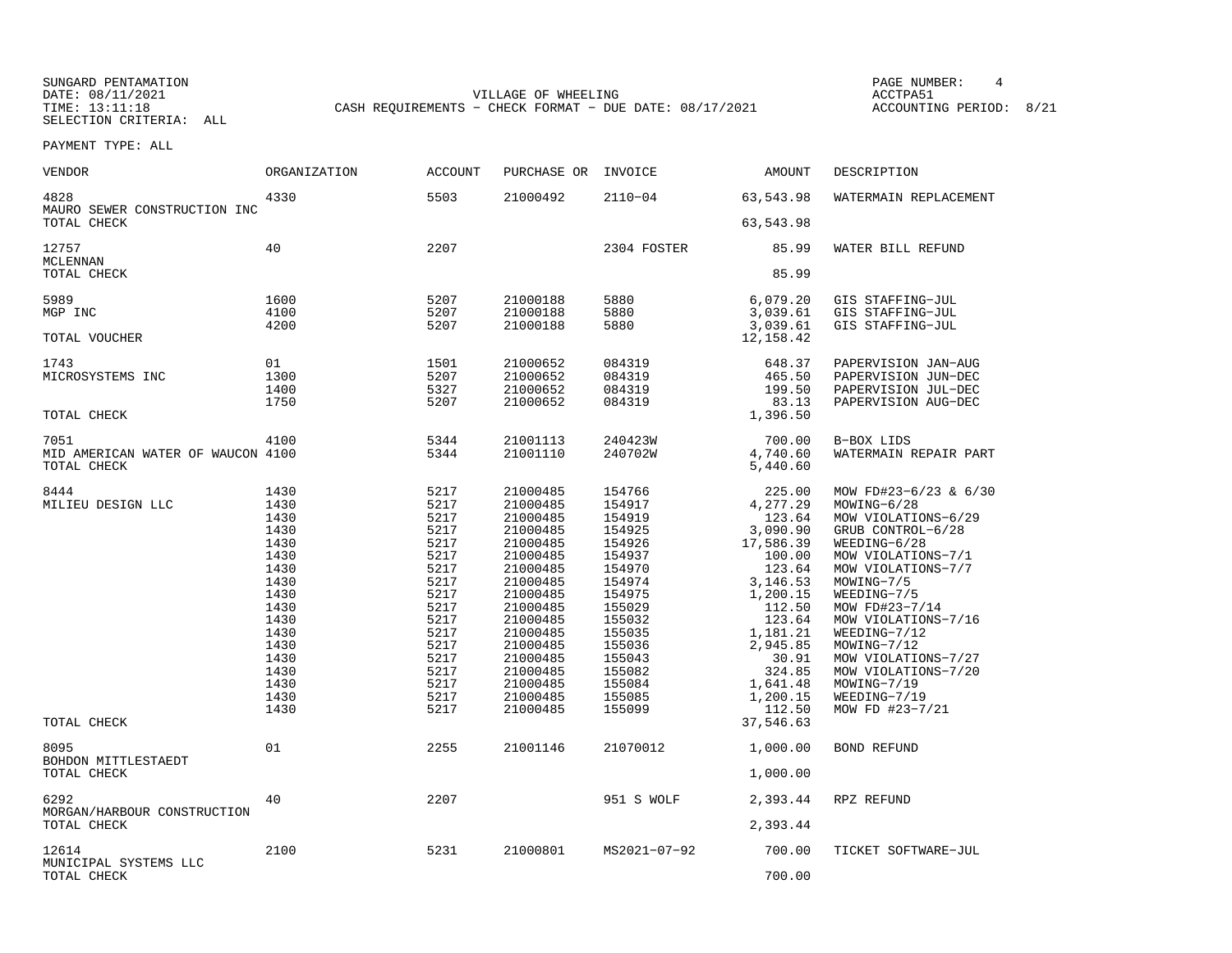SUNGARD PENTAMATION PAGE NUMBER: 5SELECTION CRITERIA: ALL

DATE: 08/11/2021 VILLAGE OF WHEELING ACCTPA51TIME: 13:11:18 CASH REQUIREMENTS - CHECK FORMAT - DUE DATE: 08/17/2021

ACCOUNTING PERIOD: 8/21

| VENDOR                                                     | ORGANIZATION                                                                 | <b>ACCOUNT</b>                                                               | PURCHASE OR INVOICE                                                                                                  |                                                                                                                                                              | AMOUNT                                                                                                 | DESCRIPTION                                                                                                                                                                                |
|------------------------------------------------------------|------------------------------------------------------------------------------|------------------------------------------------------------------------------|----------------------------------------------------------------------------------------------------------------------|--------------------------------------------------------------------------------------------------------------------------------------------------------------|--------------------------------------------------------------------------------------------------------|--------------------------------------------------------------------------------------------------------------------------------------------------------------------------------------------|
| 5927<br>NICOR GAS                                          | 1170<br>1500<br>1600<br>2100<br>2200<br>4100<br>4200                         | 5209<br>5209<br>5209<br>5209<br>5209<br>5209<br>5209                         | 21000274<br>21000274<br>21000274<br>21000274<br>21000274<br>21000274<br>21000274                                     |                                                                                                                                                              | 43.36<br>458.10<br>2,657.23<br>439.89<br>264.50<br>135.49<br>135.49                                    | GAS SERVICE-JUL<br>GAS SERVICE-JUL<br>GAS SERVICE-JUL<br>GAS SERVICE-JUL<br>GAS SERVICE-JUL<br>GAS SERVICE-JUL<br>GAS SERVICE-JUL                                                          |
| TOTAL CHECK                                                |                                                                              |                                                                              |                                                                                                                      |                                                                                                                                                              | 4,134.06                                                                                               |                                                                                                                                                                                            |
| 6361<br>NORTHSHORE UNIVERSITY<br>TOTAL CHECK               | 1500<br>1500<br>1800                                                         | 5246<br>5246<br>5246                                                         | 21001120<br>21001121<br>21001129                                                                                     |                                                                                                                                                              | 273.00<br>1,190.00<br>40.00<br>1,503.00                                                                | ONSITE AUDIO TESTING<br>AUDIO TESTING (35)<br>PREPLACEMENT EXAM                                                                                                                            |
| 1946                                                       | 1500                                                                         | 5246                                                                         | 21001118                                                                                                             | 23844                                                                                                                                                        | 120.00                                                                                                 | RANDOM D&A TESTING                                                                                                                                                                         |
| NORTHWEST COMMUNITY HOSPITAL<br>TOTAL CHECK                |                                                                              |                                                                              |                                                                                                                      |                                                                                                                                                              | 120.00                                                                                                 |                                                                                                                                                                                            |
| 3092<br>OFFICE DEPOT<br>TOTAL CHECK                        | 1600<br>1600<br>2200<br>2200<br>2200<br>2200<br>2200<br>2200<br>2200<br>1600 | 5318<br>5318<br>5318<br>5318<br>5318<br>5318<br>5318<br>5318<br>5318<br>5318 | 21001128<br>21001127<br>21001135<br>21001135<br>21001135<br>21001135<br>21001135<br>21001135<br>21001135<br>21001126 | 181522769001<br>181526287001<br>181562146002<br>181565885001<br>181583323001<br>183811580001<br>183811850001<br>183811851001<br>183811852001<br>183921323001 | 111.99<br>21.39<br>449.89<br>105.99<br>180.49<br>65.93<br>16.86<br>92.99<br>49.99<br>53.90<br>1,149.42 | OFFICE SUPPLIES<br>OFFICE SUPPLIES<br>OFFICE SUPPLIES<br>OFFICE SUPPLIES<br>OFFICE SUPPLIES<br>OFFICE SUPPLIES<br>OFFICE SUPPLIES<br>OFFICE SUPPLIES<br>OFFICE SUPPLIES<br>OFFICE SUPPLIES |
| 6711<br>O'REILLY AUTO PARTS<br>TOTAL VOUCHER               | 4100<br>2200                                                                 | 5310<br>5310                                                                 | 21001107<br>21001107                                                                                                 | 3415-220436<br>3415-221952                                                                                                                                   | 95.50<br>103.32<br>198.82                                                                              | FILTERS #818<br>STOCK FILTERS                                                                                                                                                              |
| 8988<br>OZINGA READY MIX CONCRETE IN 1420<br>TOTAL VOUCHER | 1420                                                                         | 5314<br>5314                                                                 | 21000474<br>21000474                                                                                                 | ARI00115625<br>ARI00141681                                                                                                                                   | 1,009.75<br>957.63<br>1,967.38                                                                         | READY MIX CONCRETE<br>READY MIX CONCRETE                                                                                                                                                   |
| 2018<br>PADDOCK PUBLICATIONS<br>TOTAL CHECK                | 1300<br>1300                                                                 | 5201<br>5201                                                                 | 21000318<br>21000318                                                                                                 | 187114<br>187537                                                                                                                                             | 64.50<br>72.00<br>136.50                                                                               | PUBLIC HEARING NOTICE<br>PUBLIC HEARING NOTICE                                                                                                                                             |
| 3884                                                       | 2200                                                                         | 5310                                                                         | 21001104                                                                                                             | 280122448                                                                                                                                                    | 1,795.38                                                                                               | TIRES #611                                                                                                                                                                                 |
| POMP'S TIRE SERVICE INC<br>TOTAL CHECK                     |                                                                              |                                                                              |                                                                                                                      |                                                                                                                                                              | 1,795.38                                                                                               |                                                                                                                                                                                            |
| 7260<br>RADICOM                                            | 3420                                                                         | 5411                                                                         | 21000588                                                                                                             | 106452                                                                                                                                                       | 11,266.21                                                                                              | RADIO EOUIP. FD#23                                                                                                                                                                         |
| TOTAL VOUCHER                                              |                                                                              |                                                                              |                                                                                                                      |                                                                                                                                                              | 11,266.21                                                                                              |                                                                                                                                                                                            |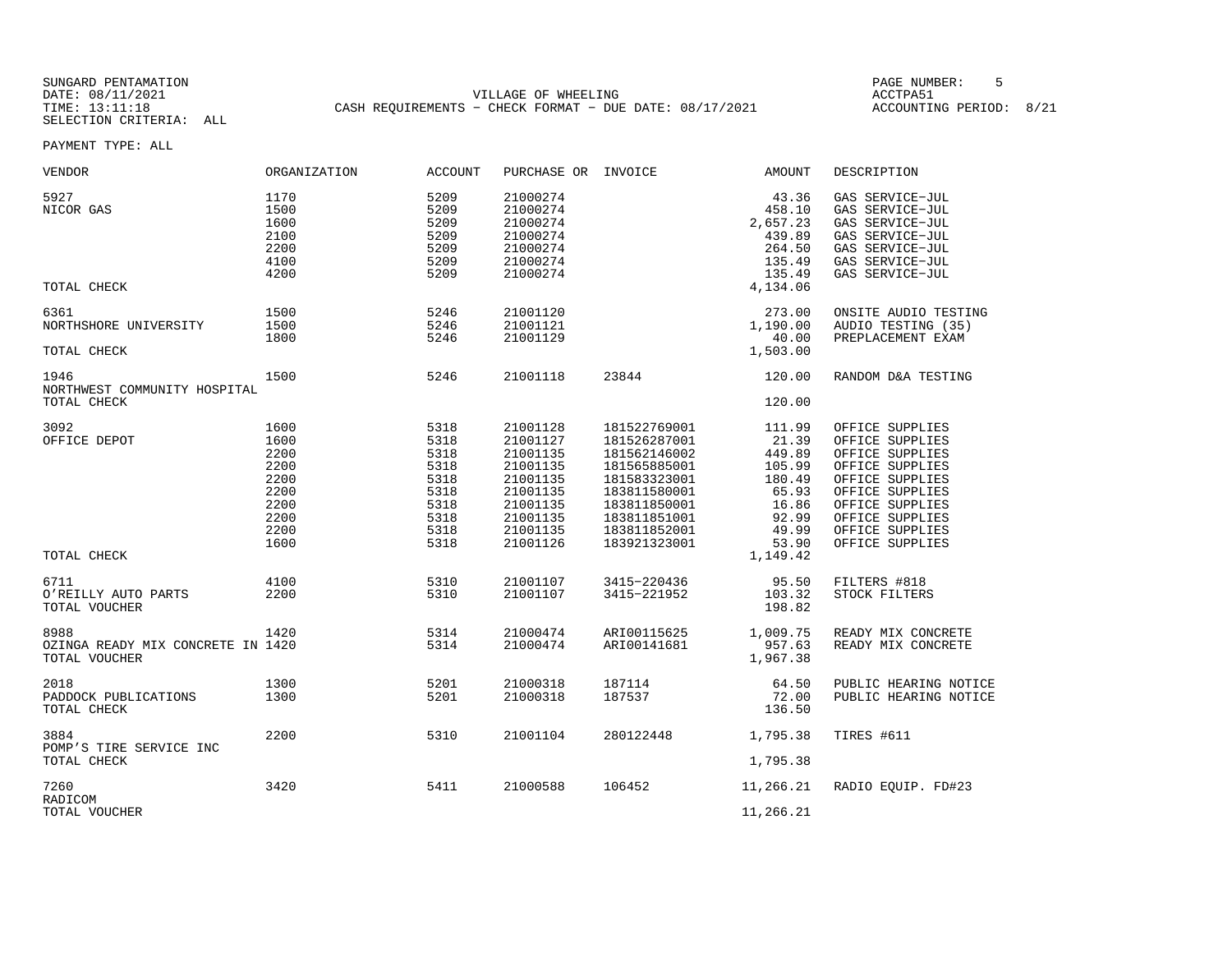SELECTION CRITERIA: ALL

SUNGARD PENTAMATION PAGE NUMBER: 6VILLAGE OF WHEELING **ACCTPA51** TIME: 13:11:18 CASH REQUIREMENTS - CHECK FORMAT - DUE DATE: 08/17/2021

ACCOUNTING PERIOD: 8/21

| VENDOR                                      | ORGANIZATION                         | <b>ACCOUNT</b>                       | PURCHASE OR                                              | INVOICE                                             | AMOUNT                                                     | DESCRIPTION                                                                                                    |
|---------------------------------------------|--------------------------------------|--------------------------------------|----------------------------------------------------------|-----------------------------------------------------|------------------------------------------------------------|----------------------------------------------------------------------------------------------------------------|
| 2288<br>THE SALEM GROUP<br>TOTAL VOUCHER    | 1400<br>1400<br>1400<br>1400<br>1400 | 5103<br>5103<br>5103<br>5103<br>5103 | 21000250<br>21000250<br>21000250<br>21000250<br>21000250 | 3765112<br>3769747<br>3774256<br>3778676<br>3783238 | 513.60<br>513.60<br>342.40<br>513.60<br>513.60<br>2,396.80 | ENG TEMP CLERK-7/3<br>ENG TEMP CLERK-7/10<br>ENG TEMP CLERK-7/17<br>ENG TEMP CLERK-7/24<br>ENG TEMP CLERK-7/31 |
| 9891                                        | 1420                                 | 5314                                 | 21000382                                                 | 2021-121RET                                         | 4,394.54                                                   | STREET PATCHING-FINAL                                                                                          |
| SCHROEDER ASPHALT SERVICES I<br>TOTAL CHECK |                                      |                                      |                                                          |                                                     | 4,394.54                                                   |                                                                                                                |
| 11387                                       | 51                                   | 5272                                 | 21001105                                                 | 2849                                                | 41.52                                                      | ACCIDENT REPAIR #610                                                                                           |
| SENTINEL EMERGENCY SOLUTIONS 51             | 51                                   | 5272<br>5272                         | 21001105<br>21001105                                     | 3096<br>3237                                        | 69.12<br>25.88                                             | ACCIDENT REPAIR #610<br>ACCIDENT REPAIR #610                                                                   |
| TOTAL VOUCHER                               |                                      |                                      |                                                          |                                                     | 136.52                                                     |                                                                                                                |
| 9798                                        | 1220                                 | 5309                                 | 21001117                                                 | 902056280                                           | 163.33                                                     | <b>GLASS CLEANER</b>                                                                                           |
| STATE CHEMICAL SOLUTIONS<br>TOTAL CHECK     |                                      |                                      |                                                          |                                                     | 163.33                                                     |                                                                                                                |
| 2509                                        | 2100                                 | 5105                                 | 21000236                                                 | 23450                                               | 300.00                                                     | K9 RIGGS TRAINING-JUL                                                                                          |
| T O P S IN DOG TRAINING CORP<br>TOTAL CHECK |                                      |                                      |                                                          |                                                     | 300.00                                                     |                                                                                                                |
| 12756                                       | 40                                   | 2207                                 |                                                          | 148 WILLE                                           | 73.78                                                      | WATER BILL REFUND                                                                                              |
| KARL TAYLOR<br>TOTAL CHECK                  |                                      |                                      |                                                          |                                                     | 73.78                                                      |                                                                                                                |
| 2573                                        | 1160                                 | 5227                                 | 21000002                                                 | 26541                                               | 2.57                                                       | WATER BILL POSTAGE                                                                                             |
| THIRD MILLENNIUM ASSOCIATES                 | 4100                                 | 5227                                 | 21000002                                                 | 26541                                               | 68.54                                                      | WATER BILL POSTAGE                                                                                             |
|                                             | 4200<br>1160                         | 5227<br>5228                         | 21000002<br>21000030                                     | 26541<br>26541                                      | 14.57<br>62.36                                             | WATER BILL POSTAGE<br>PRINT WATER BILLS-JUL                                                                    |
|                                             | 4100                                 | 5228                                 | 21000030                                                 | 26541                                               | 1,662.99                                                   | PRINT WATER BILLS-JUL                                                                                          |
| TOTAL CHECK                                 | 4200                                 | 5228                                 | 21000030                                                 | 26541                                               | 353.39<br>2,164.42                                         | PRINT WATER BILLS-JUL                                                                                          |
| 8760                                        | 2200                                 | 5106                                 | 21001134                                                 |                                                     | 3,889.89                                                   | UNIFORMS                                                                                                       |
| TODAY'S UNIFORMS<br>TOTAL CHECK             |                                      |                                      |                                                          |                                                     | 3,889.89                                                   |                                                                                                                |
| 2631                                        | 2100                                 | 5231                                 | 21000249                                                 | 07100314                                            | 95.00                                                      | CREDIT REPORTS-JUL                                                                                             |
| TRANS UNION LLC<br>TOTAL CHECK              |                                      |                                      |                                                          |                                                     | 95.00                                                      |                                                                                                                |
| 2666                                        | 1600                                 | 5227                                 | 21000001                                                 | 328T1T311                                           | 90.81                                                      | OVERNIGHT DELIVERY                                                                                             |
| <b>UPS</b><br>TOTAL CHECK                   |                                      |                                      |                                                          |                                                     | 90.81                                                      |                                                                                                                |
| 12445                                       | 2110                                 | 5299                                 | 21000462                                                 | 1362319                                             | 132.60                                                     | LANGUAGE LINE-JUL                                                                                              |
| VOIANCE LANGUAGE SERVICES LL<br>TOTAL CHECK |                                      |                                      |                                                          |                                                     | 132.60                                                     |                                                                                                                |
| 3099                                        | 1600                                 | 5333                                 | 21001124                                                 | $9 - 11 - 21$                                       | 50.00                                                      | HIGH SCHOOL BAND AD                                                                                            |
| WHEELING INSTRUMENTAL LEAGUE<br>TOTAL CHECK |                                      |                                      |                                                          |                                                     | 50.00                                                      |                                                                                                                |